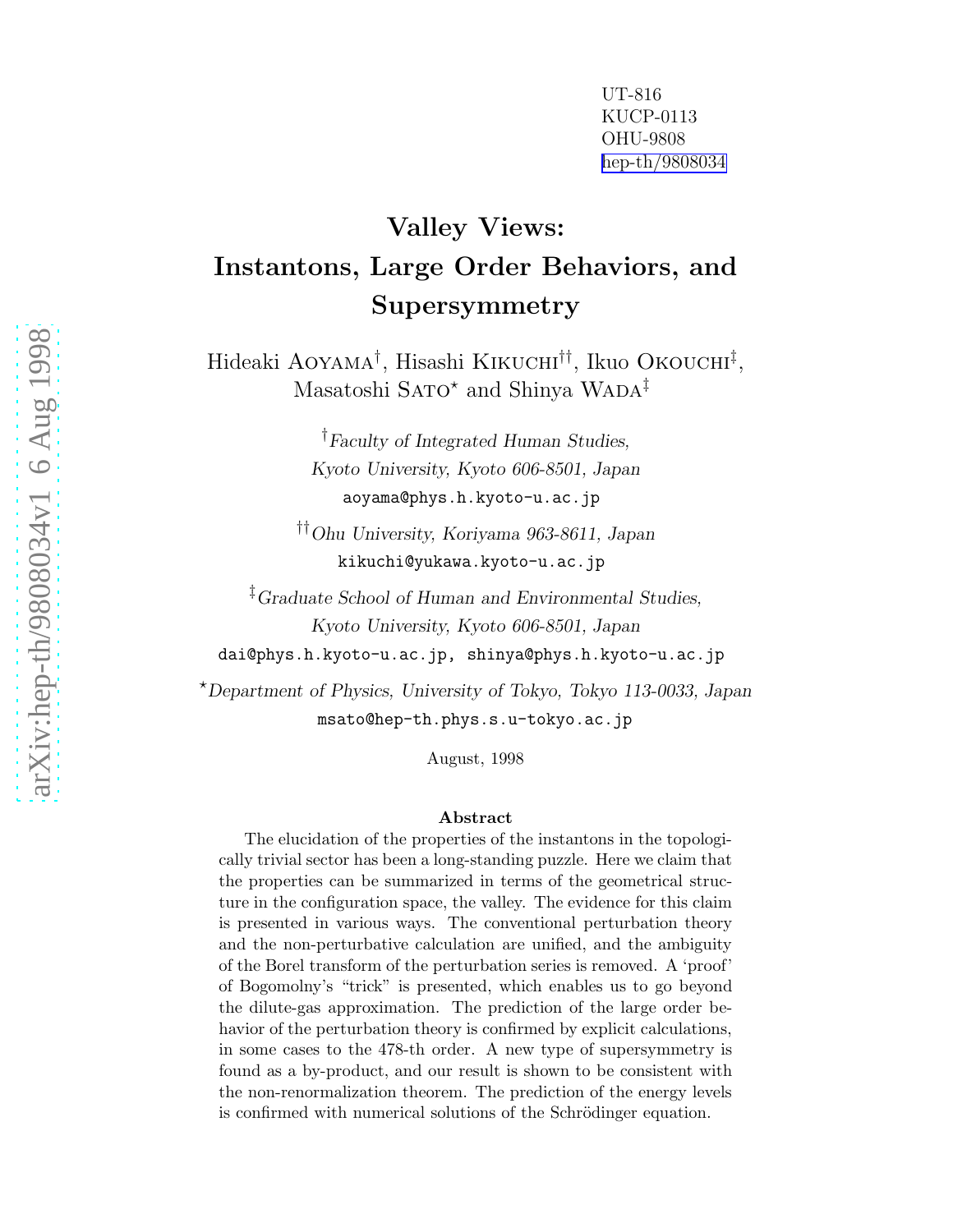# Contents

| 1        | Introduction                                                                                                                                                                                      | $\boldsymbol{2}$                       |
|----------|---------------------------------------------------------------------------------------------------------------------------------------------------------------------------------------------------|----------------------------------------|
| $\bf{2}$ | The valley<br>The valley method $\ldots \ldots \ldots \ldots \ldots \ldots \ldots \ldots$<br>2.1<br>2.2<br>2.3<br>$II$ valley configurations with large separations $\ldots \ldots \ldots$<br>2.4 | 3<br>$\overline{5}$<br>10<br>14<br>20  |
| 3        | II valley and II valley<br>3.1<br>3.2<br>3.2.1<br>3.2.2<br>3.3<br>3.4                                                                                                                             | 24<br>25<br>28<br>28<br>30<br>31<br>33 |
| 4        | The multi valley<br>4.1<br>II valley and II valley revisited<br>4.2                                                                                                                               | 34<br>34<br>38                         |
| 5        | Large order behavior of the perturbative series                                                                                                                                                   | 40                                     |
| 6        | $\mathcal{N}\text{-fold supersymmetry}$<br>Supersymmetric quantum mechanics<br>6.1<br>Non-renormalization theorem $\dots \dots \dots \dots \dots \dots$<br>6.2                                    | 43<br>46<br>53                         |
| 7        | Numerical verification of the prediction of the energy spec-<br>trum                                                                                                                              | 58                                     |
| 8        | <b>Discussions</b>                                                                                                                                                                                | 62                                     |
|          | A Some notes on the valley method                                                                                                                                                                 | 69                                     |
|          | B The determinant of the valley-instanton                                                                                                                                                         | 70                                     |
| C        | The relation between the valley parameter and the separa-<br>tion of valley-instantons                                                                                                            | 72                                     |
|          |                                                                                                                                                                                                   |                                        |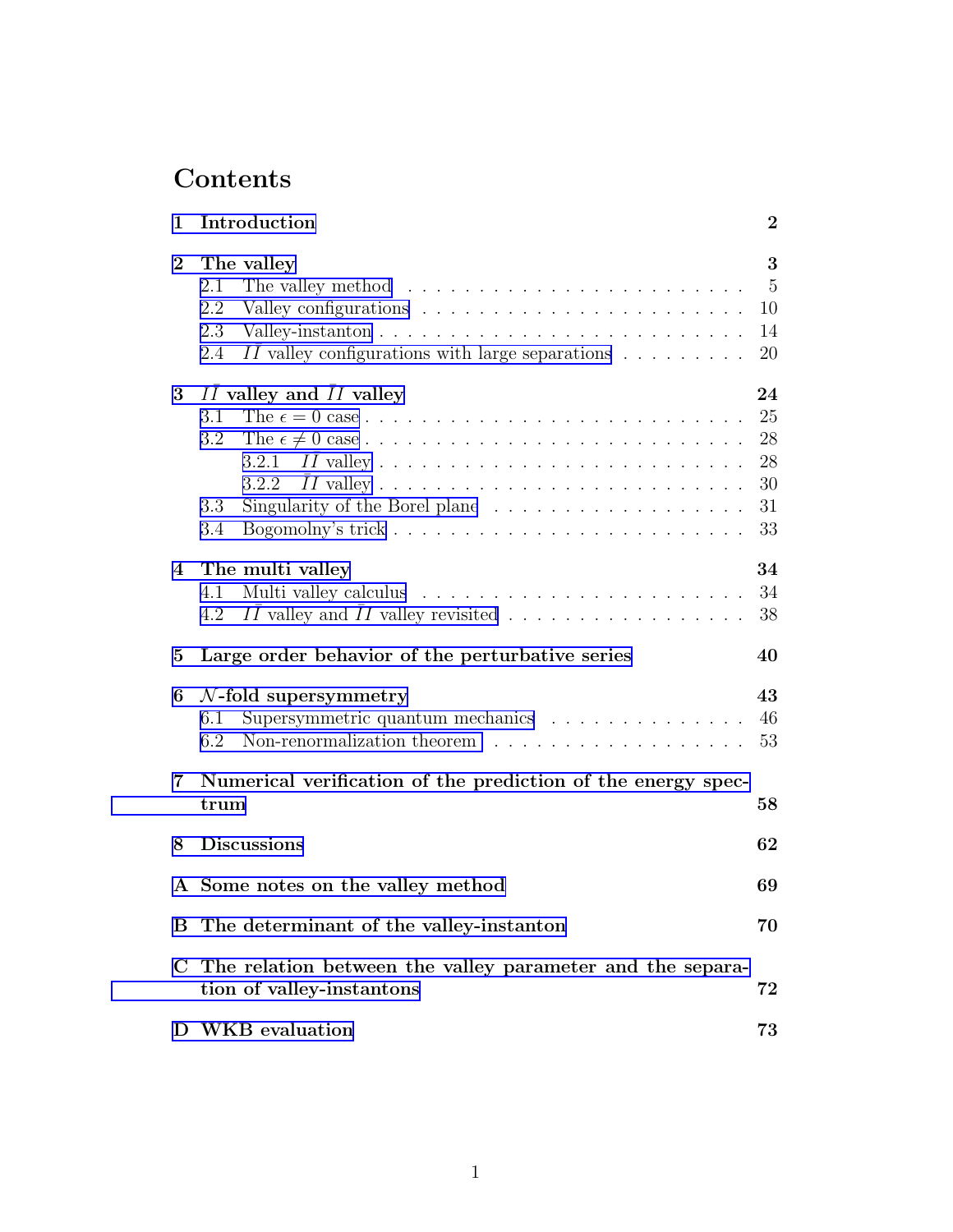## <span id="page-2-0"></span>1 Introduction

Elucidation of the properties of the instantons in the topologically trivial sector has been a long-standing puzzle. Although there is no doubt as to the physical importance of the instantons, it is not trivial to define them in this sector. When they are separated by infinite distance they satisfy the classical equation. But once the distance between them becomes finite there are no classical solutions. Due to the attractive force between the instanton and the anti-instanton they can easily collapse to a vacuum. Thus, it is impossible to distinguish them from the fluctuations around the vacuum. Of course, no pragmatic problem arises in the dilute-gas approximation, but the lack of a precise definition has prevented us from going beyond this approximation. The main purpose of the present article is to clarify the structure of the topologically trivial sector in theories with tunneling, and to provide a method which goes beyond the dilute-gas approximation.

From the early stages of the study of the instanton[[1\]](#page-76-0), it was evident that this difficulty is connected with the fact that the perturbation theory in the presence of tunneling is not Borel summable [\[2](#page-76-0), [3](#page-76-0), [4\]](#page-76-0). Both problems come from the non-separability of the tunneling and the perturbative effects. And if we change the sign of the square of the coupling constant so that the force between instantons becomes repulsive, they disappear; the instanton configuration is now free from the collapse and at the same time the perturbation series becomes Borel summable. Bogomolny [\[5](#page-76-0)] was the first to point out that the above "analytic continuation" of the coupling constant is the key to going beyond the dilute-gas approximation, and our work gives a precise realization of his suggestion in the context of the structures in the configuration space.

In what follows, we will present novel structures for the configuration space in the topologically trivial sector. We will perform an explicit analysis in one-dimensional quantum mechanics, with asymmetric double-well potential, but our analysis may apply to quantum field theories with weak coupling, though additional complications will be introduced in such cases.

Our starting point is a geometrical definition of the instantons in the topologically trivial sector. As was indicated by Balitsky and Yung[[6\]](#page-76-0), the instantons in the topologically trivial sector form valleys in the configuration space. In Section 2, following Refs.[[7, 8](#page-76-0), [9](#page-76-0), [10\]](#page-76-0), we review a method to define the valleys in the configuration space and present the construction of the valley configurations and their basic constituents, the valley-instantons. Section 3 is the core of this paper; we will give a detailed analysis of a valley that contains a pair consisting of an instanton and an anti-instanton, and show that the interplay between the perturbative effects and the tunneling effects can be summarized in a unified way in terms of the collective coordinate of the valley. The summation over the multi-instantons is carried out in Section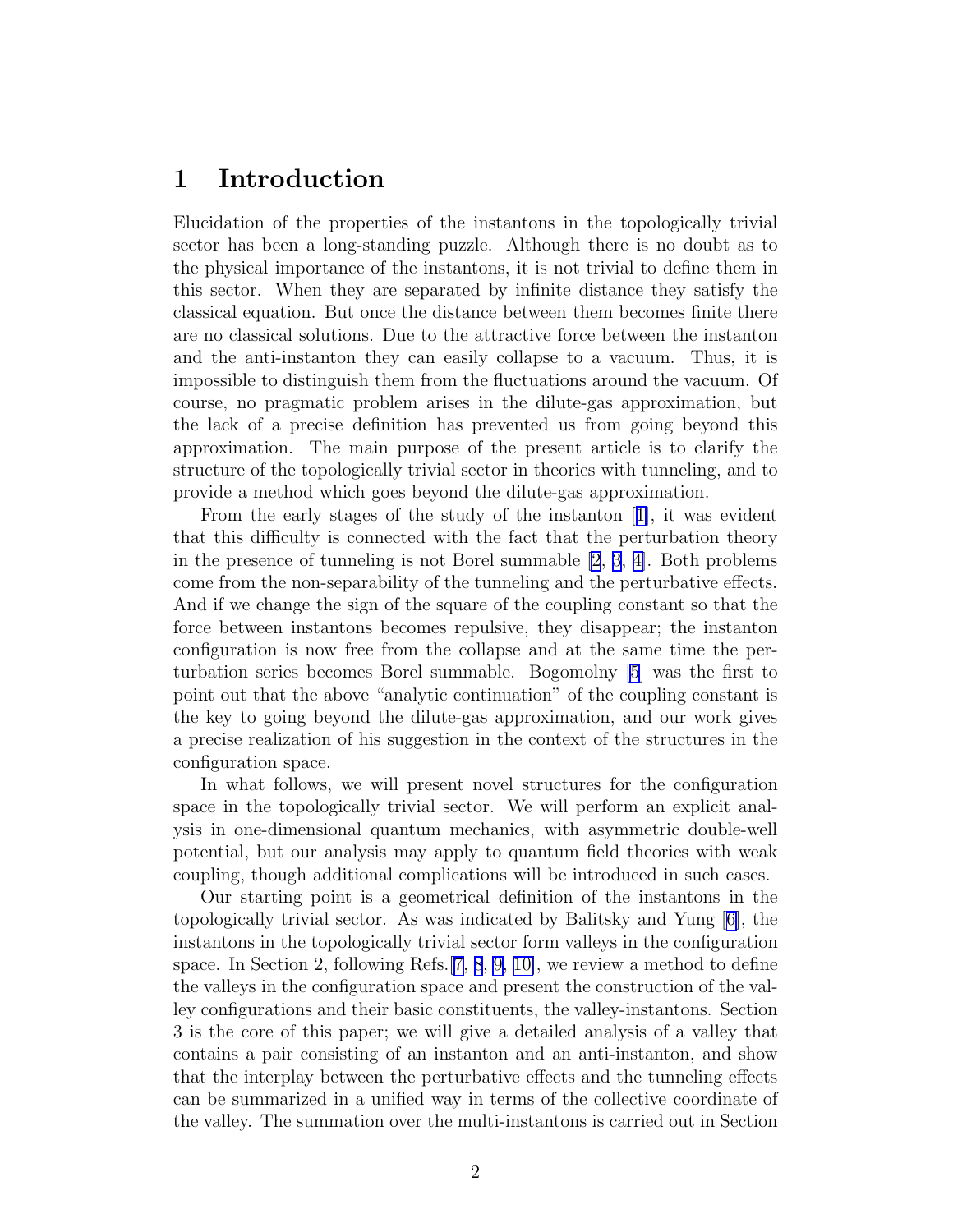<span id="page-3-0"></span>

Figure 1: The asymmetric double-well potential  $V(q)$  defined by Eq.(2.2) for  $\epsilon = 5$  and  $q = 0.1$ .

4, which leads to the expression for the non-perturbative part of the energy spectrum. In Sections 5 and 7, we summarize various tests of our results. In Section 5, the prediction of the large order behavior is checked against numerical and exact calculation of the perturbative series from the 200-th to the 478-th order for a wide range of the parameters of our model. This result shows an apparent lack of Borel singularities at certain values of the parameters, which suggests the existence of some non-renormalization theorem. In Section 6, we show that the model we analyze has a new type of supersymmetry, which we dub " $\mathcal{N}$ -fold supersymmetry". The non-renormalization theorem makes it possible to test the prediction of the energy spectrum. These predictions are checked against the numerical values of the energy spectrum in Section 7. We conclude with some additional remarks in Section 8. The four appendices contain some of the supporting calculations.

## 2 The valley

As our object of study we will take a one-dimensional quantum mechanical system with an asymmetric double-well potential. We denote the coordinate by q, and write the Euclidean action of this system as follows:

$$
S[q] = \int d\tau \left[ \frac{1}{2} \left( \frac{dq}{d\tau} \right)^2 + V(q) \right], \tag{2.1}
$$

$$
V(q) = \frac{1}{2}q^2(1 - qq)^2 - \epsilon qq.
$$
 (2.2)

This potential is plotted in Fig.1 for  $\epsilon = 5$  and  $g = 0.1$ . For small  $\epsilon g^2$ , the points  $q \approx 0$  and  $q \approx 1/g$  are the local minima of the potential, where  $V(q) \approx 0$  and  $-\epsilon$ , respectively. Thus  $\epsilon$  is essentially the difference between the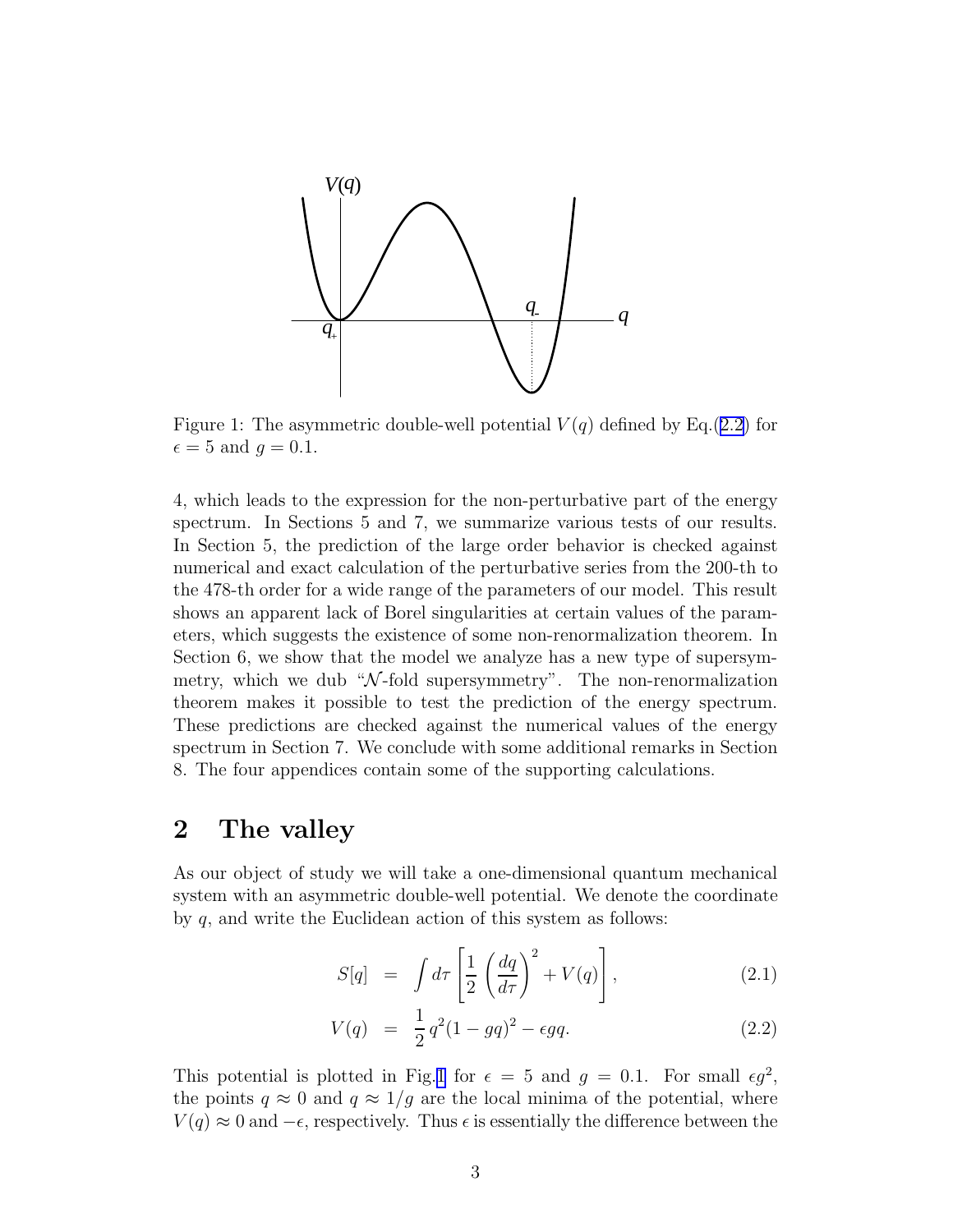energies of the two minima. The parameter  $g$  plays the role of the coupling constant, since the  $q^3$  and  $q^4$ -terms have coefficients g and  $q^2$ , respectively. The height of the potential barrier is approximately  $V(1/2g) \approx 1/(32g^2)$ , and throughout this paper we will work in the small coupling regime  $g \ll 1$ . In general, the existence of the two minima is limited to the range  $\epsilon g^2 < \sqrt{3}/18$ , to which we restrict ourselves. We will denote the coordinate of the upper and lower local minima by  $q_+$  and  $q_-$ , respectively (see Fig.[1\)](#page-3-0). For the sake of definiteness, we assume that  $g > 0$  and  $\epsilon \geq 0$ , which is convenient for calculation and entails no loss of generality.

Note that other types of quartic potential for the asymmetric double-well type can be made in the form([2.2\)](#page-3-0) by a suitable linear transformation on the coordinate q and a scale change of the Euclidean time  $\tau$ . Therefore, with this form of the potential we are covering a wide range of potentials. Furthermore, as we will see later, this form is essential for the argument discussing the supersymmetry.<sup>1</sup>

Let us first describe the qualitative features of the valleys. The actual construction and calculations will be given in the subsequent sections.

For  $\epsilon = 0$  this model has the instanton and anti-instanton solutions of this system, given by the following:

$$
q_0^{(I)}(\tau;\tau_I) = \frac{1}{g} \frac{1}{1 + e^{-(\tau - \tau_I)}}, \tag{2.3}
$$

$$
q_0^{(\bar{I})}(\tau;\tau_{\bar{I}}) = \frac{1}{g} \frac{1}{1 + e^{(\tau - \tau_{\bar{I}})}}.
$$
\n(2.4)

The parameter  $\tau_I$  ( $\tau_{\bar{I}}$ ) denotes the positions of the (anti-)instanton.

In the topologically trivial sector, the simplest valley in the functional space of  $q(\tau)$  starts from the vacuum  $q(\tau) \equiv 0$ . On the outskirts of the valley, the configuration has an almost-flat region of  $q \simeq 1/g$ . When the width R of this region becomes infinity, the transient regions become the exact instanton and the exact anti-instanton solutions. We will call this valley the  $I\overline{I}$  valley. Correspondingly, there is also an II valley, which starts from  $q(\tau) \equiv 1/g$  and develops to a pair of  $I$  and  $I$ . For both valleys the action is a monotonically increasing function of R, approaching the sum of the instanton action and the anti-instanton action as  $R \to \infty$ . There are more complicated valleys, which start either from  $q(\tau) \equiv 0$  or  $1/g$  and develop to configurations with multiple I and I. At the leading order (for small coupling), this part of the valley is relevant for the dilute-instanton-gas calculus.

For  $\epsilon \neq 0$ , the valley configurations were found to behave in a qualitatively similar manner[[9, 11\]](#page-76-0). There are configurations that smoothly connect one

<sup>&</sup>lt;sup>1</sup>In an earlier paper [\[9](#page-76-0)], we have used a  $(4g^3q^3 - 3g^4q^4)$  term in place of gq in the  $\epsilon$ term of the potential. This was for the sake of the exact relations  $q_{+} = 0$  and  $q_{-} = 1/g$ . But this choice obscures the supersymmetry we present in Section 6 and is thus avoided.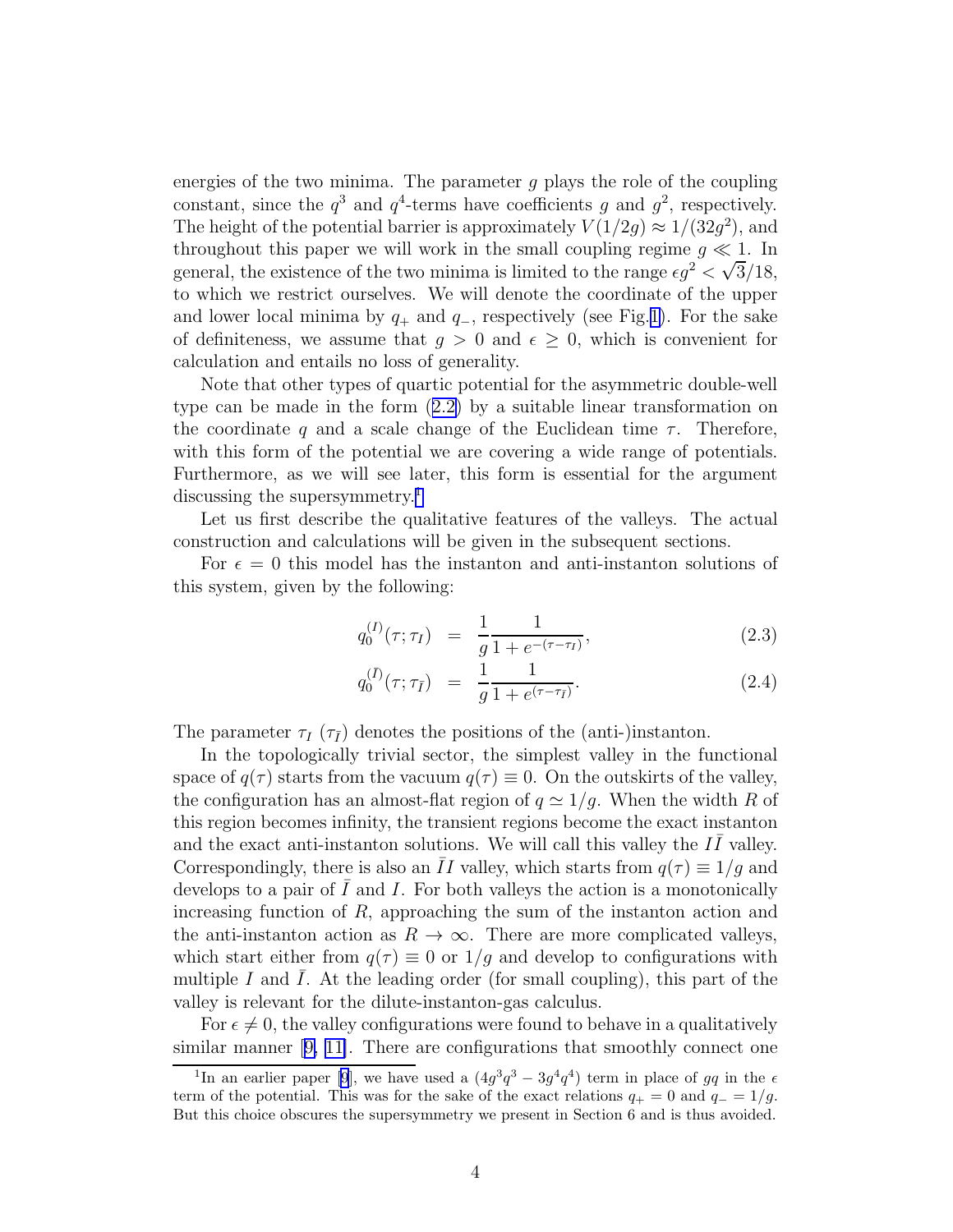<span id="page-5-0"></span>minimum to the other minimum, which we call "valley-instanton" and "antivalley-instanton", and configurations that are similar to the pairs of these valley-instantons and anti-valley-instantons exist as solutions of the valley equation. For a one-pair configuration with distance  $R(\gg 1)$  (for preview, see Fig[.3\)](#page-12-0), its action behaves as  $S^{(I\bar{I})} \approx 2S^{(I)} - \epsilon R - (2/g^2)e^{-R}$  (Fig[.4\)](#page-12-0). The first term of this action comes from the valley-instanton and the anti-valleyinstanton, while the second term is the "volume energy" from the region between them, where  $q(\tau) = q_{-}$  (and  $V(q_{-}) = -\epsilon$ ), and the third term is the "interaction" between the instanton and the anti-instanton. When R decreases, this configuration reaches the "bounce" solution where the action peaks, and then reduces to  $q(\tau) = q_+$  for  $R = 0$ . At the bounce point, the valley line corresponds to the direction of the negative eigenvalue of the bounce solution. We will also call this an  $I\bar{I}$  valley. There is also an  $\bar{I}I$ valley (Fig[.5](#page-13-0)), in which  $q(\tau) = q_{-}$  at  $R = 0$ , and the action  $S^{(\bar{I}I)}(R)$  is a monotonically increasing function of R for the whole range of  $R = 0 \sim \infty$ . Specifically,  $S^{(\overline{I}I)}(R) \approx 2S^{(I)} + \epsilon R - (2/g^2)e^{-R}$  for  $R \gg 1$  (Fig.[6](#page-13-0)).

All these can be seen explicitly and in detail by solving the valley equation. In the rest of this section, we briefly explain the valley method used, and analytically construct the valley configurations. Furthermore, quantities needed for later calculations, such as Jacobians and determinants, are also obtained.

## 2.1 The valley method

We use the following equation as a precise definition of the valley[[7\]](#page-76-0):

$$
\int d\tau' \frac{\delta^2 S[q]}{\delta q(\tau)\delta q(\tau')} \frac{\delta S[q]}{\delta q(\tau')} = \lambda \frac{\delta S[q]}{\delta q(\tau)},\tag{2.5}
$$

This equation can be rewritten in the following form:

$$
\frac{\delta}{\delta q(\tau)} \left[ \frac{1}{2} \int \left( \frac{\delta S[q]}{\delta q(\tau')} \right)^2 d\tau' - \lambda S[q] \right] = 0. \tag{2.6}
$$

This implies that a solution of the valley equation (2.5) extremizes the norm of the gradient vector  $\int d\tau (\delta S[q]/\delta q)^2$  in the functional subspace of  $q(\tau)$  with a fixed value of S, with  $\lambda$  playing the role of the Lagrange multiplier. This makes this equation suitable for a geometrical definition of the valley (see Fig[.2](#page-6-0)).

More important is the fact that with this definition, the eigenvalue  $\lambda$  of the second derivative of  $S$  is removed from the loop integrations. Initially, we separate the integration along the valley line from the whole functional integration. After this step, we are left with the integrations over the directions perpendicular to the gradient "vector",  $\delta S/\delta q(\tau)$ , which are the loop-integrations. This is done in the following manner.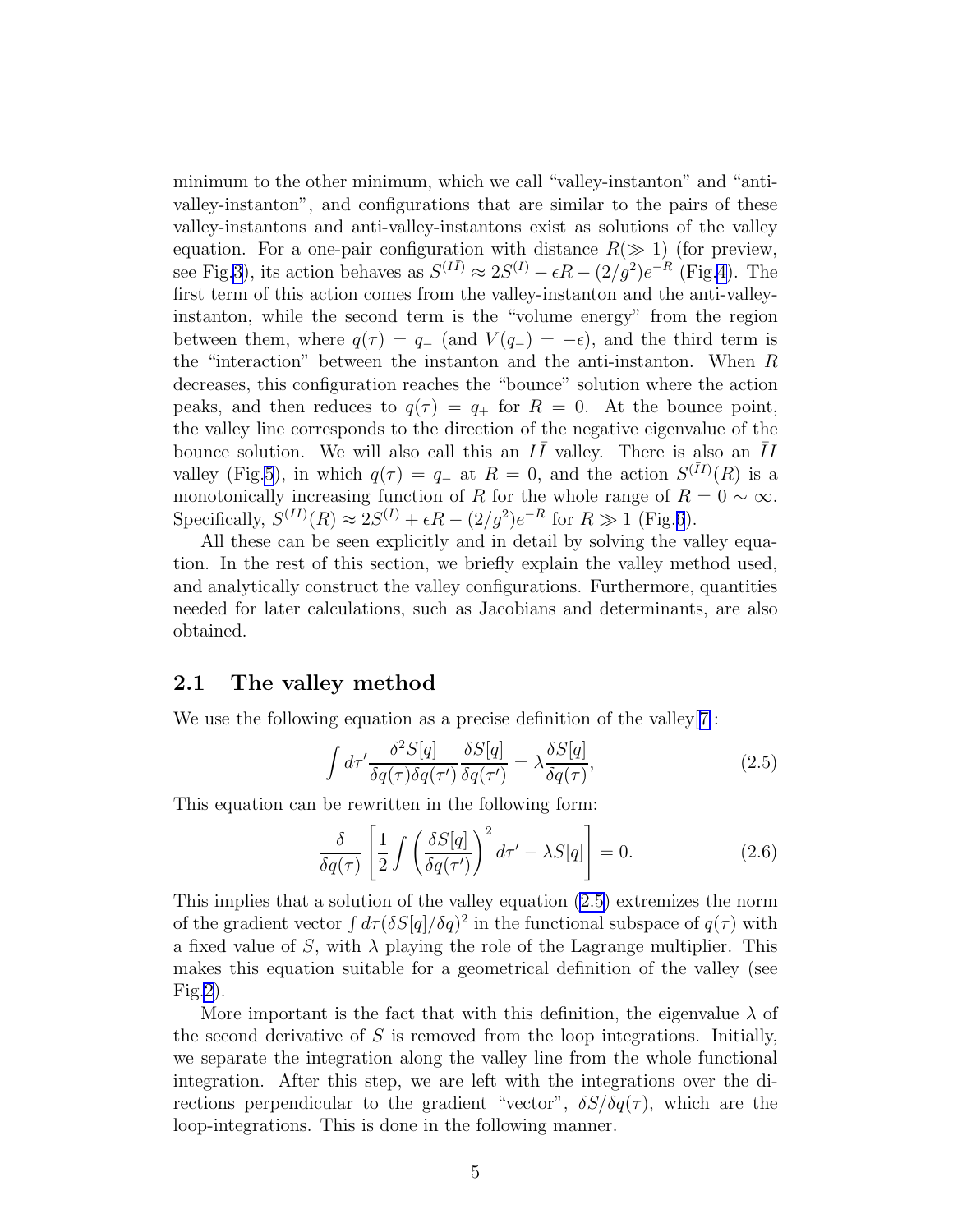<span id="page-6-0"></span>

Figure 2: A schematic drawing of a valley in a two-dimensional space. The thin curved lines are the contour lines of the action. The thick line denotes the valley line. The horizontal arrow denotes the gradient vector  $G$  at a point  $q_{\alpha}$  and the broken vertical line is the integration subspace for  $\varphi_{\alpha}$ , which is perpendicular to  $G$ . Note that the vector  $G$  is not tangential to the valley line, which is a general property of the valley equation.

Firstly, we parameterize the valley by a parameter  $\alpha$  and denote the valley configuration by  $q_{\alpha}(\tau)$ , and then take a functional integral,

$$
Z = \mathcal{J} \int \mathcal{D}q \, e^{-S[q]},\tag{2.7}
$$

where we are adopting the natural unit,  $\hbar = c = 1$ . (Inserting an operator  $\mathcal O$ in the above does not change the following argument.) The normalization of the path-integral measure is the same as in Ref.[\[12](#page-76-0)]. We define the Faddeev-Popov determinant  $\Delta[\varphi_\alpha]$ , which is actually the Jacobian for introducing  $\alpha$ as an integration variable, by the following:

$$
\int d\alpha \,\delta\left(\int \varphi_{\alpha}(\tau)G(\tau)d\tau\right)\Delta[\varphi_{\alpha}] = 1, \tag{2.8}
$$

where  $\varphi_{\alpha}(\tau) \equiv q(\tau) - q_{\alpha}(\tau)$  are the fluctuations over which we will be doing loop-integrations, and  $G(\tau)$  is the normalized gradient vector,

$$
G(\tau) = \frac{\delta S}{\delta q_{\alpha}(\tau)} / \sqrt{\int \left(\frac{\delta S}{\delta q_{\alpha}(\tau')}\right)^2 d\tau'}.
$$
 (2.9)

By inserting the factor  $(2.8)$  into the functional integral  $(2.7)$ , we obtain the following:

$$
Z = \mathcal{J} \int d\alpha \int \mathcal{D}q \,\delta \left( \int \varphi_{\alpha}(\tau) G(\tau) d\tau \right) \Delta[\varphi_{\alpha}] e^{-S[q]}.
$$
 (2.10)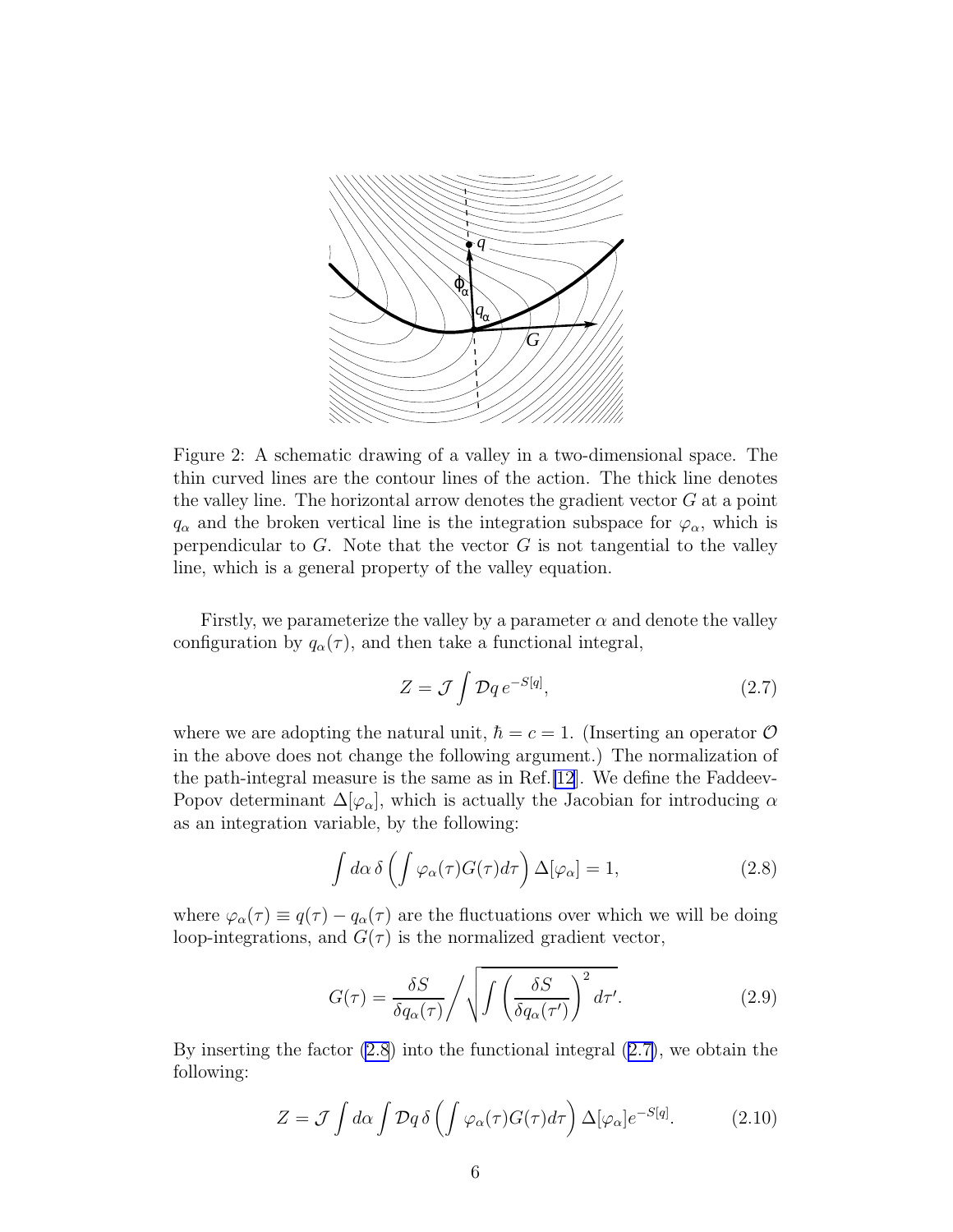<span id="page-7-0"></span>We expand the action  $S[q]$  around  $\varphi_{\alpha}(\tau) = 0$ :

$$
S[q] = S[q_{\alpha}] + \int \frac{\delta S[q_{\alpha}]}{\delta q_{\alpha}(\tau)} \varphi_{\alpha}(\tau) d\tau + \frac{1}{2} \int \frac{\delta^2 S[q_{\alpha}]}{\delta q_{\alpha}(\tau) \delta q_{\alpha}(\tau')} \varphi_{\alpha}(\tau) \varphi_{\alpha}(\tau') d\tau d\tau' + \cdots
$$
\n(2.11)

The first order term in  $\varphi_{\alpha}(\tau)$  vanishes due to the δ-function. The integration of the second order term in  $\varphi_{\alpha}(\tau)$  yields the determinant of the second functional derivative  $D(\tau, \tau') \equiv \delta^2 S[q_\alpha]/\delta q_\alpha(\tau) \delta q_\alpha(\tau')$ , in the subspace defined by the  $\delta$ -function. At this order, the Jacobian  $\Delta[\varphi_\alpha]$  is approximated as follows,

$$
\Delta[\varphi_{\alpha}] = \int \frac{dq_{\alpha}(\tau)}{d\alpha} G(\tau) d\tau = \frac{\frac{dS[q_{\alpha}]}{d\alpha}}{\sqrt{\int d\tau \left(\frac{\delta S[q_{\alpha}]}{\delta q(\tau)}\right)^{2}}} (\equiv \Delta). \tag{2.12}
$$

With this, the integral([2.10\)](#page-6-0) reduces to,

$$
Z = \mathcal{J} \int \frac{d\alpha}{\sqrt{2\pi \det' D}} \Delta e^{-S[q_{\alpha}]}.
$$
 (2.13)

at the one-loop order. In the above, det′ denotes the determinant in the subspace described above. Note the apparent reparametrization invariance of  $\alpha$ , which should exist, as we have not specified the choice of the valley parameter  $\alpha$ . The factor  $1/\sqrt{2\pi}$  is induced by the fact that the  $\delta$ -function reduces the number of the integrations over  $q(\tau)$  by one.

The valley equation [\(2.5](#page-5-0)) dictates that the subspace  $\int \varphi_{\alpha}(\tau)G(\tau)d\tau = 0$ does not contain the eigenvector of the eigenvalue  $\lambda$ . Therefore det' D is simply the product of all the eigenvalues of D less  $\lambda$ . This means that the valley equation [\(2.5](#page-5-0)) converts the eigenvalue  $\lambda$  completely to the collective coordinate  $\alpha$ . This is the key property of the valley equation [\(2.5](#page-5-0)), since in actual applications one encounters negative, zero, or very small eigenvalues, which render the one-loop approximation useless, or at least dangerous. By choosing  $\lambda$  to be the undesired eigenvalue, we remove it completely from the Gaussian (and higher order) integration.

The valley equation can be made more perspicuous by introducing an auxiliary coordinate. First we will rewrite the valley equation [\(2.5](#page-5-0)) as follows:

$$
\frac{\delta S_{\rm V}[q]}{\delta q(\tau)} = 0,\tag{2.14}
$$

where  $S_V$  is defined by,

$$
S_{\rm V}[q] = S[q] - \frac{1}{2\lambda} \int d\tau \left(\frac{\delta S[q]}{\delta q(\tau)}\right)^2.
$$
 (2.15)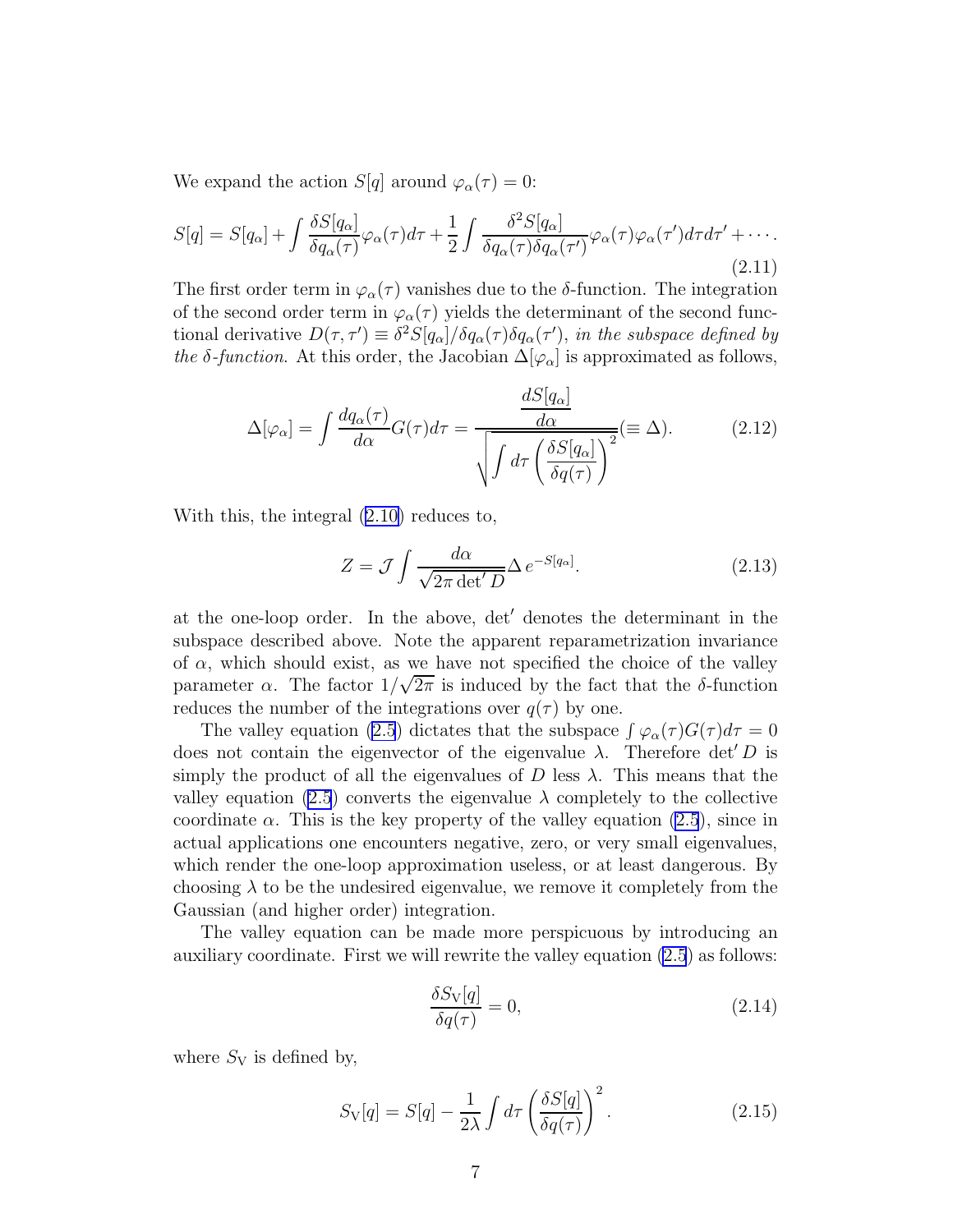<span id="page-8-0"></span>The second term of the above  $S_{\rm V}[q]$  contains a fourth derivative term of  $q(\tau)$ with respect to  $\tau$ . It can be removed by introducing an auxiliary variable  $F(\tau)$  as follows:

$$
\bar{S}_{\rm V}[q] = S_{\rm V}[q] + \frac{1}{2\lambda} \int d\tau \left( F(\tau) - \frac{\delta S[q]}{\delta q(\tau)} \right)^2
$$
  
= 
$$
S[q] + \frac{1}{2\lambda} \int d\tau \left( F(\tau)^2 - 2F(\tau) \frac{\delta S[q]}{\delta q(\tau)} \right).
$$
 (2.16)

Taking the functional derivative of  $\bar{S}_{V}[q]$  with respect to  $q(\tau)$  and  $F(\tau)$  we obtain the following equations:

$$
\frac{\delta S[q]}{\delta q(\tau)} = F(\tau),\tag{2.17}
$$

$$
\int d\tau' \frac{\delta^2 S[q]}{\delta q(\tau) \delta q(\tau')} F(\tau') = \lambda F(\tau), \qquad (2.18)
$$

which are apparently equivalent to the original valley equation([2.5\)](#page-5-0) upon elimination of  $F(\tau)$ . It is evident that any solution of the equation of motion is also a solution of the valley equation (2.18) with  $F(\tau) \equiv 0$ . Some of the other important properties of the valley method are noted in Appendix A.

Likeany classical solution, the solution of the valley equation  $(2.5)$  $(2.5)$  may break some of the symmetries of the system. To restore them, we must introduce additional collective coordinates. The conventional collective coordinate method cannot be applied, because, in contrast to the classical solution, the existence of the zero modes of the symmetries is not guaranteed for the solution of the valley equation. We will introduce them in the manner developed in Ref.[\[8\]](#page-76-0). In order to achieve definiteness, we will assume that the translational symmetry is broken by the valley configuration, which is indeed the case in the model we treat in this paper.

Under translation  $\tau_0$ , the quantum fluctuation  $\varphi_\alpha(\tau) \equiv q(\tau) - q_\alpha(\tau)$  transforms as

$$
\varphi_{\alpha}(\tau) \to \varphi_{\alpha}^{\tau_0}(\tau) \equiv q(\tau + \tau_0) - q_{\alpha}(\tau)
$$
  
= 
$$
\varphi_{\alpha}(\tau + \tau_0) + q_{\alpha}(\tau + \tau_0) - q_{\alpha}(\tau). \qquad (2.19)
$$

This transformation induces an analogue of the gauge transformation on  $S[q_{\alpha} + \varphi_{\alpha}]$ [[13\]](#page-76-0). The basic strategy of our collective coordinate method is to introduce the translation  $\tau_0$  into the path-integral as the "gauge orbit". This procedure automatically guarantees the manifest invariance under the translation through the following deformation, and does not require the zero mode.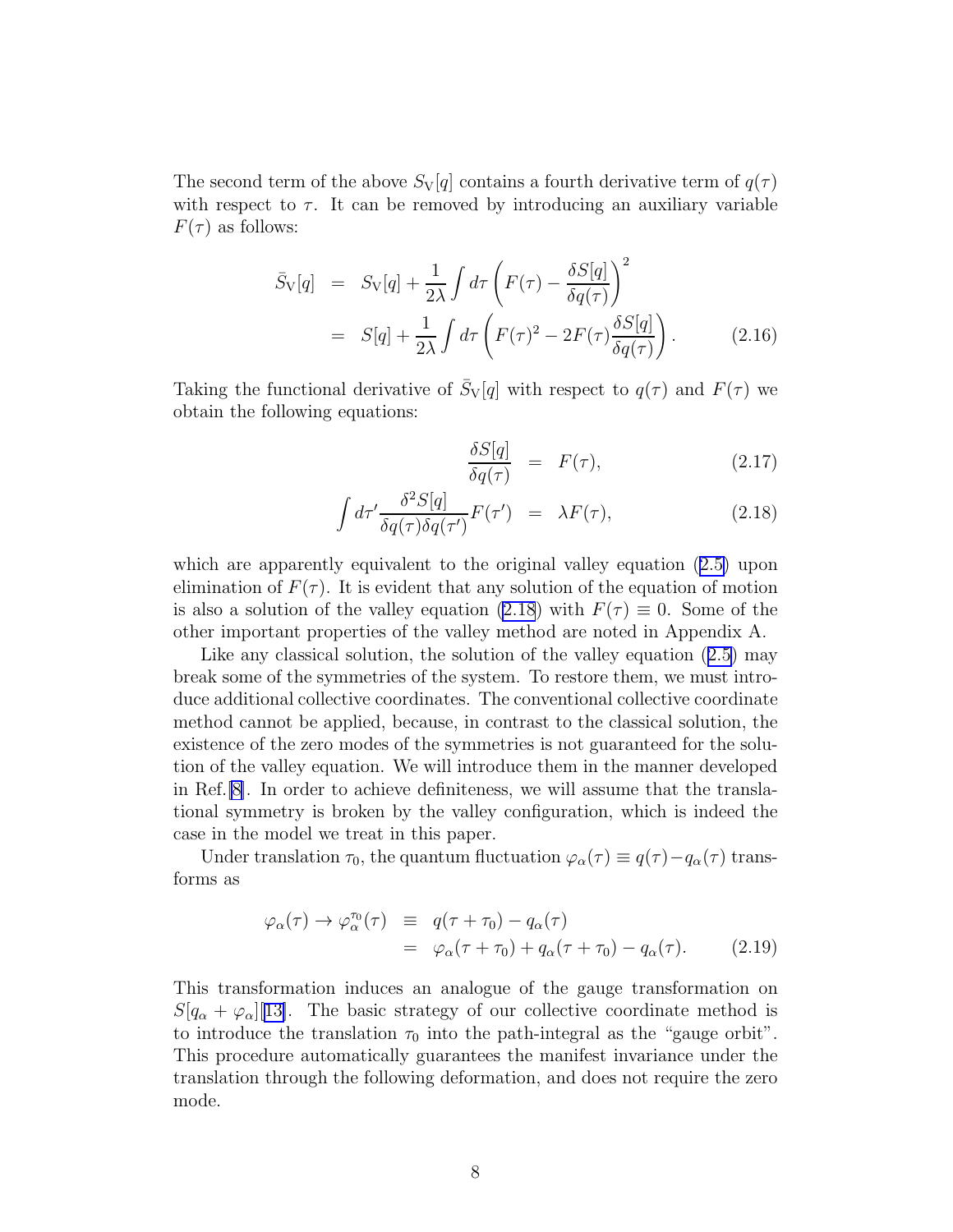<span id="page-9-0"></span>To extract the gauge orbit, we will use the Faddeev-Popov technique. In place of Eq.([2.8\)](#page-6-0), we introduce the following Faddeev-Popov determinant  $\Delta[\varphi_\alpha]$ :

$$
\int d\tau_0 \int d\alpha \,\delta\left(\int \varphi_\alpha^{\tau_0}(\tau) G(\tau) d\tau\right) \,\delta\left(\int \varphi_\alpha^{\tau_0}(\tau) \mathcal{G}(\tau) d\tau\right) \Delta[\varphi_\alpha] = 1, \quad (2.20)
$$

where  $\mathcal{G}(\tau)$  is a suitable function independent from  $\tau_0$ , and gives the gauge fixing condition of the translation:

$$
\int \varphi_{\alpha}(\tau) \mathcal{G}(\tau) d\tau = 0. \tag{2.21}
$$

By inserting the factor (2.20) into the functional integral, we obtain

$$
Z = \mathcal{J} \int d\tau_0 \int d\alpha \int \mathcal{D}q \,\delta \left( \int \varphi_\alpha^{\tau_0}(\tau) G(\tau) d\tau \right) \times \delta \left( \int \varphi_\alpha^{\tau_0}(\tau) \mathcal{G}(\tau) d\tau \right) \Delta [\varphi_\alpha] e^{-S[q]}.
$$
\n(2.22)

As well as the usual gauge symmetry, the following relations hold.

$$
\Delta[\varphi_{\alpha}] = \Delta[\varphi_{\alpha}^{\tau_0}], \quad S[q_{\alpha} + \varphi_{\alpha}^{\tau_0}] = S[q_{\alpha} + \varphi_{\alpha}]. \tag{2.23}
$$

Therefore, the integration of  $\tau_0$  is trivially factored out.

$$
Z = \mathcal{J} \int d\tau_0 \int d\alpha \int \mathcal{D}\varphi_\alpha \delta \left( \int \varphi_\alpha(\tau) G(\tau) d\tau \right) \times \delta \left( \int \varphi_\alpha(\tau) \mathcal{G}(\tau) d\tau \right) \Delta [\varphi_\alpha] e^{-S[q_\alpha + \varphi_\alpha]}.
$$
\n(2.24)

At the one-loop level, we find that the Faddeev-Popov determinant becomes as follows:

$$
\Delta[\varphi_{\alpha}] = \left| \det \left( \int \frac{\partial q_{\alpha}(\tau)}{\partial \tau} \mathcal{G}(\tau) d\tau \int \frac{\partial q_{\alpha}(\tau)}{\partial \alpha} \mathcal{G}(\tau) d\tau \right) \right|.
$$
\n(2.25)

Because of the following equation

$$
\int \frac{\partial q_{\alpha}(\tau)}{\partial \tau} G(\tau) d\tau = \int \frac{\partial q_{\alpha}(\tau)}{\partial \tau} \frac{\delta S}{\delta q_{\alpha}(\tau)} d\tau / \sqrt{\int \left(\frac{\delta S}{\delta q_{\alpha}(\tau')}\right)^2 d\tau'} = 0, (2.26)
$$

it can be simplified as

$$
\Delta[\varphi_{\alpha}] = \left| \int \frac{\partial q_{\alpha}(\tau)}{\partial \tau} G(\tau) d\tau \right| \left| \int \frac{\partial q_{\alpha}(\tau)}{\partial \alpha} \mathcal{G}(\tau) d\tau \right|.
$$
 (2.27)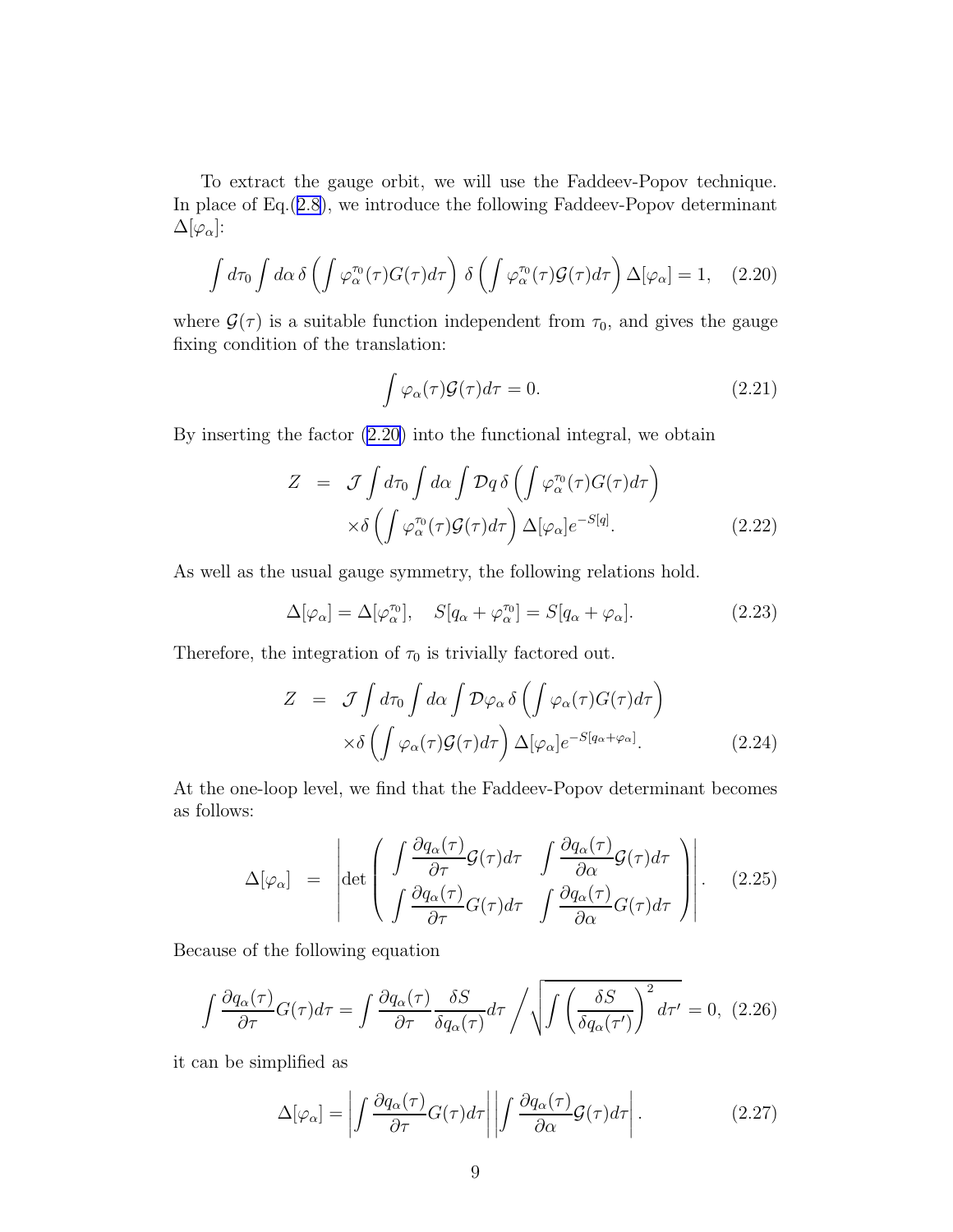<span id="page-10-0"></span>Some of the valleys may contain classical solutions, and in the neighborhood of such a solution, the valley has a quasi-zero mode which is different from  $\lambda$  because of the broken symmetry. To remove this dangerous mode  $\eta$ from the path-integral, we will designate  $\mathcal{G}(\tau)$  as the normalized eigenfunction of  $\eta$ :

$$
\int d\tau' \frac{\delta^2 S[q]}{\delta q(\tau)\delta q(\tau')} \mathcal{G}(\tau') = \eta \mathcal{G}(\tau). \tag{2.28}
$$

With this gauge fixing, we obtain

$$
Z = \mathcal{J} \int \int \frac{d\tau_0 d\alpha}{2\pi \sqrt{\det'' D}} \Delta[\varphi_\alpha] e^{-S[q_\alpha]}, \qquad (2.29)
$$

where

$$
\det'' D = \frac{\det D}{\lambda \eta}.
$$
 (2.30)

## 2.2 Valley configurations

For the action([2.1\)](#page-3-0), the valley equations([2.17\)](#page-8-0) and([2.18\)](#page-8-0) yield the following partial differential equations,

$$
-\partial_{\tau}^{2}q + V'(q) = F \tag{2.31}
$$

$$
\left(-\partial_{\tau}^{2} + V''(q)\right)F = \lambda F. \tag{2.32}
$$

From Eq.  $(2.31)$  we see that the auxiliary coordinate F acts as an external force introduced into the usual equation of motion for q. Eq.(2.32) is a selfconsistent equation for F.

Sincethe terms in the action  $\bar{S}_V$  in ([2.16\)](#page-8-0) contain two time-derivatives at most, the canonical formalism can be applied. Denoting the "Lagrangian" of  $\bar{S}_V$  as  $L_V$ , the canonical momentum  $p_q$  and  $p_F$  for the coordinates q and F are given as follows,

$$
p_q = \frac{\partial L_V}{\partial \dot{q}} = \dot{q} - \frac{1}{\lambda} \dot{F}, \qquad (2.33)
$$

$$
p_F = \frac{\partial L_V}{\partial \dot{F}} = -\frac{1}{\lambda} \dot{q}.\tag{2.34}
$$

This leads to the following conserved "Hamiltonian" of the system,

$$
H_V = p_q \dot{q} + p_F \dot{F} - L_V = \frac{1}{2} \dot{q}^2 - V(q) - \frac{1}{\lambda} \left( \frac{1}{2} F^2 + \dot{F} \dot{q} - F V'(q) \right).
$$
(2.35)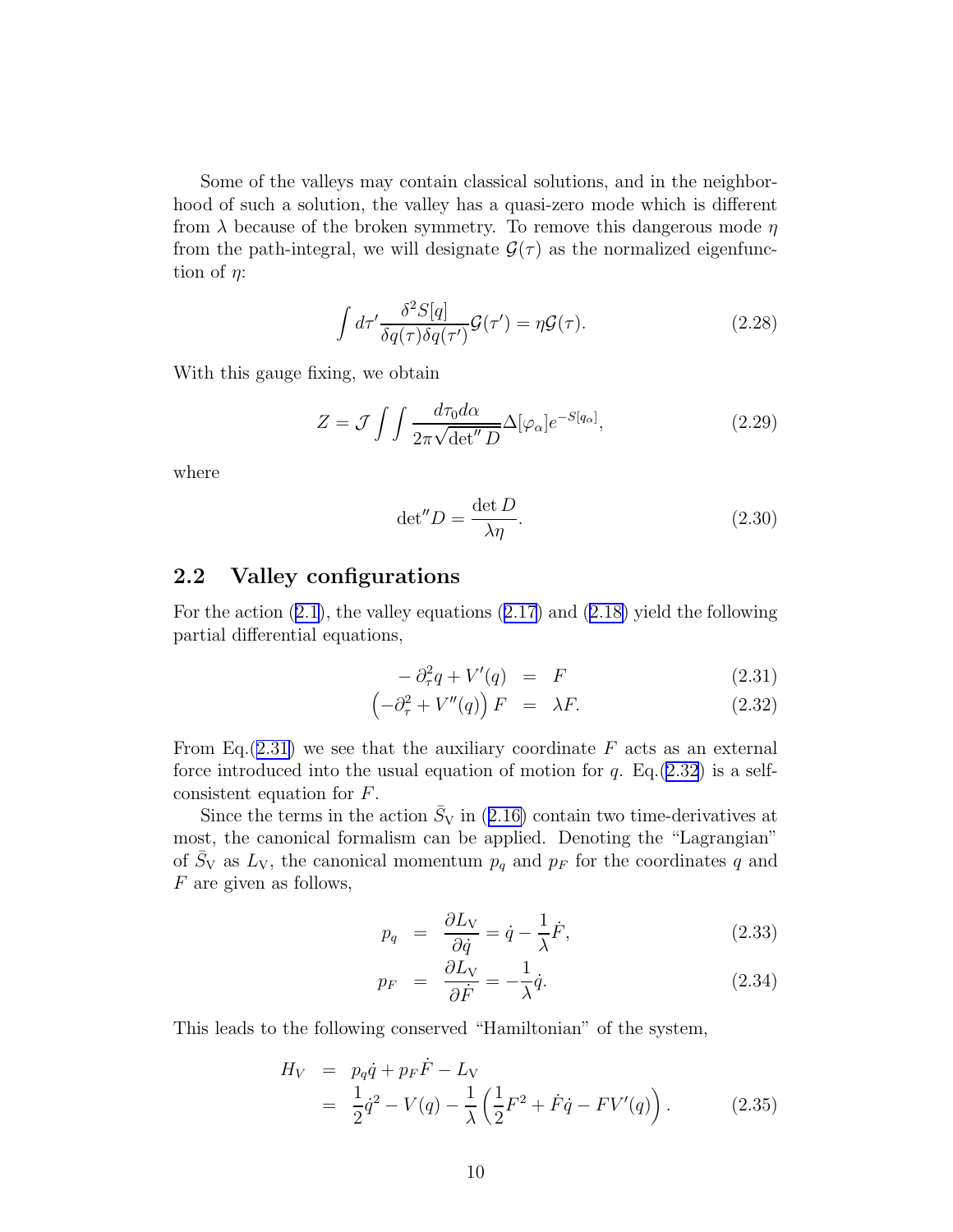<span id="page-11-0"></span>The conservation of this quantity can be directly confirmed by the use of the valley equations [\(2.31](#page-10-0)) and [\(2.32\)](#page-10-0).

The valley Hamiltonian  $H_V$  in [\(2.35](#page-10-0)) is useful for numerical calculations of the valley configurations. Any  $I\bar{I}$  or  $\bar{I}I$  valley configuration is symmetric around the middle point between the instantons. When solving the differen-tialequations ([2.31\)](#page-10-0) and ([2.32\)](#page-10-0) for a given  $\lambda$ , we choose initial values at this symmetric point so that the solutions converge as  $\tau \to \infty$ . This shooting method is somewhat complicated in its operation if the initial data is multidimensional. At the symmetric point, say  $\tau = 0$ , we have  $\dot{q}(0) = F(0) = 0$ . The convergence conditions,  $q(\infty) = q_{\pm}, F(\infty) = 0$ , are to be satisfied choosing  $q(0)$  and  $F(0)$  as appropriate. Therefore at this stage the search has to be made in two-dimensional space. The valley Hamiltonian([2.35\)](#page-10-0) reduces the degrees of freedom in the initial data by one, since  $H_V = -V(q_{\pm})$  by the asymptotic condition for  $\tau \to \infty$ . Therefore we only need to choose one initial datum, say  $q(0)$ , to find the valley configuration. Having only one parameter to determine, this task is straightforward.

The numerical calculations were carried out for  $g = 0.1, \epsilon = 5$ , which corresponds to the potential in Fig.[1.](#page-3-0) Fig[.3](#page-12-0) is the plot of  $q_\alpha(\tau)$  and  $F_\alpha(\tau)$ of the configurations in the  $I\bar{I}$  valley. The values of the action S and the eigenvalue  $\lambda$  for this valley are plotted in Fig.[4,](#page-12-0) where the horizontal coordinate is  $||q|| \simeq |q_{-} - q_{+}|$  for  $R \gg 1$ . The configuration drawn by the broken line Fig.[3](#page-12-0) is the bounce solution, which has  $F(\tau) = 0$ . The action peaks at this point in the valley as seen in Fig[.4](#page-12-0). The corresponding plots for the  $II$  valley are given in Fig.[5](#page-13-0) and Fig[.6](#page-13-0). Corresponding to the fact that there are no solutions of the equation of motion with the boundary condition  $q(\pm\infty) = q_-,$ , the action behaves monotonically, as seen in Fig.[6.](#page-13-0)

In Fig[.3](#page-12-0) and Fig[.5](#page-13-0), we readily see that these valleys are qualitatively similar to the valleys for the symmetric double-well case  $\epsilon = 0$ . Particularly, for large distances  $R \gg 1$ , the valley configurations are in fact made of flat inside regions of  $q = q_{\pm}$  and flat outside regions where  $q = q_{\pm}$ . The transient regions are of fixed shape, which simply moves outward as  $R$  increases (see the curves a,b,c of Figs.[3,](#page-12-0)[5\)](#page-13-0). It is apparent that for  $R \to \infty$ , each transient configuration with boundary conditions  $q(-\infty) = q_{\pm}, q(\infty) = q_{\mp}$  becomes an independent solution of the valley equation. We call the left transient region of the  $I\bar{I}$  valley, where q changes from  $q_+$  to  $q_-$ , as valley-instanton, while the other as the anti-valley-instanton, and vice versa for  $II$  valley. The behaviour of the eigenvalue  $\lambda$  in Fig[.4](#page-12-0) and Fig.[6](#page-13-0) suggests that these valleyinstantons have an eigenvalue of exactly zero. We note that this property is not trivial for  $\epsilon \neq 0$ , since in that case the valley-instanton is not a solution of the equation of motion. In fact, taking the time-derivative of  $Eq.(2.31)$  $Eq.(2.31)$ , we obtain,

$$
\left(-\partial_{\tau}^{2} + V''(q)\right)\dot{q} = \dot{F},\qquad(2.36)
$$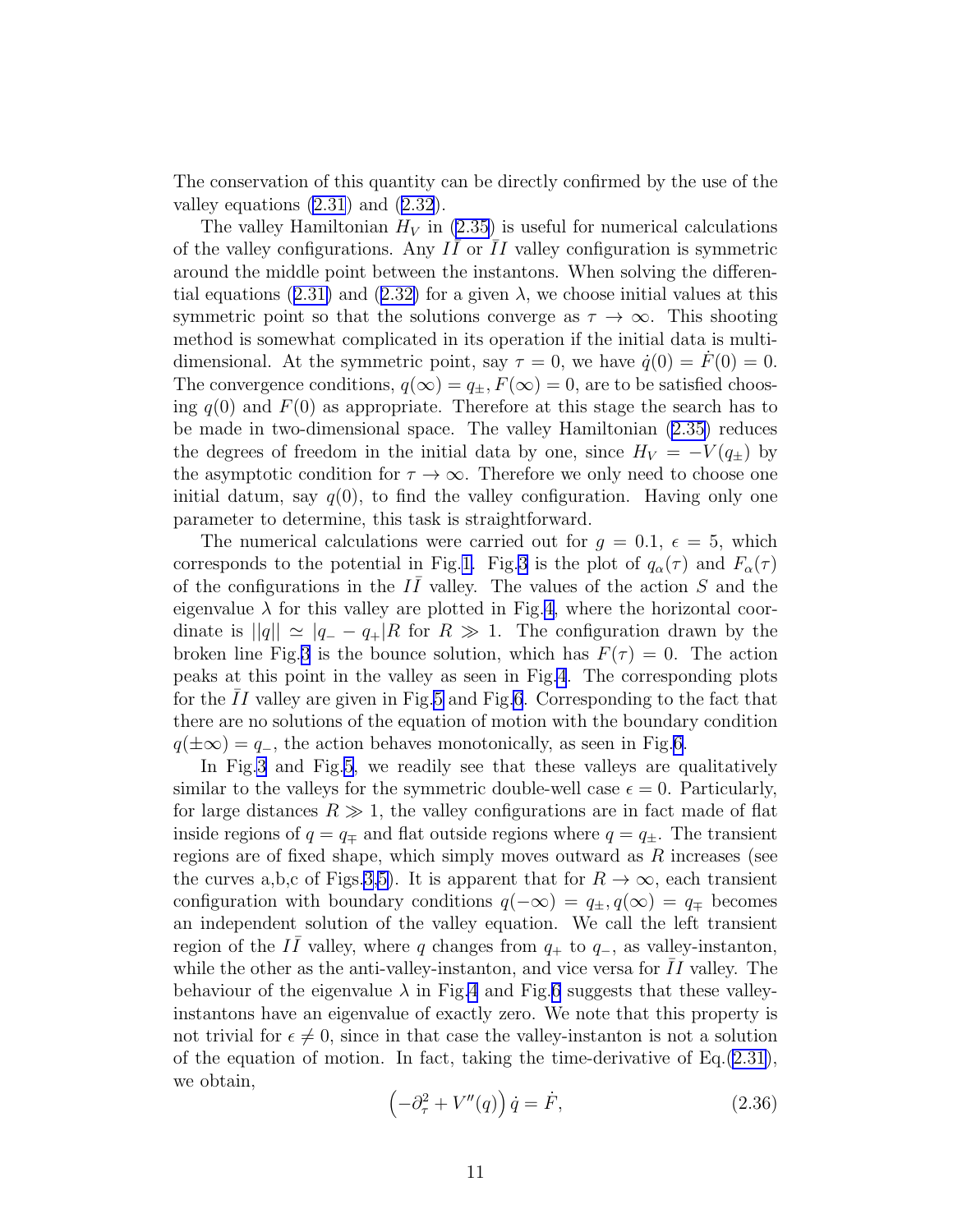<span id="page-12-0"></span>

Figure 3: Configurations in  $I\bar{I}$  valley. The symmetric point is chosen to be at  $\tau = 0$ , and only the half of the configuration,  $\tau > 0$ , is shown. The upper plot shows the behavior of  $q(\tau)$ , where the broken line denotes the bounce solution. The lower plot is  $F(\tau)$ . The labels a, b, and c show the correspondence between  $q(\tau)$  and  $F(\tau)$ .



Figure 4: The action S (upper plot) and the eigenvalue  $\lambda$  (lower plot) of the  $I\bar{I}$  valley. The labels show the action of the corresponding solutions in Fig.3. The horizontal axis is a valley parameter defined as  $\alpha = ||q|| \equiv$  $\int_0^\infty |q(\tau) - q_+|d\tau$ . For  $||q|| \gg 1$ ,  $||q|| \simeq |q_- - q_+|R$ . The peak of the action is given by the bounce solution shown in Fig.3.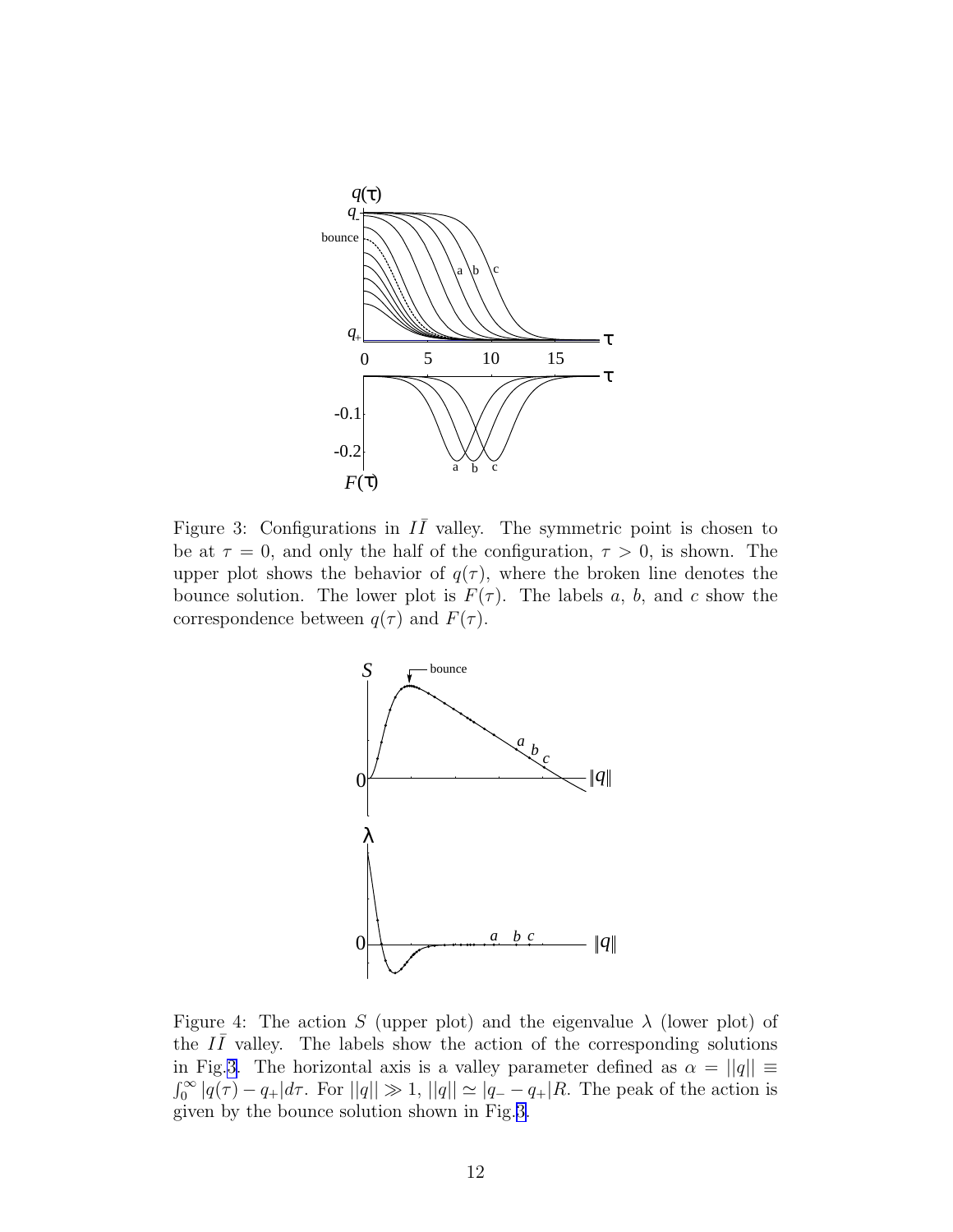<span id="page-13-0"></span>

Figure 5: Configurations in  $\overline{I}I$  valley.



Figure 6: The action S (upper plot) and the eigenvalue  $\lambda$  (lower plot) of the  $\overline{I}I$  valley. There are no solutions of the equation of motion under the boundary condition  $q(\pm\infty) = q_-\$ . Therefore, the action behaves monotonically.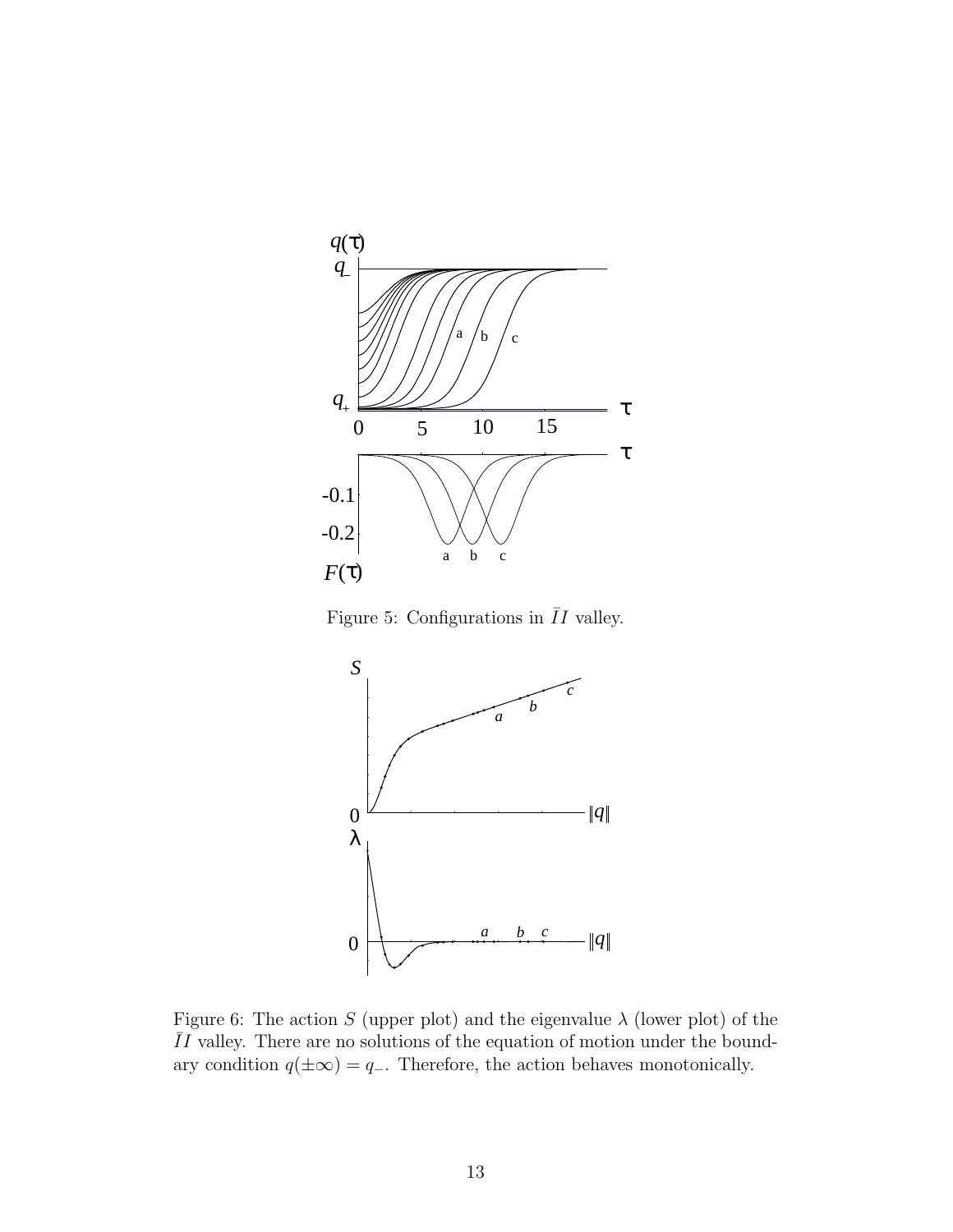<span id="page-14-0"></span>which shows that  $\dot{q}$  is not a zero mode. This is as it should be, since simple translation of the valley-instanton does change the action by the corresponding volume energy.

Eq.([2.36\)](#page-11-0), however, can be combined with Eq.([2.32\)](#page-10-0) to show that  $\lambda = 0$ . For this purpose, we multiply  $\dot{q}$  on Eq.[\(2.32](#page-10-0)), integrate over  $\tau$  from  $-\infty$  to  $\infty$ , and carry out partial-integration twice to move  $\partial_{\tau}^{2}$  to act on  $\dot{q}$ . At  $\tau = \pm \infty$ , q of the valley-instanton is at the extrema  $q_{\pm}$  of the potential. Therefore the external force F goes to zero for  $\tau \to \pm \infty$  (see Fig[.3](#page-12-0) and Fig[.5\)](#page-13-0). The surface terms of the partial integrations vanish due to this property. We thus obtain the following:

$$
\int_{-\infty}^{\infty} \dot{F}F d\tau = \lambda \int_{-\infty}^{\infty} \dot{q}F d\tau.
$$
 (2.37)

The left-hand side of this equation is evidently zero according to the boundary conditions. On the right-hand side, the integral  $\int_{-\infty}^{\infty} \dot{q} F d\tau$  is not zero, as is seen in Fig.[3](#page-12-0) and in Fig[.5](#page-13-0). Therefore, for the valley-instanton we find that  $\lambda = 0$  and the auxiliary coordinate F is the zero mode. Note that this proof does not apply to the  $I\bar{I}$  and  $\bar{I}I$  configurations. This is because for those configurations the integral  $\int_{-\infty}^{\infty} \dot{q} F d\tau$  is zero due to the fact that  $q(\tau)$  and  $F(\tau)$  are even functions around the symmetric point. And in fact,  $\lambda$  is not identically zero for the  $I\bar{I}$  and  $\bar{I}I$  valley.

Although the global features are evident from the numerical results presented in this section, we need analytic expressions of the action and other related quantities. Of special importance are the interaction terms of the actions of the  $I\bar{I}$  and  $\bar{I}I$  configurations. In the following we carry out an analytic construction for these configurations, using the fact that the valleyinstanton possesses an exact zero eigenvalue.

## 2.3 Valley-instanton

The existence of the zero eigenvalue  $\lambda = 0$  and the zero mode F enables us to carry out the construction of the valley-instanton. We will first carry out the analytic construction of the valley-instanton. For this purpose it is convenient to use the rescaled coordinate  $\tilde{q} = gq$ . The action [\(2.1](#page-3-0)) is written in terms of this  $\tilde{q}$  as follows:

$$
S[q] = \frac{1}{g^2} \tilde{S}[\tilde{q}], \quad \tilde{S}[\tilde{q}] = \int d\tau \left[ \frac{1}{2} \left( \frac{d\tilde{q}}{d\tau} \right)^2 + \tilde{V}(\tilde{q}) \right], \quad (2.38)
$$

$$
\tilde{V}(\tilde{q}) = \tilde{V}_0(\tilde{q}) + \epsilon g^2 \tilde{V}_1(\tilde{q}), \quad \tilde{V}_0(\tilde{q}) = \frac{1}{2} \tilde{q}^2 (1 - \tilde{q})^2, \quad \tilde{V}_1(\tilde{q}) = -\tilde{q}.
$$
 (2.39)

This implies that in the following expansion in  $\epsilon$ , the actual perturbation parameter is  $\epsilon g^2$ , which is natural considering that this is a dimensionless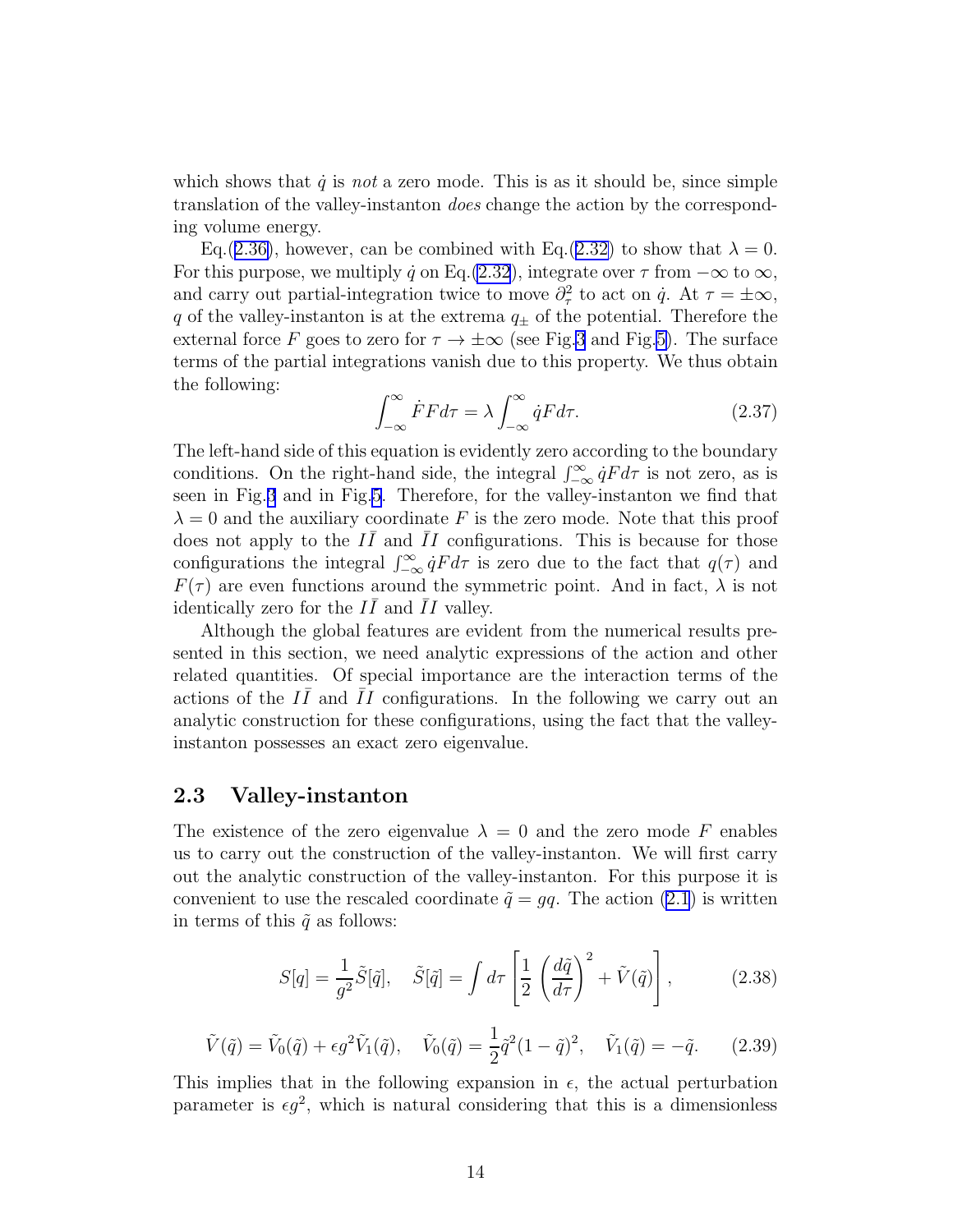<span id="page-15-0"></span>quantity. We can also define a rescaled auxiliary coordinate  $\tilde{F} = gF$  and rewrite the valley equations [\(2.31](#page-10-0)) and([2.32\)](#page-10-0) as follows:

$$
- \partial_{\tau}^{2} \tilde{q} + \tilde{V}'(\tilde{q}) = \tilde{F} \tag{2.40}
$$

$$
\left(-\partial_{\tau}^{2} + \tilde{V}''(\tilde{q})\right)\tilde{F} = 0, \qquad (2.41)
$$

where we used the fact that  $\lambda = 0$ . (In the above the prime denotes the derivative with respect to  $\tilde{q}$ .) Let us obtain the solution of this set of equations as perturbative series in  $\epsilon g^2$ ,

$$
\tilde{q} = \tilde{q}_0 + \epsilon g^2 \tilde{q}_1 + (\epsilon g^2)^2 \tilde{q}_2 + \cdots, \qquad (2.42)
$$

$$
\tilde{F} = \epsilon g^2 \tilde{F}_1 + (\epsilon g^2)^2 \tilde{F}_2 + \cdots. \tag{2.43}
$$

As the zeroth order, we have only the following equation:

$$
-\partial_{\tau}^{2}\tilde{q}_{0} + \tilde{V}_{0}'(\tilde{q}_{0}) = 0, \qquad (2.44)
$$

whose solution is the (scaled) ordinary instanton  $\tilde{q}_0 = g q_0^{(I)}$  $_{0}^{(1)}(\tau;0)$ . (We choose  $\tau_I = 0$  for the ease of notation in this analysis. It may be reintroduced by replacing  $\tau$  by  $\tau - \tau_I$  at the end.)

At the first order in  $\epsilon g^2$ , Eqs.(2.40) and (2.41) leads to the following:

$$
\left(-\partial_{\tau}^{2} + \tilde{V}_{0}''(\tilde{q}_{0})\right)\tilde{q}_{1} = \tilde{F}_{1} - \tilde{V}_{1}'(\tilde{q}_{0}), \qquad (2.45)
$$

$$
\left(-\partial_{\tau}^{2} + \tilde{V}_{0}''(\tilde{q}_{0})\right)\tilde{F}_{1} = 0. \qquad (2.46)
$$

Eq.(2.46) dictates that  $\tilde{F}_1$  be proportional to the zero mode of  $\tilde{q}_0$ , which is  $\dot{\tilde{q}}_0$ :

$$
\tilde{F}_1 = c_1 \dot{\tilde{q}}_0. \tag{2.47}
$$

The proportionality constant  $c_1$  can be fixed by the following consideration: For Eq.(2.45) to have a solution, the zero mode of the operator  $-\partial_{\tau}^2 + \tilde{V}_0''(\tilde{q}_0)$ should not be contained in the right-hand side. Therefore the constant  $c_1$ should be such that  $\tilde{F}_1$  cancels the zero mode in  $\tilde{V}'_1(\tilde{q}_0)$ . In fact, multiplying  $\dot{\tilde{q}}_0$ on both sides of Eq.(2.45), integrating over  $\tau$  from  $-\infty$  to  $\infty$  and performing partial integration twice, we find that

$$
0 = \int_{-\infty}^{\infty} \dot{\tilde{q}}_0 \tilde{F}_1 d\tau - \int_{-\infty}^{\infty} \dot{\tilde{q}}_0 \tilde{V}'_1(\tilde{q}_0) d\tau
$$
  
=  $c_1 \int_0^1 \dot{\tilde{q}}_0 d\tilde{q}_0 - \int_0^1 \tilde{V}'_1(\tilde{q}_0) d\tilde{q}_0 = \frac{1}{6} c_1 + 1,$  (2.48)

which fixes  $c_1$  as  $c_1 = -6$ . (It is useful to note that  $\dot{\tilde{q}}_0 = \tilde{q}_0(1 - \tilde{q}_0)$  in the calculation of the first term.) The expression for  $\tilde{q}_1$  is obtained by the same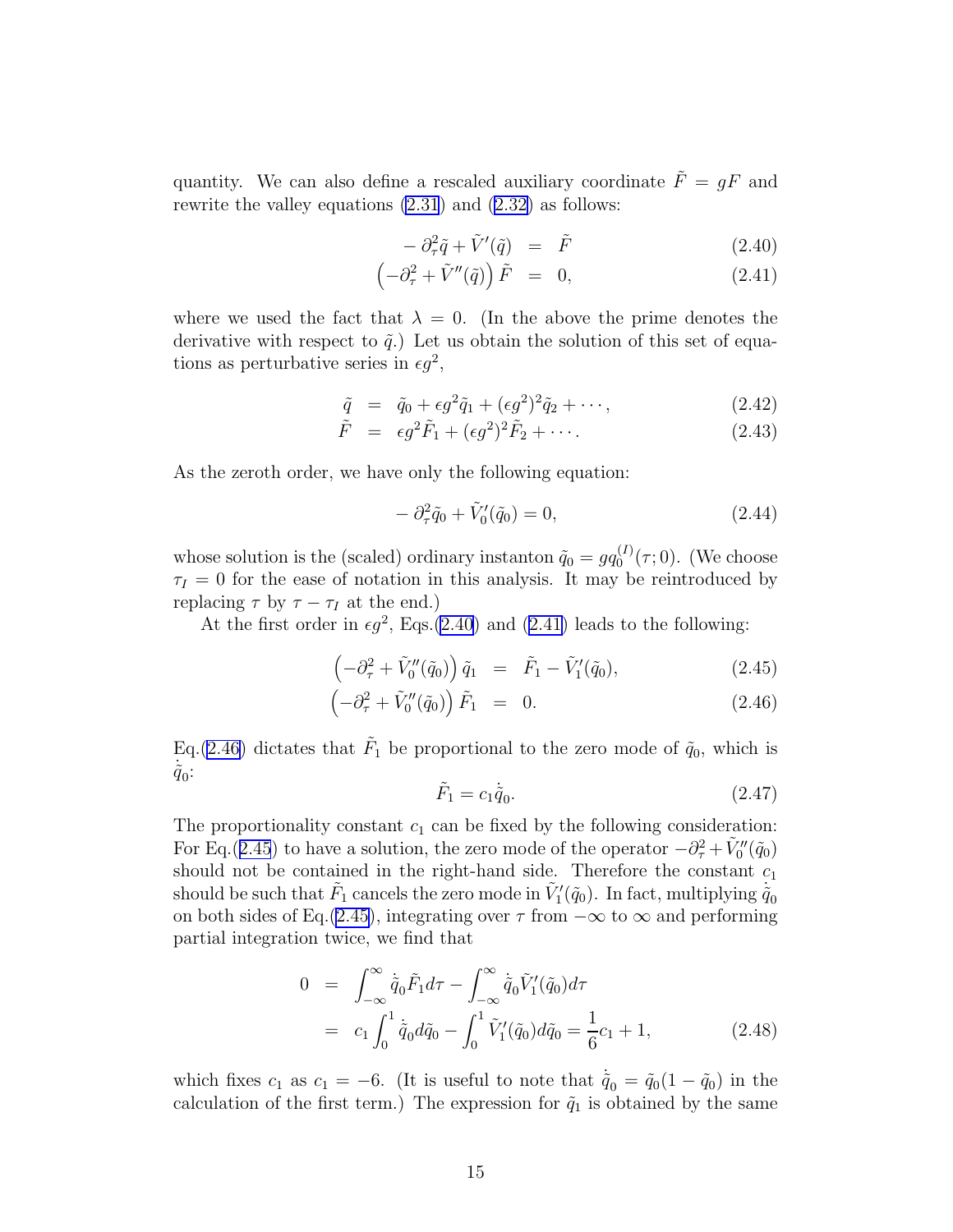<span id="page-16-0"></span>procedure as above, but integrating only from  $-\infty$  to  $\tau$ , which leads to the following:

$$
\ddot{\tilde{q}}_0 \tilde{q}_1 - \ddot{\tilde{q}}_0 \dot{\tilde{q}}_1 = -6 \left( \frac{\tilde{q}_0^2}{2} - \frac{\tilde{q}_0^3}{3} \right) + \tilde{q}_0 = \tilde{V}_0'(\tilde{q}_0) = \ddot{\tilde{q}}_0.
$$
 (2.49)

The general solution of this equation is  $\tilde{q}_1 = 1 + c_2 \dot{\tilde{q}}_0$ , where  $c_2$  is an integration constant, which remains arbitrary at this order.

At the second order in  $\epsilon g^2$ , we have the following:

$$
\left(-\partial_{\tau}^{2} + \tilde{V}_{0}''(\tilde{q}_{0})\right)\tilde{q}_{2} = \tilde{F}_{2} - \frac{1}{2}\tilde{V}_{0}'''(\tilde{q}_{0})\tilde{q}_{1}^{2} - \tilde{V}_{1}''(\tilde{q}_{0})\tilde{q}_{1}, \qquad (2.50)
$$

$$
\left(-\partial_{\tau}^{2} + \tilde{V}_{0}^{"}(\tilde{q}_{0})\right)\tilde{F}_{2} = -\tilde{V}_{0}^{"}(\tilde{q}_{0})\tilde{q}_{1}\tilde{F}_{1}.
$$
\n(2.51)

The parameter  $c_2$  in  $\tilde{q}_1$  is fixed by the condition that zero mode be absent from the right-hand side of Eq.(2.51). Straightforward calculation shows that this leads to  $c_2 = 0$ . Proceeding in a manner similar to the first-order calculation, we find that  $\tilde{F}_2$  satisfies the following equation:

$$
\ddot{\tilde{q}}_0 \tilde{F}_2 - \dot{\tilde{q}}_0 \dot{\tilde{F}}_2 = -18 \dot{\tilde{q}}_0^2.
$$
\n(2.52)

The general solution of this equation is  $\tilde{F}_2 = (18\tau + c_3)\dot{\tilde{q}}_0$ , where the constant  $c<sub>3</sub>$  is a free parameter. It is straightforward to show that the condition for the absence of the zero mode  $\tilde{q}_0$  on the right-hand side of Eq.(2.50) fixes the parameter  $c_3$  as  $c_3 = 0$ , using the fact that the integral  $\int_{-\infty}^{\infty} \dot{q}_0^2$  $\int_0^{\pi} \tau d\tau$  vanishes since the integrand is an odd function of  $\tau$ .

Summarizing the perturbative solution obtained so far, we have

$$
\tilde{q}(\tau) = \tilde{q}_0(\tau) + \epsilon g^2 + O\left((\epsilon g^2)^2\right),\tag{2.53}
$$

$$
\tilde{F}(\tau) = -6\epsilon g^2 \dot{\tilde{q}}_0(\tau) + 18(\epsilon g^2)^2 \tau \dot{\tilde{q}}_0(\tau) + O((\epsilon g^2)^3). \tag{2.54}
$$

The  $(\epsilon g^2)^2$  term in  $\tilde{F}$  indicates that these perturbative series are valid only for  $|\tau| \ll 1/\epsilon g^2$ .

For  $\tau \to \pm \infty$ , we may solve the linearized valley equation,

$$
\left(-\partial_{\tau}^{2} + \tilde{V}''(\tilde{q}_{\pm})\right)\delta\tilde{q} = \tilde{F}, \qquad (2.55)
$$

$$
\left(-\partial_{\tau}^{2} + \tilde{V}''(\tilde{q}_{\pm})\right)\tilde{F} = 0, \qquad (2.56)
$$

where  $\delta \tilde{q} = \tilde{q} - \tilde{q}_{\pm}$ , The general solution of these equations are,

$$
\tilde{q}(\tau) = \tilde{q}_{\mp} + C_{\mp}e^{\mp\omega_{\mp}\tau} + \frac{F_{\mp}}{2\omega_{\mp}}\tau e^{\mp\omega_{\mp}\tau},\tag{2.57}
$$

$$
\tilde{F}(\tau) = F_{\mp} e^{\mp \omega_{\mp} \tau}, \qquad (2.58)
$$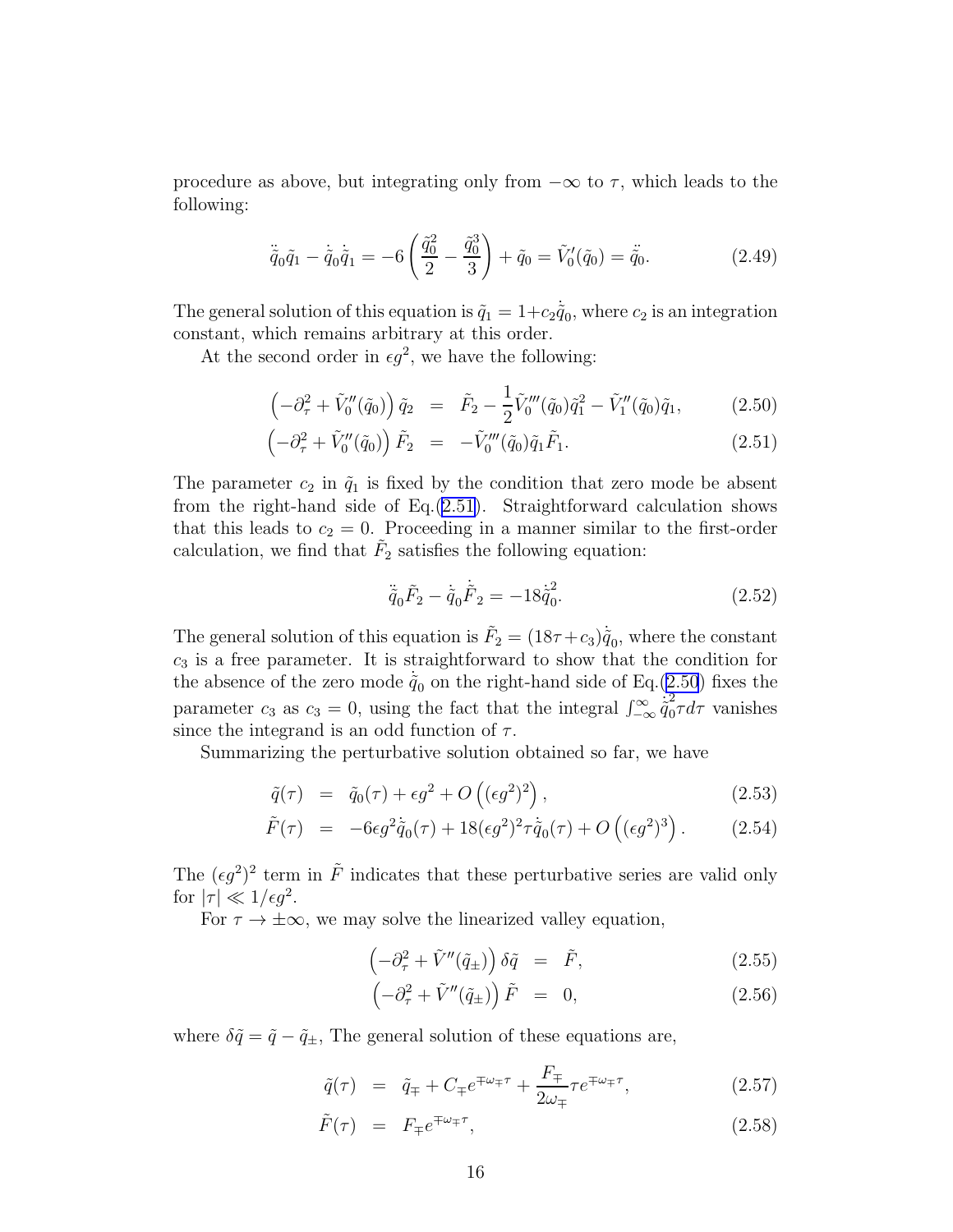<span id="page-17-0"></span>for  $\tau \to \pm \infty$ , respectively. The coefficients  $F_{\pm}$ ,  $C_{\pm}$  are arbitrary constants and  $\omega_{\pm} \equiv \sqrt{\tilde{V}''(\tilde{q}_{\pm})}.$ 

For small  $\epsilon g^2$ ,  $\tilde{q}_+ = \epsilon g^2 + O((\epsilon g^2)^2)$  and  $\tilde{q}_- = 1 + \epsilon g^2 + O((\epsilon g^2)^2)$ . Also,  $\omega_{\pm} = 1 \mp 3\epsilon g^2 + O((\epsilon g^2)^2)$ , which means that the linearized solution  $(2.57)$  $(2.57)$ – $(2.58)$  $(2.58)$  is valid for  $1 \ll |\tau|$ . Therefore, we find an overlapping region  $1 \ll |\tau| \ll 1/\epsilon g^2$  $1 \ll |\tau| \ll 1/\epsilon g^2$  $1 \ll |\tau| \ll 1/\epsilon g^2$ , where both Eqs.([2.53\)](#page-16-0), ([2.54\)](#page-16-0) and Eqs.[\(2.57\)](#page-16-0), [\(2.58](#page-16-0)) are valid. In this region the exponentials in the asymptotic solutions Eq.[\(2.57](#page-16-0)) can be expanded in terms of  $\epsilon g^2 \tau$  and be matched with Eq.([2.53\)](#page-16-0)–([2.54\)](#page-16-0). This matching indeed works out and fixes the constants  $F_{\pm}$ ,  $C_{\pm}$  as  $F_{\pm} = -6\epsilon g^2$ ,  $C_{\pm} = \pm 1.$ 

In summary of the analytic construction of the valley-instanton configuration, we have the following:

$$
q(\tau) = \begin{cases} \n\epsilon g + \frac{1}{g} e^{\omega_{+}\tau} + \frac{3\epsilon g}{\omega_{+}} \tau e^{\omega_{+}\tau} + \cdots & \text{if } \tau \ll -1; \\
\frac{1}{g} \frac{1}{1 + e^{-\tau}} + \epsilon g + \cdots & \text{if } -1/\epsilon g^{2} \ll \tau \ll 1/\epsilon g^{2}; \\
\frac{1}{g} + \epsilon g - \frac{1}{g} e^{-\omega_{-}\tau} - \frac{3\epsilon g}{\omega_{-}} \tau e^{-\omega_{-}\tau} + \cdots & \text{if } \tau \gg 1 \,, \n\end{cases} \tag{2.59}
$$

$$
F(\tau) = \begin{cases}\n-6\epsilon g e^{\omega_{+}\tau} + \cdots & \text{if } \tau \ll -1; \\
-6\epsilon g \frac{1 - 3\epsilon g^2 \tau}{(1 + e^{-\tau})(1 + e^{\tau})} + \cdots & \text{if } -1/\epsilon g^2 \ll \tau \ll 1/\epsilon g^2; \\
-6\epsilon g e^{-\omega_{-}\tau} + \cdots & \text{if } \tau \gg 1.\n\end{cases}
$$
\n(2.60)

From this solution we can evaluate the action S. First let us calculate the contribution of the solution (2.59) for  $|\tau| \ll 1/\epsilon g^2$ .

$$
S[q_0 + \epsilon g^2 q_1] = S_0[q_0] + \epsilon g^2 S_1[q_0] + \epsilon g^2 \int \frac{\delta S_0[q_0]}{\delta q_0(\tau)} q_1(\tau) d\tau + \cdots, \qquad (2.61)
$$

where we used unscaled quantities  $q_i \equiv \tilde{q}_i / g$ , etc. And  $S_1$  is the contribution of the  $V_1$ -term in Eq.[\(2.39](#page-14-0)), while  $S_0$  denotes the rest of the terms in the action. We find that the second term vanishes. The third term is also zero due to Eq.([2.44\)](#page-15-0). In the asymptotic region,  $|\tau| \gg 1$ , the linearized solutions should be used, which simply yields the volume energy plus the higher order terms in  $\epsilon g^2$ . Therefore, the action of the configuration (2.59) restricted in region  $\tau \in [-T/2, T/2]$   $(T \gg 1)$  is given by  $S \simeq (1/6g^2) - \epsilon T/2 +$ · · ·. The second term of this expression is the "volume energy" due to the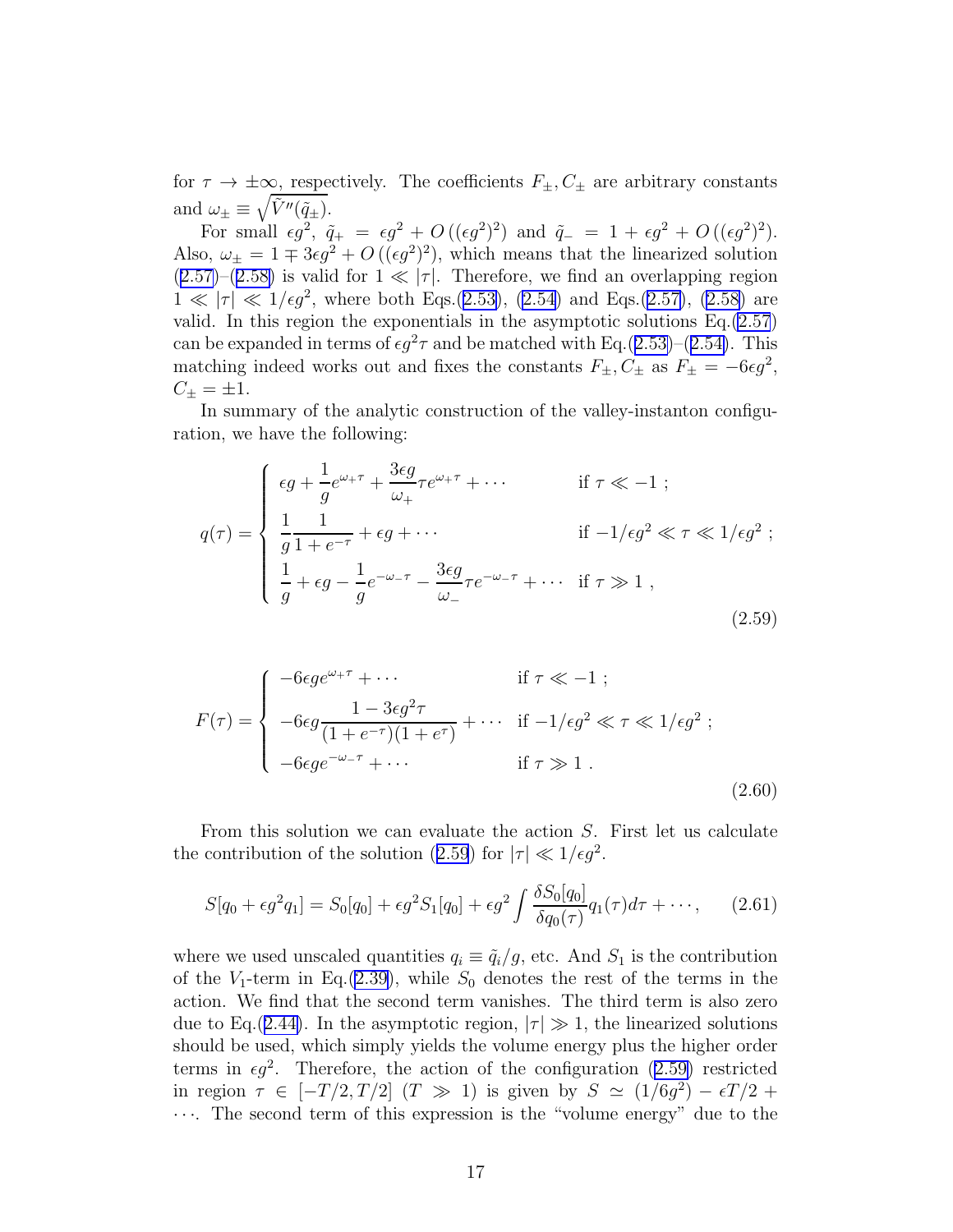<span id="page-18-0"></span>energy difference between  $q = q_+$  and  $q_-$ , while the first term is the leading contribution to the valley-instanton action  $S^{(I),(\bar{I})}$ :

$$
S^{(I),(\bar{I})} = \frac{1}{6g^2} \left[ 1 + O\left( (\epsilon g^2)^2 \right) \right]. \tag{2.62}
$$

We will now turn to the evaluation of the Jacobian [\(2.12](#page-7-0)). The numerator is the squared norm of  $F(\tau)$ , the leading contribution to which comes from the integration near  $\tau \sim 0$ . Substituting the expression [\(2.60](#page-17-0)) in this region, we find that the leading contribution is,

$$
\int_{-\infty}^{\infty} F^2 d\tau = 6\epsilon^2 g^2 + \cdots. \tag{2.63}
$$

Therefore, we find that when we choose the position coordinate of the valleyinstanton as the valley parameter  $\alpha$ , the Jacobian [\(2.12\)](#page-7-0) is given by the following:

$$
\Delta = \frac{\epsilon}{\sqrt{\int_{-\infty}^{\infty} F^2 d\tau}} = \frac{1}{\sqrt{6g^2}} \left[ 1 + O(\epsilon g^2) \right].
$$
 (2.64)

This leading term is the same as that of the ordinary instanton for  $\epsilon = 0$ .

The factor det' D can also be evaluated by the use of the fact that  $\lambda = 0$ . The derivation is given in Appendix B. The result for the valley-instanton located at  $\tau = \tau_I$  in the range  $\tau \in [-T/2, T/2]$   $(T \gg 1)$  is the following (see  $Eq.(B.15)$  $Eq.(B.15)$  $Eq.(B.15)$ :

$$
\frac{\det'(-\partial_\tau^2 + V'')}{\det(-\partial_\tau^2 + \omega_+^2)} = \frac{e^{(\omega_- - \omega_+)(T/2 - \tau_I)}}{2\omega_- F_+ F_-} \int_{-\infty}^{\infty} d\tau F^2(\tau). \tag{2.65}
$$

Note that the exponential factor in the ratio of the determinant gives the right quantity for the zero-point energy contribution. In fact, the normalization factor $\mathcal J$  of the functional integral ([2.13](#page-7-0)) is given by the following:

$$
\frac{\mathcal{J}}{\sqrt{\det(-\partial_{\tau}^2 + \omega_+^2)}} = e^{-\omega_+ T/2} \Upsilon_+, \qquad (2.66)
$$

where  $\Upsilon_+$  is a constant dependent on the definition of Z. For the partition function  $Z = \lim_{T \to \infty} \text{Tr}(e^{-HT}),$ 

$$
\Upsilon_{+} = 1,\tag{2.67}
$$

and for the amplitude  $Z = \lim_{T \to \infty} \langle q_+|e^{-HT}|q_+\rangle$ ,

$$
\Upsilon_{+} = |\Psi(0; \omega_{+})|^{2}, \tag{2.68}
$$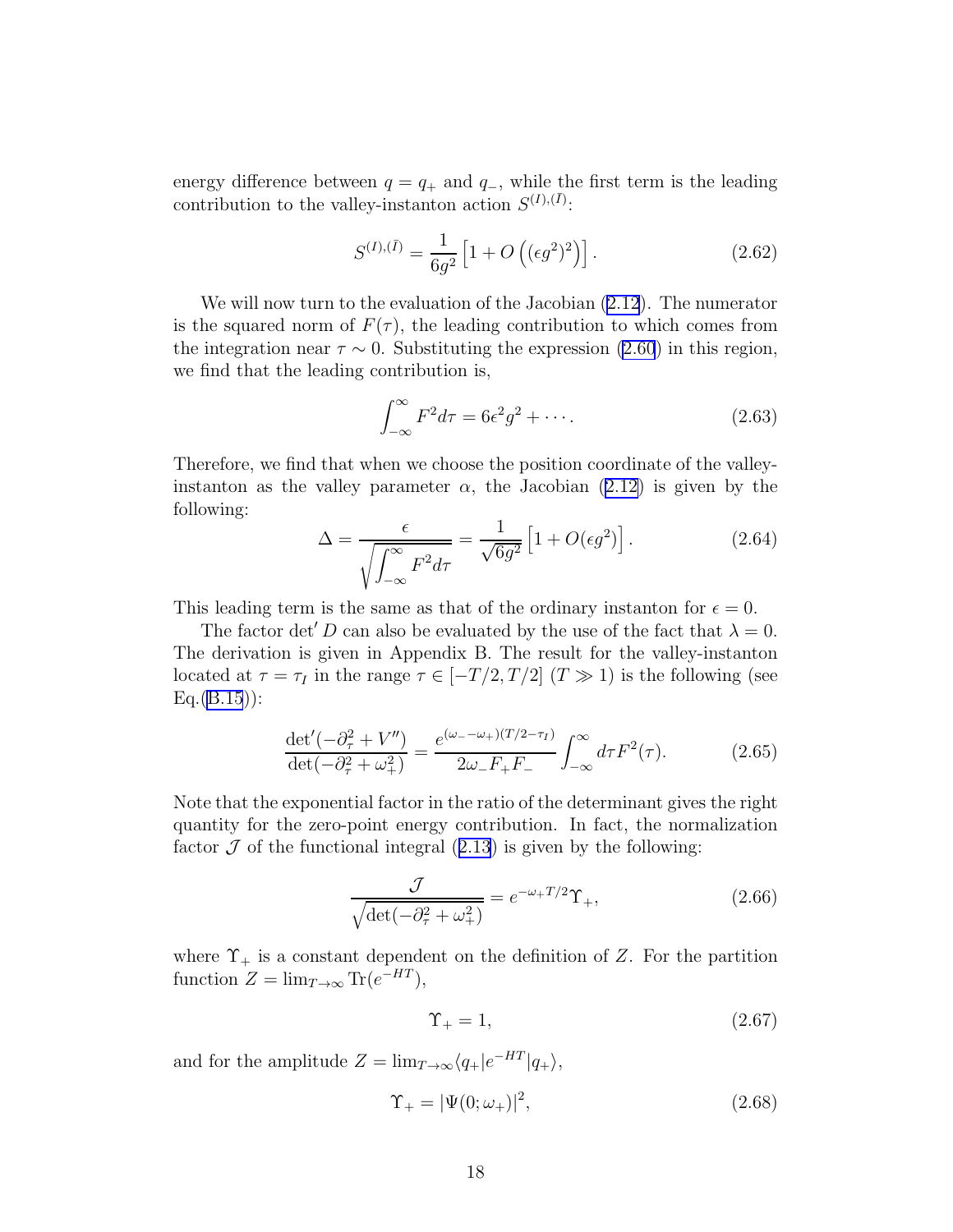<span id="page-19-0"></span>where  $\Psi(q;\omega)$  is the normalized Schrödinger wave function of the ground state for the harmonic oscillator of frequency  $\omega$  and therefore  $\Psi(0; \omega) = (\omega/\pi)^{1/4}$ . Thus we find that

$$
\frac{\mathcal{J}}{\sqrt{\det'(-\partial_\tau^2 + V'')}} = \frac{\Upsilon_+}{\sqrt{\kappa^{(I)}}} \exp\left\{-\frac{\omega_+}{2}\left(\frac{T}{2} + \tau_I\right) - \frac{\omega_-}{2}\left(\frac{T}{2} - \tau_I\right)\right\}, \quad (2.69)
$$

where

$$
\kappa^{(I)} \equiv \frac{1}{2\omega_{-}F_{+}F_{-}} \int_{-\infty}^{\infty} F^{2} d\tau.
$$
 (2.70)

For the anti-valley-instanton,  $\det' D$  is evaluated in a similar manner, but slightly modified due to the difference of the boundary condition at  $\tau = \pm \infty$ . Eqs.([2.65\)](#page-18-0),([2.66\)](#page-18-0) and (2.69) become as follows,

$$
\frac{\det'(-\partial_{\tau}^{2} + V'')}{\det(-\partial_{\tau}^{2} + \omega_{-}^{2})} = \frac{e^{(\omega_{+} - \omega_{-})(T/2 - \tau_{\bar{I}})}}{2\omega_{+}F_{+}F_{-}} \int_{-\infty}^{\infty} d\tau F^{2}(\tau), \tag{2.71}
$$

$$
\frac{\mathcal{J}}{\sqrt{\det(-\partial_{\tau}^2 + \omega_-^2)}} = e^{-\omega_-T/2} \Upsilon_-,
$$
\n(2.72)

$$
\frac{\mathcal{J}}{\sqrt{\det'(-\partial_{\tau}^2 + V'')}} = \frac{\Upsilon}{\sqrt{\kappa^{(\bar{I})}}}\exp\left\{-\frac{\omega_{-}}{2}\left(\frac{T}{2} + \tau_{\bar{I}}\right) - \frac{\omega_{+}}{2}\left(\frac{T}{2} - \tau_{\bar{I}}\right)\right\}.
$$
 (2.73)

Here

$$
\kappa^{(\bar{I})} \equiv \frac{1}{2\omega_{+}F_{+}F_{-}} \int_{-\infty}^{\infty} F^{2}d\tau, \qquad (2.74)
$$

and for  $Z = \lim_{T \to \infty} \text{Tr}(e^{-HT})$ ,  $\Upsilon_{-}$  is

$$
\Upsilon_{-} = 1,\tag{2.75}
$$

and for  $Z = \lim_{T \to \infty} \langle q_- | e^{-HT} | q_- \rangle$ 

$$
\Upsilon_{-} = |\Psi(0; \omega_{-})|^{2}.
$$
\n(2.76)

The results (2.69) and (2.73) properly represent the zero-point energies  $\omega_{\pm}/2$  at  $q = q_{\pm}$ . At the leading order in  $\epsilon g^2$ , we find that  $\omega_{+} = \omega_{-} = 1$  and

$$
\kappa^{(I)} = \kappa^{(\bar{I})} = \kappa \equiv \frac{1}{12},\tag{2.77}
$$

thus the difference between the results (2.69) and (2.73) disappears.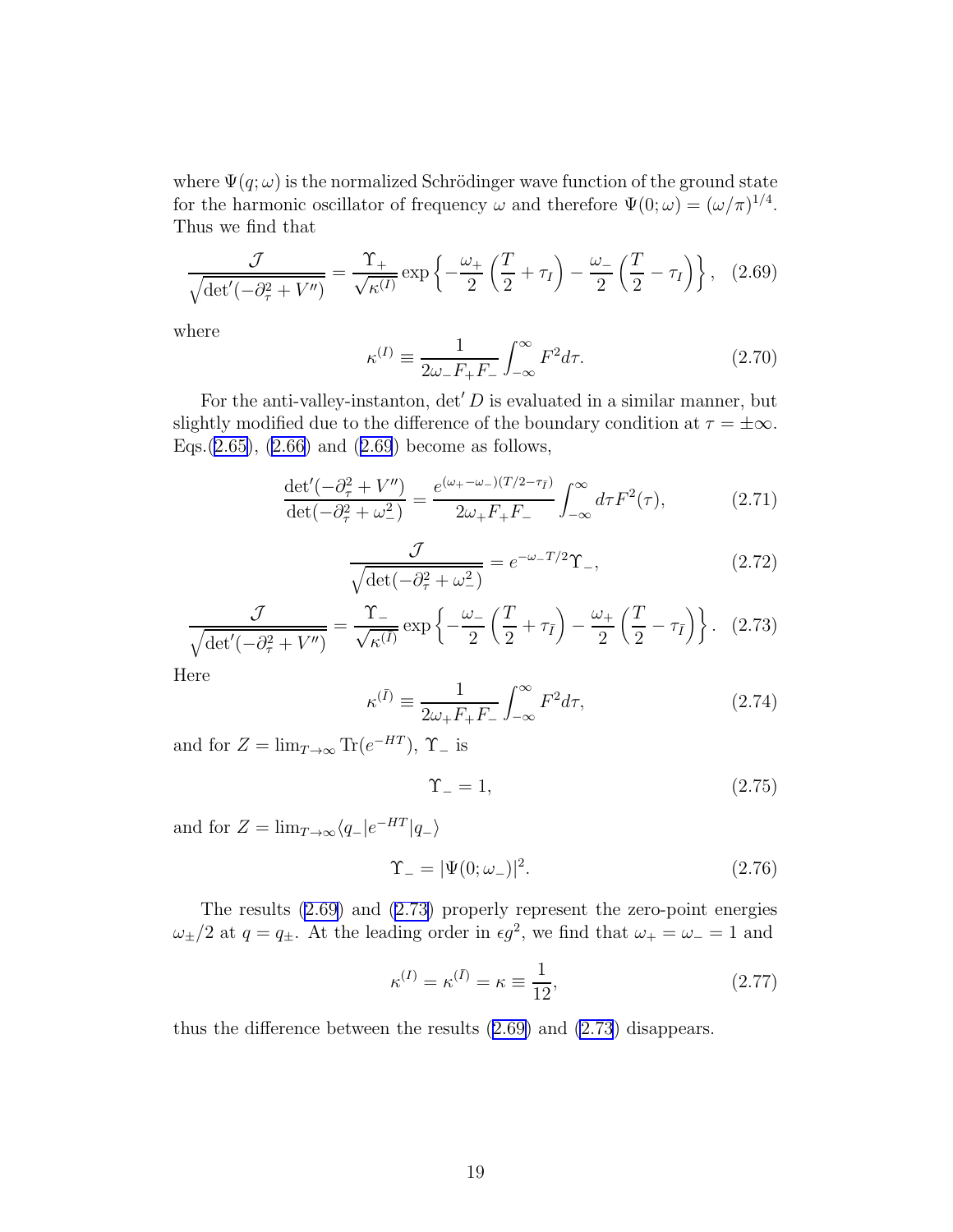<span id="page-20-0"></span>

Figure 7: The  $I\bar{I}$  valley configuration with a large separation. The symmetric point is chosen to be at  $\tau = 0$ , so that  $\tau_I = -\tau_{\bar{I}}$ .

#### $2.4$  $I\bar{I}$  valley configurations with large separations

The rescaled valley equations can be solved for the  $I\overline{I}$  valley configurations in much the same manner as above. The calculation is especially straightforward for the leading terms in the  $\epsilon g^2$ -expansion, which we will carry out in the following.<sup>2</sup>

For this purpose, we will neglect the  $\tilde{V}_1$  term in Eq.([2.39\)](#page-14-0). Furthermore, we will confine ourselves to the outskirts of the valley, where the eigenvalue  $\lambda \ll 1$ . This allows us to solve the valley equation in a perturbation by  $\lambda$ :

$$
\tilde{q}(\tau) = \tilde{q}_0(\tau) + \lambda \tilde{q}_1(\tau) + \cdots, \qquad (2.78)
$$

$$
\tilde{F}(\tau) = \lambda \tilde{F}_1(\tau) + \lambda^2 \tilde{F}_2(\tau) + \cdots. \qquad (2.79)
$$

We will nominate the symmetric point of the configuration as  $\tau = 0$ , and solve the equation for the region  $\tau \geq 0$  (see Fig.7). Therefore we choose  $\tilde{q}_0(\tau)$  as the ordinary anti-instanton solution at  $\tau = \tau_{\bar{I}}(\gg 1)$ ;  $\tilde{q}_0(\tau) = g q_0^{(\bar{I})}$  $\mathcal{O}^{(I)}(\tau;\tau_{\bar{I}}).$ The parameter  $\tau_{\bar{I}}$  will be related to  $\lambda$  through the boundary conditions,

$$
\dot{\tilde{q}}(0) = \dot{\tilde{F}}(0) = 0, \tag{2.80}
$$

$$
\tilde{q}(\infty) = \tilde{F}(\infty) = 0,\tag{2.81}
$$

for  $\lambda \to 0$  as  $\tau_{\bar{I}} \to \infty$ . The equations we obtain at each order of  $\lambda$  are as follows:

$$
O(\lambda^{0}): \quad -\partial_{\tau}^{2}\tilde{q}_{0} + \tilde{V}_{0}'(\tilde{q}_{0}) = 0, \tag{2.82}
$$

$$
O(\lambda^1): \quad \left(-\partial_\tau^2 + \tilde{V}_0''(\tilde{q}_0)\right)\tilde{q}_1 = \tilde{F}_1,\tag{2.83}
$$

$$
\left(-\partial_{\tau}^{2} + \tilde{V}_{0}^{"}(\tilde{q}_{0})\right)\tilde{F}_{1} = 0, \qquad (2.84)
$$

$$
O(\lambda^2): \left(-\partial_{\tau}^2 + \tilde{V}_0''(\tilde{q}_0)\right)\tilde{F}_2 + \tilde{V}_0'''(\tilde{q}_0)\tilde{q}_1\tilde{F}_1 = \tilde{F}_1.
$$
 (2.85)

<sup>2</sup>This interaction term coincides with the one obtained in Ref.[[5\]](#page-76-0). However our derivation is based on the valley method.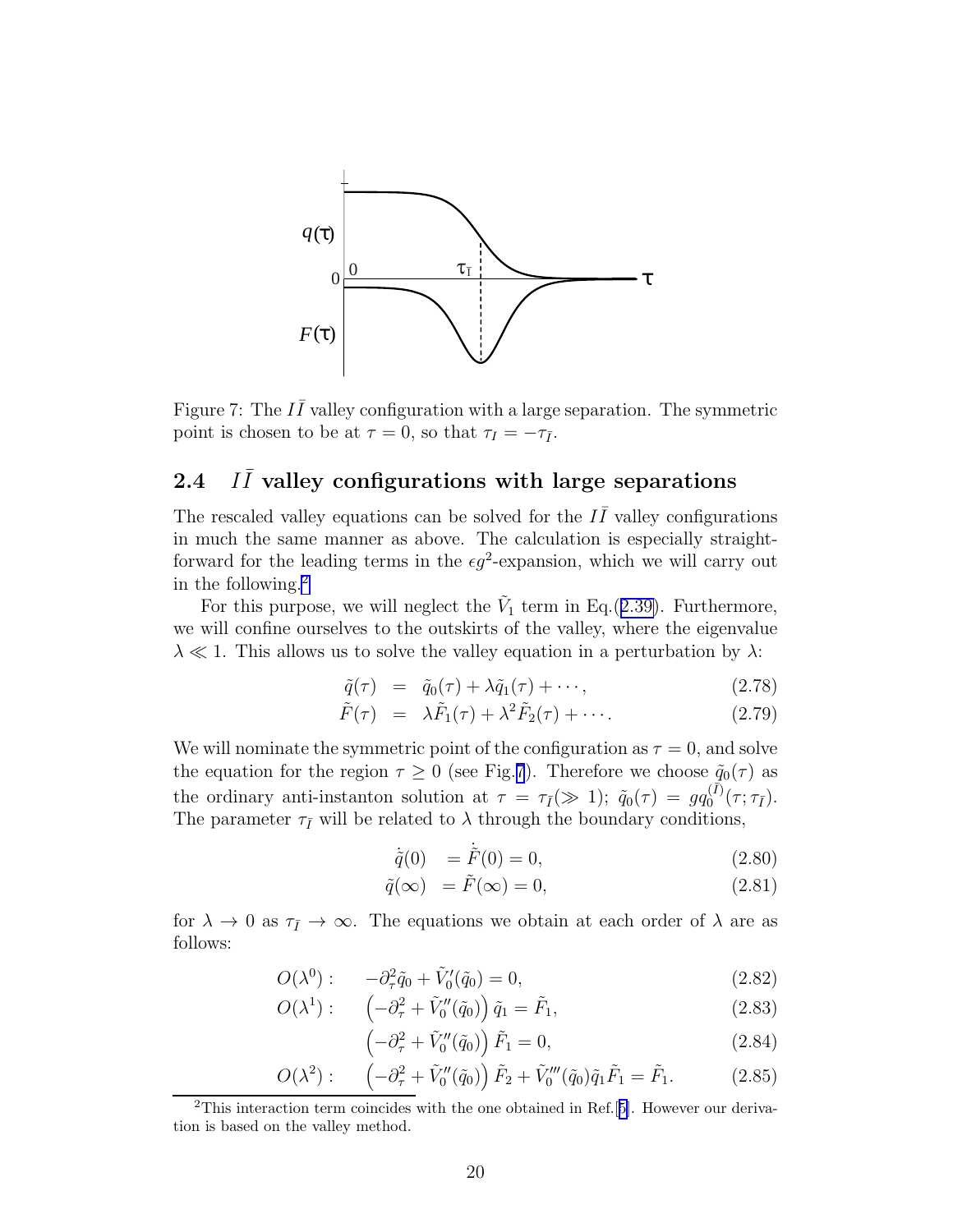<span id="page-21-0"></span>The first equation [\(2.82](#page-20-0)) is satisfied by the anti-instanton solution. In the fol-lowing we first solve Eq.[\(2.84](#page-20-0)) for  $\tilde{F}_1$ , then Eq.([2.83\)](#page-20-0) for  $\tilde{q}_1$ , and subsequently Eq.[\(2.85](#page-20-0)) for  $\tilde{F}_2$ , satisfying the boundary conditions [\(2.81](#page-20-0)) at  $\tau = \infty$ . At the conclusion of the process we require the boundary conditions [\(2.80](#page-20-0)) at  $\tau = 0$ , which read;

$$
\dot{\tilde{q}}_0(0) + \lambda \dot{\tilde{q}}_1(0) = 0, \qquad (2.86)
$$

$$
\dot{\tilde{F}}_1(0) + \lambda \dot{\tilde{F}}_2(0) = 0.
$$
\n(2.87)

The solution of Eq.([2.84\)](#page-20-0) is simply given by the translation mode of the anti-instanton  $\dot{\tilde{q}}_0(\tau) (\equiv -\psi_1(\tau))$ :

$$
\tilde{F}_1(\tau) = c_1 \psi_1(\tau). \tag{2.88}
$$

This evidently satisfies  $\tilde{F}_1(\infty) = 0$ . The constant  $c_1$  is to be determined by the boundary condition at  $\tau = 0$  later.

In order to solve Eq.([2.83\)](#page-20-0), it is convenient to define a Green function,

$$
\bar{G}(\tau,\tau') \equiv \frac{1}{2} \left( \psi_1(\tau) \psi_2(\tau') \theta(\tau - \tau') + \psi_1(\tau') \psi_2(\tau) \theta(\tau' - \tau) \right), \tag{2.89}
$$

where  $\psi_2(\tau)$  is the other zero mode solution of Eq.[\(2.84](#page-20-0)), which is chosen so that the Wronskian is,

$$
W = \psi_1 \dot{\psi}_2 - \dot{\psi}_1 \psi_2 = 2, \qquad (2.90)
$$

and therefore has the following asymptotic behaviour:

$$
\psi_2(\tau) \simeq \begin{cases} e^{\tau - \tau_{\bar{I}}} & \text{for } \tau - \tau_{\bar{I}} \gg 1; \\ -e^{-(\tau - \tau_{\bar{I}})} & \text{for } \tau - \tau_{\bar{I}} \ll -1. \end{cases}
$$
 (2.91)

The solution of Eq. $(2.83)$  $(2.83)$  is then written as follows,

$$
\tilde{q}_1(\tau) = \int_0^\infty d\tau' \bar{G}(\tau, \tau') \tilde{F}_1(\tau'). \tag{2.92}
$$

It is straightforward to show that  $\tilde{q}_1(\infty) = 0$ . Further,

$$
\dot{\tilde{q}}_1(0) = \frac{c_1}{2} \dot{\psi}_2(0) \int_0^\infty \psi_1(\tau)^2 d\tau \simeq \frac{c_1 e^{\tau_{\bar{I}}}}{12}.
$$
\n(2.93)

From this, we find that the boundary condition (2.86) leads to,

$$
c_1 = \frac{12}{\lambda g} e^{-2\tau_{\bar{I}}}.
$$
\n(2.94)

 $Eq.(2.85)$  $Eq.(2.85)$  can be solved as follows:

$$
\tilde{F}_2(\tau) = \int_0^\infty d\tau' \bar{G}(\tau, \tau') B(\tau') \tilde{F}_1(\tau'),\tag{2.95}
$$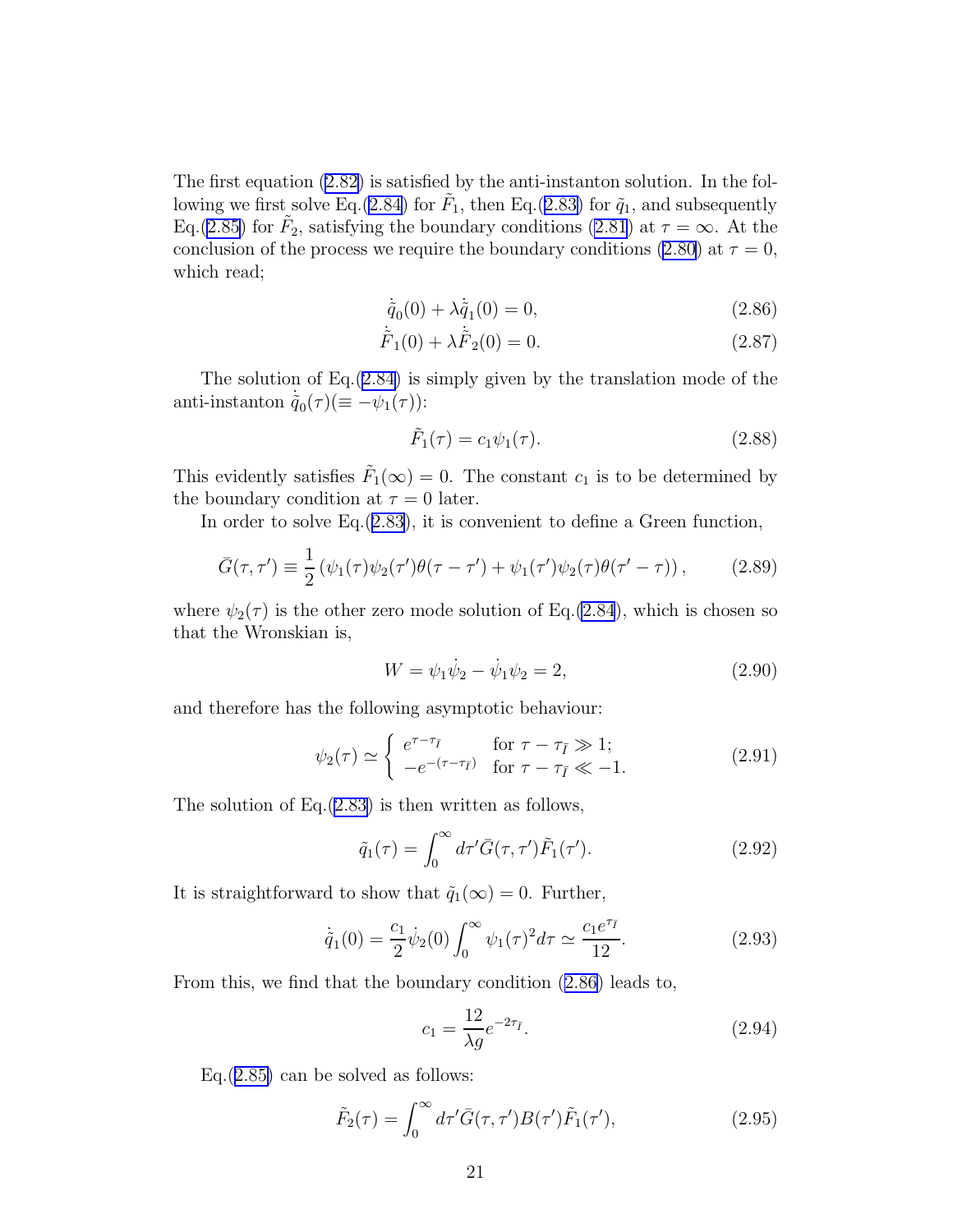<span id="page-22-0"></span>where  $B(\tau) \equiv (1 - \tilde{V}_0'''(\tilde{q}_0)\tilde{q}_1)$ . Just as before, this satisfies  $\tilde{F}_2(\infty) = 0$ . At  $\tau = 0$ , we find that

$$
\dot{\tilde{F}}_2(0) = \frac{c_1}{2} \dot{\psi}_2(0) B, \qquad (2.96)
$$

where

$$
B \equiv \int_0^\infty B(\tau)\psi_1^2(\tau)d\tau,\tag{2.97}
$$

is the quantity of  $O(1)$ . From this, we find that the boundary condition ([2.87\)](#page-21-0) leads to

$$
\lambda = -\frac{2}{B}e^{-2\tau_{\bar{I}}}.\tag{2.98}
$$

The factor  $B$  is evaluated to be  $1/12$  in Appendix C.

Next we will evaluate the contribution of the region  $\tau \in [0,\infty]$  to the action as follows:

$$
S[q] = S[q_0] + \frac{\delta S[q_0]}{\delta q_0} (\lambda q_1 + \cdots) + \frac{1}{2} \frac{\delta^2 S[q_0]}{\delta q_0^2} (\lambda q_1 + \cdots)^2 + \cdots
$$
  
= S[q\_0] + \frac{\lambda^2}{2} \int\_0^\infty q\_1 F\_1 d\tau - \frac{\lambda}{2} \dot{q}\_0(0) q\_1(0) + \cdots. (2.99)

where we used the fact that the linear term in  $\lambda q_1 + \cdots$  vanishes due to the equation of motion and the last term is the sum of the surface terms. The first term on the left side is given by the following:

$$
S[q_0] = \frac{1}{g^2} \left( \frac{1}{6} - \frac{1}{2} e^{-2\tau_{\bar{I}}} \right).
$$
 (2.100)

The second term is of order of  $\lambda^2 \sim e^{-4\tau_{\bar{I}}}$ , and is of next-to-leading order. The last term is evaluated as follows,

$$
-\frac{\lambda}{2}\dot{q}_0(0)q_1(0) = -\frac{\lambda}{2}\left(-\frac{1}{g}e^{-\tau_{\bar{I}}}\right)\frac{c_1}{2}\psi_2(0)\int_0^\infty\psi_1(\tau)^2d\tau \simeq -\frac{e^{-2\tau_{\bar{I}}}}{2g^2}.\tag{2.101}
$$

Combining all contributions, we find that at the leading order of  $\epsilon g^2$ ,

$$
S^{(I\bar{I})} = 2S^{(I)} - \epsilon R + S_{\text{int}}^{(I\bar{I})}, \tag{2.102}
$$

where  $S_{\text{int}}^{(I\bar{I})}$  is the interaction term,

$$
S_{\text{int}}^{(I\bar{I})} = -\frac{2}{g^2}e^{-R}.\tag{2.103}
$$

We have denoted the distance between I and  $\overline{I}$  by  $R = |\tau_I - \tau_{\overline{I}}| = 2\tau_{\overline{I}}$ . In the same way, the  $II$  configuration with a large separation  $R$  between the anti-valley-instanton and the valley-instanton is given by the following at the leading order of  $\epsilon g^2$ :

$$
S^{(\bar{I}I)} = 2S^{(I)} + \epsilon R + S_{\text{int}}^{(\bar{I}I)}, \tag{2.104}
$$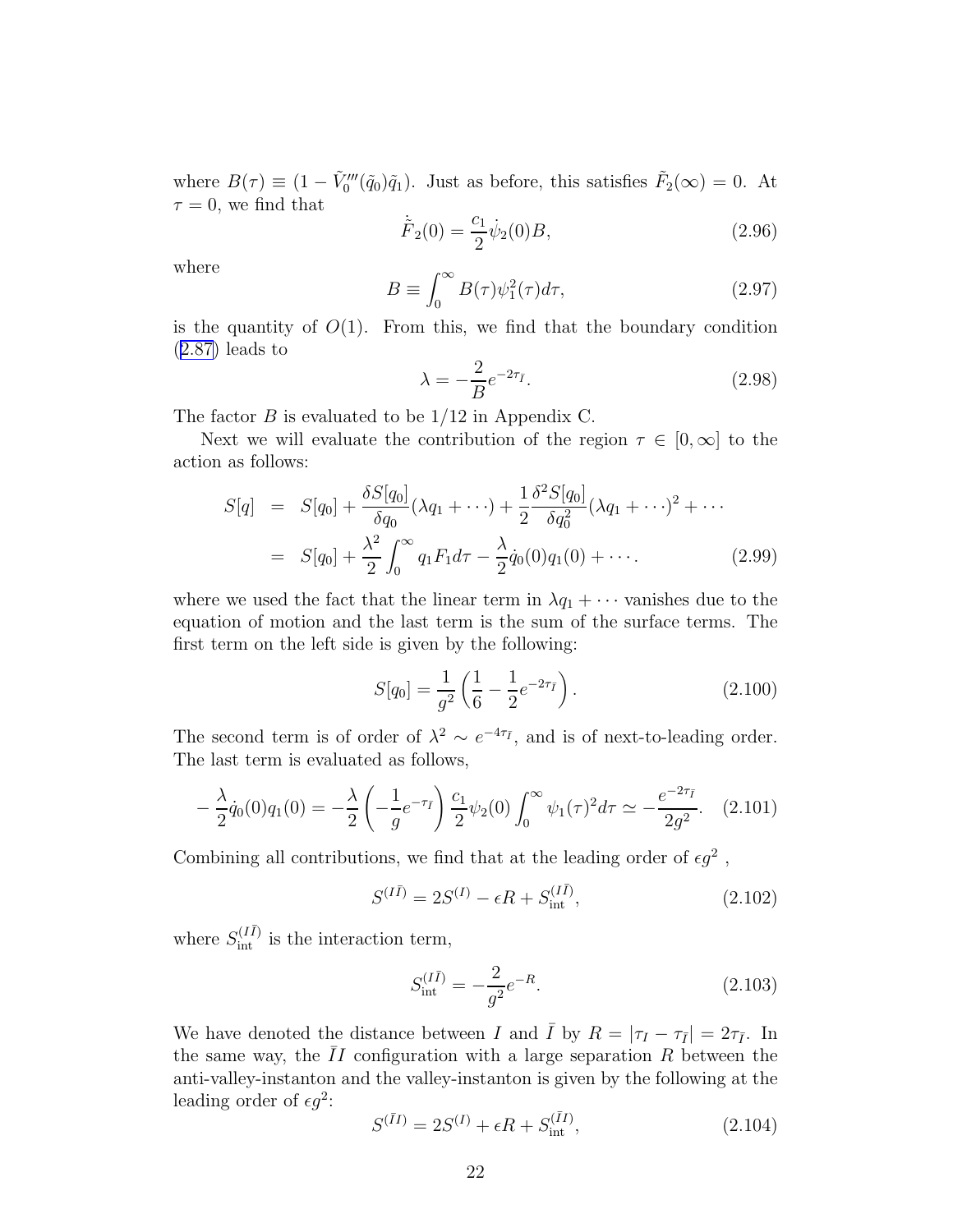where  $S_{\text{int}}^{(\bar{I}I)}$  is the interaction term,

$$
S_{\text{int}}^{(\bar{I}I)} = -\frac{2}{g^2}e^{-R}.\tag{2.105}
$$

Finally, let us evaluate  $\Delta[\varphi_R]$  in Eq.[\(2.27](#page-9-0)) and det<sup>"</sup> D in Eq.([2.30\)](#page-10-0). (Here we denote  $\varphi_{\alpha}$  as  $\varphi_{R}$ .) We choose the eigenfunction of the second lowest eigenvalue of  $D(\tau, \tau')$  as the gauge fixing function  $\mathcal{G}(\tau)$ . This choice enables us to be completely free from the difficulties that come from the quasi zero mode. The configuration on the  $I\bar{I}$  valley constructed above is

$$
q_R^{(I\bar{I})}(\tau) \underset{\epsilon g^2 \to 0}{\overset{R \to \infty}{\rightleftharpoons}} \theta(-\tau) q_0^{(I)}(\tau; \tau_I) + \theta(\tau) q_0^{(\bar{I})}(\tau; \tau_{\bar{I}}), \tag{2.106}
$$

$$
F^{(I\bar{I})}(\tau) \underset{\epsilon g^2 \to 0}{\overset{R \to \infty}{\equiv}} \theta(-\tau) \lambda \dot{q}_0^{(I)}(\tau; \tau_I) - \theta(\tau) \lambda \dot{q}_0^{(\bar{I})}(\tau; \tau_{\bar{I}}), \tag{2.107}
$$

where  $\tau_{\bar{I}} = -\tau_I$  and  $\lambda$  is given by Eq.([2.98\)](#page-22-0). Therefore, we find

$$
\int \frac{\partial q_R^{(I\bar{I})}(\tau)}{\partial R} G(\tau) d\tau \stackrel{R \to \infty}{\underset{\epsilon g^2 \to 0}{\longrightarrow}} \frac{1}{\sqrt{12g^2}}.
$$
\n(2.108)

The gauge fixing function behaves as follows:

(2.109)

$$
\mathcal{G}(\tau) \underset{\epsilon g^2 \to 0}{\overset{n \to \infty}{\longrightarrow}} \frac{\theta(-\tau)\dot{q}_0^{(I)}(\tau;\tau_I) + \theta(\tau)\dot{q}_0^{(\overline{I})}(\tau;\tau_{\overline{I}})}{\sqrt{\int (\theta(-\tau)\dot{q}_0^{(I)}(\tau;\tau_I) + \theta(\tau)\dot{q}_0^{(\overline{I})}(\tau;\tau_{\overline{I}}))^2 d\tau}}.
$$
(2.110)

Consequently, we find

$$
\int \frac{\partial q_R^{(II)}(\tau)}{\partial \tau} \mathcal{G}(\tau) d\tau \stackrel{R \to \infty}{\underset{\epsilon g^2 \to 0}{\to}} \sqrt{\frac{1}{3g^2}}.
$$
\n(2.111)

Combining Eq.(2.108) and Eq.(2.111),  $\Delta[\varphi_R]$  is evaluated as

$$
\Delta[\varphi_R] \stackrel{R \to \infty}{\underset{\epsilon g^2 \to 0}{\equiv}} \frac{1}{6g^2}.
$$
\n(2.112)

Note that the factorization property at  $R \to \infty$  holds: The above  $\Delta[\varphi_R]$ coincides with the product of the Jacobian [\(2.64](#page-18-0)) of the valley-instanton and that of the anti-valley-instanton.

The one-loop determinant can be evaluated from the following equation:

$$
\frac{\mathcal{J}}{\sqrt{\det''(-\partial_\tau^2 + V_{I\bar{I}}'')}} = \frac{\mathcal{J}}{\sqrt{\det(-\partial_\tau^2 + \omega_+^2)}} \sqrt{\frac{\det(-\partial_\tau^2 + \omega_+)}{\det''(-\partial_\tau^2 + V_{I\bar{I}}'')}},\qquad(2.113)
$$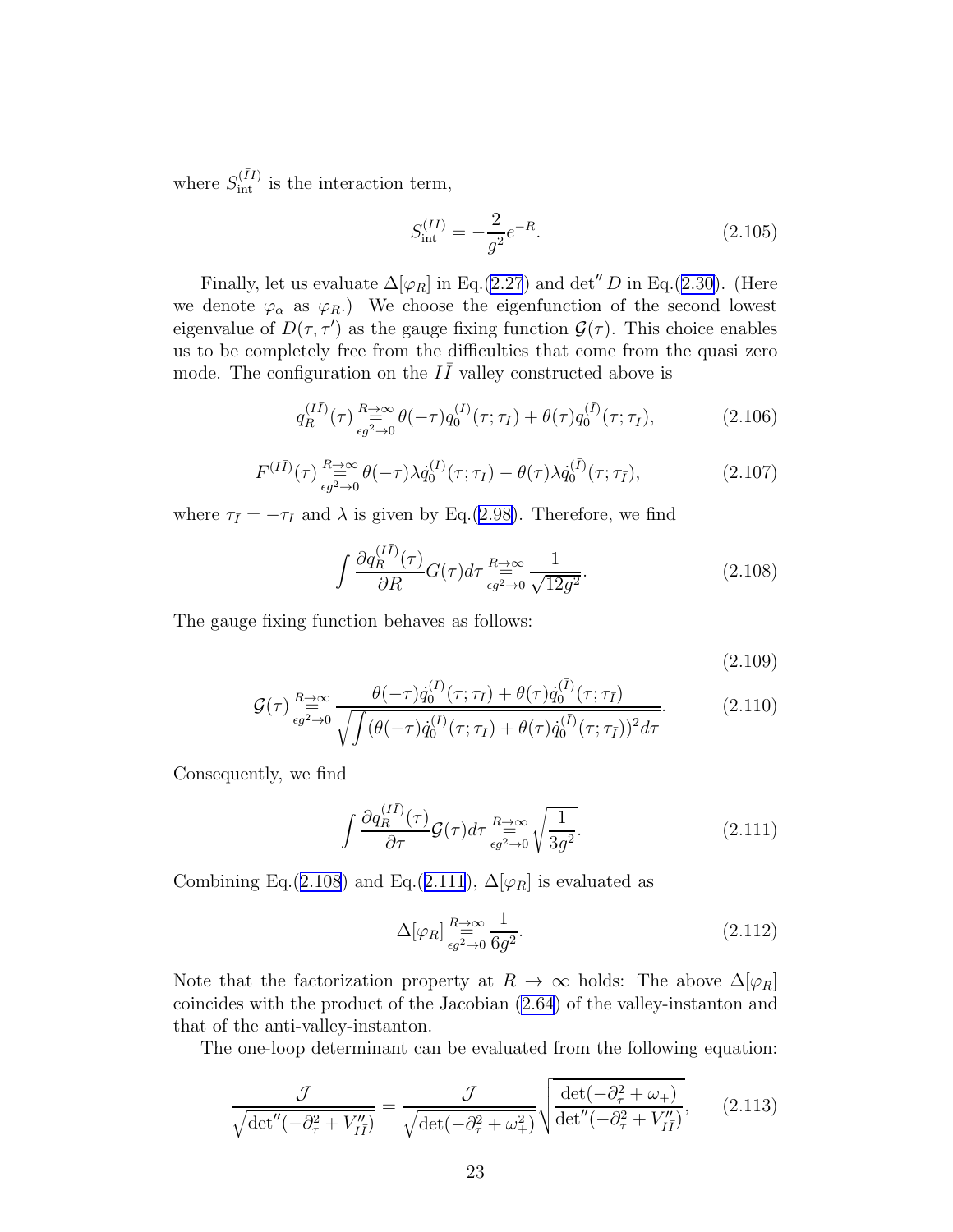<span id="page-24-0"></span>where  $V_{I\bar{I}} = V(q_{R}^{(I\bar{I})})$ . Under the above choice of  $\mathcal{G}(\tau)$ , the following relation holds:

$$
\frac{\det''(-\partial^2_\tau + V''_{I\bar{I}})}{\det(-\partial^2_\tau + \omega^2_+)} \stackrel{R\to\infty}{=} \frac{\det'(-\partial^2_\tau + V''_I)}{\det(-\partial^2_\tau + \omega^2_+)} \cdot \frac{\det'(-\partial^2_\tau + V''_I)}{\det(-\partial^2_\tau + \omega^2_-)},\tag{2.114}
$$

where  $V_I(V_{\bar{I}})$  is the potential of the (anti-)valley-instanton background. From thevalley-instanton results  $(2.65)$  and  $(2.66)$  $(2.66)$ , we find

$$
\frac{\mathcal{J}}{2\pi\sqrt{\det''(-\partial_{\tau}^2 + V_{I\bar{I}}'')}} \Delta[\varphi_R] \underset{\epsilon g^2 \to 0}{\overset{R \to \infty}{\rightleftharpoons}} \Upsilon \times \frac{e^{-T/2}}{\pi g^2},\tag{2.115}
$$

where  $\Upsilon \equiv \lim_{\epsilon q^2 \to 0} \Upsilon_{\pm}$ .

For the  $\overline{I}I$  valley, we find the following in the similar manner:

$$
\Delta[\varphi_R] \stackrel{R \to \infty}{\underset{\epsilon g^2 \to 0}{\rightleftharpoons}} \frac{1}{6g^2}.
$$
\n(2.116)

$$
\frac{\mathcal{J}}{2\pi\sqrt{\det''(-\partial_{\tau}^2 + V''_{II})}} \Delta[\varphi_R] \stackrel{R \to \infty}{\underset{\epsilon g^2 \to 0}{\rightleftharpoons}} \Upsilon \times \frac{e^{-T/2}}{\pi g^2}.
$$
 (2.117)

#### 3 I  $I\bar{I}$  valley and  $\bar{I}I$  valley

Consider the transition amplitudes between one of the local minima of the potential and itself:

$$
Z = \begin{cases} \lim_{T \to \infty} \langle q_+ | e^{-HT} | q_+ \rangle, \\ \lim_{T \to \infty} \langle q_- | e^{-HT} | q_- \rangle. \end{cases} (3.1)
$$

In general, all configurations made of the same number of  $I$  and  $\overline{I}$  are relevant for the amplitude, but we will first evaluate this against the background of the  $I\overline{I}$  and  $\overline{I}I$  valleys. Due to the restriction of the background, only a few states in the Hilbert space can be treated in an appropriate way, but the essence of the physics in the topologically trivial sector already appears in this background. The general configurations will be taken into account in Section [4.1](#page-34-0). Due to the boundary condition, the  $I\bar{I}$  valley is relevant for the former amplitude of Eq.  $(3.1)$ , and the II valley for the latter one.

As was shown in Section [2.1,](#page-5-0) except for the collective coordinates of the valleys, the path integral in the background of these valleys can be performed with Gaussian integrals. Then we obtain

$$
Z = \lim_{T \to \infty} \mathcal{J} \int \int \frac{d\tau_0 dR}{2\pi \sqrt{\det'' D}} \Delta[\varphi_R] e^{-S(R)}
$$
  
= 
$$
\lim_{T \to \infty} |\Psi(0)|^2 \times \frac{e^{-T/2}}{\pi g^2} \int_0^T dR(T - R) e^{-\tilde{S}(R)/g^2},
$$
(3.2)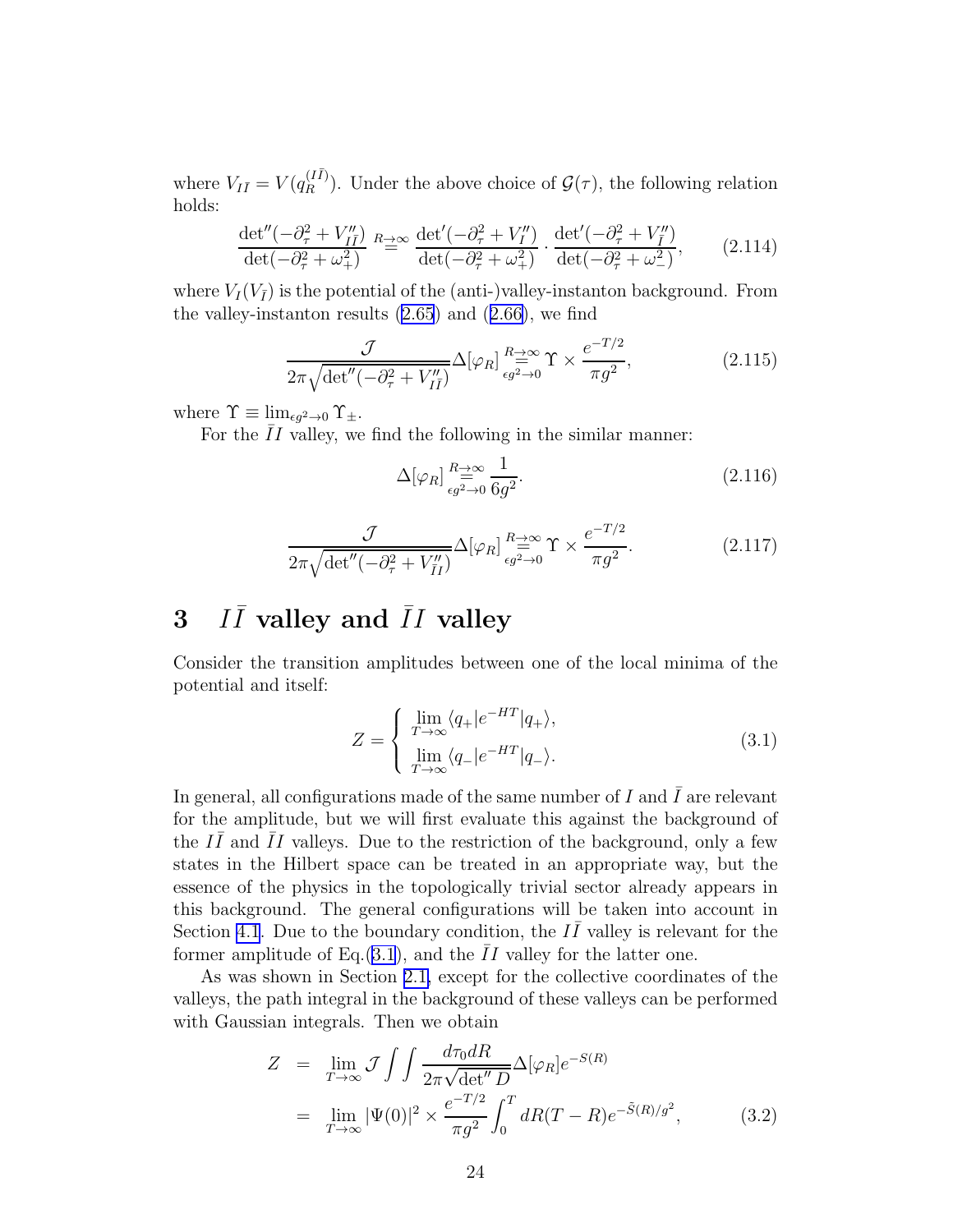<span id="page-25-0"></span>where  $R$  is the collective coordinate of the valley corresponding to the relative distance between the valley-instanton and the anti-valley-instanton,<sup>3</sup> and we have abbreviated  $\Psi(0; \omega)$  with  $\omega = 1$  as  $\Psi(0)$ . (Namely,  $\Psi(0) = (1/\pi)^{1/4}$ .) The factor before the integration of R comes from Eqs.  $(2.115)$  $(2.115)$  and  $(2.117)$ . Here we have also performed the integration of the collective coordinate of the translational symmetry. Since the configurations in the valleys must be one of the minima of the potential at  $\tau = \pm T/2$ , a non-trivial factor  $(T - R)$ results from the integration. As was shown in the previous section, the action of the valley behaves as follows:

$$
\tilde{S}(R) = \begin{cases}\n\sigma R^2 & \text{at } R \to 0 ; \\
\frac{1}{3} - 2e^{-R} - \epsilon g^2 R & \text{at } R \to \infty,\n\end{cases}
$$
\n(3.3)

for the  $I\overline{I}$  valley, and

$$
\tilde{S}(R) = \begin{cases}\n\sigma R^2 & \text{at } R \to 0; \\
\frac{1}{3} - 2e^{-R} + \epsilon g^2 R & \text{at } R \to \infty,\n\end{cases}
$$
\n(3.4)

for the  $\overline{I}I$  valley. Here  $\sigma$  is a constant which will be determined later.

For both of the valleys, the configuration at  $R = 0$  is the vacuum and at  $R \sim \infty$  the well-separated valley-instanton–anti-valley-instanton pair. These configurations are smoothly connected along the valleys. In the following, we will show that these geometrical structures in the configuration space lead to the nontrivial structure of the quantum physics in the topological trivial sector.

### 3.1 The  $\epsilon = 0$  case

First, let us consider the case of  $\epsilon = 0$ . We will now carry out the Borel transformation of the path-integral, which was first suggested in Ref.[[15\]](#page-76-0) and later developed on the basis of the valley method [\[16](#page-76-0)]. Changing the integration variable R to  $t = \tilde{S}(R)$ , the transition amplitude becomes

$$
Z = \lim_{x \to 1/3} |\Psi(0)|^2 \times \frac{e^{-T/2}}{\pi g^2} \int_{C_V} dt F(t) e^{-t/g^2}, \tag{3.5}
$$

<sup>&</sup>lt;sup>3</sup>Strictly speaking, only when  $R \gg 1$ , R coincides with the relative distance between the valley-instanton and anti-valley-instanton. For other values of  $R$ , we define  $R$  so as to satisfy Eqs. $(3.2)$ - $(3.4)$ .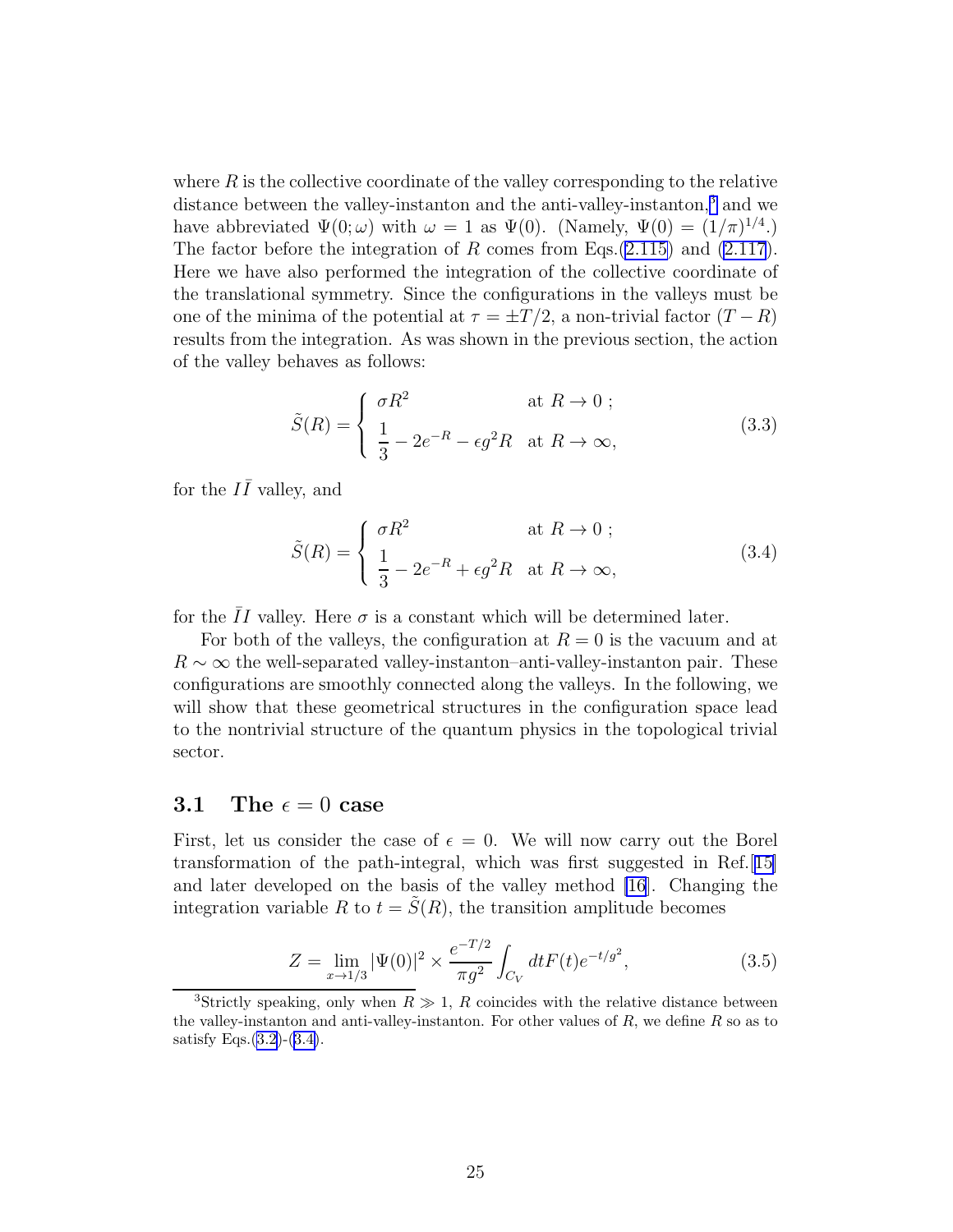<span id="page-26-0"></span>where  $x = \tilde{S}(T) = 1/3 - 2e^{-T}$ ,  $C_V = [0, x]$ . From Eq.[\(3.3](#page-25-0)), it is found that  $F(t)$  behaves as follows:

$$
F(t) = \begin{cases} \frac{T}{\sqrt{4\sigma t}} & \text{for } t \to 0 ;\\ \frac{1}{1/3 - t} \ln\left(\frac{1/3 - t}{1/3 - x}\right) & \text{for } t \to 1/3. \end{cases}
$$
(3.6)

To obtain the full form of  $F(t)$ , a detailed analysis of the valley is needed. Instead, we will simply assume that the form of  $F(t)$  is as follows:

$$
F(t) = \frac{f(t)}{\sqrt{4\sigma t}(1/3 - t)} \ln\left(\frac{1/3 - t}{1/3 - x}\right),
$$
\n(3.7)

where  $f(t)$  is a function that satisfies

$$
f(0) = -\frac{T}{3\ln(1 - 3x)}, \quad f(1/3) = \sqrt{\frac{4\sigma}{3}}.
$$
 (3.8)

The integral [\(3.5](#page-25-0)) contains both the perturbative contribution at  $t \sim 0$ and the non-perturbative one at  $t \sim 1/3$ . To separate the perturbative and non-perturbative contributions, we can deform the contour  $C_V$  to the sum of  $C_{\rm P}$  and  $C_{\rm NP}$  as is shown in Fig.[8.](#page-27-0) Then the amplitude becomes

$$
Z = \lim_{x \to 1/3} |\Psi(0)|^2 \times \frac{e^{-T/2}}{\pi g^2} \int_{C_{\rm P}} dt F(t) e^{-t/g^2} + \lim_{x \to 1/3} |\Psi(0)|^2 \times \frac{e^{-T/2}}{\pi g^2} \int_{C_{\rm NP}} dt F(t) e^{-t/g^2}.
$$
 (3.9)

Note that there is a significant resemblance between the first term on the right-hand side and the formal Borel summation of the perturbation series. Therefore, we identify the first term of  $Eq.(3.9)$  as the formal Borelsummation of the perturbative series, and the second term as the nonperturbative contribution. As we shall see, this decomposition naturally explains the interplay between them. For simplicity, we denote the first term as  $Z_{\rm P}$  and the second as  $Z_{\rm NP}$ .

According to the above assumption, the first term of Eq.(3.9) is given by the ordinary perturbation theory. Schematically, it is given by

$$
Z_{\rm P} = \lim_{T \to \infty} |\Psi(0)|^2 \times e^{-T/2} \left( 1 + P_0(g^2) + P_1(g^2)T + P_2(g^2)T^2 + \cdots \right), (3.10)
$$

where  $P_i(g^2)$   $(i = 0, 1, 2, \cdots)$  are polynomials starting with  $g^2$ -terms. In order to avoid contradicting the assumption, the parameter  $\sigma$  is determined as

$$
\sigma = \frac{1}{4\pi g^2 T^2}.\tag{3.11}
$$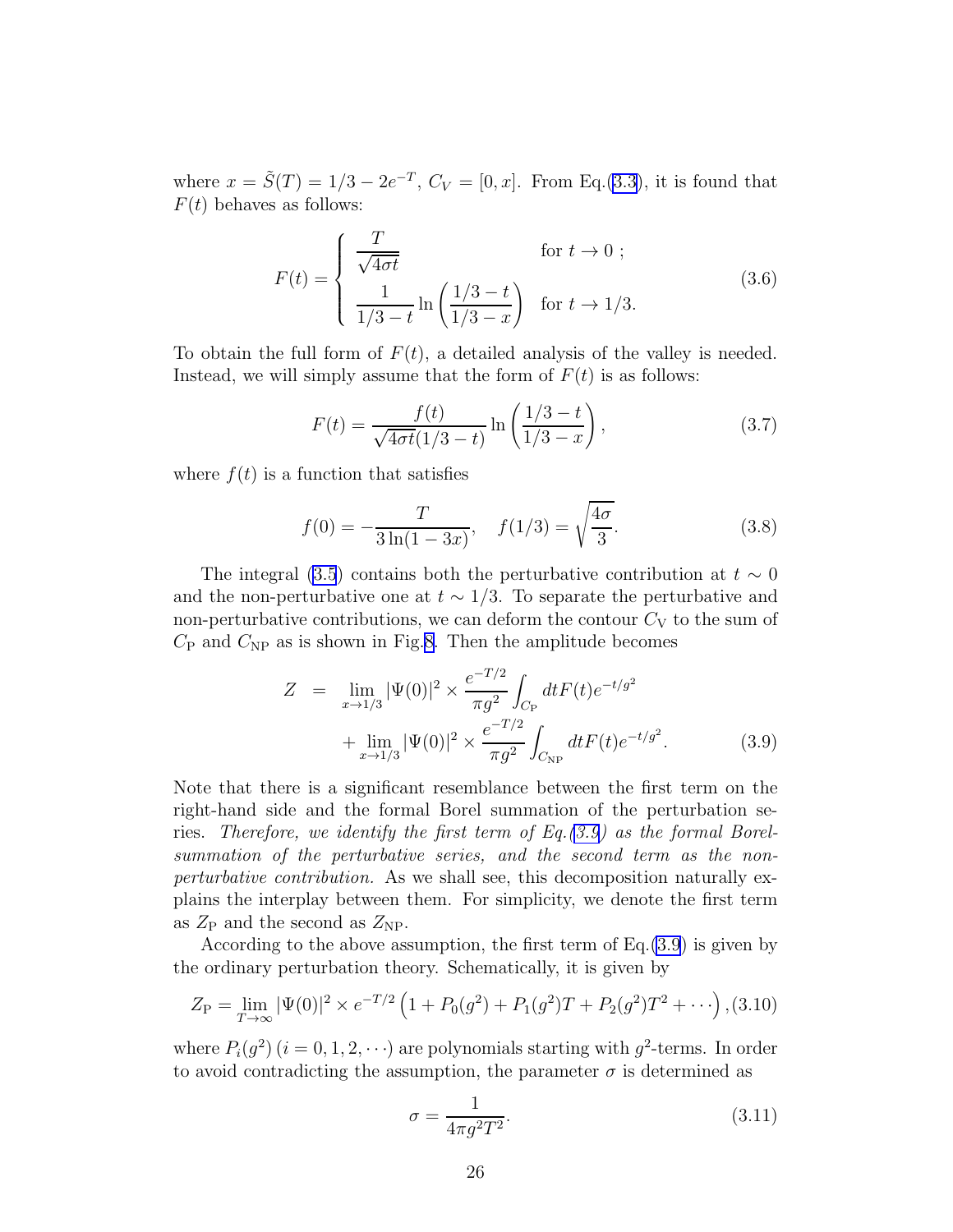<span id="page-27-0"></span>

Figure 8: Deformation of the contour  $C_V$  to the sum of  $C_P$  and  $C_{NP}$ .

The second term of Eq.[\(3.9](#page-26-0)) can be evaluated as follows,

$$
Z_{\rm NP} = \lim_{x \to 1/3} |\Psi(0)|^2 \times \frac{e^{-T/2}}{\pi g^2} \int_{\infty e^{i\chi}}^x dt F(t) e^{-t/g^2}
$$
  
\n
$$
= \lim_{x \to 1/3} |\Psi(0)|^2 \times \frac{e^{-T/2 - 1/3g^2}}{\pi g^2}
$$
  
\n
$$
\times \int_{x - 1/3}^{\infty e^{i\chi}} ds \frac{f(1/3 + s)}{\sqrt{4\sigma(1/3 + s)}s} \ln\left(\frac{-s}{1/3 - x}\right) e^{-s/g^2}
$$
  
\n
$$
= \lim_{x \to 1/3} |\Psi(0)|^2 \times \frac{e^{-T/2 - 1/3g^2}}{\pi g^2} \int_{x - 1/3}^{\infty e^{i\chi}} ds \frac{1}{s} \ln\left(\frac{-s}{1/3 - x}\right) e^{-s/g^2} + \cdots
$$
  
\n
$$
= \lim_{T \to \infty} |\Psi(0)|^2 \times \frac{e^{-T/2 - 1/3g^2}}{\pi g^2} \left[\frac{T^2}{2} - T \left\{\gamma + \ln\left(-\frac{2}{g^2}\right)\right\}
$$
  
\n
$$
+ \frac{\Gamma''(1)}{2} + \gamma \ln\left(-\frac{2}{g^2}\right) + \frac{1}{2} \left\{\ln\left(-\frac{2}{g^2}\right)\right\}^2 + \cdots \right],
$$
\n(3.12)

where  $s = t - 1/3$ , and  $\chi$  is the angle of the path C<sub>NP</sub> at infinity. In the above we have retained only the leading contribution in  $g^2$ . Therefore, we obtain the following equation.

$$
Z = Z_{P} + Z_{NP}
$$
  
=  $\lim_{T \to \infty} \sum_{\varsigma = \pm 1} \frac{|\Psi(0)|^{2}}{2} \left[ 1 + P_{0}(g^{2}) + \alpha^{2} \left\{ \frac{\Gamma''(1)}{2} + \gamma \ln \left( -\frac{2}{g^{2}} \right) + \frac{1}{2} \left\{ \ln \left( -\frac{2}{g^{2}} \right) \right\}^{2} + \cdots \right\} \right]$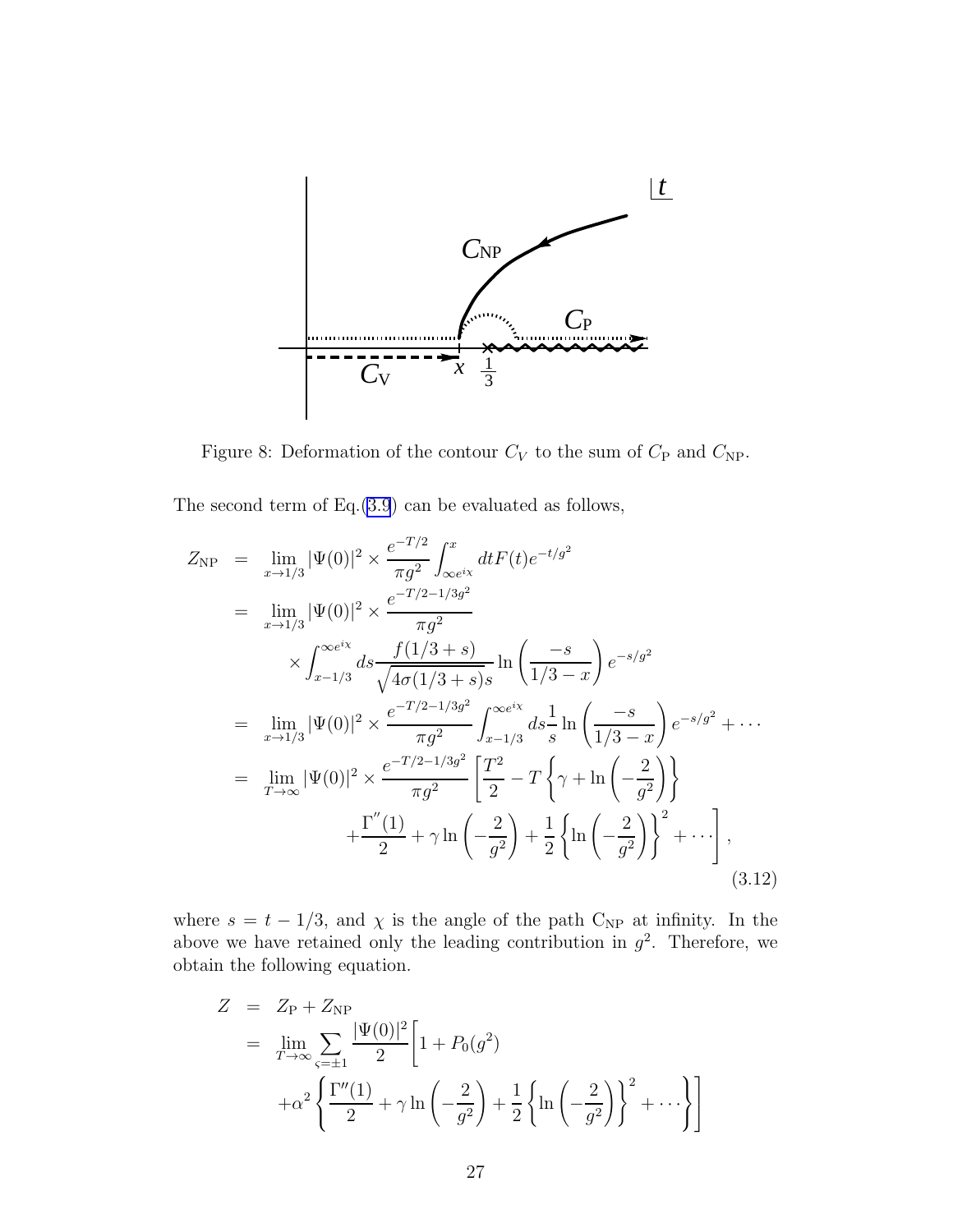<span id="page-28-0"></span>
$$
\times e^{-T/2} \left[ 1 + T \left\{ \bar{P}_1(g^2) + \varsigma \alpha - \alpha^2 \left\{ \gamma + \ln \left( -\frac{2}{g^2} \right) + \cdots \right\} \right\} + \frac{T^2}{2} \left\{ \bar{P}_2(g^2) + \alpha^2 \left\{ 1 + \cdots \right\} \right\} + \cdots \right],
$$
\n(3.13)

where  $\alpha = e^{-1/6g^2}/\sqrt{\pi g^2}$  and  $\bar{P}_i(g^2) = P_i(g^2)/(1 + P_0(g^2))$   $(i = 1, 2)$ .

To obtain the non-perturbative corrections, we can compare this with the following:

$$
Z = \lim_{T \to \infty} \langle q_+ | e^{-HT} | q_+ \rangle
$$
  
= 
$$
\lim_{T \to \infty} \sum_{\varsigma = \pm 1} |\Psi_{\varsigma}(q_+)|^2 e^{-E_{\varsigma}(\epsilon = 0, N_+ = 0)T} + \cdots,
$$
 (3.14)

where  $E_{\varsigma}(\epsilon = 0, N_{+} = 0), \varsigma = \pm 1$  are the energies of the first two lowest states and  $\Psi_{\varsigma}(q_{+})$  are the values of the normalized wave functions of the states at  $q = q_+$ . These states are perturbatively degenerated as,

$$
E_{\varsigma}(\epsilon = 0, N_{+} = 0) = \frac{1}{2} + O(g^{2}), \qquad (3.15)
$$

and the degeneracy is resolved by the tunneling effect. The non-perturbative corrections for these energies are thus found as

$$
E_{\varsigma, \text{NP}}(\epsilon = 0, N_{+} = 0) = \varsigma \alpha + \alpha^{2} \left\{ \gamma + \ln \left( -\frac{2}{g^{2}} \right) \right\},\tag{3.16}
$$

where  $\zeta = \pm 1$ . In addition, we obtain the non-perturbative correction for the values of the wave functions at  $q = q_+$ :

$$
|\Psi_{\varsigma}(q_{+})|_{\rm NP}^2
$$
  
=  $\frac{\alpha^2}{2} |\Psi(0)|^2 \left\{ \frac{\Gamma''(1)}{2} + \gamma \ln \left( -\frac{2}{g^2} \right) + \frac{1}{2} \left\{ \ln \left( -\frac{2}{g^2} \right) \right\}^2 \right\}.$  (3.17)

Note that there are imaginary terms in Eqs.(3.16) and (3.17). As will be explained in Section [3.3](#page-31-0), this is because that the perturbative corrections for them are non-Borel-summable.

## 3.2 The  $\epsilon \neq 0$  case

#### $3.2.1$  $I\bar{I}$  valley

As was seen in Fig[.4](#page-12-0), the action of the  $I\bar{I}$  valley  $\tilde{S}(R)$  is not an invertible function of R. Then, if we change the integral variable R to  $t = \tilde{S}(R)$  in Eq.[\(3.2](#page-24-0)), there arises an apparent singularity. To avoid this, we add  $\epsilon g^2 \tilde{S}_1(R)$ 

$$
\epsilon g^2 \tilde{S}_1 = \epsilon g^2 \int d\tau \tilde{q}_R(\tau) \tag{3.18}
$$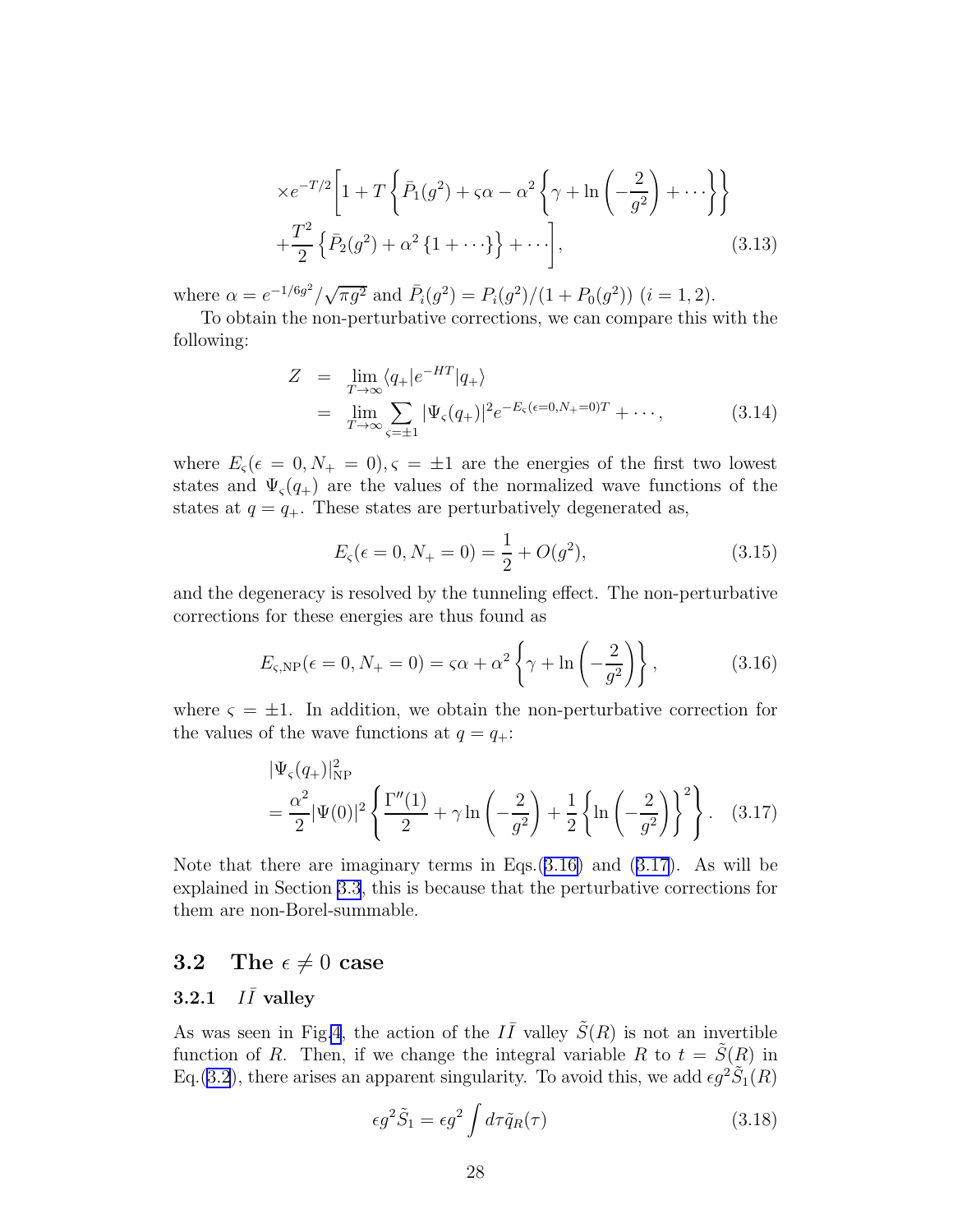<span id="page-29-0"></span>from the action and define the new integral variable  $t$  as

$$
t = \tilde{S}(R) + \epsilon g^2 \tilde{S}_1(R) = \tilde{S}_0(R). \tag{3.19}
$$

Here  $\tilde{q}_R(\tau)$  is the  $I\bar{I}$  valley with R. The function  $\tilde{S}_0(R)$  is invertible, so this causes no apparent singularity. When  $\epsilon \to 0$ , this definition of t smoothly coincides with that in the case of  $\epsilon = 0$ , since  $\epsilon g^2 \tilde{S}_1(R)$  is zero when  $\epsilon = 0$ .

The remaining analysis is an extension of the case of  $\epsilon = 0$ . Using t, the transition amplitude is rewritten as

$$
Z = \lim_{x \to 1/3} |\Psi(0)|^2 \times \frac{e^{-T/2}}{\pi g^2} \int_{C_V} dt F(t) e^{-t/g^2}, \tag{3.20}
$$

where  $x = \tilde{S}_0(T) = 1/3 - 2e^{-T}$  and  $C_V = [0, x]$ . As  $\tilde{S}_0(R)$  behaves as

$$
\tilde{S}_0(R) = \begin{cases}\n\sigma R^2 & \text{for } R \to 0; \\
\frac{1}{3} - 2e^{-R} & \text{for } R \to \infty,\n\end{cases}
$$
\n(3.21)

then  $F(t)$  satisfies

$$
F(t) = \begin{cases} \frac{T}{\sqrt{4\sigma t}} & \text{for } t \to 0; \\ \frac{1}{1/3 - t} \left(\frac{1/3 - t}{2}\right)^{-\epsilon} \ln\left(\frac{1/3 - t}{1/3 - x}\right) & \text{for } t \to 1/3. \end{cases}
$$
(3.22)

We assume the form of  $F(t)$  to be

$$
F(t) = \frac{f(t)}{\sqrt{4\sigma t}(1/3 - t)} \left(\frac{1/3 - t}{2}\right)^{-\epsilon} \ln\left(\frac{1/3 - t}{1/3 - x}\right),\tag{3.23}
$$

where  $f(t)$  is a function which satisfies

$$
f(0) = -\frac{6^{-\epsilon}T}{3\ln(1-3x)}, \quad f(1/3) = \sqrt{4\sigma/3}.
$$
 (3.24)

We can identify the perturbative contribution and non-perturbative contribution in the same manner of the case of  $\epsilon = 0$ , and we find the non-perturbative contribution to be as follows.

$$
\bullet \epsilon \notin \mathbf{Z}
$$

$$
Z_{\rm NP} = \lim_{T \to \infty} |\Psi(0)|^2 \times \frac{e^{-T/2 - 1/3g^2}}{\pi g^2} \left[ \left( -\frac{2}{g^2} \right)^{\epsilon} \Gamma(-\epsilon) T - \left( -\frac{2}{g^2} \right)^{\epsilon} \left\{ \ln \left( -\frac{2}{g^2} \right) \Gamma(-\epsilon) - \Gamma'(-\epsilon) \right\} + \sum_{N=0}^{\infty} \left( \frac{2}{g^2} \right)^{N-} \frac{e^{-(N-1)\epsilon}}{N-!(N-1)\epsilon} \right].
$$
\n(3.25)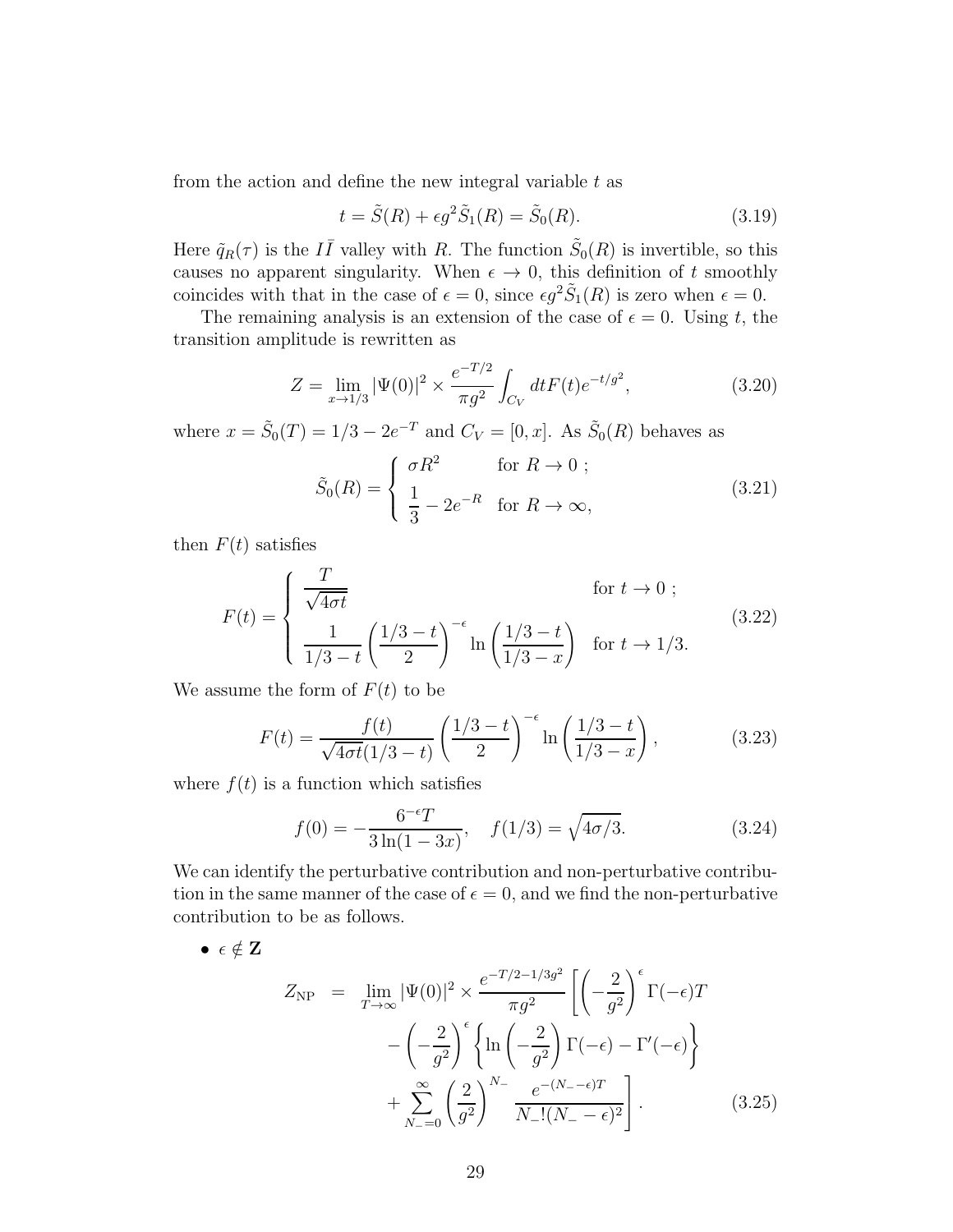<span id="page-30-0"></span>• 
$$
\epsilon = \mathcal{N} \ge 0, \quad \mathcal{N} \in \mathbf{Z}
$$
  
\n
$$
Z_{\rm NP} = \lim_{T \to \infty} |\Psi(0)|^2 \times \frac{e^{-T/2 - 1/3g^2}}{\pi g^2} \left[ \left( \frac{2}{g^2} \right)^{\mathcal{N}} \frac{1}{\mathcal{N}!} \frac{T^2}{2} - \left( \frac{2}{g^2} \right)^{\mathcal{N}} \left\{ \ln \left( -\frac{2}{g^2} \right) - \psi(\mathcal{N} + 1) \right\} \frac{T}{\mathcal{N}!} + \left( \frac{2}{g^2} \right)^{\mathcal{N}} \frac{1}{\mathcal{N}!} \left\{ \frac{1}{2} \left\{ \ln \left( -\frac{2}{g^2} \right) \right\}^2 - \psi(\mathcal{N} + 1) \ln \left( -\frac{2}{g^2} \right) + \frac{\Gamma''(1)}{2} - \gamma \sum_{k=1}^{\mathcal{N}} \frac{1}{k} + \sum_{k=1, l=1, k \ge l}^{\mathcal{N}} \frac{1}{k l} \right\} + \sum_{N=0, N= \neq \mathcal{N}}^{\infty} \left( \frac{2}{g^2} \right)^{N-} \frac{e^{-(N- - \mathcal{N})T}}{N - \frac{1}{2} (N - \mathcal{N})^2} , \qquad (3.26)
$$

where  $\psi(z) \equiv d \log \Gamma(z) / dz$  is the psi function.

The result [\(3.25](#page-29-0)) leads to the following for the non-perturbative contribution to the perturbative ground state at  $q = q_+$ ,

$$
E_{\rm NP}^{(+)}(\epsilon, N_+ = 0) = -\alpha^2 \left(-\frac{2}{g^2}\right)^{\epsilon} \Gamma(-\epsilon). \tag{3.27}
$$

Furthermore, the non-perturbative contribution to the normalized wave function of this state is found to be the following

$$
|\Psi(q_{+})|_{\text{NP}}^{2} = -\alpha^{2} |\Psi(0)|^{2} \left( -\frac{2}{g^{2}} \right)^{\epsilon} \times \left\{ \ln \left( -\frac{2}{g^{2}} \right) \Gamma(-\epsilon) - \Gamma'(-\epsilon) \right\}.
$$
 (3.28)

The case where  $\epsilon = \mathcal{N} \geq 0$ ,  $\mathcal{N} \in \mathbf{Z}$  requires further discussion, which will be given in the next section.

## 3.2.2  $\bar{I}I$  valley

The evaluation of the amplitude in the background of the  $\overline{I}I$  valley can be performed in the same manner as that of the  $I\bar{I}$  valley. The non-perturbative part of the amplitude is the following:

$$
Z_{\rm NP} = \lim_{T \to \infty} |\Psi(0)|^2 \times \frac{e^{(\epsilon - 1/2)T - 1/3g^2}}{\pi g^2} \left[ \left( -\frac{2}{g^2} \right)^{-\epsilon} \Gamma(\epsilon) T - \left( -\frac{2}{g^2} \right)^{-\epsilon} \left\{ \ln \left( -\frac{2}{g^2} \right) \Gamma(\epsilon) - \Gamma'(\epsilon) \right\} \right]
$$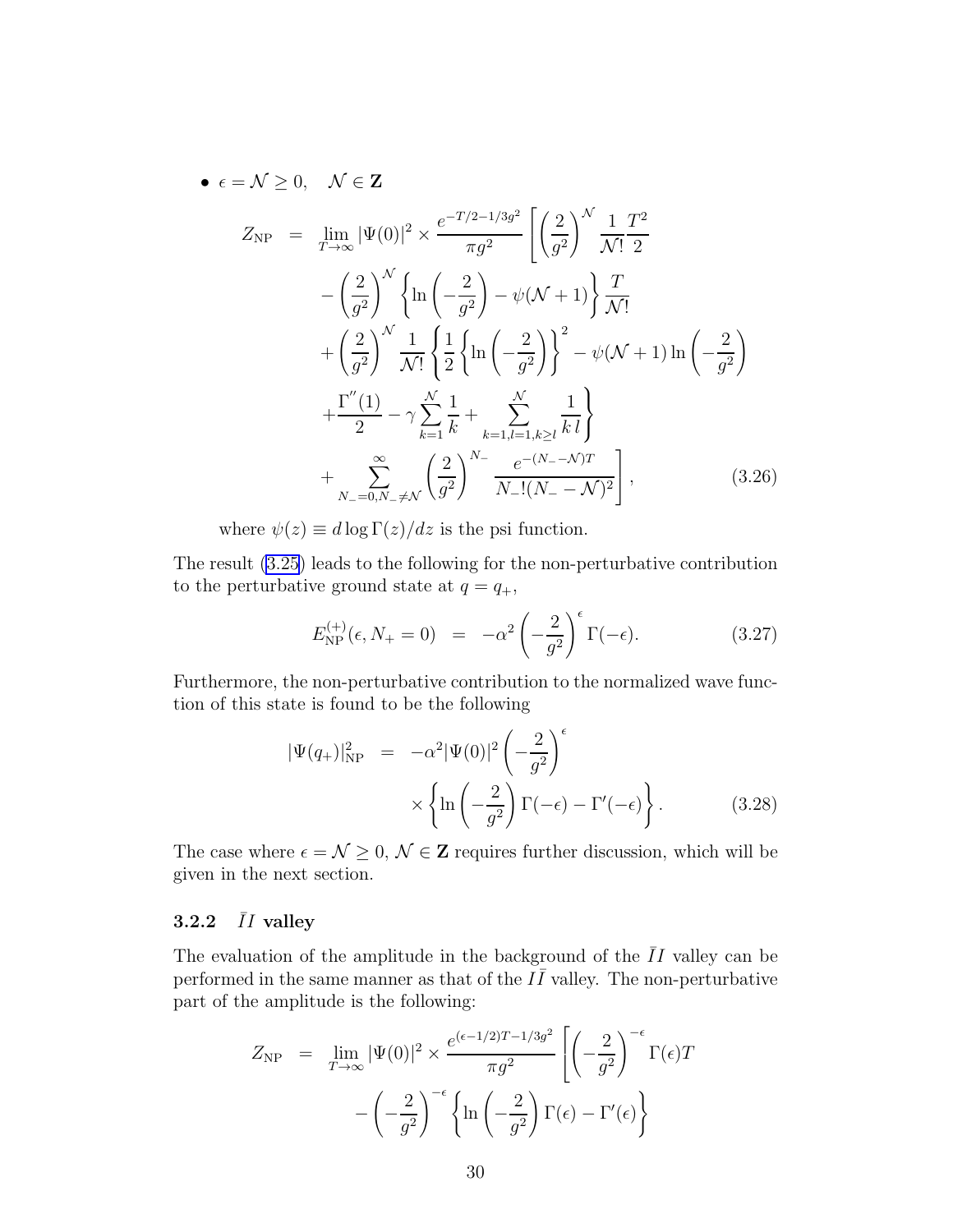$$
+\sum_{N_{+}=0}^{\infty} \left(\frac{2}{g^{2}}\right)^{N_{+}} \frac{e^{-(N_{+}+\epsilon)T}}{N_{+}!(N_{+}+\epsilon)^{2}}\bigg].
$$
\n(3.29)

<span id="page-31-0"></span>From the above equation, we find the following non-perturbative contributions for the perturbative ground state at  $q = q_-\mathbf{.}$ 

$$
E_{\rm NP}^{(-)}(\epsilon, N_- = 0) = -\alpha^2 \left(-\frac{2}{g^2}\right)^{-\epsilon} \Gamma(\epsilon),\tag{3.30}
$$

$$
|\Psi(q_{-})|_{\rm NP}^2 = -\alpha^2 |\Psi(0)|^2 \left(-\frac{2}{g^2}\right)^{-\epsilon} \times \left\{\ln\left(-\frac{2}{g^2}\right) \Gamma(\epsilon) - \Gamma'(\epsilon)\right\}.
$$
 (3.31)

## 3.3 Singularity of the Borel plane

An immediate consequence of our decomposition of the perturbative and non-perturbative contribution is

$$
Im Z_{P} + Im Z_{NP} = 0. \qquad (3.32)
$$

This is because  $Z = Z_{\rm P} + Z_{\rm NP}$  is real. Thus, this simple equation explains why the imaginary part of the formal Borel summation of the perturbation series is canceled by that of the non-perturbative contribution. At the same time, it also shows that the nonzero imaginary part of the non-perturbative contribution is a necessary and sufficient condition for the non-Borel-summability of the perturbative expansion.

Furthermore, assuming that  $f(t)$  in Eqs.([3.7\)](#page-26-0) and [\(3.23](#page-29-0)) has the following form:

$$
f(t) = \tilde{f}(t, g^2/t),\tag{3.33}
$$

where  $\tilde{f}(t, s)$  is an analytic function of t for small s, we can predict the large order behavior of the perturbative contribution. To this end, we examine the analyticity of  $Z_P(g^2)$  in the complex  $g^2$ -plane. Let  $\theta$  denote the phase of  $g^2$ ,  $g^2 = |g^2|e^{i\theta}$ . When the phase of  $g^2$  changes to  $2\pi$ , the contour of  $Z_P(g^2)$ changes as Fig[.9](#page-32-0). Thus we obtain

$$
Z_{\rm P}(g^2 e^{2\pi i}) = Z_{\rm P}(g^2) + \lim_{x \to 1/3} |\Psi(0)|^2 \times \frac{e^{-T/2}}{\pi g^2} \int_C dt F(t) e^{-t/g^2}, \qquad (3.34)
$$

where the contour C is given in Fig[.10](#page-33-0). Therefore,  $Z_{P}(g^{2})$  has a cut on the real axis in the complex  $g^2$ -plane. This is the only singularity near the origin.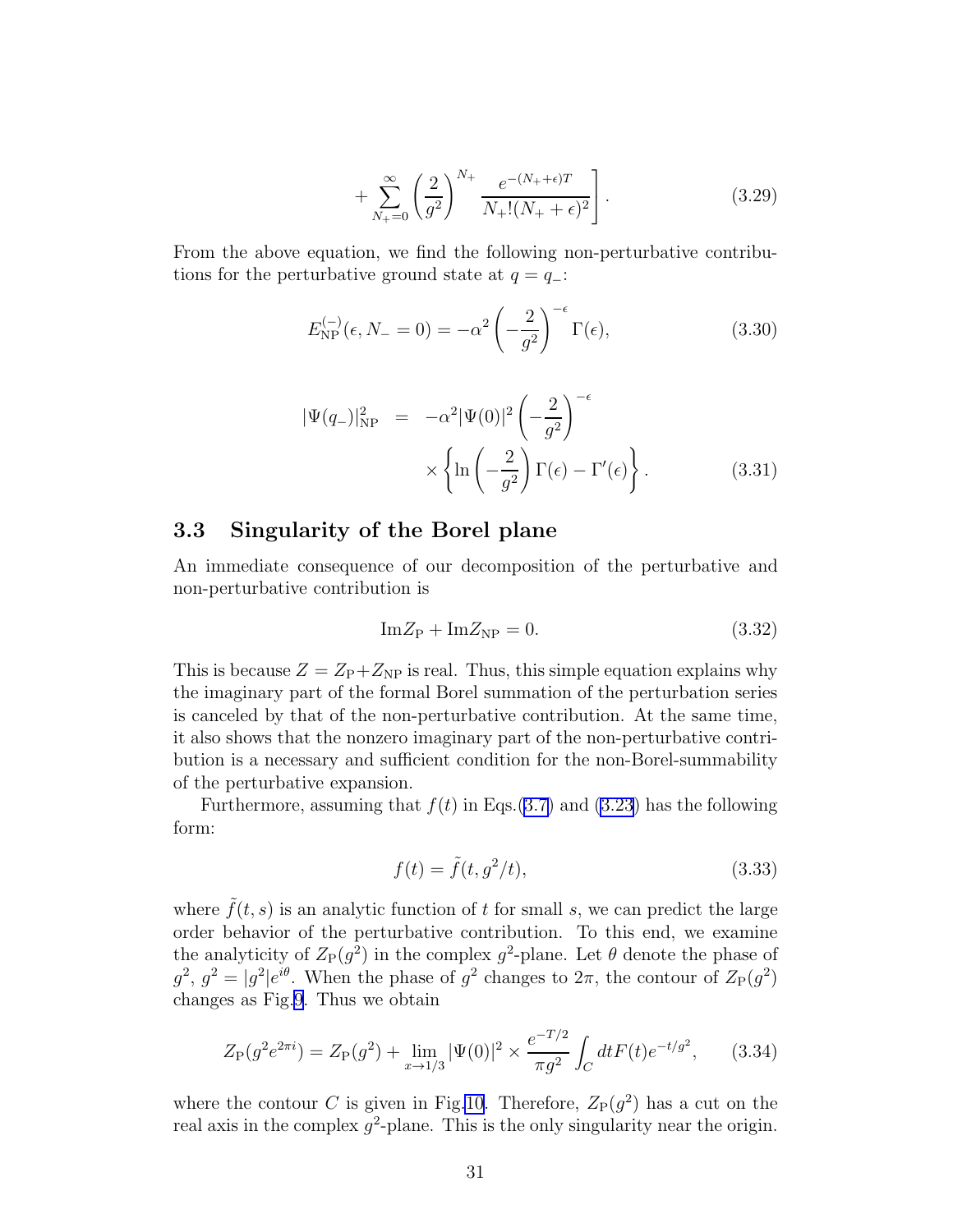<span id="page-32-0"></span>

Figure 9: The change of the contour  $C_{\rm P}(\theta)$  of  $Z_{\rm P}(|g^2|e^{i\theta})$  as  $\theta$  is changed from zero to  $2\pi$ .

Thus the dispersion relation becomes

$$
Z_{P}(g^{2}) = \frac{1}{2\pi i} \oint_{C_{g^{2}}} dz \frac{Z_{P}(z)}{z - g^{2}}
$$
  
= 
$$
\frac{1}{\pi} \int_{0}^{\infty} dz \frac{\text{Im} Z_{P}(z)}{z - g^{2}} + \cdots
$$
  
= 
$$
-\frac{1}{\pi} \int_{0}^{\infty} dz \frac{\text{Im} Z_{NP}(z)}{z - g^{2}} + \cdots
$$
  
= 
$$
-\frac{1}{\pi} \sum_{n=0}^{\infty} \int_{0}^{\infty} dz \frac{\text{Im} Z_{NP}(z)}{z^{n+1}} g^{2n} + \cdots,
$$
(3.35)

where  $C_{g^2}$  is the contour that circles around  $z = g^2$ , and we have neglected the contribution from the singularity far from the origin. Thus, the following large order behavior of  $Z_P(g^2)$  is predicted:

$$
Z_{P}(g^{2}) = \sum_{m=1}^{\infty} c_{m}g^{2m},
$$
  

$$
c_{m} \stackrel{m \to \infty}{=} -\frac{1}{\pi} \int_{0}^{\infty} dg^{2} \frac{\text{Im}Z_{\text{NP}}(g^{2})}{g^{2m+2}}.
$$
 (3.36)

Rewriting this in terms of the energies and the wave functions, we find the perturbative contribution to the energy  $E_P$  and to the wave function  $|\Psi(q_\pm)|_P^2$ as follows,

$$
E_{\rm P}(g^2) = \sum_{m=0}^{\infty} e_m g^{2m},
$$
  
\n
$$
e_m \stackrel{m \to \infty}{=} -\frac{1}{\pi} \int_0^{\infty} dg^2 \frac{\text{Im} E_{\rm NP}(g^2)}{g^{2m+2}}.
$$
 (3.37)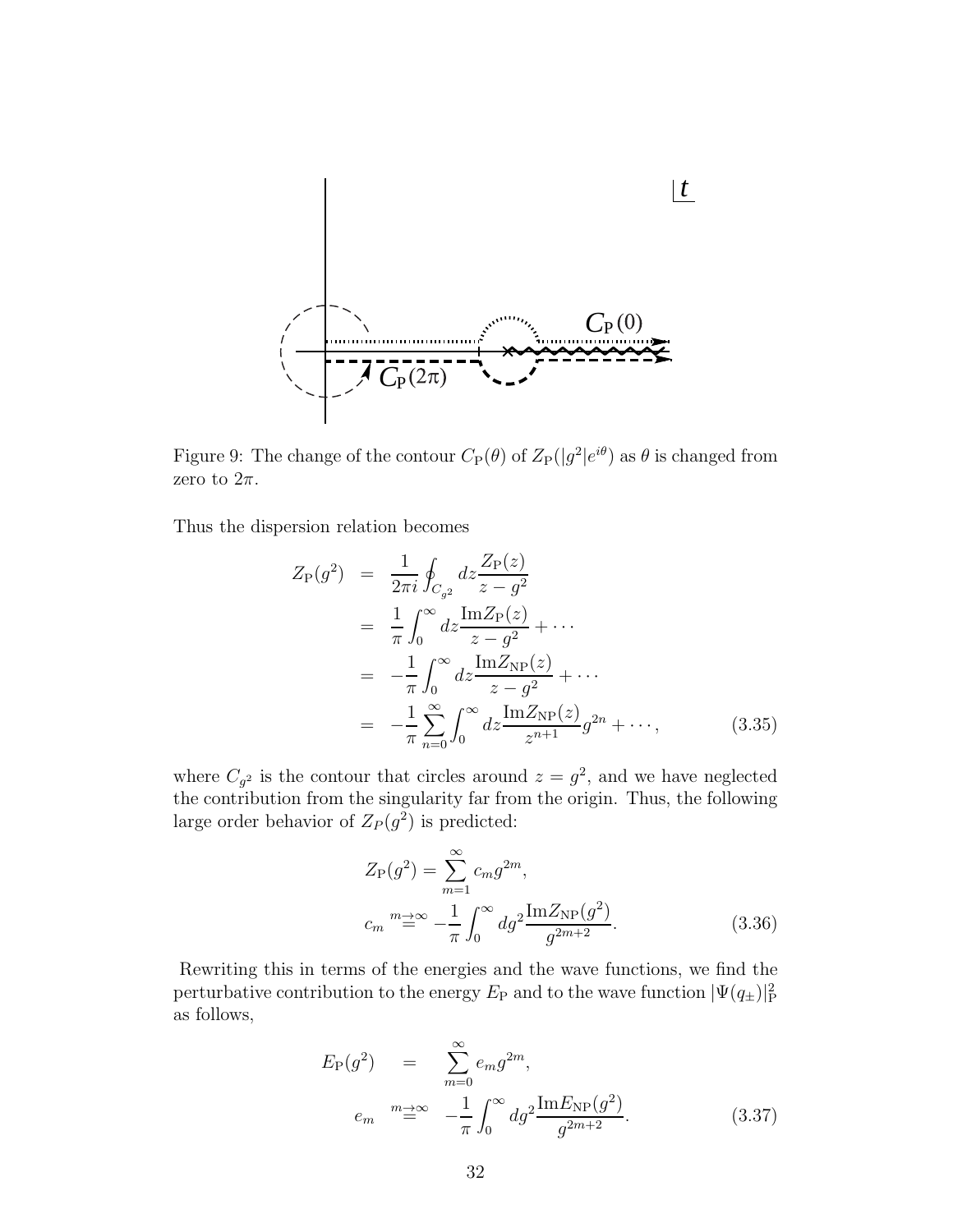<span id="page-33-0"></span>

Figure 10: The contour of integral

and

$$
|\Psi(q_{\pm})|_{P}^{2} = \sum_{m=0}^{\infty} w_{m} g^{2m},
$$
  

$$
w_{m} \stackrel{m \to \infty}{=} -\frac{1}{\pi} \int_{0}^{\infty} dg^{2} \frac{\text{Im} |\Psi(q_{\pm})|_{NP}^{2}}{g^{2m+2}}.
$$
 (3.38)

Detailed tests of these predictions are performed in Section [5.](#page-40-0)

### 3.4 Bogomolny's trick

In the early eighties, Bogomolny [\[5](#page-76-0)] suggested a procedure to calculate the tunneling effect beyond the dilute-gas approximation. He suggested that by the formal analytic continuation of the coupling constant which changes the force between instantons from attractive to repulsive, the instantons in the topologically trivial sector become meaningful and their contributions can be separated from the perturbation theory. The same trick was used by Zinn-Justin [\[14\]](#page-76-0) to obtain the energy levels of the excited states. Our identification of the non-perturbative contribution is a precise realization of Bogomolny's suggestion, and it provides an explicit justification for this trick.

To see this, let us examine  $Z_{NP}(g^2)$  in the complex  $g^2$ -plane. As is shown in Fig.[11,](#page-34-0) if we perform the analytic continuation of  $Z_{NP}(|g^2|e^{i\theta})$  from  $\theta = 0$ to  $\theta = \pi$ , the contour for  $Z_{\rm NP}(|g^2|e^{i\theta})$  changes from  $C_{\rm NP}(0)$  to  $C_{\rm NP}(\pi)$ . And in the weak coupling limit the integral of  $C_{NP}(\pi)$  can be well-approximated by that of  $C_V$ , because the dominant contribution of the integral comes from  $t \sim x$ . Therefore, in the case of  $g^2 = |g^2|e^{i\pi}$  when the interaction between instantons is repulsive,  $Z_{\rm NP}(|g^2|e^{i\pi})$  coincides approximately with what Bogomolny suggested as a method of evaluation:

$$
Z_{\rm NP}(|g^2|e^{i\pi}) = Z(|g^2|e^{i\pi}).\tag{3.39}
$$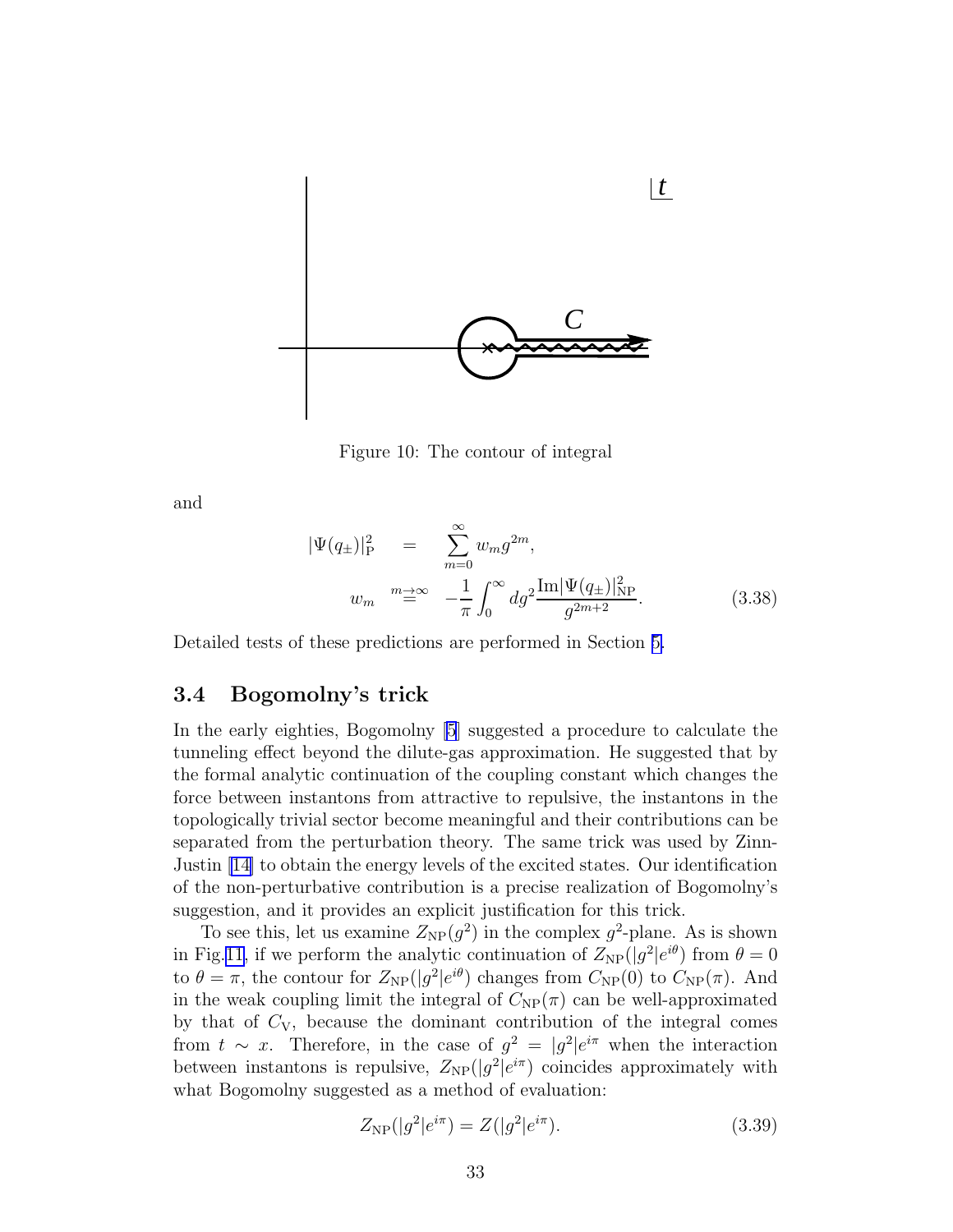<span id="page-34-0"></span>

Figure 11: The change of the contour  $C_{\rm NP}(\theta)$  of  $Z_{\rm NP}(|g^2|e^{i\theta})$  as  $\theta$  is changed from zero to  $\pi$ .

Note that the coincidence  $Z_{\rm NP}(g^2) = Z(g^2)$  does not hold for  $\theta = 0$ ; while  $Z_{\rm NP}(g^2)$  could be complex,  $Z(g^2)$  never possesses the imaginary part in this case. This is because a so-called Stokes phenomena occurs for  $Z(g^2)$ ; the terms in  $Z(g^2)$  which are negligible for  $\theta = \pi$  become relevant for  $\theta = 0$ . Since the imaginary part of  $Z_{NP}(g^2)$  is necessary to cancel the ambiguity of the Borel transform of the perturbation theory, the formal analytic continuation of  $Z(g^2)$  which Bogomolny originally suggested should be replaced with the *real* analytic continuation of  $Z_{\rm NP}(g^2)$ .

One can easily find that  $Z_{NP}(g^2)$  has the same asymptotic expansion for  $\theta = 0$  and  $\theta = \pi$ . Therefore, the asymptotic expansion of  $Z_{NP}(g^2)$  with  $\theta = 0$ can be obtained by the analytic continuation of the asymptotic expansion of  $Z(g^2)$  with  $\theta = \pi$ . We will use this in the next section.

## 4 The multi valley

## 4.1 Multi valley calculus

In this section we will evaluate the partition function  $Z = \lim_{T \to \infty} \text{Tr}(e^{-HT})$ , by summing over those configurations made of several valley-instantons, by utilizing the knowledge of the valley-instantons and the interactions among them in Section 2, and applying the analytic continuation discussed in Section [3.4](#page-33-0). This enables us to evaluate non-perturbative contributions to excited states as well as the ground state.

We will take a valley made of  $n$ -pairs of the valley-instanton and the anti-valley-instanton with periodic boundary condition. Since we perform the calculation for  $g^2 = |g^2|e^{i\pi} < 0$ , the force between the valley-instanton and the anti-valley-instanton becomes repulsive. Therefore, the configura-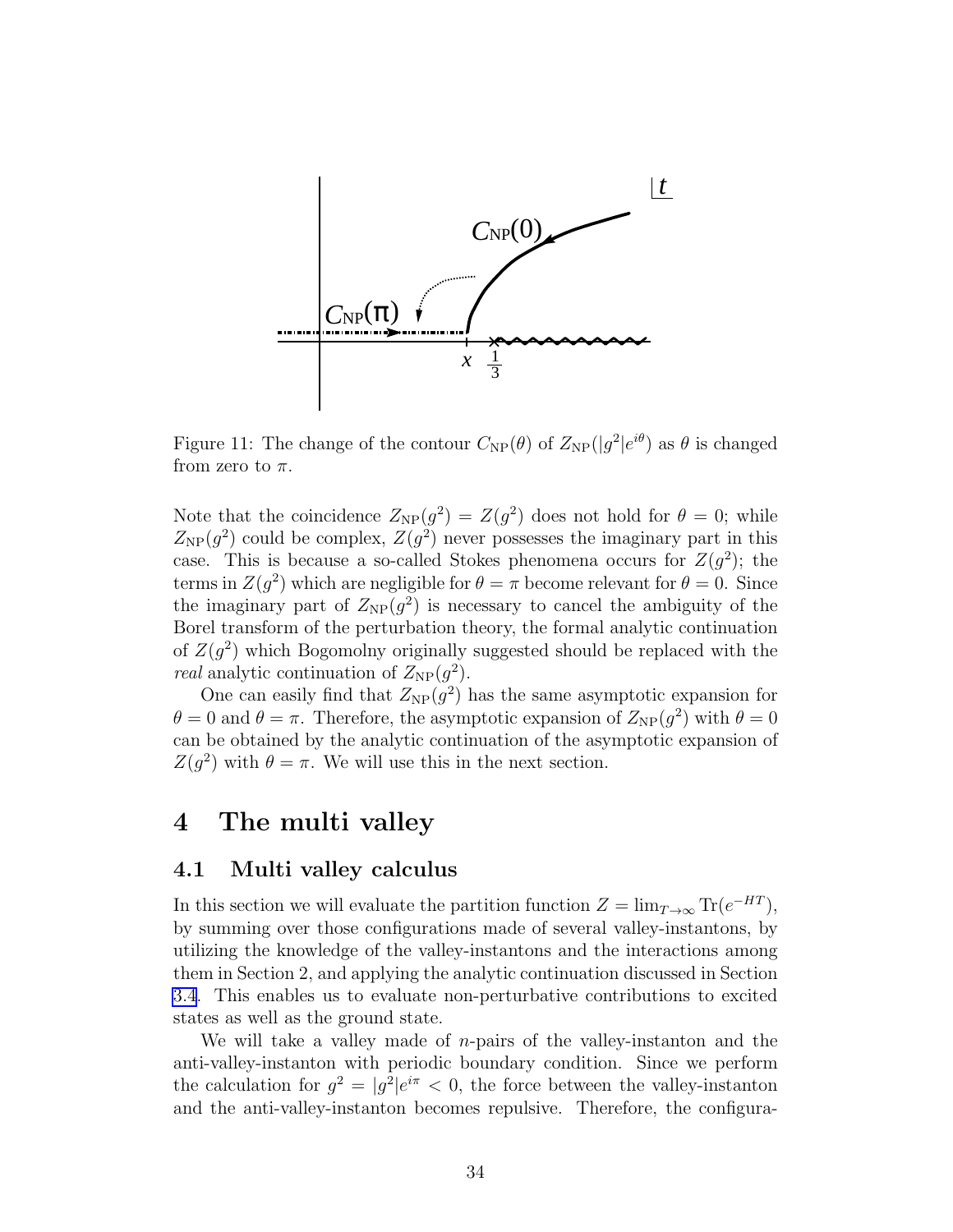

Figure 12: The collective coordinates  $R_i$  and  $\tilde{R}_i$  for *n*-pair configuration of valley-instanton and anti-valley-instanton.

tions with large separations between valley-instantons dominate. From the calculation of the action for one pair in Section 2, we find that the action of this n-pair configuration is given by the following:

$$
S = \frac{n}{3g^2} - \epsilon \sum_{i=1}^{n} R_i - \frac{2}{g^2} \sum_{i=1}^{n} e^{-R_i} - \frac{2}{g^2} \sum_{i=1}^{n} e^{-\tilde{R_i}},
$$
(4.1)

where  $R_i$  is the distance between the *i*-th valley-instanton and the *i*-th antivalley-instanton and  $\tilde{R}_i$  is the distance between the *i*-th anti-valley-instanton and the  $(i + 1)$ -th valley-instanton (mod n). (See Fig.12.) The expression (4.1) is valid when all the valley-instanton and the anti-valley-instantons are well-separated, that is, when  $R_i, \tilde{R}_i \gg 1$ .

We will write the sum of the contributions of the  $n$ -pairs of valleyinstantons to the partition function Z for  $n = 1 \sim \infty$  as follows,

$$
Z_{\rm NP} = \lim_{T \to \infty} \sum_{n=1}^{\infty} \alpha^{2n} J_n,\tag{4.2}
$$

where the constant  $\alpha$  contains the contributions of the Jacobian [\(2.64](#page-18-0)) and the R-independent part of the determinant([2.77\)](#page-19-0), and is at the leading order in  $\epsilon g^2$ ,

$$
\alpha = \frac{\Delta}{\sqrt{2\pi\kappa}}e^{-S^{(I)}} = \frac{e^{-1/6g^2}}{g\pi^{1/2}}.
$$
\n(4.3)

The term  $J_n$  is defined as follows:

$$
J_n = \frac{T}{n} \int_0^\infty \prod_{i=1}^n dR_i d\tilde{R}_i \, \delta \left( \sum_{i=1}^n (R_i + \tilde{R}_i) - T \right) \times \exp \left( \left( \epsilon - \frac{1}{2} \right) \sum_{i=1}^n R_i - \frac{1}{2} \sum_{i=1}^n \tilde{R}_i + \frac{2}{g^2} \sum_{i=1}^n e^{-R_i} + \frac{2}{g^2} \sum_{i=1}^n e^{-\tilde{R}_i} \right). \tag{4.4}
$$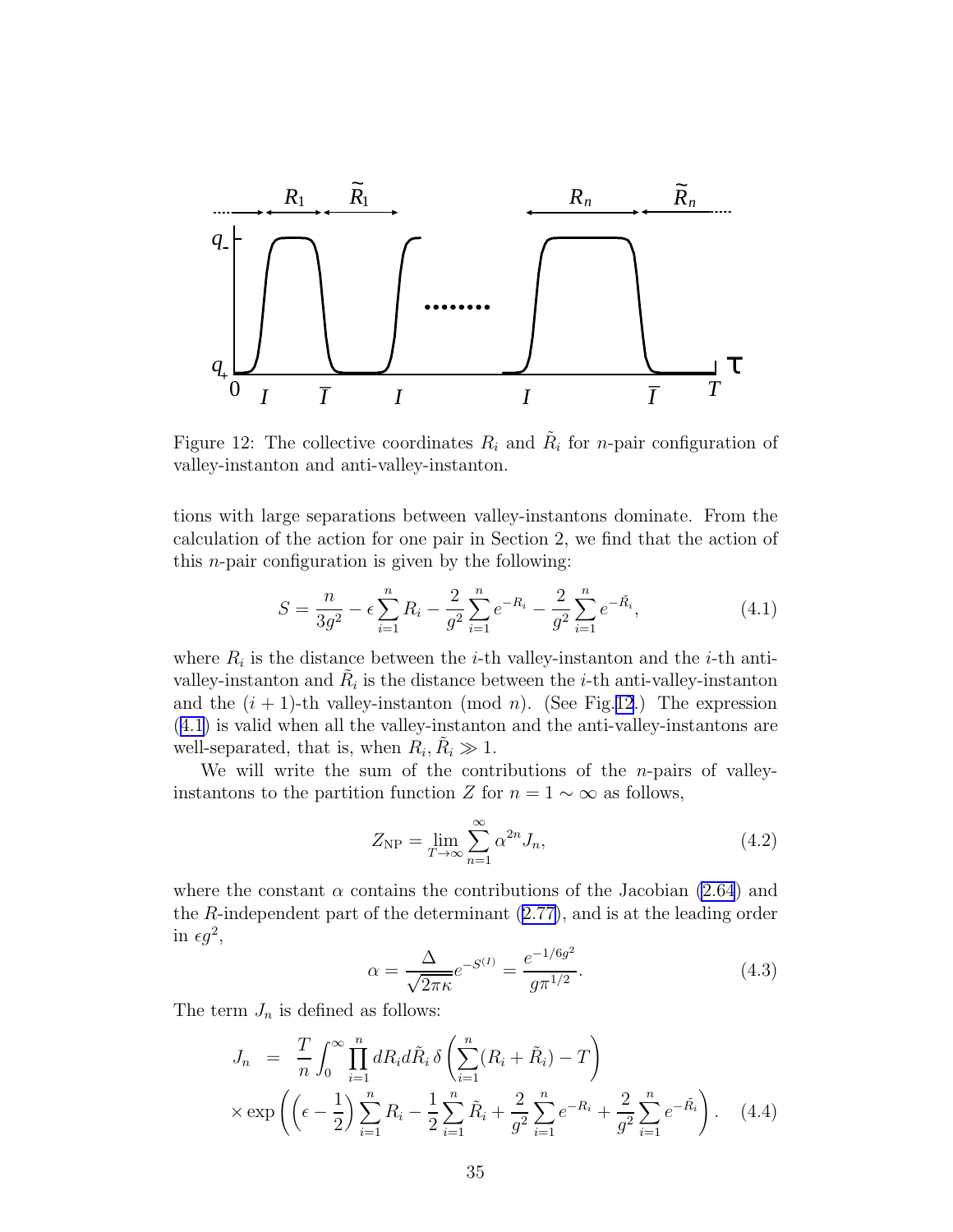<span id="page-36-0"></span>Eq.([4.2\)](#page-35-0) can be evaluated in a manner similar to that performed by Zinn-Justinfor the ordinary instanton case [[14](#page-76-0)]. First, we rewrite the  $\delta$ -function as follows:

$$
\delta\left(\sum_{i=1}^{n}(R_i+\tilde{R}_i)-T\right)=\frac{1}{2\pi i}\int_{-i\infty-\eta}^{i\infty-\eta}ds\exp\left(-sT+s\sum_{i=1}^{n}(R_i+\tilde{R}_i)\right),\tag{4.5}
$$

where  $\eta$  is a positive real number. This allows factorization of the integrals over  $R_i$  and  $\tilde{R}_i$  in the following manner.

$$
J_n = \frac{1}{2\pi i} \int_{-i\infty - \eta}^{i\infty - \eta} ds \, K_+(s)^n K_-(s)^n,
$$
\n(4.6)

where  $K_{\pm}(s)$  are,

$$
K_{\pm}(s) \equiv \int_0^{\infty} dR \exp\left(s_{\pm}R + \frac{2}{g^2}e^{-R}\right)
$$

$$
= \left(-\frac{2}{g^2}\right)^{s_{\pm}} \Gamma\left(-s_{\pm}\right), \tag{4.7}
$$

$$
s_{+} \equiv s - \frac{1}{2}, \quad s_{-} \equiv s + \epsilon - \frac{1}{2}.
$$
 (4.8)

This leads to the following expression.

$$
Z_{\rm NP} = \frac{T}{2\pi i} \int_{-i\infty - \eta}^{i\infty - \eta} ds \, e^{-Ts} \sum_{n=1}^{\infty} \frac{(\alpha^2 K_+(s) K_-(s))^n}{n}
$$
  
= 
$$
-\frac{T}{2\pi i} \int_{-i\infty - \eta}^{i\infty - \eta} ds \, e^{-Ts} \ln(1 - \alpha^2 K_+(s) K_-(s)). \tag{4.9}
$$

By partial integration we find that

$$
Z_{\rm NP} = -\frac{1}{2\pi i} \int_{-i\infty - \eta}^{i\infty - \eta} ds \, e^{-Ts} \frac{\phi'(s)}{\phi(s)},\tag{4.10}
$$

where

$$
\phi(s) \equiv 1 - \alpha^2 K_+(s) K_-(s). \tag{4.11}
$$

From Eq.(4.7), we see that  $\phi(s)$  has both poles and zeros in s. Denoting the poles by  $s = E_0(N)$  and the zeros by  $E(N)$ , we find that

$$
Z_{\rm NP} = \sum_{N} e^{-E(N)T} - \sum_{N} e^{-E_0(N)T}.
$$
 (4.12)

The poles of  $\phi(s)$  are given by the poles of the Γ-functions,  $s = E_0^{(\pm)}$  $0^{(\pm)}(\epsilon,N_{\pm})$ defined as follows,

$$
E_0^{(+)}(\epsilon, N_+) = \frac{1}{2} + N_+, \tag{4.13}
$$

$$
E_0^{(-)}(\epsilon, N_-) = -\epsilon + \frac{1}{2} + N_-, \tag{4.14}
$$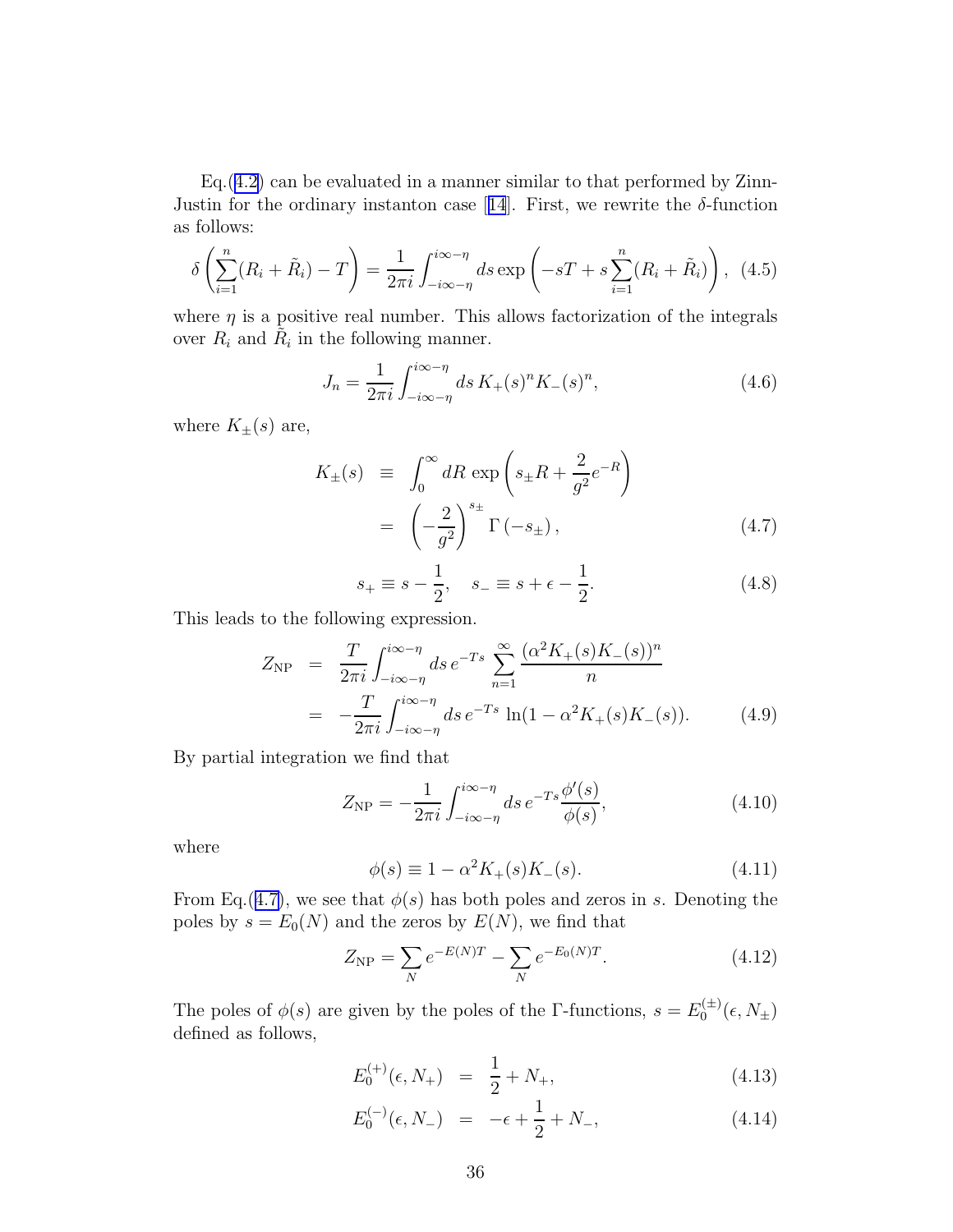<span id="page-37-0"></span>which are the perturbative zeroth order energies of the  $N_{\pm}$ -th excited states around  $q = q_{\pm}$ , respectively. The subtraction in Eq.([4.12\)](#page-36-0) corresponds to the fact that our  $Z_{\rm NP}$  does not contain this zeroth order term (and in fact vanishes for  $g = 0$ . Therefore the full partition function has only the first term of Eq.([4.12\)](#page-36-0). This means that the non-perturbative contributions to the energy spectrum are given by the zeros of  $\phi(s)$ :

$$
\phi(s) = 0,\tag{4.15}
$$

This equation is identical to the result obtained by the WKB approximation (this derivation is given in Appendix D).

Let us solve Eq.(4.15) in a perturbation of  $\alpha \ll 1$ . In the case when the poles of the Γ-functions of  $K_+$  and  $K_-\,$  do not coincide, the solutions  $s = E_0^{(\pm)}$  $b_0^{(\pm)}(\epsilon, N_{\pm}) + E_{\rm NP}^{(\pm)}(\epsilon, N_{\pm})$  are found by a series expansion in  $\alpha^2$ :

$$
E_{\rm NP}^{(\pm)}(\epsilon, N_{\pm}) = \alpha^2 \frac{(-1)^{N_{\pm}+1}}{N_{\pm}!} \left(-\frac{2}{g^2}\right)^{\pm \epsilon + 2N_{\pm}} \Gamma\left(\mp \epsilon - N_{\pm}\right) + O(\alpha^4). \tag{4.16}
$$

The result (4.16) may diverge depending on  $\epsilon$  and  $N_{\pm}$ . In fact, the poles occur when the argument of the Γ-functions is zero or an negative integer. This happens when the zeroth order energies of the states around  $q_{+}$  and  $q_-\$  are degenerate, which is allowed when  $\epsilon = \mathcal{N}$  ( $\mathcal{N} \in \mathbf{Z}$ ). In fact, these divergences in  $E_{\rm NP}^{(\pm)}(\epsilon, N_{\pm})$  are caused by the confluence of the corresponding poles of the Γ functions in  $K_+$  and  $K_-\$ . In cases where this happens, we need to use a different expansion scheme in  $\alpha$ ,  $E(N) = E_0(N) + \alpha \rho_1 + \alpha^2 \rho_2 +$  $O(\alpha^3)$ . The zeroth order term  $E(N)$  is chosen so that the arguments of the  $\Gamma$ functions in  $K_{\pm}$  are zero or a negative integer  $-N_{\pm}$  at the same time, which means

$$
E_0(N_{\pm}) = \frac{1}{2} + N_+ = -\epsilon + \frac{1}{2} + N_-\tag{4.17}
$$

This situation is illustrated in Fig.[13](#page-38-0). Straightforward calculation yields the following non-perturbative correction  $E_{\varsigma,NP}(\epsilon, N_+)$  to the energy levels:

$$
E_{\varsigma, \text{NP}}(\epsilon, N_{+}) = \varsigma \alpha \sqrt{\frac{1}{N_{+}! N_{-}!} \left(\frac{2}{g^{2}}\right)^{N_{+}+N_{-}}} + \frac{\alpha^{2}}{2} \frac{1}{N_{+}! N_{-}!} \left(\frac{2}{g^{2}}\right)^{N_{+}+N_{-}} \left[2 \ln\left(-\frac{2}{g^{2}}\right) - \psi(N_{+}+1) - \psi(N_{-}+1)\right],
$$
\n(4.18)

where  $\varsigma = \pm 1$  and  $N_+ = N_+ + \epsilon = N_+ + \mathcal{N}$ . The plus and the minus signs in the expression (4.18) correspond to two (approximate) linear combinations of the perturbative states in the left and right well with the same zeroth order energy. This situation is analogous to the lifting of the degeneracy by the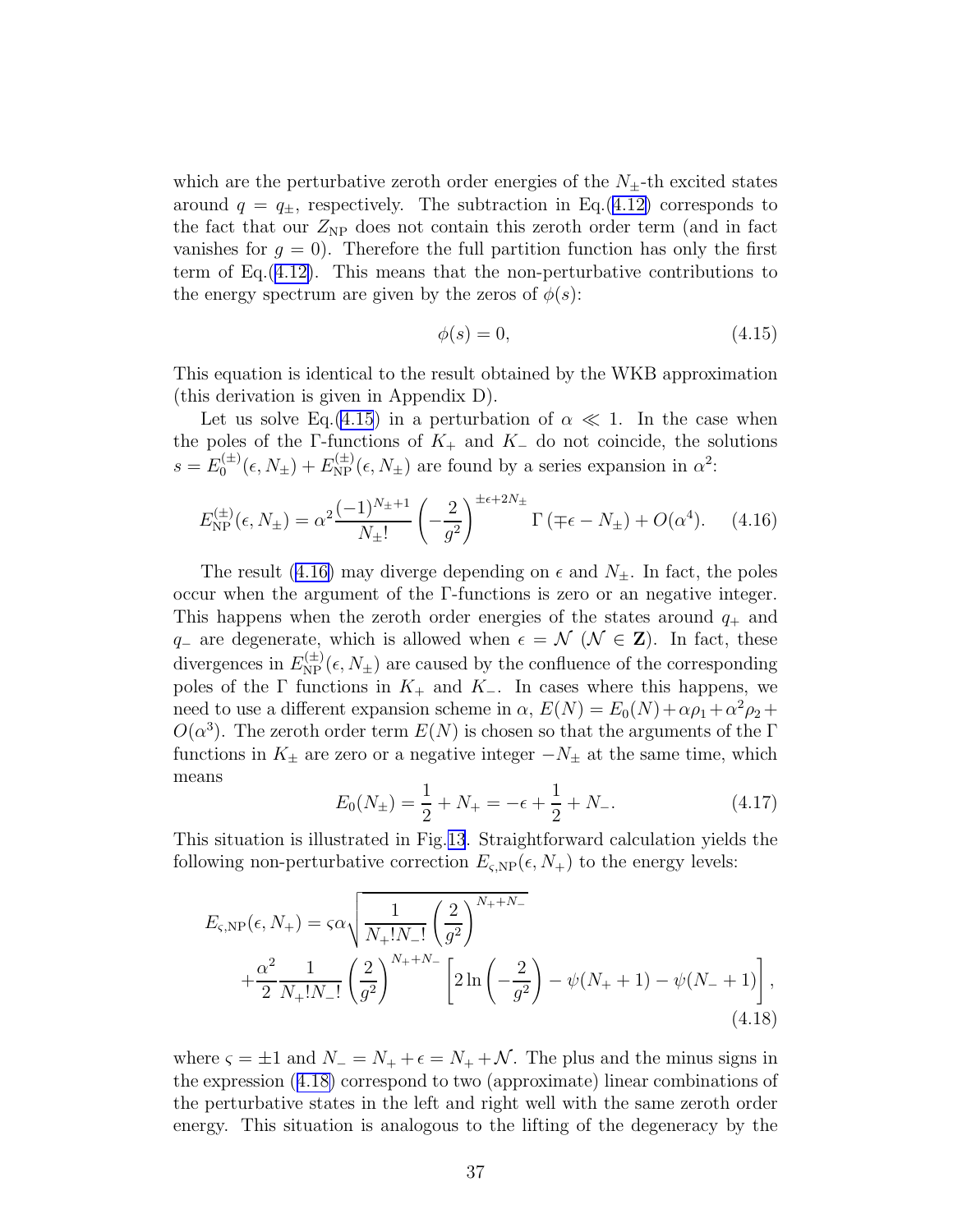<span id="page-38-0"></span>

Figure 13: The potential  $V(q)$  and the zeroth order eigenstates when Eq. $(4.17)$  $(4.17)$  is satisfied.

instanton contribution for the symmetric double-well potential. (In fact, in the limit  $\epsilon \to 0$  the ordinary instanton result for the energy splitting between the ground state and the first excited state is recovered.)

The non-perturbative contributions to the energy eigenvalue obtained here contain both a real part and an imaginary part. As discussed in the previous section the imaginary part is related to the large order behaviour of the perturbative series. We will confirm this in the following section by directly calculating the perturbative coefficients and comparing them with the prediction of the valley method. The real part of the energy needs further consideration: Normally the non-perturbative contribution is obscured by the perturbative contribution. The quantities which receive only a nonperturbative contribution provide a meaningful test of the non-perturbative effect, while other quantities do not provide such a test. We will discuss such a non-renormalization theorem in Section 6, and then using that result we will test the real part of the energy expression in Section 7.

#### 4.2  $I\bar{I}$  valley and  $\bar{I}I$  valley revisited

Before proceeding to the various tests of the result in Section [4.1](#page-34-0), it is instructive to go back to the  $I\bar{I}$  and  $\bar{I}I$  valleys and compare the result of Section [3](#page-24-0) with that of Section [4.1](#page-34-0). If we compare Eq.([3.16](#page-28-0)) with Eq.([4.18](#page-37-0)), and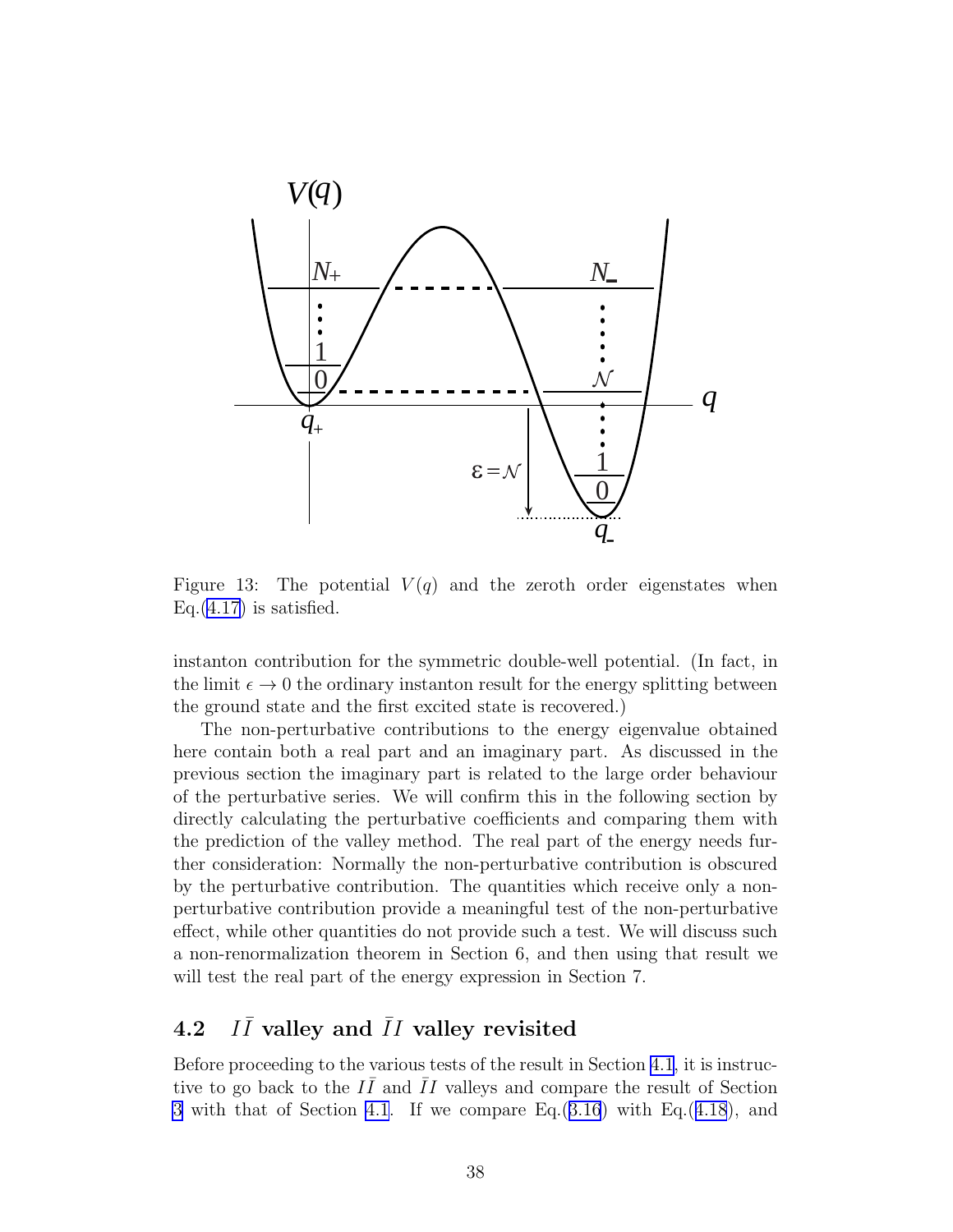<span id="page-39-0"></span>Eqs.  $(3.27)$  $(3.27)$  and  $(3.30)$  with Eq.  $(4.16)$  $(4.16)$ , it will be seen that there is a complete agreement between them.

In Section [3,](#page-24-0) we did not evaluate the non-perturbative contribution to the perturbative ground state at  $q = q_+$  in the case of  $\epsilon = \mathcal{N} > 0, \mathcal{N} \in$ Z. The reason is that in this case the ground state is degenerate with the perturbative N-th excited state at  $q = q_-,$  thus the mixing of the states should be taken into account. Without knowledge of the mixing, the nonperturbative correction to the energy levels cannot be uniquely determined.<sup>4</sup>

We, however, find that the result [\(3.26](#page-30-0)) is consistent with the result ([4.18\)](#page-37-0) if the non-perturbative contribution of the perturbative ground state at  $q = q_+$  satisfies the following relations:

$$
E_{\varsigma, \text{NP}}(\epsilon, N_{+} = 0) = \varsigma \alpha \sqrt{\frac{1}{\mathcal{N}!} \left(\frac{2}{g^{2}}\right)^{\mathcal{N}}} + \frac{\alpha^{2}}{2} \frac{1}{\mathcal{N}!} \left(\frac{2}{g^{2}}\right)^{\mathcal{N}} \left[2 \ln\left(-\frac{2}{g^{2}}\right) - \psi(1) - \psi(\mathcal{N} + 1)\right], \quad (4.19)
$$

$$
|\Psi_{\varsigma}(q_{+})|_{\rm NP}^{2} = \varsigma \alpha \frac{|\Psi(0)|^{2}}{4} \sqrt{\frac{1}{\mathcal{N}!} \left(\frac{2}{g^{2}}\right)^{\mathcal{N}}} (\psi(1) - \psi(\mathcal{N} + 1))
$$
  
+
$$
\alpha^{2} \frac{|\Psi(0)|^{2}}{2} \left(\frac{2}{g^{2}}\right)^{\mathcal{N}} \frac{1}{\mathcal{N}!} \left[-\ln\left(-\frac{2}{g^{2}}\right) \psi(\mathcal{N} + 1) - \sum_{k=1}^{\mathcal{N}} \frac{\gamma}{k} + \sum_{k \geq l}^{\mathcal{N}} \frac{1}{kl}
$$
  
+
$$
\frac{\Gamma''(1)}{2} + \frac{1}{2} \left\{\ln\left(-\frac{2}{g^{2}}\right)\right\}^{2} \right]
$$
(4.20)

where  $\varsigma = \pm 1$ . We also note that the above non-perturbative corrections for the energy and the wave function are reproduced by the following  $2\times 2$ effective Hamiltonian:

$$
H_{\rm NP} = \left(\begin{array}{cc} W & Y \\ Y & X \end{array}\right),\tag{4.21}
$$

where

$$
W = \alpha^2 \frac{1}{\mathcal{N}!} \left( \frac{2}{g^2} \right)^{\mathcal{N}} \left\{ \ln \left( -\frac{2}{g^2} \right) - \psi(\mathcal{N} + 1) \right\},\tag{4.22}
$$

$$
X = \alpha^2 \frac{1}{\mathcal{N}!} \left( \frac{2}{g^2} \right)^{\mathcal{N}} \left\{ \ln \left( -\frac{2}{g^2} \right) - \psi(1) \right\},\tag{4.23}
$$

$$
Y = \alpha \sqrt{\frac{1}{\mathcal{N}!} \left(\frac{2}{g^2}\right)^N}.
$$
\n(4.24)

<sup>&</sup>lt;sup>4</sup>In the case of  $\mathcal{N}=0$ ,  $\mathbb{Z}_2$  symmetry exists in the system, which makes it possible to determine the mixing. This is why we can obtain Eqs.[\(3.16](#page-28-0)) and [\(3.17](#page-28-0)).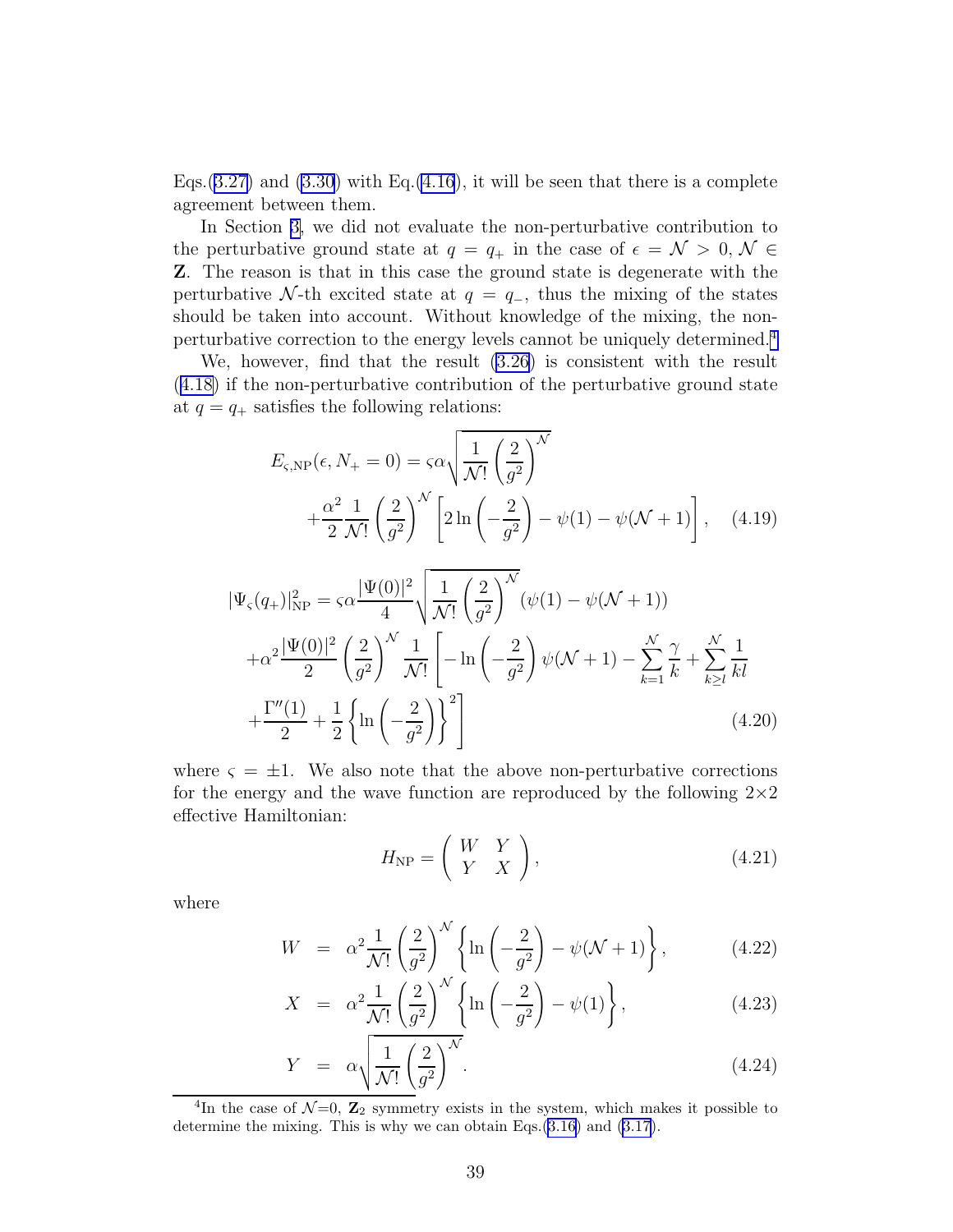<span id="page-40-0"></span>The  $(1,1)$  component W is interpreted as the matrix element between the perturbative ground state at  $q = q_+$  and itself, and the (2,2) component X as that between the perturbative N-th excited state at  $q = q_{-}$  and itself. The off-diagonal component  $Y$  is the matrix element between the ground state and the  $\mathcal{N}\text{-th excited state}$ . This result supports Eqs.([4.19](#page-39-0)) and [\(4.20](#page-39-0)).

Finally, we would like to comment on the non-perturbative corrections for the normalized wave function of the ground state, Eqs. $(3.17)$  $(3.17)$ ,  $(3.28)$  $(3.28)$ , ([3.31\)](#page-31-0) and([4.20\)](#page-39-0). These corrections cannot be evaluated by the calculation in Section [4.1](#page-34-0), where we have considered  $Z = \lim_{T \to \infty} \text{Tr}(e^{-HT})$ , since no information concerning the wave function is contained in this partition function. (See Eq. $(4.12)$  $(4.12)$  $(4.12)$ .) According to the argument of Section [3.3,](#page-31-0) we can predict that the perturbation series in  $g^2$  for the normalized wave function of the ground state should be non-Borel-summable.

## 5 Large order behavior of the perturbative series

The expressions of the non-perturbative contribution to the energy levels  $(4.16)$  $(4.16)$  and  $(4.18)$  contain imaginary parts starting at the order  $\alpha^2$ , and are given by the following for the non-degenerate case:

$$
\operatorname{Im}\left(E_{\text{NP}}^{(\pm)}(\epsilon,N)\right) = -\alpha^2 \frac{1}{N!} \left(\frac{2}{g^2}\right)^{\pm \epsilon + 2N} \frac{\pi}{\Gamma(1 \pm \epsilon + N)},\tag{5.1}
$$

where we have omitted the subscripts  $\pm$  of N for brevity. For the degenerate case  $\epsilon = \mathcal{N}$ , we have

$$
\operatorname{Im}\left(E_{\varsigma,\text{NP}}(\mathcal{N},N)\right) = -\alpha^2 \frac{\pi}{N!(N+\mathcal{N})!} \left(\frac{2}{g^2}\right)^{2N+\mathcal{N}}.\tag{5.2}
$$

We note that the result (5.1) reduces to (5.2) for  $\epsilon = \mathcal{N}$ :

$$
\operatorname{Im}\left(E_{\text{NP}}^{(+)}(\mathcal{N},N)\right) = \operatorname{Im}\left(E_{\text{NP}}^{(-)}(\mathcal{N},N+\mathcal{N})\right) = \operatorname{Im}\left(E_{\varsigma,\text{NP}}(\mathcal{N},N)\right). \tag{5.3}
$$

The imaginary part of the energy is continuous in  $\epsilon$  at  $\epsilon = \mathcal{N}$ .

We recall the relation between the imaginary part of the non-perturbative contribution and the large order behaviour of the perturbative series explained in Section 3.4. The following relation holds:

$$
E_{\rm P}^{(\pm)}(\epsilon, N, m) = -\frac{1}{\pi} \int_0^\infty dg^2 \frac{\operatorname{Im}(E_{\rm NP}^{(\pm)}(\epsilon, N))}{g^{2m+2}} \tag{5.4}
$$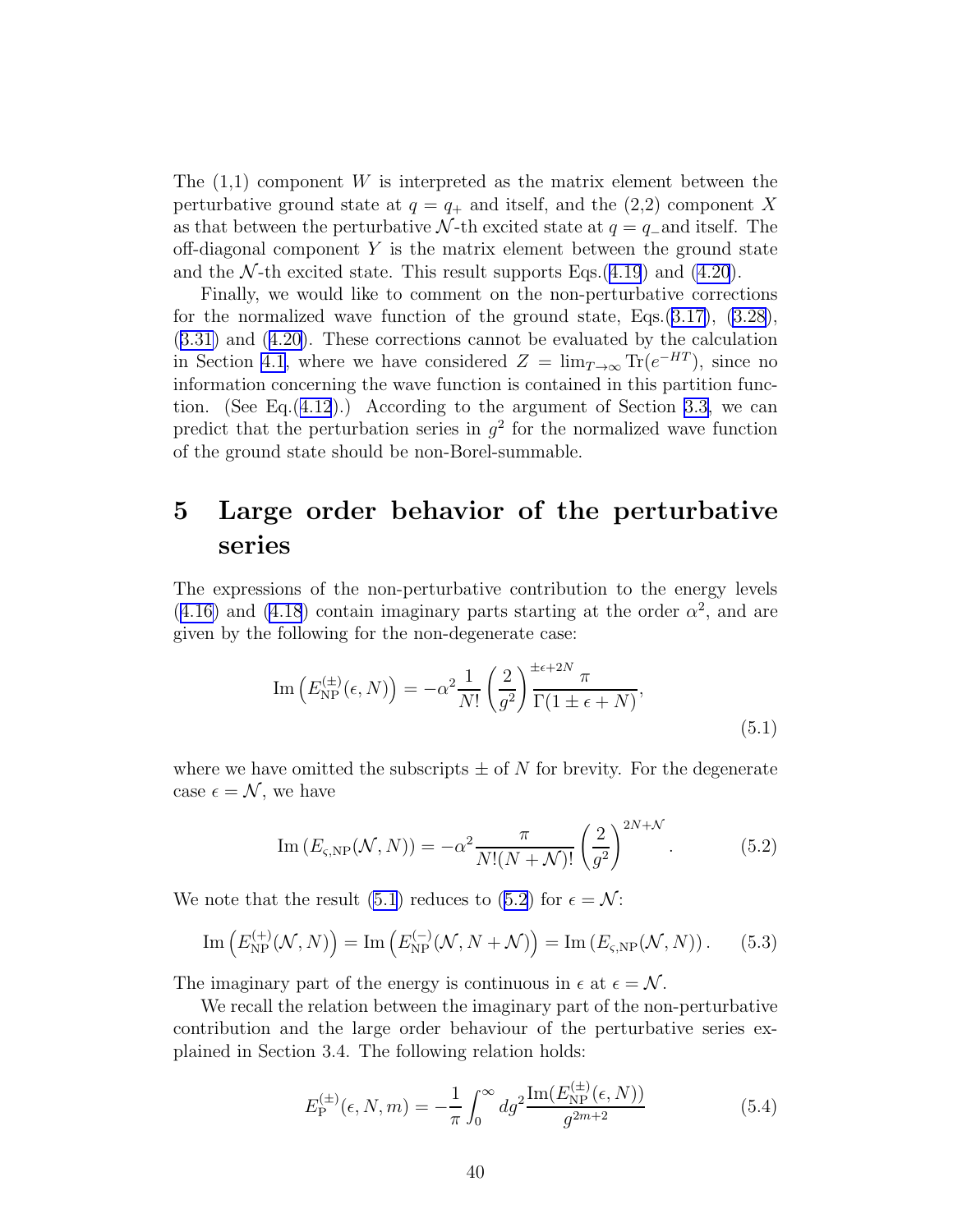<span id="page-41-0"></span>for the perturbative coefficients of the energy levels defined by

$$
E_{\mathcal{P}}^{(\pm)}(\epsilon, N) = \sum_{m=0}^{\infty} E_{\mathcal{P}}^{(\pm)}(\epsilon, N, m) g^{2m}.
$$
 (5.5)

Substitutingthe result  $(5.1)$  $(5.1)$  into Eq. $(5.4)$  $(5.4)$ , we obtain the following for the perturbative coefficient  $E_{\rm P}^{(\pm)}$  ${\rm P}^{(\pm)}(\epsilon,N,m),$ 

$$
E_{\rm P}^{(\pm)}(\epsilon, N, m) = A^{(\pm)}(\epsilon, N) 3^m \Gamma(\pm \epsilon + 2N + m + 1)
$$

$$
\times \left[1 + O\left(\frac{1}{m}\right)\right], \tag{5.6}
$$

where the coefficient  $A^{(\pm)}(\epsilon, N)$  is defined as follows,

$$
A^{(\pm)}(\epsilon, N) \equiv -\frac{3}{\pi} \frac{6^{\pm \epsilon + 2N}}{N! \Gamma(\pm \epsilon + 1 + N)}.
$$
 (5.7)

We note that the higher order corrections of  $O(\epsilon g^2)$  and  $O(g^2)$  that we have ignored in Eq. [\(5.1](#page-40-0)) contribute only to the  $O(1/m)$  correction, or more specifically the  $O(1/(\pm \epsilon + 2N + m))$  correction in the result  $(5.6)^5$ 

The expression for  $E_{\rm P}^{(-)}$  $P_{\rm P}^{(-)}(\epsilon,1)$  coincides with the expression obtained in Ref.[\[18](#page-76-0), [19\]](#page-76-0). In order to confirm our prediction, we have independently carried out the numerical and exact calculation of the perturbative coefficients  $E_{\rm P}^{(\pm)}$  $P_{\rm P}^{(\pm)}(\epsilon, N, m)$  for much wider parameter ranges and to much higher orders, using the methods described in Ref.[[20,](#page-77-0) [18, 19](#page-76-0)]. Specifically, the method given in Ref.[\[18\]](#page-76-0) works for any excited state by replacing the zeroth order wave function by the  $n$ -th order harmonic oscillator wave function, and is fastest in exact computer calculations. We have calculated the following five categories of the perturbative coefficients to the 200-th order:

- (a)  $N = 0$  (−) level (the perturbative ground state at  $q = q_+$ ) for  $\epsilon = 0$  to 10 with  $\Delta \epsilon = 0.2$  interval. Floating point calculation.
- (b)  $N = 0$  (+) level (the perturbative ground state at  $q = q_{+}$ ) for  $\epsilon = 0$  to 20 with  $\Delta \epsilon = 0.2$ . Floating point calculation.
- (c)  $N = 1, 2, 3$  (−) levels for  $\epsilon = 0$  to 10.5 with  $\Delta \epsilon = 0.5$ . Exact calculation,
- (d)  $N = 1, 2, 3$  (+) levels for  $\epsilon = 0$  to 20 with  $\Delta \epsilon = 1.5$ . Exact calculation,
- (e)  $N = 4, 5, 6 (-)$  levels for  $\epsilon = 2.5$ . Floating point calculation.

<sup>&</sup>lt;sup>5</sup>An attempt to calculate this type of correction is given in Ref.[\[17](#page-76-0)].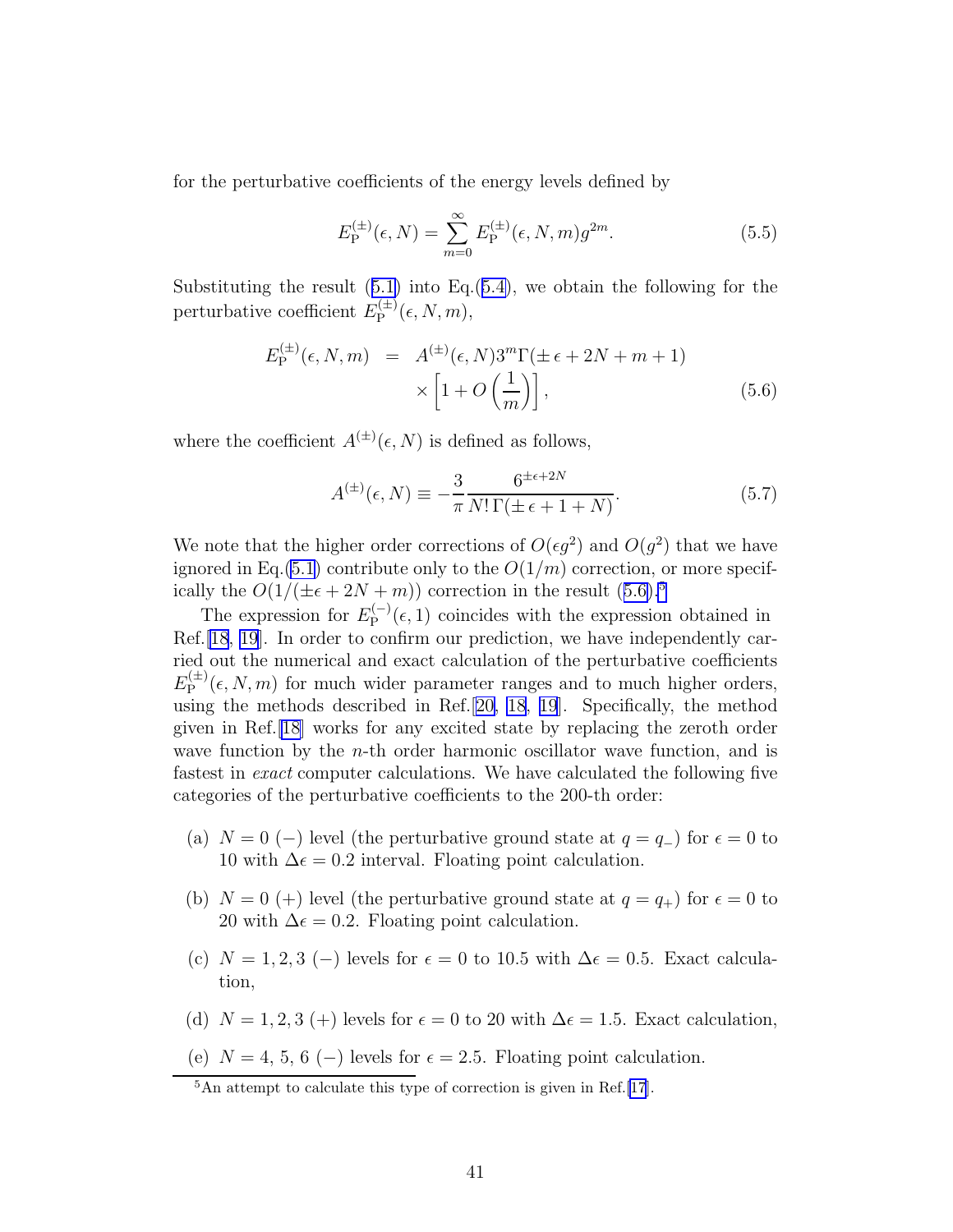

Figure 14: The plot of the ratio of successive perturbative coefficients  $r_m$ (dots) and the fitted curve (solid line) for the ground state at  $\epsilon = 9.8$ . The fitting was done for  $m = 150 \sim 200$ .

In the above, "exact" calculation indicates an algebraic calculation carried out in Mathematica.

Wecan compare these results with Eqs.  $(5.6)$  $(5.6)$  and  $(5.7)$  $(5.7)$  with the following procedures. First, in order to check the leading m-dependent terms in Eq.[\(5.6](#page-41-0)), we take their ratio.

$$
\frac{E_{\rm P}^{(\pm)}(\epsilon, N, m)}{E_{\rm P}^{(\pm)}(\epsilon, N, m - 1)} = 3(\pm \epsilon + 2N + m). \tag{5.8}
$$

We use the result of the corresponding perturbative coefficients  $\hat{E}_m$  for  $m =$ 150 to 200, and fit them as follows:

$$
r_m = \frac{\hat{E}_m}{\hat{E}_{m-1}} = a_0 + a_1 m + \frac{a_2}{m} + \frac{a_3}{m^2} + \frac{a_4}{m^3},
$$
(5.9)

for all the categories (a)–(e). A plot of  $r_m$  for the ground state for  $\epsilon = 9.8$ is given in Fig.14 as a sample. The fit works to good accuracy for values from  $m = 150$  to 200 as can be seen in this figure. The same is true for all the cases in the above five categories  $(a)$ – $(e)$  we have examined so far. The resulting coefficients are compared with their theoretical predictions:

$$
a_0 = 3(\pm \epsilon + 2N), \quad a_1 = 3. \tag{5.10}
$$

In all the cases, the theoretical prediction (5.10) is confirmed with good accuracy, the maximum error being 2 %.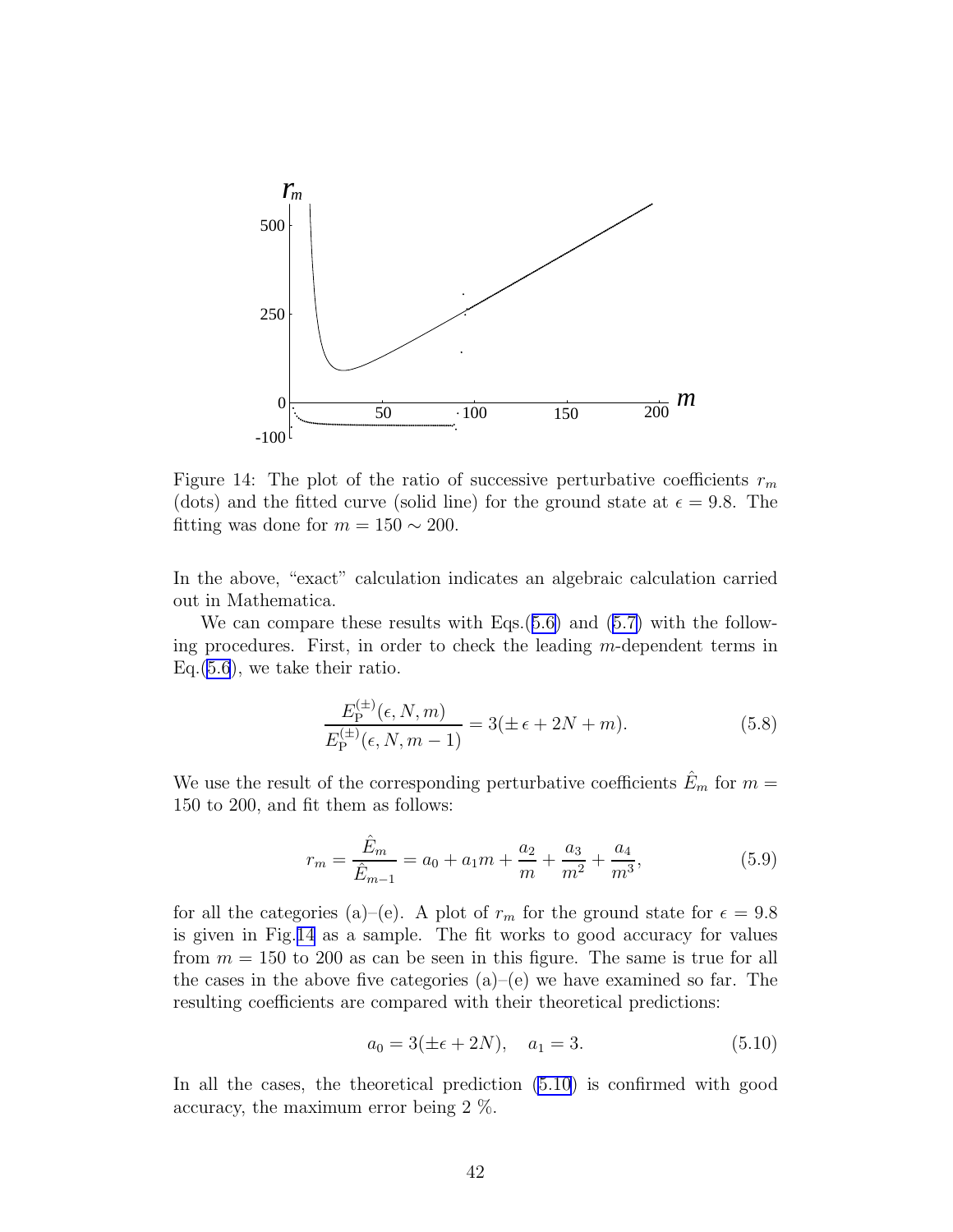<span id="page-43-0"></span>Next, we examine  $A^{(\pm)}(\epsilon, N)$  defined by Eq.([5.6\)](#page-41-0). For this purpose we use the following quantity  $b_m$ :

$$
b_m = (\pm \epsilon + 2N + m + 2)d_{m+1} - (\pm \epsilon + N + m + 1)d_m, \tag{5.11}
$$

where

$$
d_m \equiv \frac{\hat{E}_m}{3^m \Gamma(\pm \epsilon + 2N + m)}.\tag{5.12}
$$

This quantity is defined so that it is free from the correction term of order  $1/(\epsilon+2N+m+1)$  to  $E_m$ . (This is not particularly crucial, since the order of our calculation is high.) Thus the numerical fit can be performed with the following formula:

$$
b_m = c_0 + \frac{c_2}{m^2} + \dots + \frac{c_8}{m^8},
$$
\n(5.13)

and is compared with the theoretical prediction:

$$
c_0 = A^{(\pm)}(\epsilon, N). \tag{5.14}
$$

The result for case (a) is plotted in Fig[.15.](#page-44-0) The difference between Eq.[\(5.7](#page-41-0)) and the calculated value is at most 0.1 %, which happens at  $\epsilon = 9.8$ . For case (b), plotted in Fig.[16,](#page-44-0) the error is at most 15 % (at  $\epsilon = 20$ ). Cases (c) and (d) are plotted in Fig.[17](#page-45-0). The maximum error is 65 % for the case of  $A^{(+)}(20.5, 3)$ . Since this error is somewhat large, we have carried out a yet higher order calculation for this case. The error decreases to 32  $\%$  at the 364-th order, and to 17 % at the 478-th order, in both cases using the last 50 coefficients. This consistent decrease of the error for increasing m is in excellent agreement with our large order predictions. For the case (e) the maximum error is 0.15 %.

The reader may note that  $A^{(-)}(\epsilon,0)$  is zero for any positive integer  $\epsilon$  as seen in Fig[.15.](#page-44-0) Similar zeros in  $A^{(-)}(\epsilon, N)$  are also seen in Fig[.17.](#page-45-0) This is due to a new type of supersymmetry for these values of  $\epsilon$ . We will elaborate upon this in the next section.

## $6$  N-fold supersymmetry

In the previous section, we have seen that the Borel singularity of perturbation theory apparently disappears for the first N excited states at  $q = q_-\text{ for }$  $\epsilon = \mathcal{N}$  ( $\mathcal{N} = 1, 2, 3, \cdots$ ). Hereafter we will call these states isolated states, since these states do not have degenerate partners at  $q = q_+$  (see Fig[.13](#page-38-0)). In Table [1,](#page-47-0) we have listed the perturbative coefficients for several low-lying states for  $\mathcal{N} = 1$ . The perturbative correction for the ground state is not only Borel summable but in fact identically zero at every order. We also notice that the perturbation calculation cannot lift the degeneracy that exists at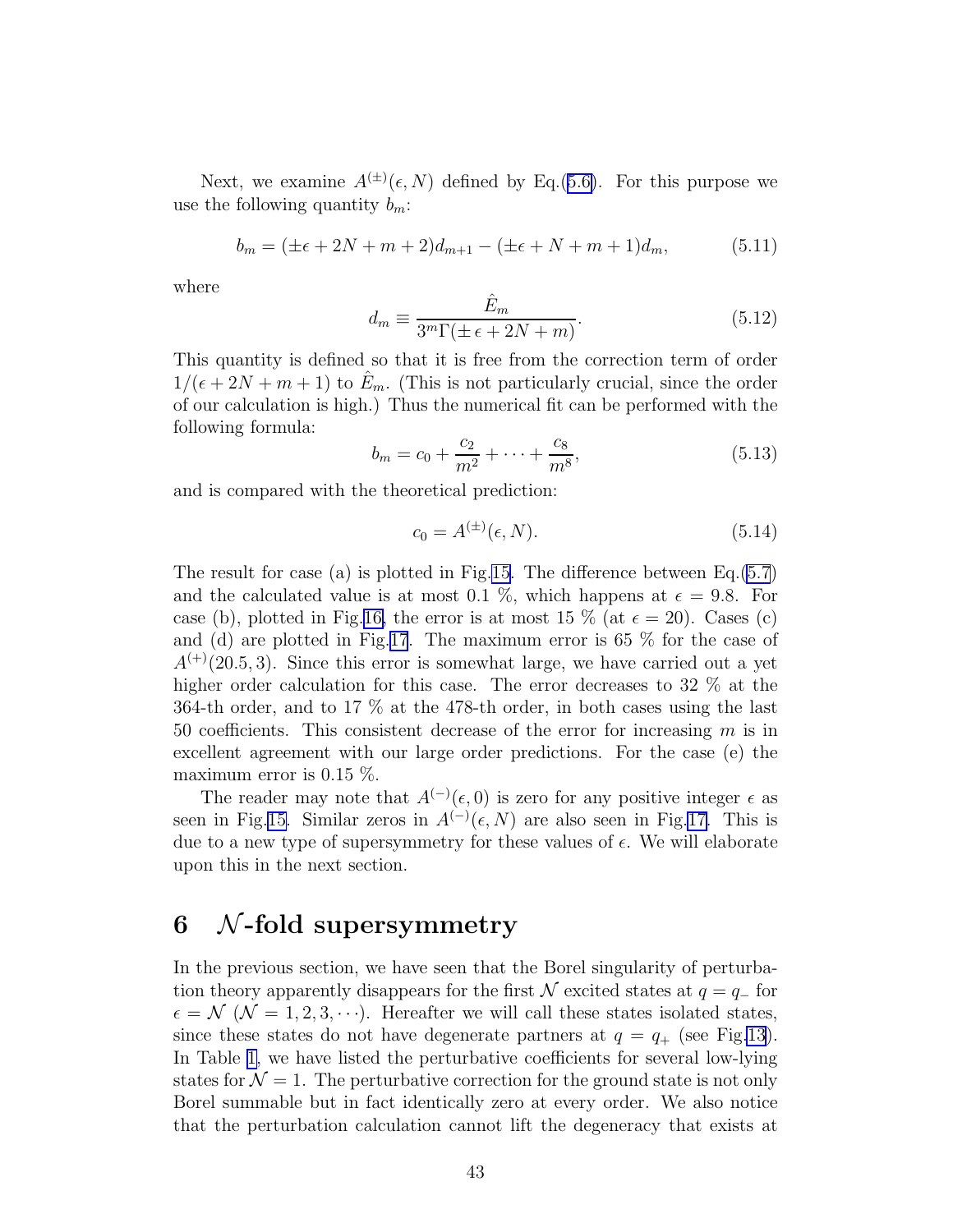<span id="page-44-0"></span>

Figure 15: The comparison of the fitting to the perturbative coefficients (indicated by dots) and the theoretical prediction (solid line) of  $A^{(-)}(\epsilon, 0)$ .



Figure 16: The comparison of the fitting to the perturbative coefficients (indicated by dots) and the theoretical prediction (solid line) of  $A^{(+)}(\epsilon, 0)$ .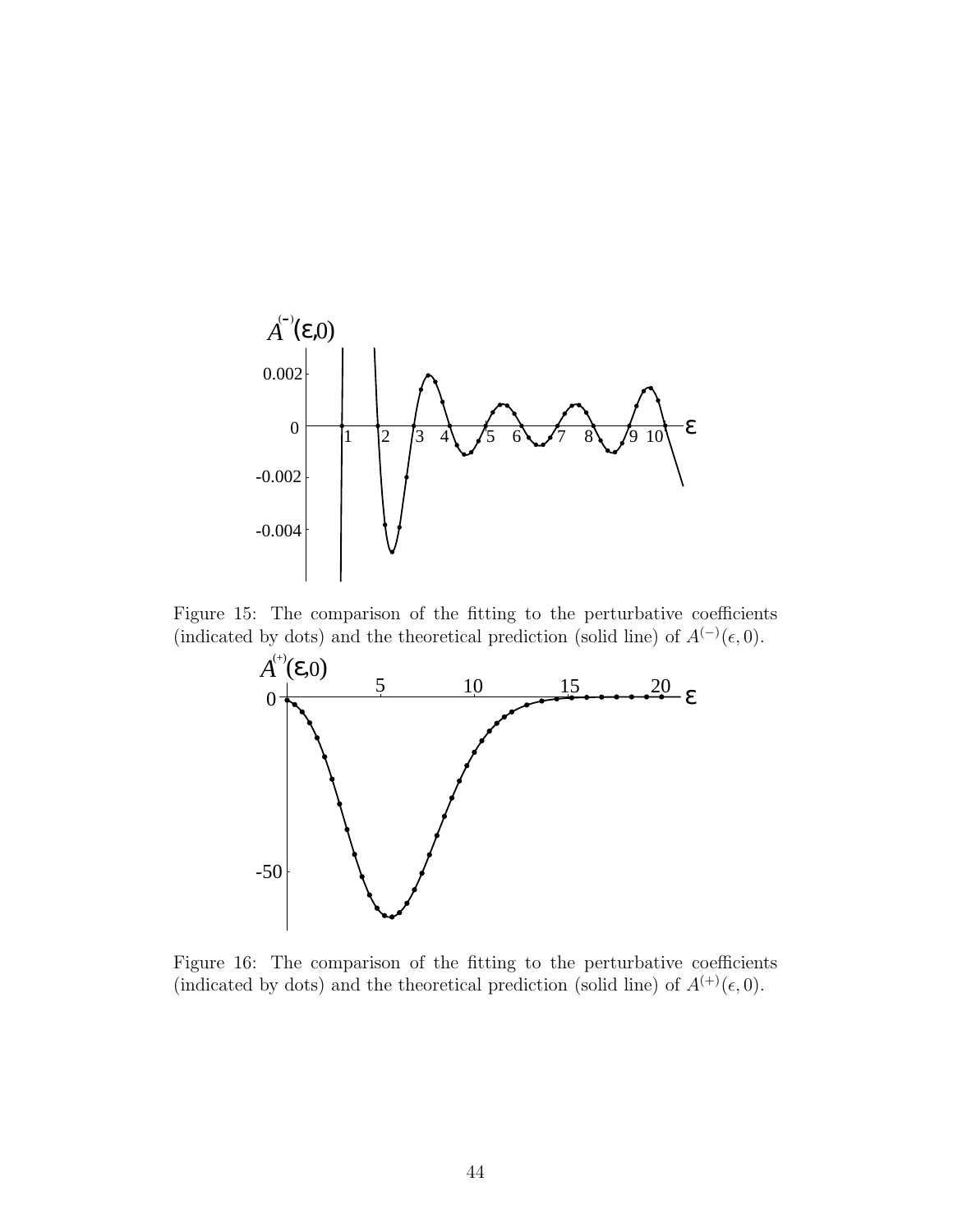<span id="page-45-0"></span>

Figure 17: The comparison of the fitting to the perturbative coefficients (indicated by dots) and the theoretical prediction (solid line) of  $A^{(\pm)}(\epsilon, N)$ for  $N = 1 \sim 3$ .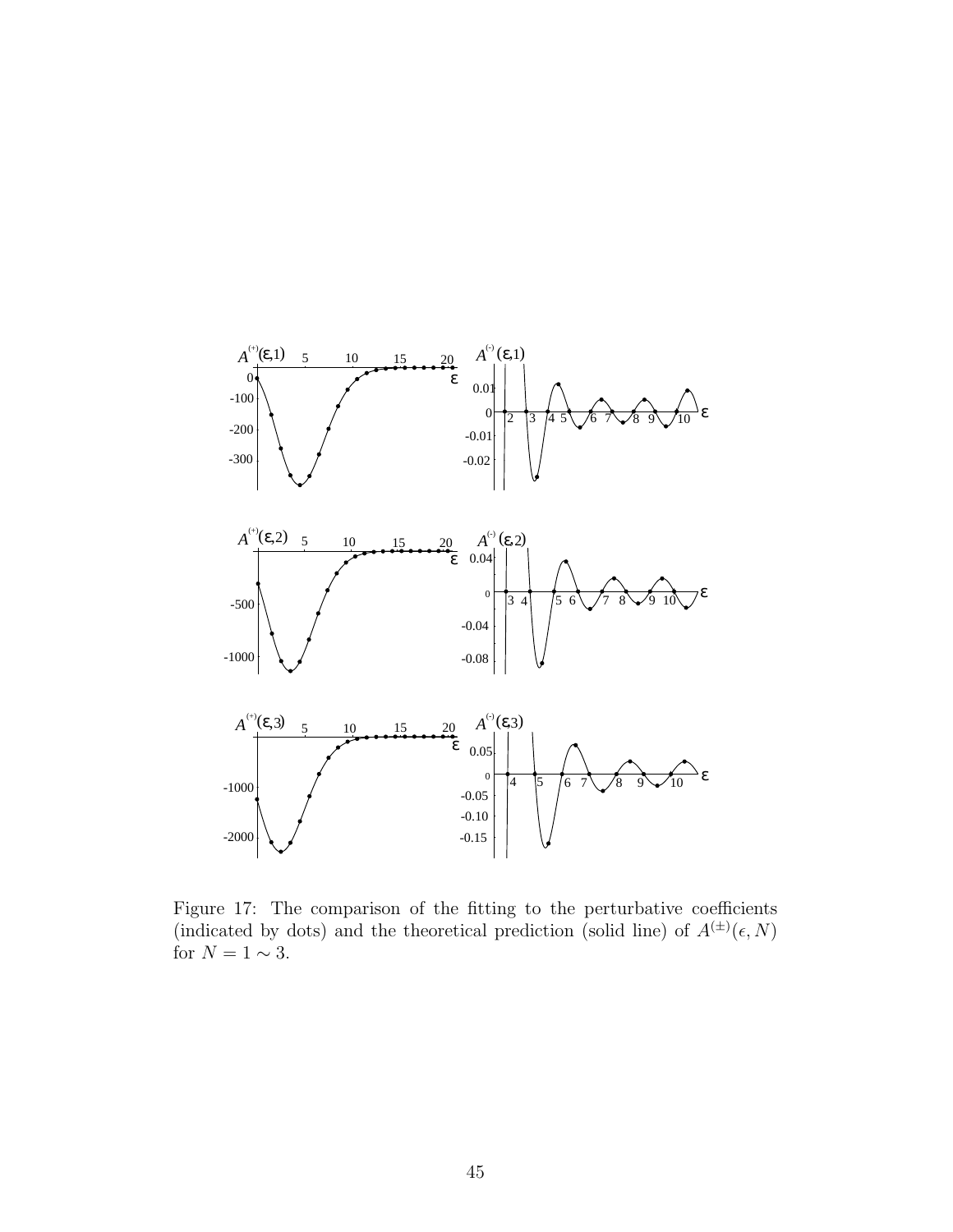<span id="page-46-0"></span>the zeroth order in g:  $E_{\rm P}^{(-)}$  $E_{\rm P}^{(-)}(1,N,m)$  and  $E_{\rm P}^{(+)}$  $P_{\rm P}^{(+)}(1, N-1, m)$  are identical for all m. Interestingly similar features prevail in the results of the other values of N. The results for  $\mathcal{N} = 2, 3$  show similar characteristics as seen in Table [2](#page-48-0) and [3.](#page-49-0)

The degeneracy reminds us of the non-renormalization theorem of supersymmetric theories. This holds that quantum correction at any finite order of perturbation theory cannot induce supersymmetry breaking if it is unbroken at the tree level, and the present model can actually be cast into a supersymmetricquantum mechanics at  $\mathcal{N} = 1$  [[21](#page-77-0)]. The degeneracy between the perturbative coefficients,  $E_{\rm P}^{(-)}$  $E_{\rm P}^{(-)}(1,N,m)$  and  $E_{\rm P}^{(+)}$  $P_{\rm P}^{(+)}(1, N-1, m)$ , is then understood as that between the bosonic and fermionic levels of the perturbatively unbroken supersymmetry. In this section we will show that this explanation also applies to other  $N$ . We will reveal a new symmetry of the model that reduces to the ordinary supersymmetry at  $\mathcal{N} = 1$  and can be understood as one of its possible extensions. We dub it  $N$ -fold supersymmetry.

Considerations based on this symmetry will further reveal that the perturbative series of the isolated levels is convergent with a finite convergence radius. The perturbative series of these levels has a much stronger property than expected by the lack of the Borel singularity. To begin with, we briefly review the supersymmetric quantum mechanics, focusing upon the specific realization of the non-renormalization theorem.

#### 6.1 Supersymmetric quantum mechanics

We will start by clarifying the supersymmetry that underlies our model at  $\mathcal{N} = 1$ . To see this, let us define the supercharges [\[21](#page-77-0)] by

$$
Q^{\dagger} \equiv D\psi^{\dagger}, \quad Q = D^{\dagger}\psi, \tag{6.1}
$$

where

$$
D = p - iW(q), \quad D^{\dagger} = p + iW(q), \tag{6.2}
$$

 $p = -i(d/dq)$  is the canonical momentum of q, and  $W(q)$  is defined by

$$
W(q) = q(1 - gq). \t\t(6.3)
$$

In the definitions (6.1),  $\psi$  and  $\psi^{\dagger}$  are the annihilation and creation operators for a fermionic degree of freedom. They satisfy  $\{\psi^{\dagger}, \psi\} = 1$  and  $\psi^{\dagger 2} = \psi^2 = 1$ 0. As a result,  $Q^2$  and  $Q^{\dagger 2}$  vanish:

$$
Q^2 = Q^{\dagger 2} = 0. \tag{6.4}
$$

The supersymmetric Hamiltonian **H** is given by

$$
\mathbf{H} = \frac{1}{2} \left\{ Q^{\dagger}, Q \right\} = \frac{1}{2} \left( p^2 + W^2(q) \right) + W'(q) \left( \psi^{\dagger} \psi - \frac{1}{2} \right). \tag{6.5}
$$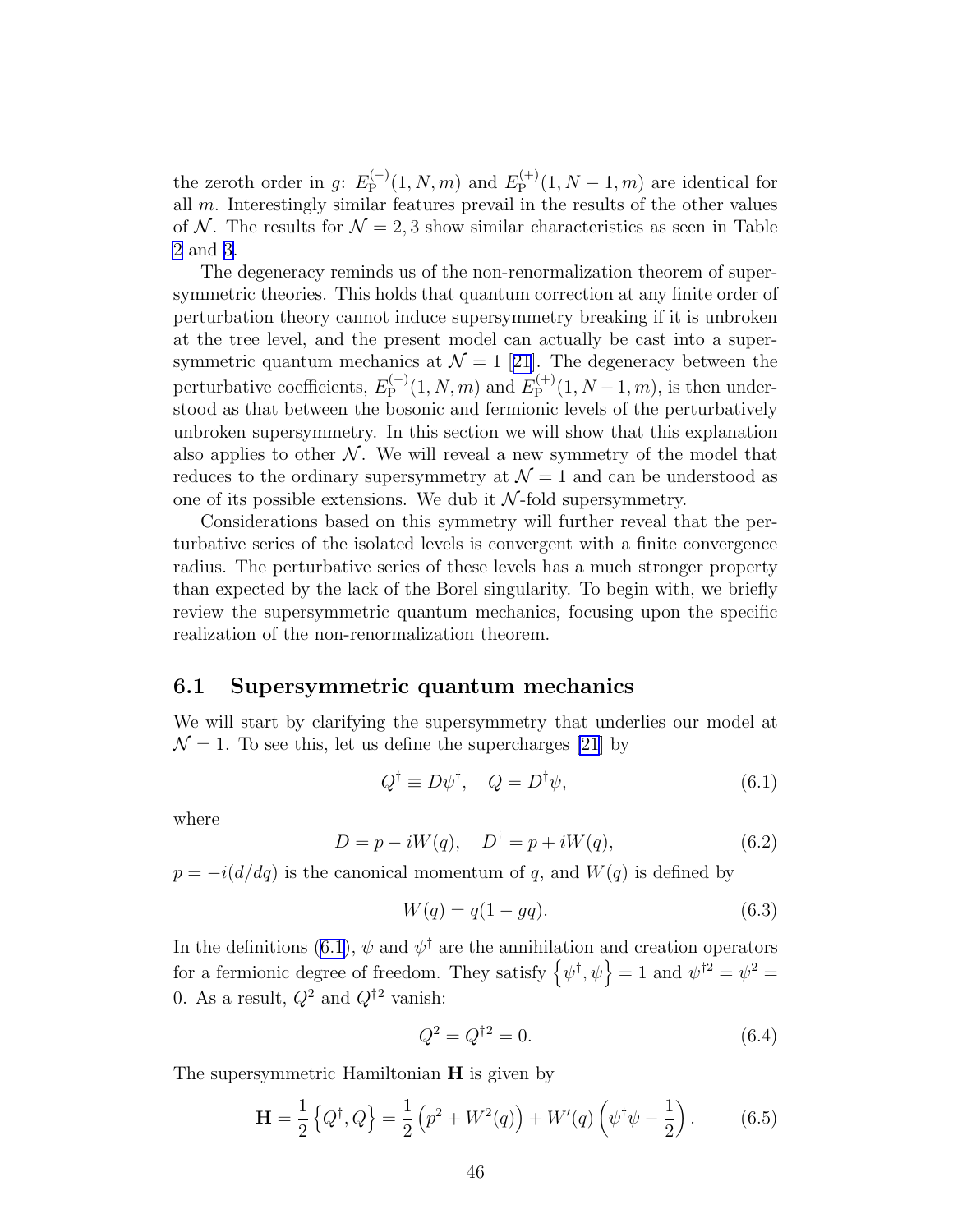<span id="page-47-0"></span>

| m               | $E_{\rm P}^{(-)}(0)$ | $E_{\rm P}^{(-)}(1), E_{\rm P}^{(+)}(0)$ | $E_{\rm P}^{(-)}(2), E_{\rm P}^{(+)}(1)$ | $E_{\rm P}^{(-)}(3), E_{\rm P}^{(+)}(2)$ | $E_{\rm P}^{(-)}(4), E_{\rm P}^{(+)}(3)$ |
|-----------------|----------------------|------------------------------------------|------------------------------------------|------------------------------------------|------------------------------------------|
| $\overline{0}$  | 0.5                  | $1.5\,$                                  | $2.5\,$                                  | 3.5                                      | 4.5                                      |
| $\mathbf 1$     | $\overline{0}$       | $-3$                                     | $-1.2 \times 10^{1}$                     | $-2.7 \times 10^{1}$                     | $-4.8 \times 10^{1}$                     |
| $\overline{2}$  | $\overline{0}$       | $-1.95 \times 10^{1}$                    | $-1.41 \times 10^{2}$                    | $-4.665 \times 10^{2}$                   | $-1.098 \times 10^{3}$                   |
| 3               | $\boldsymbol{0}$     | $-2.70 \times 10^{2}$                    | $-3.330 \times 10^{3}$                   | $-1.5930 \times 10^{4}$                  | $-4.9320 \times 10^{4}$                  |
| 4               | $\theta$             | $-5.1791\times 10^{3}$                   | $-1.0474\times10^{5}$                    | $-7.1373 \times 10^{5}$                  | $-2.8885 \times 10^6$                    |
| $\overline{5}$  | $\overline{0}$       | $-1.2110 \times 10^5$                    | $-3.8959\times10^{6}$                    | $-3.7318 \times 10^7$                    | $-1.9624 \times 10^{8}$                  |
| 6               | $\overline{0}$       | $-3.2594 \times 10^{6}$                  | $-1.6258 \times 10^{8}$                  | $-2.1630 \times 10^{9}$                  | $-1.4695 \times 10^{10}$                 |
| $\overline{7}$  | $\boldsymbol{0}$     | $-9.7888 \times 10^{7}$                  | $-7.3976 \times 10^{9}$                  | $-1.3523 \times 10^{11}$                 | $-1.1804 \times 10^{12}$                 |
| 8               | $\boldsymbol{0}$     | $-3.2201\times10^{9}$                    | $-3.6075 \times 10^{11}$                 | $-8.9708 \times 10^{12}$                 | $-1.0008\times10^{14}$                   |
| $9\phantom{.0}$ | $\boldsymbol{0}$     | $-1.1464 \times 10^{11}$                 | $-1.8643\times10^{13}$                   | $-6.2466 \times 10^{14}$                 | $-8.8621 \times 10^{15}$                 |
| 10              | $\theta$             | $-4.3816\times10^{12}$                   | $-1.0131 \times 10^{15}$                 | $-4.5323\times10^{16}$                   | $-8.1376 \times 10^{17}$                 |
| 11              | $\boldsymbol{0}$     | $-1.7875\times10^{14}$                   | $-5.7580 \times 10^{16}$                 | $-3.4085 \times 10^{18}$                 | $-7.7085 \times 10^{19}$                 |
| 12              | $\overline{0}$       | $-7.7506 \times 10^{15}$                 | $-3.4088 \times 10^{18}$                 | $-2.6465 \times 10^{20}$                 | $-7.5041 \times 10^{21}$                 |
| 13              | $\boldsymbol{0}$     | $-3.5604\times10^{17}$                   | $-2.0961\times10^{20}$                   | $-2.1154\times10^{22}$                   | $-7.4855\times10^{23}$                   |
| 14              | $\theta$             | $-1.7282\times10^{19}$                   | $-1.3358 \times 10^{22}$                 | $-1.7367 \times 10^{24}$                 | $-7.6343 \times 10^{25}$                 |
| 15              | $\boldsymbol{0}$     | $-8.8443\times10^{20}$                   | $-8.8090 \times 10^{23}$                 | $-1.4620 \times 10^{26}$                 | $-7.9464\times10^{27}$                   |
| 16              | $\theta$             | $-4.7629\times10^{22}$                   | $-6.0040 \times 10^{25}$                 | $-1.2602 \times 10^{28}$                 | $-8.4300\times10^{29}$                   |
| 17              | $\boldsymbol{0}$     | $-2.6943\times10^{24}$                   | $-4.2259\times10^{27}$                   | $-1.1113\times10^{30}$                   | $-9.1043 \times 10^{31}$                 |
| 18              | $\theta$             | $-1.5983\times10^{26}$                   | $-3.0695 \times 10^{29}$                 | $-1.0016\times10^{32}$                   | $-1.0001 \times 10^{34}$                 |
| 19              | $\boldsymbol{0}$     | $-9.9264\times10^{27}$                   | $-2.2997 \times 10^{31}$                 | $-9.2230 \times 10^{33}$                 | $-1.1167 \times 10^{36}$                 |
| $20\,$          | $\boldsymbol{0}$     | $-6.4447\times10^{29}$                   | $-1.7765\times10^{33}$                   | $-8.6724\times10^{35}$                   | $-1.2667 \times 10^{38}$                 |

Table 1: The perturbative coefficients of the energy levels  $E_{\rm P}^{(\pm)}$  $P^{(\pm)}(1, N, m)$  de-fined in Eq.[\(5.5](#page-41-0)). In the first row  $E_{\rm P}^{(\pm)}$  $P_{\rm P}^{(\pm)}(N)$  is a shorthand denotation for  $E_{\rm P}^{(\pm)}$  $P^{(E)}(1, N, m).$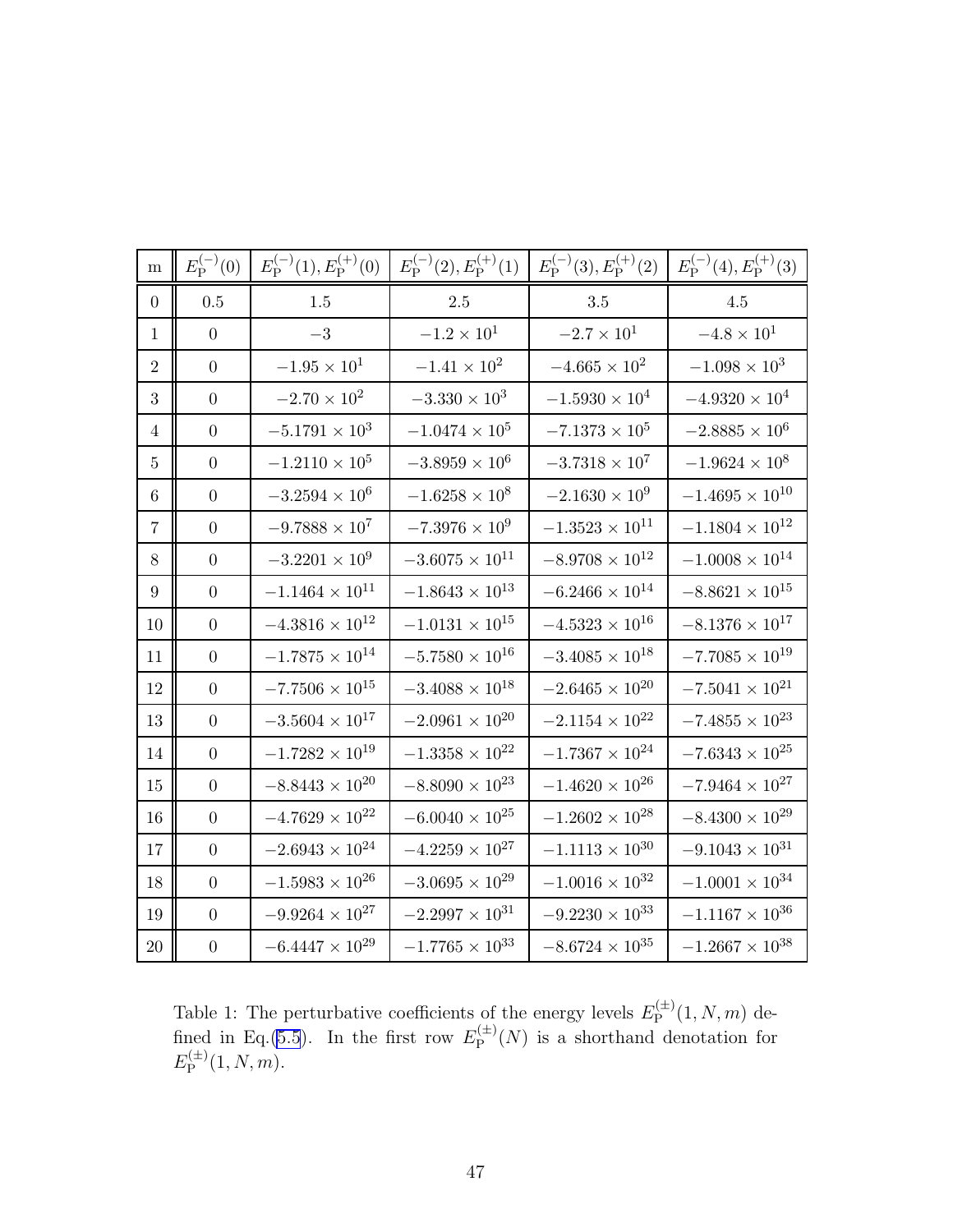<span id="page-48-0"></span>

| ${\bf m}$       | $E_{\rm P}^{(-)}(0)$ | $E_{\rm P}^{(-)}(1)$ | $E_{\rm P}^{(-)}(2), E_{\rm P}^{(+)}(0)$ | $E_{\rm P}^{(-)}(3), E_{\rm P}^{(+)}(1)$ | $E_{\rm P}^{(-)}(4), E_{\rm P}^{(+)}(2)$ |
|-----------------|----------------------|----------------------|------------------------------------------|------------------------------------------|------------------------------------------|
| $\theta$        | 0.5                  | $1.5\,$              | $2.5\,$                                  | 3.5                                      | 4.5                                      |
| 1               | $\boldsymbol{0}$     | $\theta$             | $-6$                                     | $-1.8 \times 10^{1}$                     | $-3.6 \times 10^{1}$                     |
| $\overline{2}$  | $\boldsymbol{0}$     | $\overline{0}$       | $-5.1 \times 10^{1}$                     | $-2.55\times10^{2}$                      | $-7.14 \times 10^{2}$                    |
| 3               | $\boldsymbol{0}$     | $\overline{0}$       | $-9.09\times10^{2}$                      | $-7.227 \times 10^{3}$                   | $-2.7954 \times 10^{4}$                  |
| $\overline{4}$  | $\boldsymbol{0}$     | $\boldsymbol{0}$     | $-2.2136 \times 10^{4}$                  | $-2.7102 \times 10^{5}$                  | $-1.4323\times10^{6}$                    |
| 5               | $\boldsymbol{0}$     | $\overline{0}$       | $-6.4877 \times 10^{5}$                  | $-1.1942\times10^{7}$                    | $-8.5387 \times 10^{7}$                  |
| $6\phantom{.}6$ | $\boldsymbol{0}$     | $\boldsymbol{0}$     | $-2.1620\times10^{7}$                    | $-5.8676 \times 10^{8}$                  | $-5.6267\times10^{9}$                    |
| 7               | $\boldsymbol{0}$     | $\boldsymbol{0}$     | $-7.9445 \times 10^8$                    | $-3.1262\times10^{10}$                   | $-3.9879 \times 10^{11}$                 |
| 8               | $\boldsymbol{0}$     | $\overline{0}$       | $-3.1605 \times 10^{10}$                 | $-1.7757\times10^{12}$                   | $-2.9907 \times 10^{13}$                 |
| 9               | $\boldsymbol{0}$     | $\boldsymbol{0}$     | $-1.3451\times10^{12}$                   | $-1.0635 \times 10^{14}$                 | $-2.3481 \times 10^{15}$                 |
| 10              | $\boldsymbol{0}$     | $\boldsymbol{0}$     | $-6.0762\times10^{13}$                   | $-6.6658\times10^{15}$                   | $-1.9161\times10^{17}$                   |
| 11              | $\overline{0}$       | $\overline{0}$       | $-2.8970\times10^{15}$                   | $-4.3483\times10^{17}$                   | $-1.6165\times10^{19}$                   |
| 12              | $\boldsymbol{0}$     | $\boldsymbol{0}$     | $-1.4520 \times 10^{17}$                 | $-2.9405 \times 10^{19}$                 | $-1.4046 \times 10^{21}$                 |
| 13              | $\boldsymbol{0}$     | $\boldsymbol{0}$     | $-7.6282 \times 10^{18}$                 | $-2.0554 \times 10^{21}$                 | $-1.2533\times10^{23}$                   |
| 14              | $\theta$             | $\overline{0}$       | $-4.1917\times10^{20}$                   | $-1.4817\times10^{23}$                   | $-1.1458 \times 10^{25}$                 |
| 15              | $\theta$             | $\overline{0}$       | $-2.4051 \times 10^{22}$                 | $-1.0998 \times 10^{25}$                 | $-1.0714 \times 10^{27}$                 |
| 16              | $\boldsymbol{0}$     | $\boldsymbol{0}$     | $-1.4391 \times 10^{24}$                 | $-8.3939 \times 10^{26}$                 | $-1.0233\times10^{29}$                   |
| 17              | $\boldsymbol{0}$     | $\boldsymbol{0}$     | $-8.9697\times10^{25}$                   | $-6.5820\times10^{28}$                   | $-9.9710 \times 10^{30}$                 |
| 18              | $\overline{0}$       | $\overline{0}$       | $-5.8182\times10^{27}$                   | $-5.2988 \times 10^{30}$                 | $-9.9051 \times 10^{32}$                 |
| 19              | $\boldsymbol{0}$     | $\boldsymbol{0}$     | $-3.9242\times10^{29}$                   | $-4.3774 \times 10^{32}$                 | $-1.0025 \times 10^{35}$                 |
| 20              | $\boldsymbol{0}$     | $\boldsymbol{0}$     | $-2.7497\times10^{31}$                   | $-3.7096\times10^{34}$                   | $-1.0331 \times 10^{37}$                 |

Table 2: The perturbative coefficients of the energy levels  $E_{\rm P}^{(\pm)}$  $P^{(\pm)}(2, N, m).$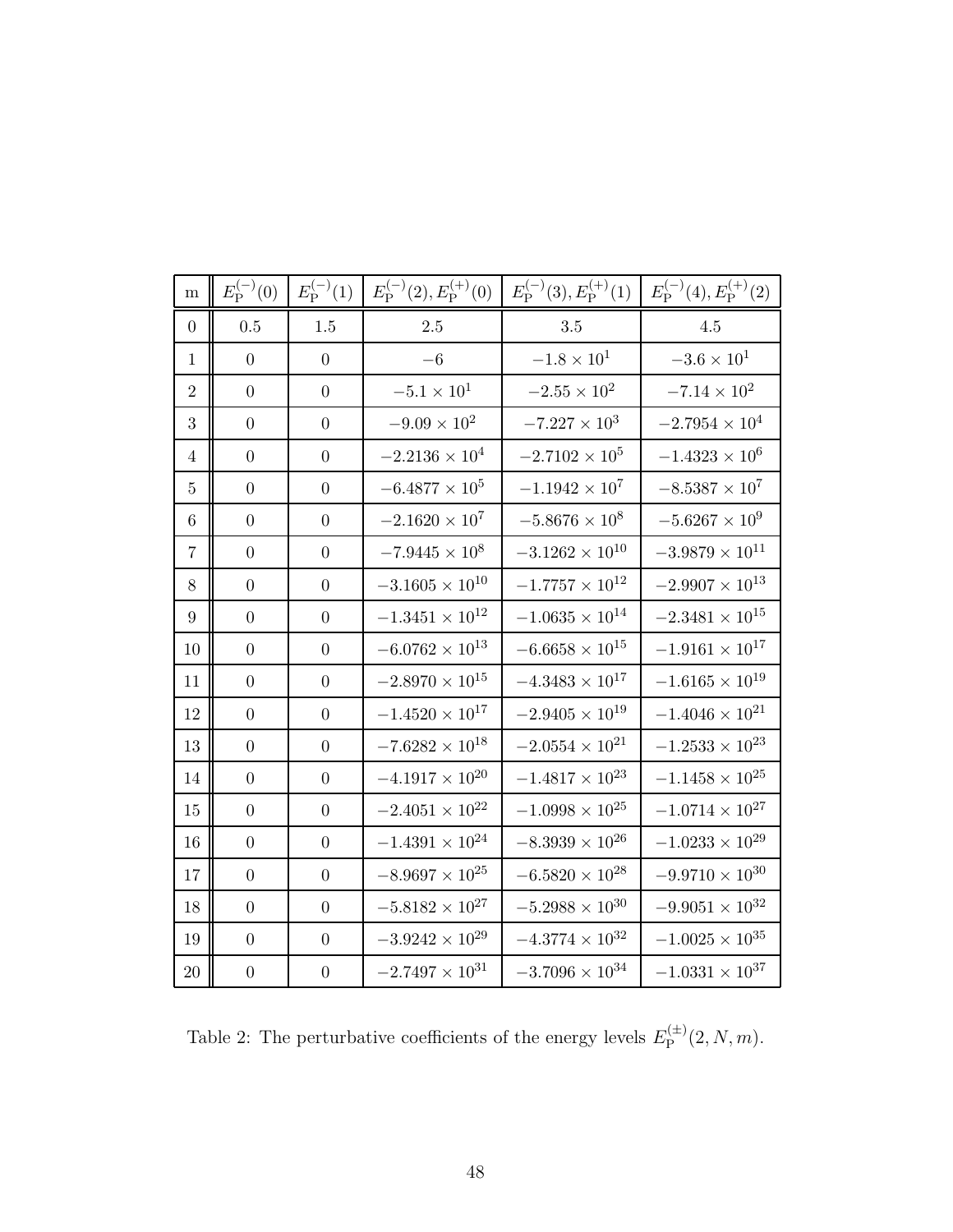<span id="page-49-0"></span>

| m                | $E_{\rm P}^{(-)}(0)$     | $E_{\rm P}^{(-)}(1)$   | $E_{\rm P}^{(-)}(2)$     | $E_{\rm P}^{(-)}(3), E_{\rm P}^{(+)}(0)$ | $E_{\rm P}^{(-)}(4), E_{\rm P}^{(+)}(1)$ |
|------------------|--------------------------|------------------------|--------------------------|------------------------------------------|------------------------------------------|
| $\boldsymbol{0}$ | $0.5\,$                  | 1.5                    | $2.5\,$                  | 3.5                                      | 4.5                                      |
| $\mathbf{1}$     | $-1$                     | $\overline{2}$         | $-1$                     | $-1.0 \times 10^{1}$                     | $-2.5 \times 10^{1}$                     |
| $\overline{2}$   | 1.5                      | $\overline{0}$         | $-1.5\,$                 | $-1.05 \times 10^{2}$                    | $-4.125 \times 10^{2}$                   |
| 3                | $-4\,$                   | 8                      | $-4\,$                   | $-2.290 \times 10^3$                     | $-1.36\times10^4$                        |
| $\overline{4}$   | $1.3125 \times 10^{1}$   | $\boldsymbol{0}$       | $-1.3125 \times 10^{1}$  | $-6.7676 \times 10^{4}$                  | $-5.9131\times10^{5}$                    |
| $\overline{5}$   | $4.8 \times 10^{1}$      | $9.6\times10^{1}$      | $-4.8 \times 10^{1}$     | $-2.3888\times10^{6}$                    | $-3.009\times10^{7}$                     |
| $\,6\,$          | $1.8769 \times 10^{2}$   | $\theta$               | $-1.8769 \times 10^{2}$  | $-9.5181 \times 10^{7}$                  | $-1.7008\times10^{9}$                    |
| $\overline{7}$   | $-7.68\times10^{2}$      | $1.536 \times 10^{3}$  | $-7.68\times10^{2}$      | $-4.1525\times10^{9}$                    | $-1.0385\times10^{11}$                   |
| $8\,$            | $3.2477\times 10^3$      | $\boldsymbol{0}$       | $-3.2477 \times 10^{3}$  | $-1.9476 \times 10^{11}$                 | $-6.7357\times10^{12}$                   |
| $\boldsymbol{9}$ | $-1.4080 \times 10^{4}$  | $2.8160 \times 10^{4}$ | $-1.4080 \times 10^{4}$  | $-9.7049 \times 10^{12}$                 | $-4.5906 \times 10^{14}$                 |
| 10               | $6.2247\times 10^4$      | $\overline{0}$         | $-6.2247 \times 10^{4}$  | $-5.0965\times10^{14}$                   | $-3.263 \times 10^{16}$                  |
| 11               | $-2.7955\times10^{5}$    | $5.5910\times10^5$     | $-2.7955 \times 10^5$    | $-2.8048 \times 10^{16}$                 | $-2.4059\times10^{18}$                   |
| 12               | $1.2718\times10^6$       | $\overline{0}$         | $-1.2718 \times 10^{6}$  | $-1.6112 \times 10^{18}$                 | $-1.8330 \times 10^{20}$                 |
| 13               | $-5.8491 \times 10^{6}$  | $1.1698 \times 10^{7}$ | $-5.8491 \times 10^{6}$  | $-9.6315\times10^{19}$                   | $-1.4386\times10^{22}$                   |
| 14               | $2.7148\times10^7$       | $\overline{0}$         | $-2.7148 \times 10^7$    | $-5.9791 \times 10^{21}$                 | $-1.1606 \times 10^{24}$                 |
| 15               | $-1.2701\times10^{8}$    | $2.5402 \times 10^{8}$ | $-1.2701 \times 10^{8}$  | $-3.8483\times10^{23}$                   | $-9.6071 \times 10^{25}$                 |
| 16               | $5.9828 \times 10^{8}$   | $\theta$               | $-5.9828\times10^{8}$    | $-2.5649 \times 10^{25}$                 | $-8.1491 \times 10^{27}$                 |
| 17               | $-2.8353 \times 10^{9}$  | $5.6706 \times 10^{9}$ | $-2.8353 \times 10^{9}$  | $-1.7687\times10^{27}$                   | $-7.0762\times10^{29}$                   |
| 18               | $1.3508\times10^{10}$    | $\overline{0}$         | $-1.3508 \times 10^{10}$ | $-1.2610\times10^{29}$                   | $-6.2853\times10^{31}$                   |
| 19               | $-6.4664 \times 10^{10}$ | $1.2933\times10^{11}$  | $-6.4664 \times 10^{10}$ | $-9.2892\times10^{30}$                   | $-5.7075 \times 10^{33}$                 |
| $20\,$           | $3.1087 \times 10^{11}$  | $\boldsymbol{0}$       | $-3.1087 \times 10^{11}$ | $-7.0678\times10^{32}$                   | $-5.2964 \times 10^{35}$                 |

Table 3: The perturbative coefficients of the energy levels  $E_{\rm P}^{(\pm)}$  $P^{(\pm)}(3, N, m).$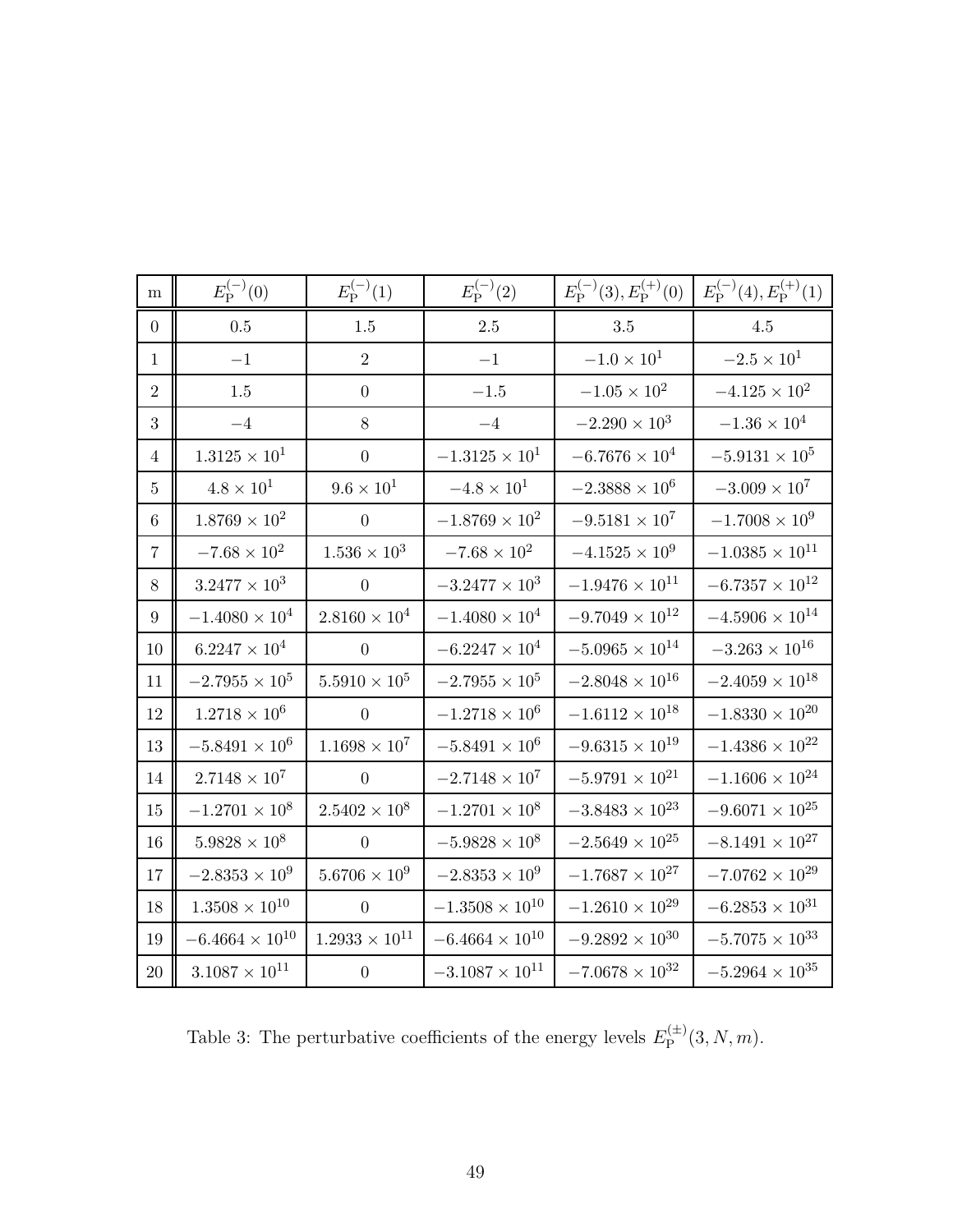<span id="page-50-0"></span>All the states are labeled by the quantum number of the fermion number operator  $N_f = \psi^{\dagger} \psi$ . The operator  $Q^{\dagger}$  transforms a bosonic state  $|b\rangle$  (with  $N_f = 0$ ) to a fermionic one  $|f\rangle$  (with  $N_f = 1$ ), and Q does vice versa. By construction, Q and  $Q^{\dagger}$  commute with **H** 

$$
[\mathbf{H}, Q] = [\mathbf{H}, Q^{\dagger}] = 0. \tag{6.6}
$$

Therefore, the Hamiltonian is invariant under the transformations generated by the supercharges.

The relation between this supersymmetric Hamiltonian and our Hamiltonian becomes obvious if we introduce a matrix representation of  $\psi$ 

$$
\psi^{\dagger} = \left(\begin{array}{cc} 0 & 1 \\ 0 & 0 \end{array}\right), \quad \psi = \left(\begin{array}{cc} 0 & 0 \\ 1 & 0 \end{array}\right). \tag{6.7}
$$

In this representation, the bosonic state  $|b\rangle$  and the fermionic one  $|f\rangle$  are written as

$$
|b\rangle = \begin{pmatrix} 0 \\ \Psi^{(-)} \end{pmatrix}, \quad |f\rangle = \begin{pmatrix} \Psi^{(+)} \\ 0 \end{pmatrix}, \tag{6.8}
$$

and the supersymmetric Hamiltonian is decomposed into two components:

$$
\mathbf{H} = \left( \begin{array}{cc} H_+ & 0 \\ 0 & H_- \end{array} \right). \tag{6.9}
$$

Here we denote the fermionic component by  $H_+$  and the bosonic by  $H_-\,$  which are given by

$$
H_{-} = \frac{1}{2} D^{\dagger} D, \quad H_{+} = \frac{1}{2} D D^{\dagger}, \tag{6.10}
$$

or more explicitly

$$
H_{\pm} = -\frac{1}{2}\frac{d^2}{dq^2} + \frac{1}{2}q^2(1 - gq)^2 \mp (gq - \frac{1}{2}).\tag{6.11}
$$

One can readily check  $H_+ - 1/2$  is indeed the Hamiltonian of our model with $\mathcal{N} = 1$ , i.e., the one derived from the action  $(2.1)-(2.2)$  $(2.1)-(2.2)$  $(2.1)-(2.2)$  $(2.1)-(2.2)$  with  $\epsilon = 1$ . The Hamiltonian  $H_ - - 1/2$  becomes  $H_ + - 1/2$  as a result of the mirror transformation with respect to the  $q = 1/2g$  axis. Therefore, the dynamics of our model with  $\mathcal{N} = 1$  are same as that of the supersymmetric Hamiltonian H.

In considering the eigenvalues of  $H$ , we will work on the decomposed form of the equation, i.e.,

$$
H_{\pm}\Psi^{(\pm)} = E^{(\pm)}\Psi^{(\pm)}.
$$
\n(6.12)

The perturbative energy levels  $E_{\rm P}^{(\pm)}$  $P_P^{(\pm)}$  calculated in the previous section were those of the well-local states in the left well of  $H_+ - 1/2$  and of the states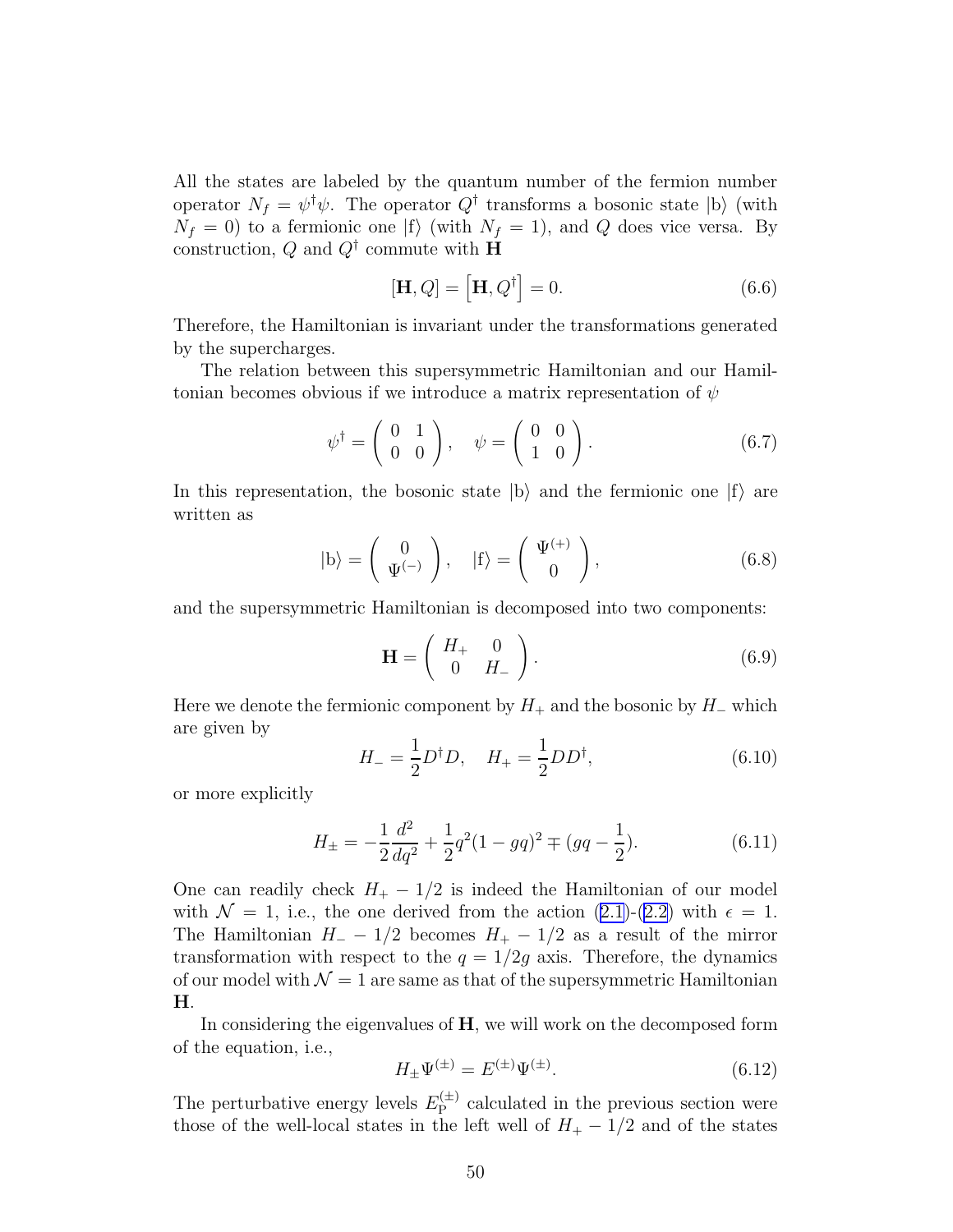

Figure 18: The correspondence between the states in the left and right wells of the potential [\(2.2](#page-3-0)) with  $\epsilon = 1$  and the states in the left wells of  $H_{\pm} - 1/2$ .

in the right well. It is convenient to identify the latter states with the welllocal ones in the left well at  $q \sim 0$  of  $H_{-} - 1/2$  (see Fig.18). These states correspond to "bosonic" states, while the well-local states in the left well of  $H_+ - 1/2$  correspond to "fermionic" states.

At  $g = 0$ , **H** reduces to that of the supersymmetric harmonic oscillator. The eigenvalues  $E^{(\pm)}$  and eigenfunctions  $\Psi^{(\pm)}$  can be solved immediately. They are labeled by an integer  $N(= 0, 1, 2, ...)$  representing the level of excitation. The solution for  $\Psi^{(\pm)}$  is

$$
\Psi_N^{(\pm)}(q) = H_N(q)e^{-q^2/2} \tag{6.13}
$$

by the use of the N-th Hermite polynomial  $H_N(q) \equiv (-1)^N e^{q^2} \frac{d^N}{dq^N} e^{-q^2}$ ; the corresponding eigenvalues are  $E_N^{(-)} = N$  and  $E_N^{(+)} = N + 1$ . The ground state  $\Psi_0^{(-)}$  is of zero-point energy and the supersymmetry is not broken. The degeneracy between the fermionic and bosonic spectra due to the unbroken supersymmetry is manifest in the pairs of  $E_{N+1}^{(-)}$  and  $E_N^{(+)}$ .

Now let us examine a case where  $g$  is a nonzero quantity. When one applies perturbation theory to  $Eq.(6.12)$  $Eq.(6.12)$  by expanding the wave functions and the eigenvalues in  $g$ , one gets

$$
E_N^{(\pm)} = -\frac{1}{2} + \sum_{m=0}^{\infty} E_P^{(\pm)}(1, N, m) g^{2m}, \tag{6.14}
$$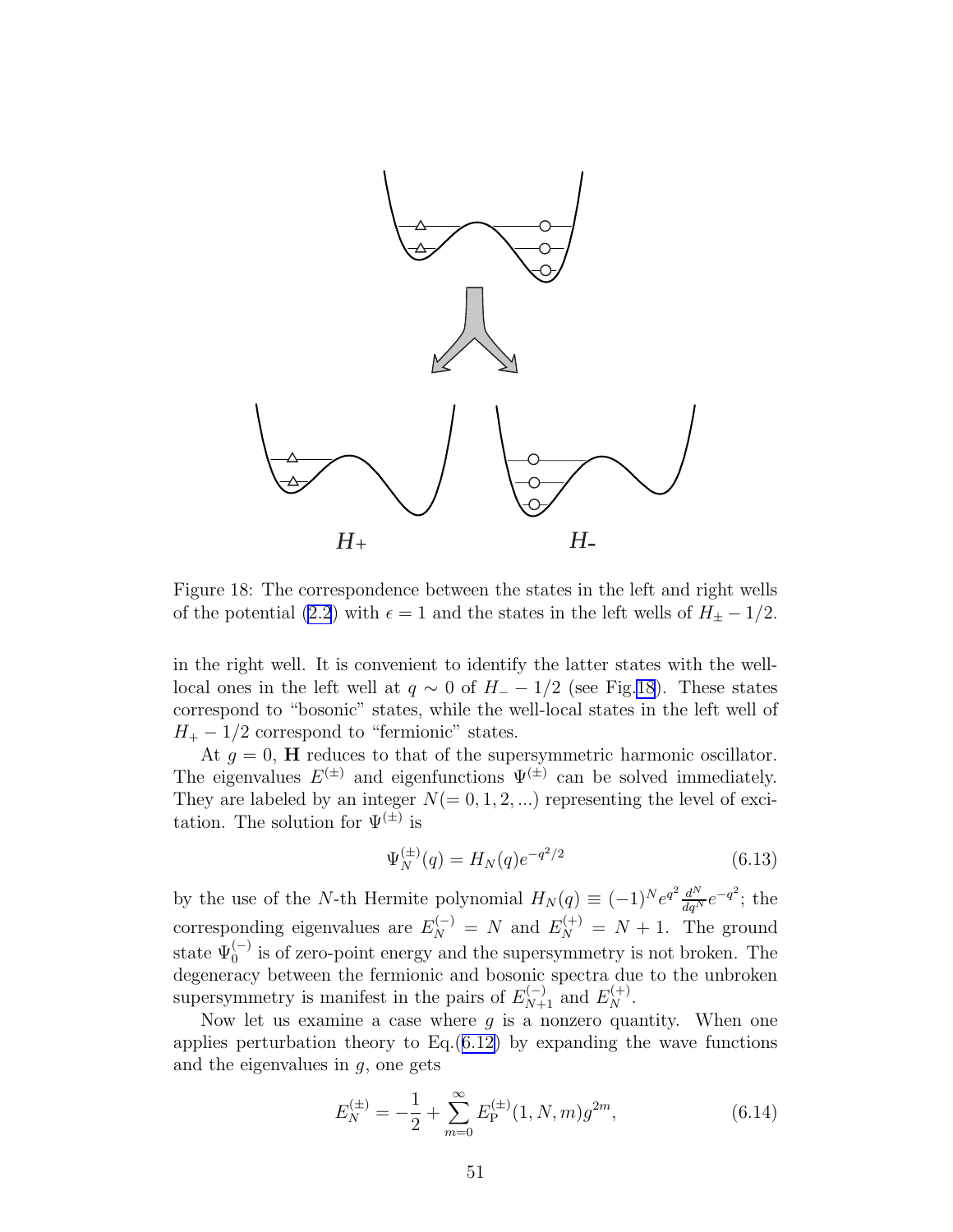<span id="page-52-0"></span>where  $E_{\rm P}^{(\pm)}$  $P_{\rm P}^{(\pm)}(1, N, m)$  is exactly what we have calculated in the previous section, Eq.([5.5\)](#page-41-0). If we recall the identification of the state in the right well of  $H^{(+)}$  and the one in the left of  $H^{(-)}$ , it will be seen that the perturbative coefficients of  $E_N^{(-)}$  are given by those of  $E_P^{(-)}$  $P_{\rm P}^{(-)}(1,N)$  calculated in the previous section. The disappearance of the correction to  $E_0^{(-)}$  and the persistence of the degeneracy between  $E_{N+1}^{(-)}$  and  $E_N^{(+)}$  are now seen in the context of the unbroken supersymmetry of H in perturbation.

A direct demonstration of the non-renormalization theorem can be obtained for the present case, by considering the function obtained from  $D\Psi_{\rm G}$  = 0,

$$
\Psi_{\mathcal{G}}(q) = \exp\left(-\int_0^q dq' W(q')\right) = \exp\left(-\frac{q^2}{2} + g\frac{q^3}{3}\right). \tag{6.15}
$$

Since this function starts with  $\Psi_0^{(-)}(q)$  in the expansion in g and obviously satisfies  $H_-\Psi_G = 0$ , it mimics the zero-energy state of  $H_$ , whose existence is the indicator of unbroken supersymmetry.

The function  $\Psi_G$  is not normalizable, and cannot, therefore, be accepted as the physical zero-energy state. Thus, the supersymmetry is dynamically broken at any non zero values of  $g$  [\[21\]](#page-77-0). The perturbation theory, however, cannot detect it, for the unnormalizability does not appear at any finite order in g in the expansion of  $\Psi_{\mathbf{G}}$ . (There can be no zero-energy state in  $H_+$  either, for the spectrum of  $H_+$  is necessarily the same as that of  $H_-$ .)

Since the perturbation cannot break the supersymmetry, the degeneracy of the excitations must persist in the perturbation. Thanks to the simplicity of the quantum mechanics, we can check this directly. The explicit contents of the supersymmetry relation([6.6\)](#page-50-0) are the two equations

$$
DH_- = H_+ D, \tag{6.16}
$$

$$
D^{\dagger}H_{+} = H_{-}D^{\dagger}.
$$
\n(6.17)

We will focus on Eq.(6.16) in the following discussion. This holds that if  $\Psi^{(-)}$  is an eigenfunction of H<sub>-</sub> with the eigenvalue  $E^{(-)}$  then  $D\Psi^{(-)}$  is that of  $H_+$  with the same eigenvalue. The operators D and  $D^{\dagger}$  are written as

$$
D = (-i)e^{(gq^3/3)}ae^{-(gq^3/3)}, \quad D^{\dagger} = ie^{-(gq^3/3)}a^{\dagger}e^{(gq^3/3)}, \tag{6.18}
$$

where

$$
a \equiv \frac{d}{dq} + q \tag{6.19}
$$

is the annihilation operator in the harmonic oscillator up to an unimportant factor  $\sqrt{2}$ ,  $[a, a^{\dagger}] = 2$ . The operator D has a as the leading term in its expansion in g;  $D = a + O(g)$ . Thus if the state  $\Psi^{(-)}$  is for the  $(N + 1)$ th excitation and starts with  $H_{N+1}(q)e^{-q^2/2}$  in the perturbative expansion,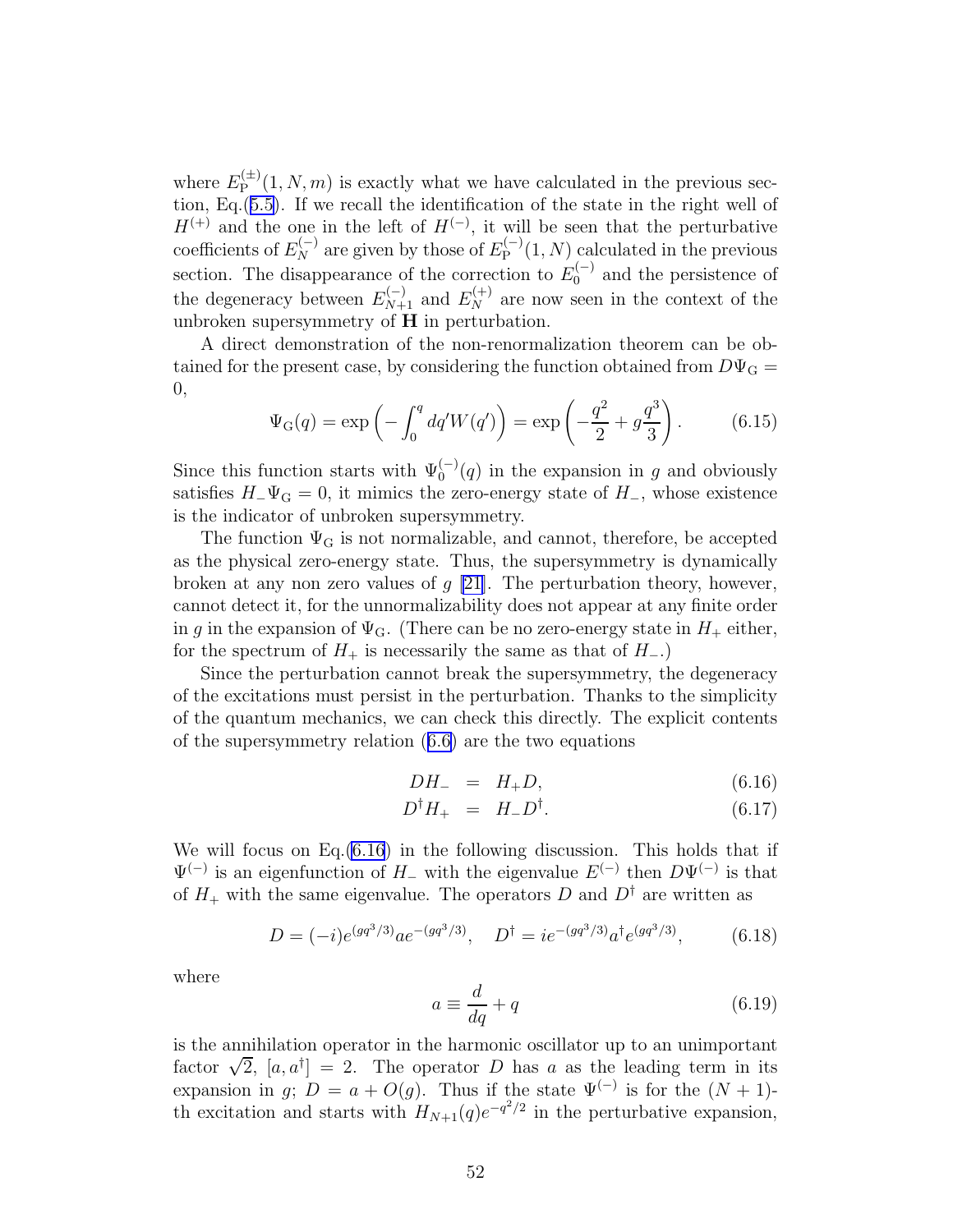<span id="page-53-0"></span> $D\Psi^{(-)}$  starts with  $H_N(q)e^{-q^2/2}$  and represents the N-th excitation of  $H_+$ . This observation suggests the degeneracy in the perturbative energy levels.

To be more specific we can rewrite the two Hamiltonians as

$$
H_{+} = (1/2)e^{(gq^{3}/3)} a(a^{\dagger} - 2gq^{2}) e^{-(gq^{3}/3)}, \qquad (6.20)
$$

$$
H_{-} = (1/2)e^{(gq^{3}/3)} (a^{\dagger} - 2gq^{2})a e^{-(gq^{3}/3)}.
$$
 (6.21)

In conducting the perturbative analysis of  $E_{N+1}^{(-)}$  we need not necessarily expand  $\Psi_{N+1}^{(-)}$  in g directly. Since the asymptotic expansion is unique, we may adopt another convenient expansion scheme for the eigenfunction as long as it is well-defined. Looking at Eqs. $(6.18)$ ,  $(6.20)$ , and  $(6.21)$  we can expand  $\Phi^{(-)} \equiv e^{-(gq^3/3)}\Psi^{(-)}$  in g,

$$
\Phi_{N+1}^{(-)}(q) = H_{N+1}(q)e^{-q^2/2} + \sum_{m=1}^{\infty} g^m \Phi_{N+1}^{(m)}(q). \tag{6.22}
$$

The eigenvalue equation for  $E_{N+1}^{(-)}$  now reads

$$
\frac{1}{2} \left( a^{\dagger} - 2g q^2 \right) a \Phi_{N+1}^{(-)} = E_{N+1}^{(-)} \Phi_{N+1}^{(-)}.
$$
\n(6.23)

By multiplying  $\alpha$  on both sides of Eq.(6.23), we obtain the following:

$$
\frac{1}{2}a\left(a^{\dagger} - 2gq^2\right)\left[a\Phi_{N+1}^{(-)}\right] = E_{N+1}^{(-)}\left[a\Phi_{N+1}^{(-)}\right].\tag{6.24}
$$

The function  $[a\Phi_{N+1}^{(-)}]$  starts with  $H_N(q)e^{-(q^2/2)}$  when expanded in g. Eq.(6.24) shows that  $\Psi^{(+)} \equiv e^{(gq^3/3)} [a \Phi_{N+1}^{(-)}]$  has the same perturbative series as  $E_{N+1}^{(-)}$  to the eigenvalue in  $H_+$ . This proves that the  $(N+1)$ -th excitation of  $H_-\$  and the N-th of  $H_+$  have the same perturbative series.

We can now turn to the other values of  $N$ . The first 20 coefficients of  $E_{\rm P}^{(\pm)}$  $\mathcal{N} = 2$  $\mathcal{N} = 2$  are listed in Table 2 and those for  $\mathcal{N} = 3$  are listed in Table [3](#page-49-0). The vanishing coefficients at  $\mathcal{N}=2$  for the two isolated states draw our attention first.<sup>6</sup> The perturbative degeneracy remains, but this time between  $E_{\rm P}^{(-)}$  $E_{\rm P}^{(-)}(\mathcal{N},N+\mathcal{N},m)$  and  $E_{\rm P}^{(+)}$  $P_{\rm P}^{(+)}(\mathcal{N}, N, m)$ . In the next section, we will present the general proofs of these properties of the perturbative coefficients.

### 6.2 Non-renormalization theorem

We will start with the degeneracy, and define a pair of two Hamiltonians  $H_{\pm}(\mathcal{N})$  with  $\mathcal N$  as a parameter,

$$
H_{\pm}(\mathcal{N}) \equiv -\frac{1}{2}\frac{d^2}{dq^2} + \frac{1}{2}q^2(1 - gq)^2 \mp \mathcal{N}\left(gq - \frac{1}{2}\right).
$$
 (6.25)

<sup>6</sup>Supersymmetry provides an explanation for the vanishing coefficients for only the first excited state[[18\]](#page-76-0).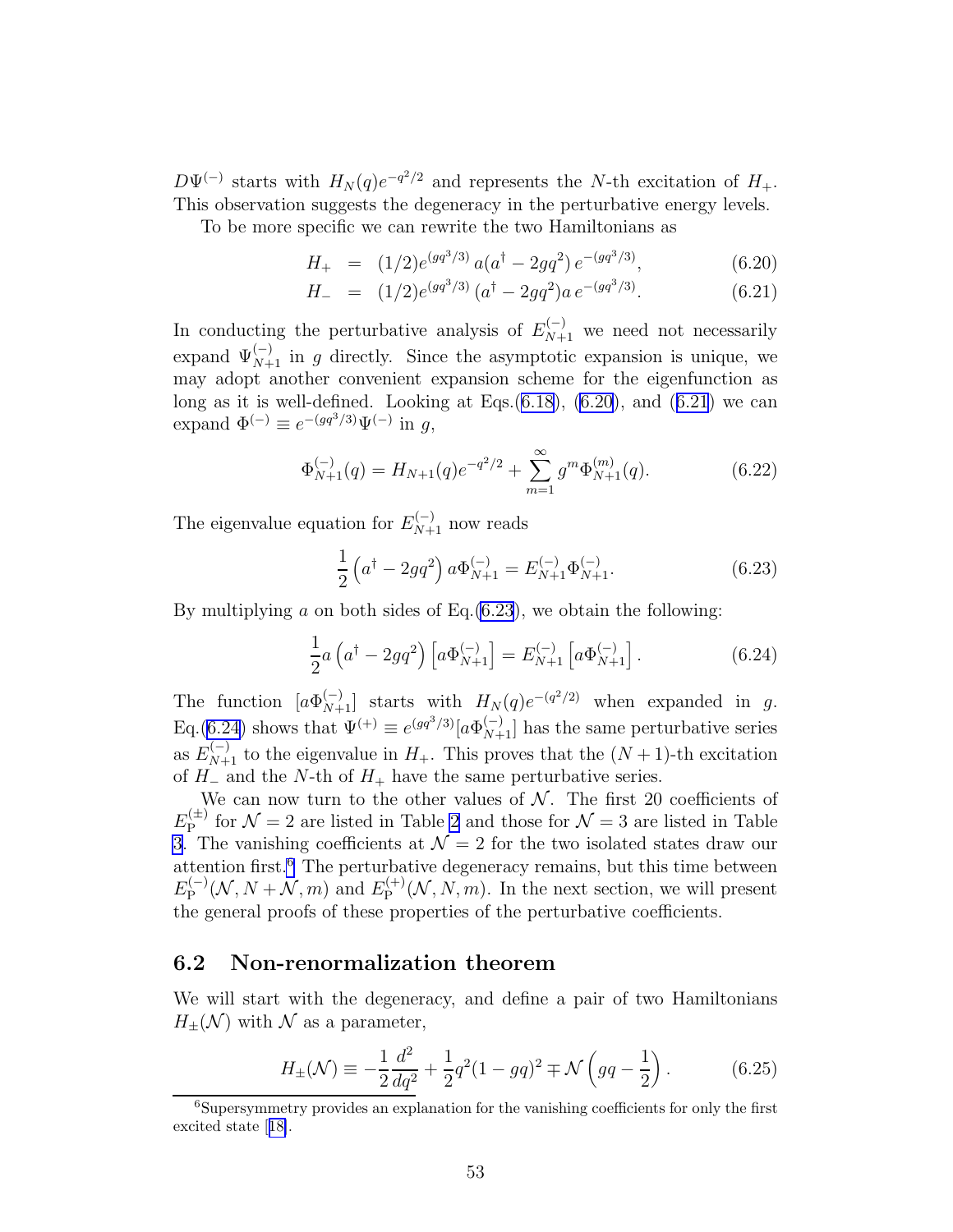<span id="page-54-0"></span>TheHamiltonians  $H_+(\mathcal{N})$  are related to the action ([2.1\)](#page-3-0)-([2.2\)](#page-3-0) again with  $\epsilon = \mathcal{N}$ . We denote the wave function and the eigenvalue of the N-th excited state in the left well of  $H_{\pm}(\mathcal{N})$  by  $\Psi_N^{(\pm)}$  and  $E_N^{(\pm)}$ , as in the case of the previous subsection. The degeneracy between the  $N + \mathcal{N}$ -th excited level at the right well and the N-th at the left in Table [2](#page-48-0) and [3](#page-49-0) is realized between the eigenvalues  $E^{(\pm)}$  of the left wells of  $H_{\pm}(\mathcal{N})$ . The Hamiltonians are also rewritten as

$$
H_{+}(\mathcal{N}) = \frac{1}{2}DD^{\dagger} - (\mathcal{N} - 1)\left(gq - \frac{1}{2}\right), \tag{6.26}
$$

$$
H_{-}(\mathcal{N}) = \frac{1}{2}D^{\dagger}D + (\mathcal{N} - 1)\left(gq - \frac{1}{2}\right). \tag{6.27}
$$

As in the supersymmetric case, these two Hamiltonians transform to each other by mirror transformation and thus describe the same quantum mechanics.

The point of the explanation concerning the degeneracy in  $\mathcal{N} = 1$  was Eq.  $(6.16)$  $(6.16)$ , and the fact that the operator D reduces the level of excitation by 1. What we have now is degeneracy between  $E_{N+\mathcal{N}}^{(-)}$  and  $E_N^{(+)}$ . Correspondingly, we find  $H_{\pm}(\mathcal{N})$  satisfies

$$
D^{\mathcal{N}}H_{-}(\mathcal{N}) = H_{+}(\mathcal{N})D^{\mathcal{N}}, \qquad (6.28)
$$

$$
D^{\dagger N} H_{+}(\mathcal{N}) = H_{-}(\mathcal{N}) D^{\dagger N}.
$$
 (6.29)

The proof is as follows. We first note that the equation

$$
H_{+}(\mathcal{N})D = DH_{+}(\mathcal{N} - 2) - i(\mathcal{N} - 1)g, \tag{6.30}
$$

is proved from Eqs. $(6.2)$  $(6.2)$  and  $(6.26)$ . We examine Eq. $(6.28)$ . The other will be proved in a similar way. We start with  $H_+(\mathcal{N})D^{\mathcal{N}}$  and move each D to the left using Eq. $(6.30)$ . After moving all D's we obtain

$$
H_{+}(\mathcal{N})D^{\mathcal{N}} = D^{\mathcal{N}}H_{+}(\mathcal{N} - 2\mathcal{N}) - igD^{\mathcal{N}-1} \sum_{k=0}^{\mathcal{N}-1} (\mathcal{N} - 1 - 2k). \tag{6.31}
$$

The terms in the summation over  $k$  on the right-hand side cancel each other and  $H_+(-\mathcal{N}) = H_-(\mathcal{N})$ . This proves Eq.(6.28).

Once we have obtained Eq.(6.28), the perturbative degeneracy is proved in a similar manner to the ordinary supersymmetric case. In terms of a and  $a^\dagger,$ 

$$
H_{\pm}(\mathcal{N}) = e^{(gq^3/3)}h_{\pm}e^{-(gq^3/3)},\tag{6.32}
$$

where

$$
h_{+} = (1/2)a(a^{\dagger} - 2gq^{2}) - (\mathcal{N} - 1)\left(gq - \frac{1}{2}\right), \qquad (6.33)
$$

$$
h_{-} = (1/2)(a^{\dagger} - 2gq^{2})a + (\mathcal{N} - 1)\left(gq - \frac{1}{2}\right).
$$
 (6.34)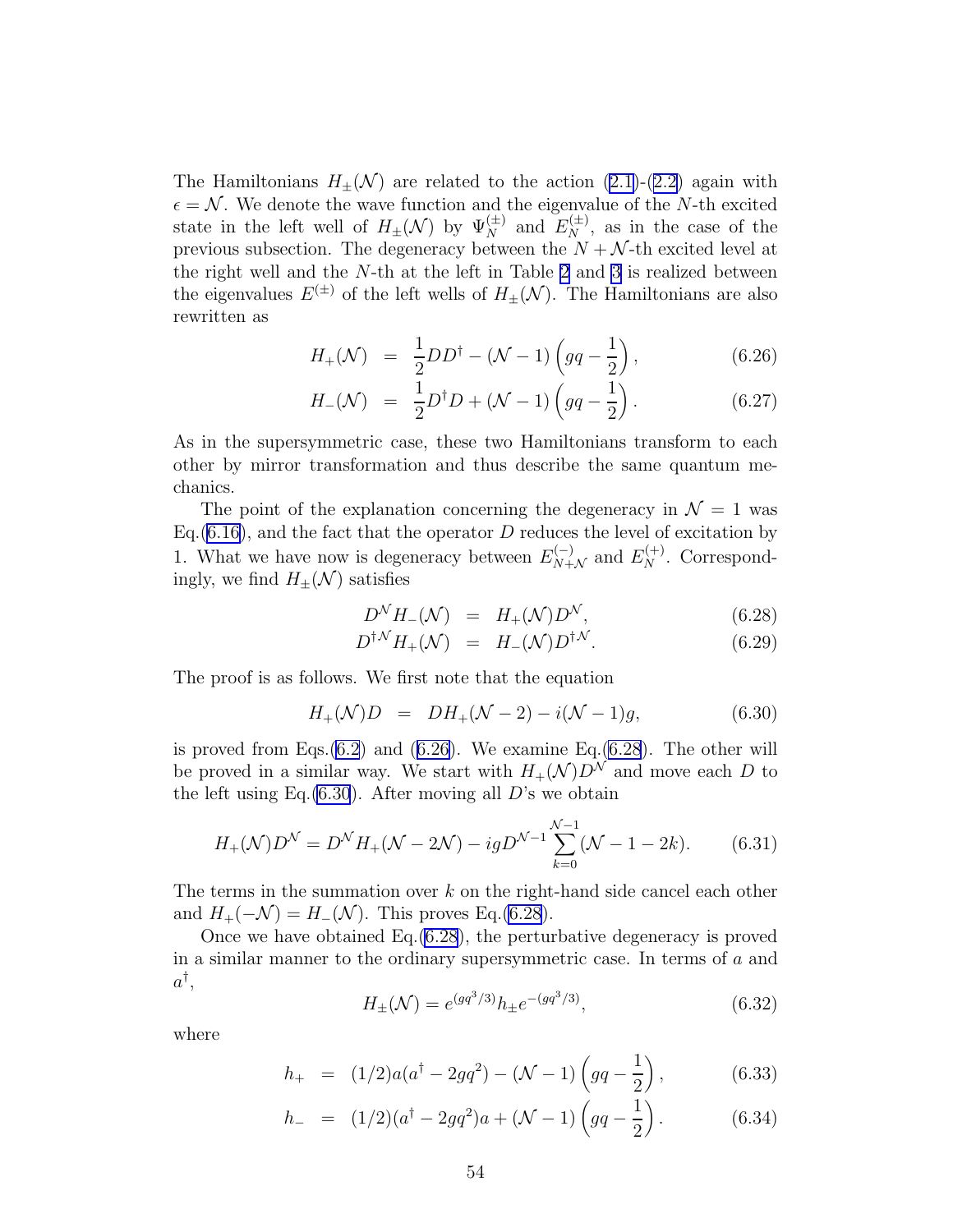SubstitutingEqs. $(6.18)$  $(6.18)$  and  $(6.32)$  $(6.32)$  $(6.32)$  into Eq. $(6.28)$  $(6.28)$  leads

$$
a^N h_- = h_+ a^N. \tag{6.35}
$$

This establishes that the perturbative series of the  $(N + N)$ -th level in  $h_$ is the same as that of the N-th level in  $h_{+}$ . In turn it establishes the perturbative degeneracy between  $E_{N+\mathcal{N}}^{(-)}$  and  $E_N^{(+)}$ . The wave function  $\Psi_N^{(-)}$  of the  $(N + N)$ -th state of  $H^{(-)}(\mathcal{N})$  is related to the wave function  $\Psi_N^{(+)}$  of the N-th excited state of  $H^{(+)}(\mathcal{N})$ :

$$
D^{\mathcal{N}}\Psi_{N+\mathcal{N}}^{(-)} = \Psi_N^{(+)}.
$$
\n(6.36)

On the contrary, the isolated states should satisfy

$$
D^{\mathcal{N}}\Psi_N^{(-)} = 0 \quad (N = 0, 1, 2, \cdots, \mathcal{N} - 1), \tag{6.37}
$$

which is the analogue of the ground state condition of the supersymmetric case. Since  $D^{\mathcal{N}}$  is rewritten as

$$
D^{\mathcal{N}} = e^{-(q^2/2) + (gq^3/3)} \left( -i \frac{d}{dq} \right)^{\mathcal{N}} e^{(q^2/2) - (gq^3/3)}, \tag{6.38}
$$

the solutions for Eq.(6.37) have the form

$$
\Psi_N^{(-)} = f(q) \exp\left(-\frac{q^2}{2} + g\frac{q^3}{3}\right),\tag{6.39}
$$

where  $f(q)$  is a polynomial of q of order  $\mathcal{N}$  – 1 at most. Again the unnormalizability of  $\Psi_{\mathcal{N}}^{(-)}$  disappears once it is expanded in g, as in the case of  $\mathcal{N}=1$ . Plugging Eq.(6.39) into

$$
H_{-}(\mathcal{N})\Psi_{N}^{(-)} = E\Psi_{N}^{(-)},\tag{6.40}
$$

we obtain

$$
f'' + 2(gq^{2} - q)f' + [-2g(\mathcal{N} - 1)q + 2E + \mathcal{N} - 1]f = 0.
$$
 (6.41)

Let us write the polynomial  $f$  explicitly as

$$
f(q) = \sum_{n=0}^{N-1} a_n q^n.
$$
 (6.42)

Only polynomials of the order of  $(\mathcal{N} - 1)$  at most can be a consistent solution for (6.41): Otherwise the terms  $2g[q^2f' - (\mathcal{N} - 1)qf]$  in (6.41) forces  $f(q)$  to have much higher powers.<sup>7</sup>

<sup>&</sup>lt;sup>7</sup>We note that the equation (6.41) is rewritten in the form  $[-(1/2)(J^-)^2 - gJ^+ + J^0]f =$ Ef where  $J^- = d/dq$ ,  $J^0 = q(d/dq) - (1/2)(\mathcal{N} - 1)$ , and  $J^+ = q^2(d/dq) - (\mathcal{N} - 1)q$  are the  $SL(2,Q)$  generators for the N-dimensional representation. This is the eigenvalue problem equation of the quantum top, known in connection with the quasi-exactly-solvable problem [\[22](#page-77-0)]. This also accounts for the fact that the solution f is obtained in polynomials of the order  $\mathcal{N} - 1$ .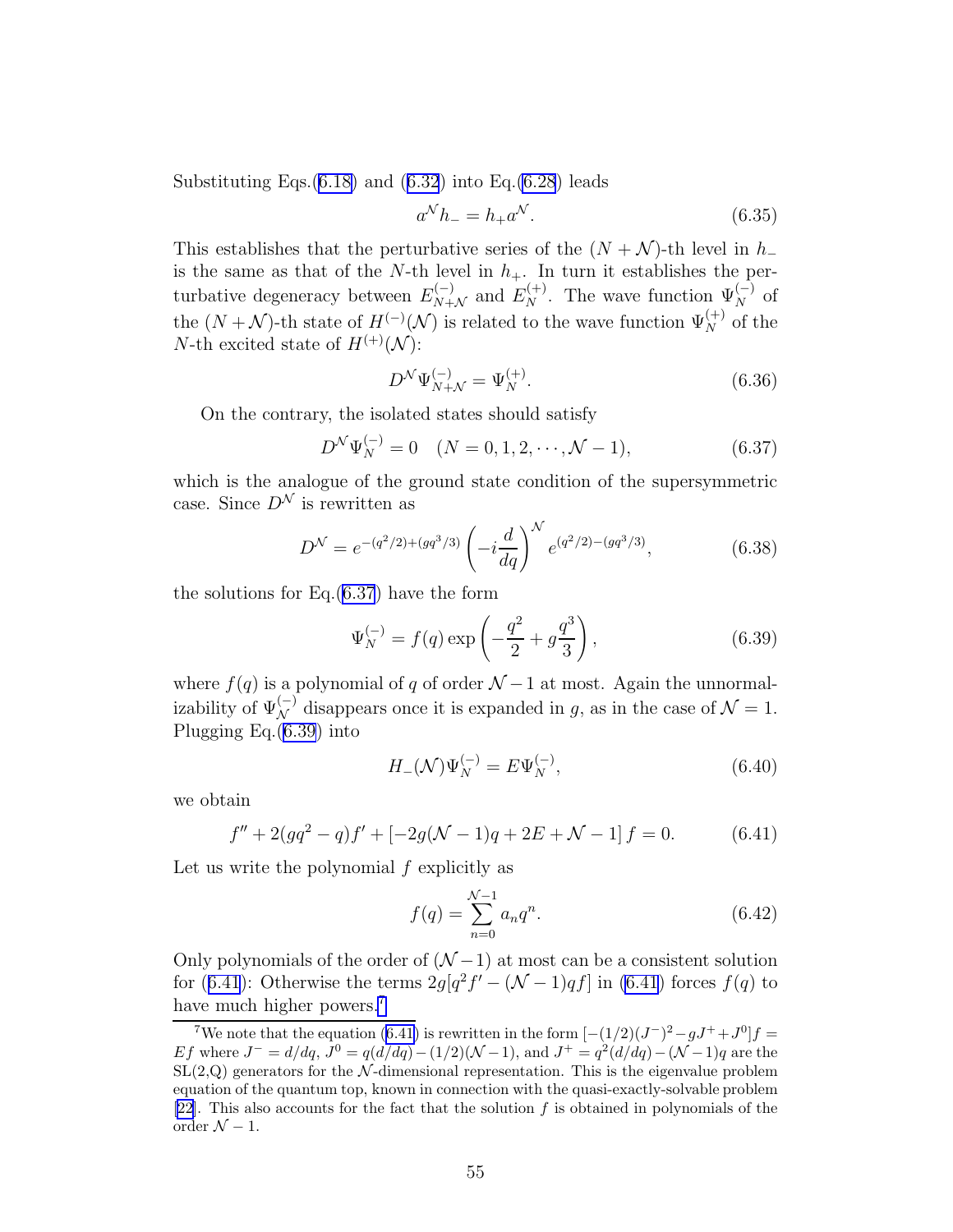<span id="page-56-0"></span>It is convenient to write the resulting equation for  $a_n$  in a matrix form

$$
\mathbf{M}_{\mathcal{N}}(E) \cdot \mathbf{a} = 0,\tag{6.43}
$$

where  $\mathbf{a}^{\mathrm{T}} = (a_0, a_1, ..., a_{\mathcal{N}-1})$ . The  $(i, j)$ -element of  $\mathbf{M}_{\mathcal{N}}(E)$  is given by  $\mathbf{M}_{\mathcal{N}}(E)_{ij} = 2g(i-\mathcal{N})\delta_{i,j+1} + (2E+\mathcal{N}-1-2i)\delta_{i,j} + (i+2)(i+1)\delta_{i,j-2},$  (6.44) where i and j run from 0 to  $\mathcal{N}$  – 1. The matrix  $\mathbf{M}_{\mathcal{N}}(E)$  has the explicit form

$$
\mathbf{M}_{\mathcal{N}}(E) \equiv
$$
\n
$$
\begin{pmatrix}\n2E + \mathcal{N} - 1 & 0 & 2 & 0 \\
2g(1 - \mathcal{N}) & 2E + \mathcal{N} - 3 & 0 & 6 \\
0 & 2g(2 - \mathcal{N}) & 2E + \mathcal{N} - 5 & 0 \\
0 & 0 & 2g(3 - \mathcal{N}) & 2E + \mathcal{N} - 7 \\
\vdots & \vdots & \ddots\n\end{pmatrix}_{(6.45)}
$$

at the upper left corner and

$$
\mathbf{M}_{\mathcal{N}}(E) \equiv
$$
\n
$$
\begin{pmatrix}\n\vdots & \vdots & \vdots & \vdots & \vdots & \vdots & \vdots & \vdots \\
2E - \mathcal{N} + 7 & 0 & (\mathcal{N} - 2)(\mathcal{N} - 3) & 0 & 0 \\
\cdots & -6g & 2E - \mathcal{N} + 5 & 0 & (\mathcal{N} - 1)(\mathcal{N} - 2) \\
0 & -4g & 2E - \mathcal{N} + 3 & 0 & 0 \\
0 & 0 & -2g & 2E - \mathcal{N} + 1 & 0 \\
0.460 & 0 & 0 & 0 & 0\n\end{pmatrix}
$$

at the lower right.

The condition that there exists a non-trivial solution for a is

$$
\det \mathbf{M}_{\mathcal{N}}(E) = 0. \tag{6.47}
$$

Writing this condition explicitly for several lowest values of  $N$ , we obtain

$$
\mathcal{N} = 1: \qquad E = 0,
$$
  
\n
$$
\mathcal{N} = 2: \qquad \left(E - \frac{1}{2}\right)\left(E + \frac{1}{2}\right) = 0,
$$
  
\n
$$
\mathcal{N} = 3: \qquad E\left(E - 1\right)\left(E + 1\right) + 2g^2 = 0,
$$
  
\n
$$
\mathcal{N} = 4: \qquad \left(E - \frac{3}{2}\right)\left(E - \frac{1}{2}\right)\left(E + \frac{1}{2}\right)\left(E + \frac{3}{2}\right) + 12Eg^2 = 0,
$$
  
\n
$$
\mathcal{N} = 5: \qquad E(E - 2)(E - 1)(E + 1)(E + 2) + 6(7E^2 - 52)g^2 = 0.
$$
  
\n(6.48)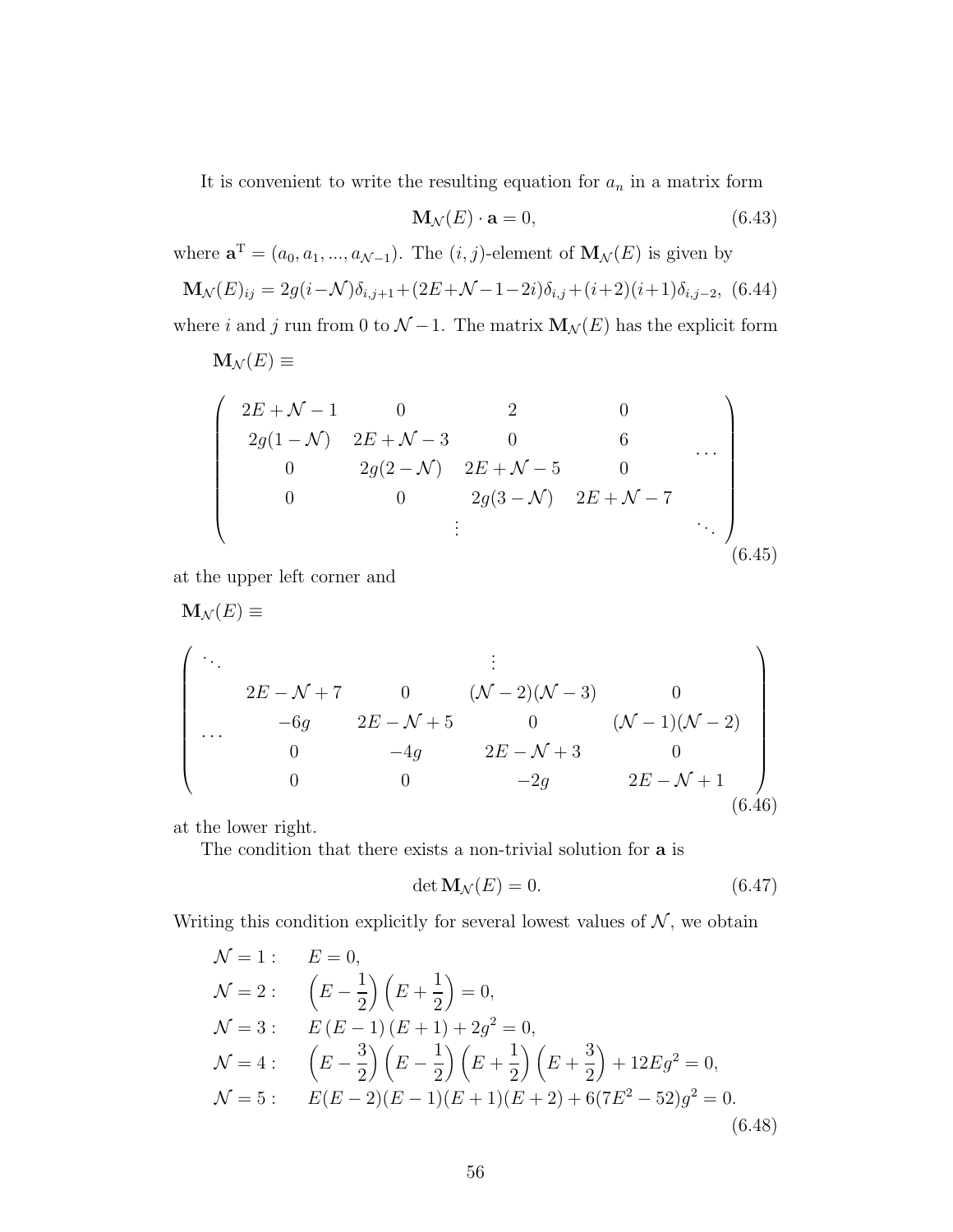<span id="page-57-0"></span>These algebraic equations for  $E$  of the order  $\mathcal N$  determine the perturbative eigenvalues of the  $N$  isolated states. The solutions are consistent with those we expect as the energy levels in perturbation theory. They reproduce the energy levels of the first N lowest states of the harmonic oscillator at  $q = 0$ , which are  $E = -(\mathcal{N}/2) + (1/2), -(\mathcal{N}/2) + (3/2), ..., (\mathcal{N}/2) - (1/2)$ . The perturbative corrections are identically zero at any  $g^2$  for  $\mathcal{N} = 2$  as well as  $\mathcal{N} = 1$ . We have also checked that the equation at other values of  $\mathcal{N}(\mathcal{N} > 3)$ correctly regenerates the perturbative coefficients obtained in the previous section once it is solved in powers of  $g^2$ .

Thevery existence of the algebraic equation  $(6.47)$  $(6.47)$  for E tells us that the perturbative series for the isolated energy levels are convergent, not simply Borel summable.

Finally, we will combine the relations([6.28](#page-54-0)) and([6.29\)](#page-54-0) into a compact form, which suggests the name " $\mathcal{N}$ -fold supersymmetry", and will present an interesting relation between the Hamiltonians  $H_{\pm}(\mathcal{N})$  and a new Hamiltonian that will be introduced naturally as a direct extension of the supersymmetric Hamiltonian.

We will define the N-fold supercharge in  $2 \times 2$  matrix notation by

$$
Q_N^{\dagger} = \begin{pmatrix} 0 & D^{\mathcal{N}} \\ 0 & 0 \end{pmatrix}, \qquad Q_{\mathcal{N}} = \begin{pmatrix} 0 & 0 \\ (D^{\dagger})^{\mathcal{N}} & 0 \end{pmatrix}.
$$
 (6.49)

These obviously satisfy

$$
Q^2_{\mathcal{N}} = Q^{\dagger}_{\mathcal{N}}{}^2 = 0,\tag{6.50}
$$

and induce transformations between the "bosonic" state  $|\mathcal{B}\rangle$  and the "fermionic" state  $|\mathcal{F}\rangle$ :

$$
|\mathcal{B}\rangle \equiv \left(\begin{array}{c}0\\ \Psi^{(-)}\end{array}\right), \quad |\mathcal{F}\rangle \equiv \left(\begin{array}{c} \Psi^{(+)}\\ 0\end{array}\right). \tag{6.51}
$$

The relations([6.28](#page-54-0)) and [\(6.29\)](#page-54-0) now become compact as

$$
[H_N, Q_N] = [H_N, Q_N^{\dagger}] = 0 \tag{6.52}
$$

where  $H_N$  is defined by

$$
H_{\mathcal{N}} = \begin{pmatrix} H_{+}(\mathcal{N}) & 0 \\ 0 & H_{-}(\mathcal{N}) \end{pmatrix}, \tag{6.53}
$$

in terms of the Hamiltonians  $H_{\pm}(\mathcal{N})$  in Eq.[\(6.25](#page-53-0)). The supersymmetric Hamiltonian is constructed from the supercharges  $Q$  and  $Q^{\dagger}$ :

$$
\mathbf{H}_{\mathcal{N}} = \frac{1}{2} \left\{ Q_{\mathcal{N}}, Q_{\mathcal{N}}^{\dagger} \right\} = \frac{1}{2} \begin{pmatrix} D^{\mathcal{N}} D^{\dagger \mathcal{N}} & 0 \\ 0 & D^{\dagger \mathcal{N}} D^{\mathcal{N}} \end{pmatrix},\tag{6.54}
$$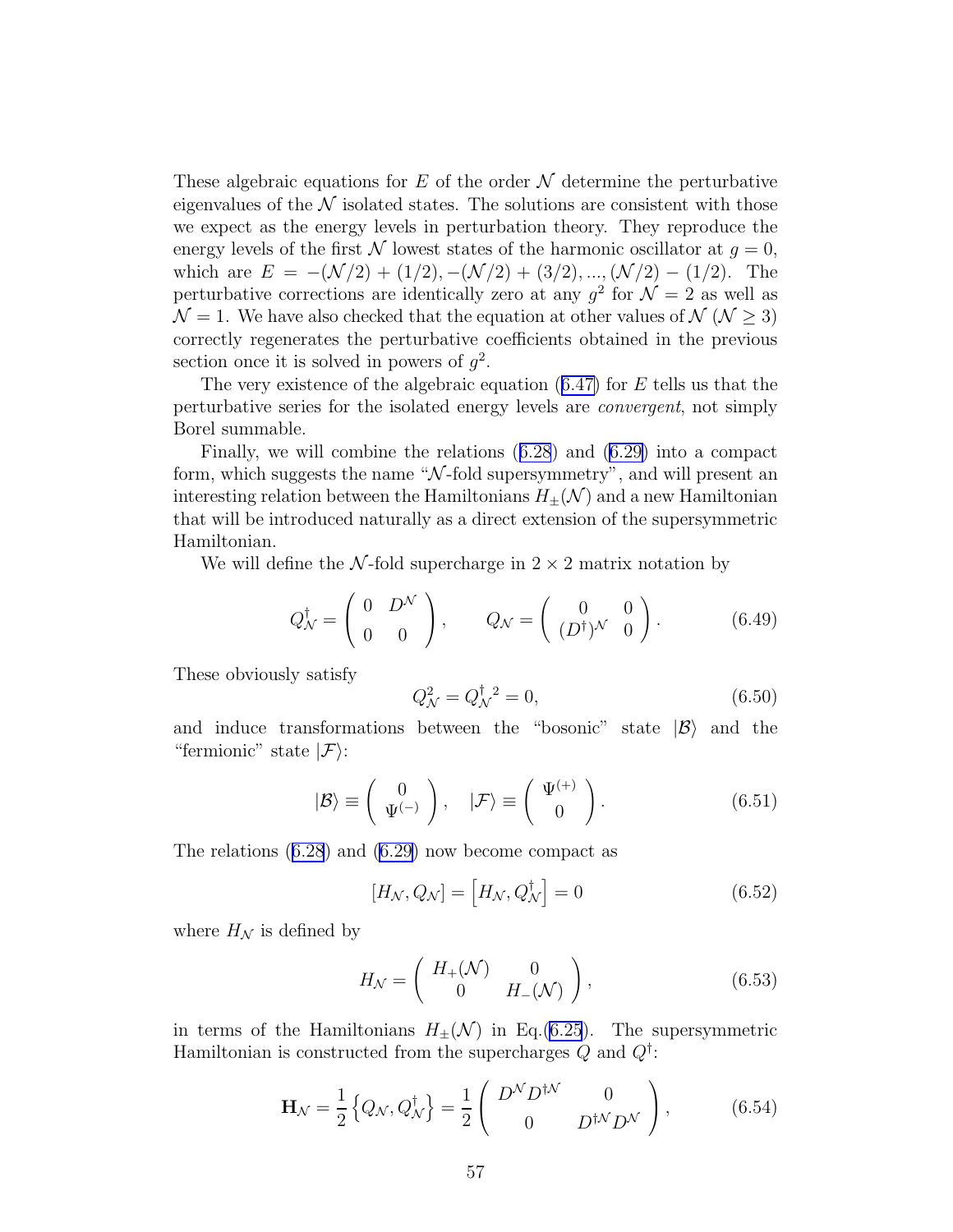<span id="page-58-0"></span>which we call the  $N$ -fold supersymmetric Hamiltonian. The Hamiltonian  $\mathbf{H}_{\mathcal{N}}$  commutes with  $Q_{\mathcal{N}}$  and  $Q_{\mathcal{N}}^{\dagger}$ . We can define the states

$$
|\mathcal{B}_0\rangle \equiv \left(\begin{array}{c} 0\\ \Psi_N^{(-)} \end{array}\right), \quad N = 0, 1, ..., \mathcal{N} - 1,\tag{6.55}
$$

using the perturbative isolated states  $\Psi_N^{(-)}$  of  $H_-(\mathcal{N})$ . These states satisfy

$$
\mathbf{H}_{\mathcal{N}}|\mathcal{B}_0\rangle = 0,\tag{6.56}
$$

and play the role of the N vacua of  $H_N$ . The symmetry generated by  $Q_N$ and  $Q^{\dagger}_{\mathcal{N}}$  is  $\mathcal{N}\text{-fold}$  of the ordinary supersymmetry in the sense of the number of perturbative vacua and the change in the level of excitation.

By the definition of  $H<sub>N</sub>$  and Eq.[\(6.52](#page-57-0)), it is obvious that

$$
[\mathbf{H}_{\mathcal{N}}, H_{\mathcal{N}}] = 0. \tag{6.57}
$$

Therefore  $\mathbf{H}_{\mathcal{N}}$  is a function of  $H_{\mathcal{N}}$ . By counting the highest orders of  $d/dq$ in both operators, we find that  $\mathbf{H}_{\mathcal{N}}$  must be a polynomial of  $H_{\mathcal{N}}$  of order  $\mathcal N$ . Since the perturbative isolated states satisfy Eqs.[\(6.47\)](#page-56-0) and (6.56), we conjecture that

$$
\mathbf{H}_{\mathcal{N}} = \frac{1}{2} \det \mathbf{M}_{\mathcal{N}}(H_{\mathcal{N}}). \tag{6.58}
$$

In the above, we have fixed the overall constant by comparing the highest powers of  $d/dq$  on both sides. We have checked this conjecture explicitly by hand to the value  $\mathcal{N} = 3$ , and algebraically on a computer to  $\mathcal{N} = 10$ .

The non-renormalization theorem in the  $N$ -fold supersymmetric quantum mechanics guarantees the absence of any perturbative correction to the energy of the ground states in  $H_N$  and the persistence of the degeneracy in perturbation theory.

# 7 Numerical verification of the prediction of the energy spectrum

In this section we will numerically verify the prediction with regard to the energy spectrum made from the valley method. The result([4.16\)](#page-37-0) obtained in Section 4 is for the case of no perturbative degeneracy, or even for the isolated states in the presence of degeneracy. The result([4.18\)](#page-37-0) is for the perturbatively degenerate states. In principle we can use these to check the validity of the valley method by a comparison with exact numerical energy levels. There is, however, a great difficulty for general values of  $\epsilon$ . The valley result represents only the non-perturbative part and needs to be combined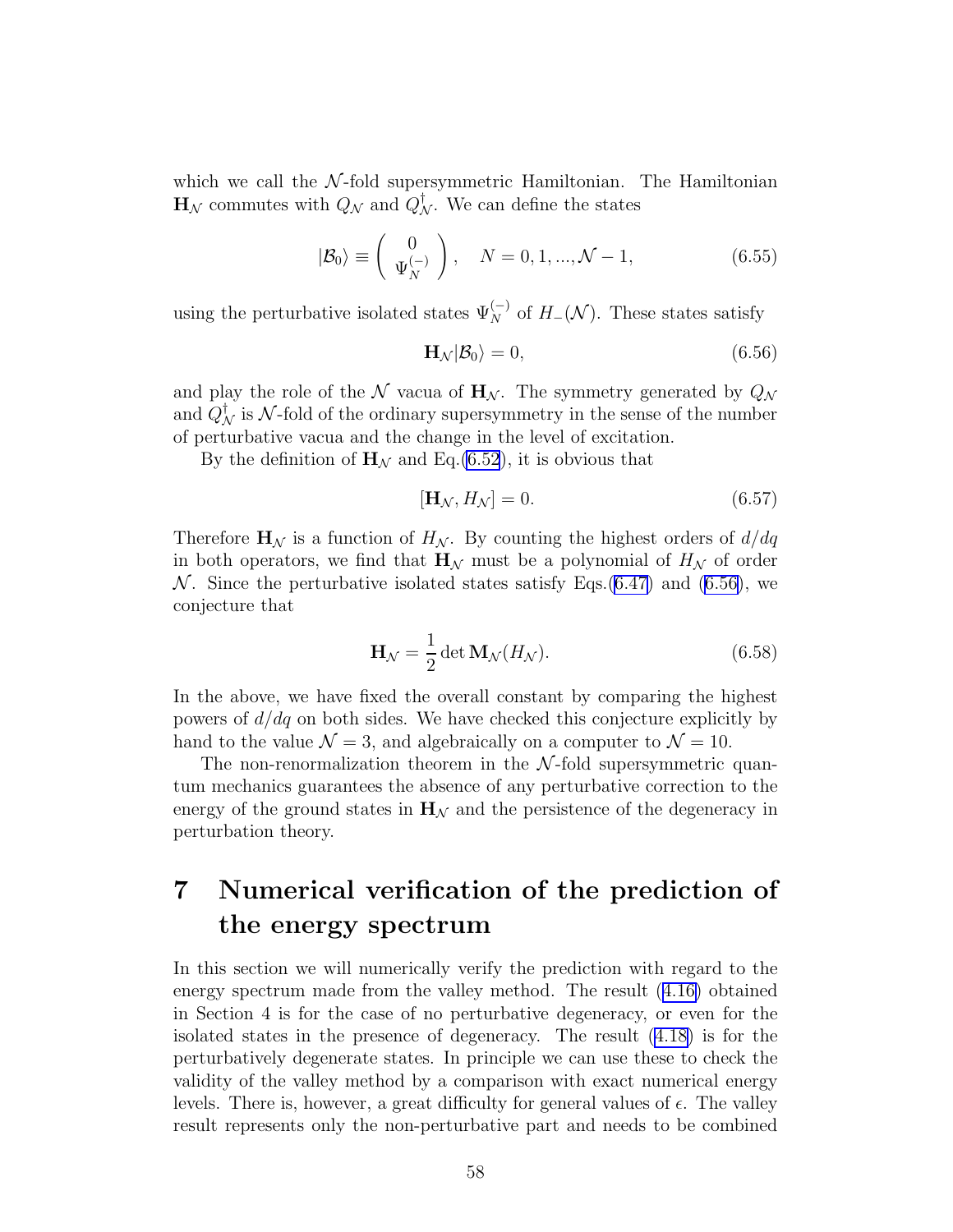<span id="page-59-0"></span>with the perturbative predictions. This is important for numerical studies, since the perturbative part has in general a much larger numerical value than does the non-perturbative. The problem is that we know only the leading Borel singularity of the perturbation series. After canceling it with the imaginary part of the non-perturbative contribution we obtained, we are still left with non-leading Borel singularities in the perturbation theory. This prohibits us from making numerical predictions for the energy levels.

The model with  $\epsilon = \mathcal{N}$  has a great advantage in this respect. For the isolated states we can obtain the perturbative contribution exactly by solving Eq.[\(6.47](#page-56-0)). Remember that the equation generates all the perturbative coefficients and, thus, it contains complete information on the perturbative contribution. Correspondingly, the valley prediction for these states derived from Eq.[\(4.16](#page-37-0)) is free from any imaginary element. Regarding the perturbatively degenerate states, their energy splittings have no perturbative corrections because of the  $N$ -fold supersymmetry.

In this section we will carry out the numerical calculation for the energy spectra in the case of  $\mathcal{N} = 0, 1, 2, 3$ , and compare them with the valley predictions. We label its energy levels by a single integer k,  $E_k$  ( $k = 0, 1, 2, ...$ ), counting from bottom. That is, the energy of the ground state, the first excited state, and so on, are denoted by  $E_0, E_1, \ldots$ , respectively. They thus include the isolated states localized at the lower right well. We will first make the correspondence with the result in the previous sections and identify the quantities on which we will perform the comparison.

For N isolated states,  $k = 0, 1, ..., \mathcal{N} - 1$ , we use  $E_k^{(P)}$  $\binom{[r]}{k}$  for denoting the perturbative contribution to the energy, which is the solution of Eq.[\(6.47\)](#page-56-0). In fact they are zero at  $\mathcal{N} = 1$  and just  $-1/2$  or  $1/2$  at  $\mathcal{N} = 2$ . In the case of  $\mathcal{N} = 3$ , the equation reads

$$
E(E-1)(E+1) + 2g^2 = 0.
$$
\n(7.1)

This equation has three real roots up to  $g^2 = \sqrt{3}/9$  and each of them represents  $E_k^{(P)}$  $\kappa_k^{(P)}$ . We will first solve the equation numerically at various values of  $g$ , and then we will define the non-perturbative correction by

$$
\Delta E_k \equiv E_k - E_k^{(P)}.\tag{7.2}
$$

We can compare this with the valley prediction

$$
\Delta E_k^{(V)} = \alpha^2 \frac{(-1)^{k+1}}{k!} \Gamma(\mathcal{N} - k) \left( -\frac{2}{g^2} \right)^{-\mathcal{N} + 2k},\tag{7.3}
$$

which is derived from Eq.[\(4.16\)](#page-37-0) by the insertions  $\epsilon = \mathcal{N}$  and  $N_ = k$ .

For the perturbatively degenerate energy levels,  $k = \mathcal{N}, \mathcal{N} + 1, \dots$ , we will consider the energy splitting defined by the following equation:

$$
\Delta E_{k,k+1} \equiv E_{k+1} - E_k. \tag{7.4}
$$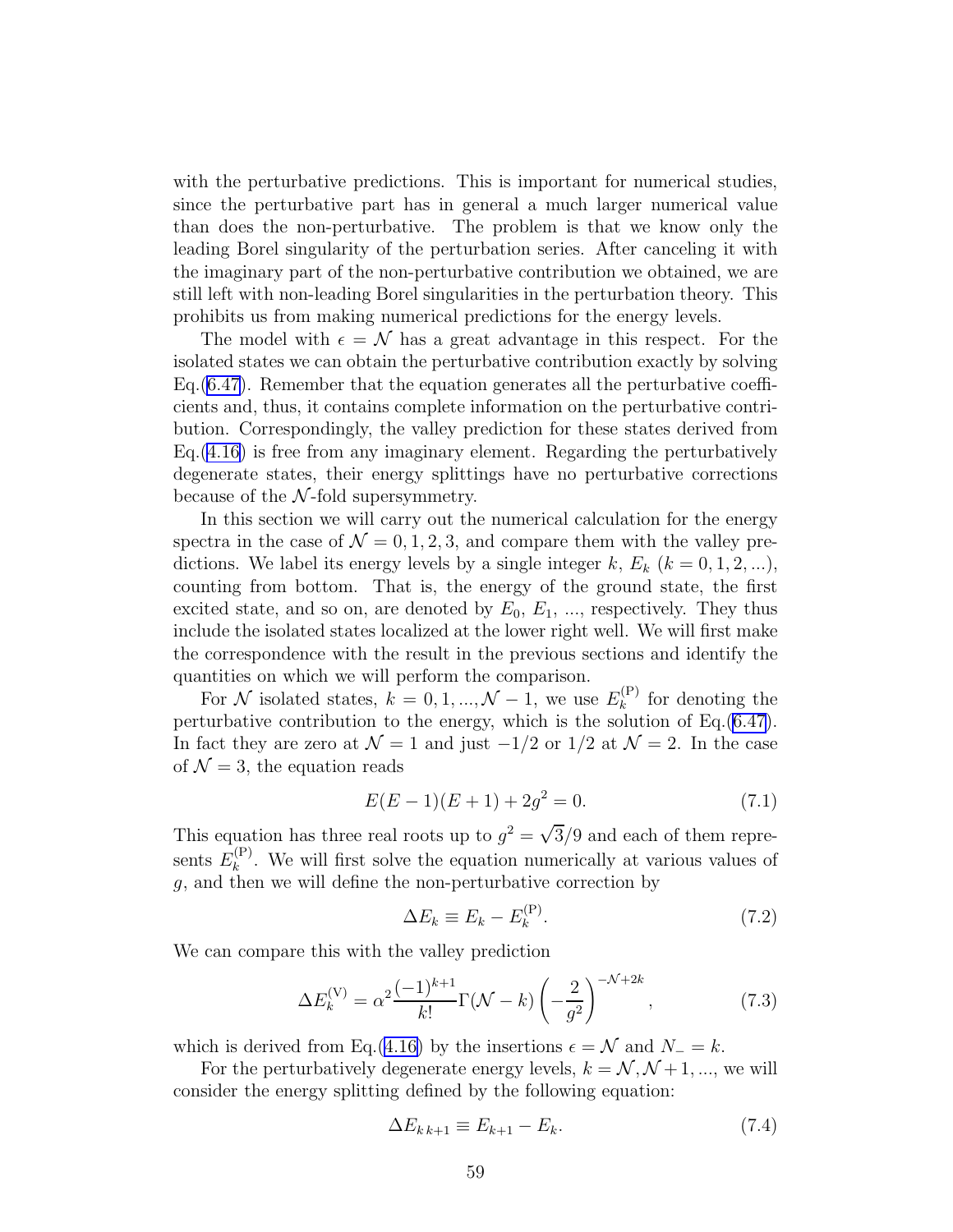

Figure 19: The comparison in absolute values on the logarithmic scale between the instanton prediction and the exact numerical result for the energy splitting at  $\mathcal{N} = 0$ . The solid lines stand for the instanton predictions, while the dots show the corresponding exact numerical results.

The valley prediction in relation to this splitting is

$$
\Delta E_{k,k+1}^{(V)} = 2\alpha \sqrt{\frac{1}{[(k-\mathcal{N})/2]![(k+\mathcal{N})/2]!} \left(\frac{2}{g^2}\right)^k},\tag{7.5}
$$

as derived from Eq.[\(4.18\)](#page-37-0) by the insertion of  $N_{\pm} = (k \mp \mathcal{N})/2$ .

The result of the comparison is plotted in Figs.19[-22.](#page-62-0) The valley prediction monotonically approaches to the exact values as g decreases for all levels. This fact clearly shows that the results [\(4.16\)](#page-37-0) and([4.18\)](#page-37-0) obtained on the basis of the valley method are indeed the leading terms of the non-perturbative correction to the energy spectrum.

There are various sources of corrections to the leading term that could account for the discrepancy in the figures. First is the fact that the potential ([2.2\)](#page-3-0) ceases to have two minima at g larger than  $\sqrt{\sqrt{3}/(18\mathcal{N})}$ , that are g > 0.31 at  $\mathcal{N} = 1$ , 0.22 at 2, and 0.18 at 3, respectively. For those values of g, the valley-instanton is no longer a solution of the valley equation and the valley prediction becomes unreliable. Thus it is natural for the valley prediction to have a relatively large discrepancy at these values as above. Even for the smaller g, there must be higher-order corrections from fluctuations in the valley background. The inclusion of those corrections will generate an  $O(g^2)$ correction relative to the leading term.

In Tables [4](#page-63-0)[-6](#page-65-0), we list the specific values of  $\Delta E_k$ ,  $\Delta E_{k,k+1}$ ,  $\Delta E_k^{(V)}$  $E_k^{\rm (V)}, \Delta E_{k\,k+1}^{\rm (V)},$ and the relative discrepancy  $\delta$  between them,

$$
\delta \equiv \left| \frac{\Delta E^{(V)} - \Delta E}{\Delta E} \right|.
$$
\n(7.6)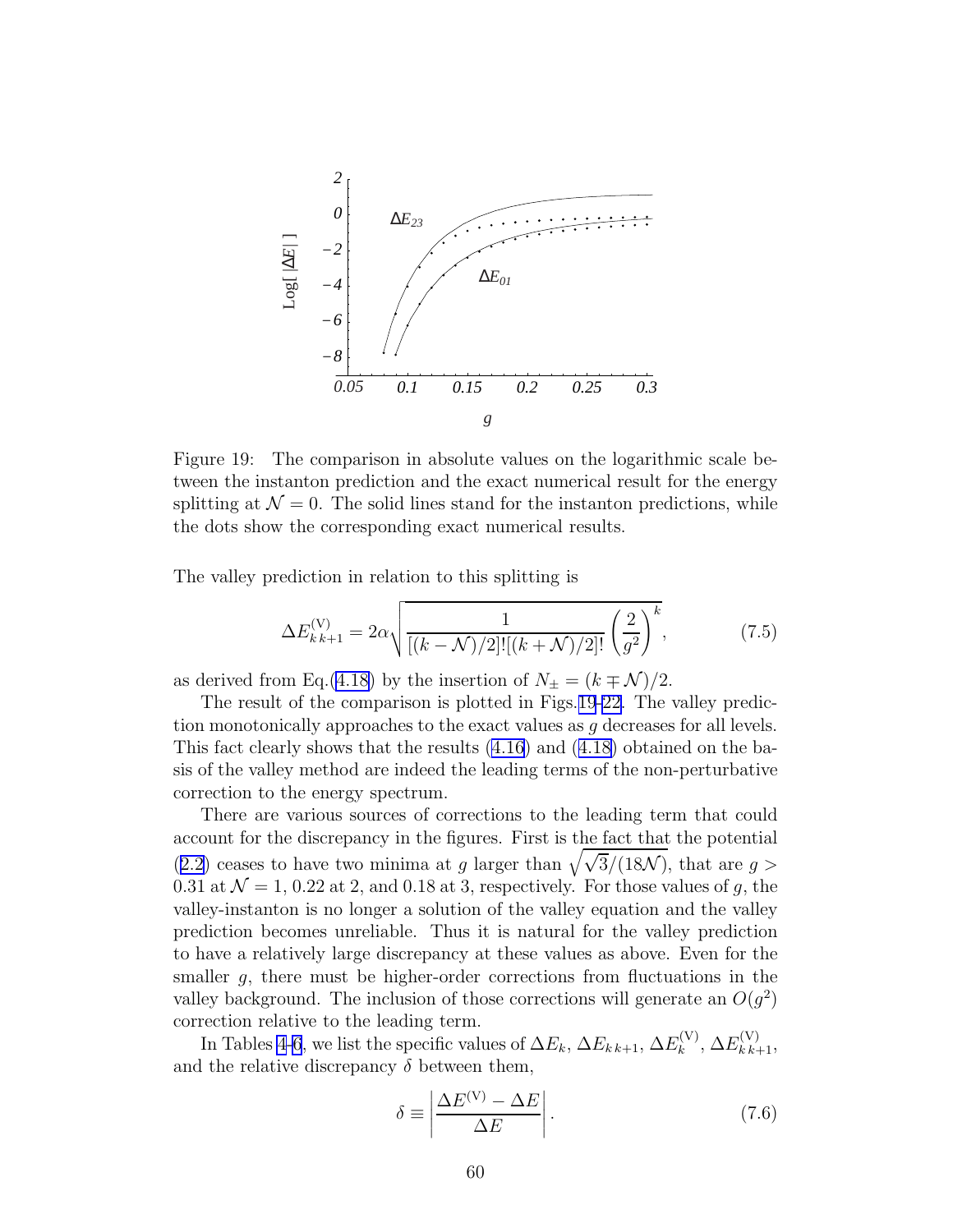<span id="page-61-0"></span>

Figure 20: The comparison between the valley prediction and the exact numerical result for the non-perturbative corrections to the isolated energy level and splitting at  $\mathcal{N} = 1$ . The solid lines stand for the valley prediction, while the dots show the corresponding exact numerical result.



Figure 21: The comparison between the valley prediction and the exact numerical result at  $\mathcal{N} = 2$ . We use dashed lines to represent the valley prediction at g larger than 0.22, as the valley prediction has no justification for those values, as explained in the text.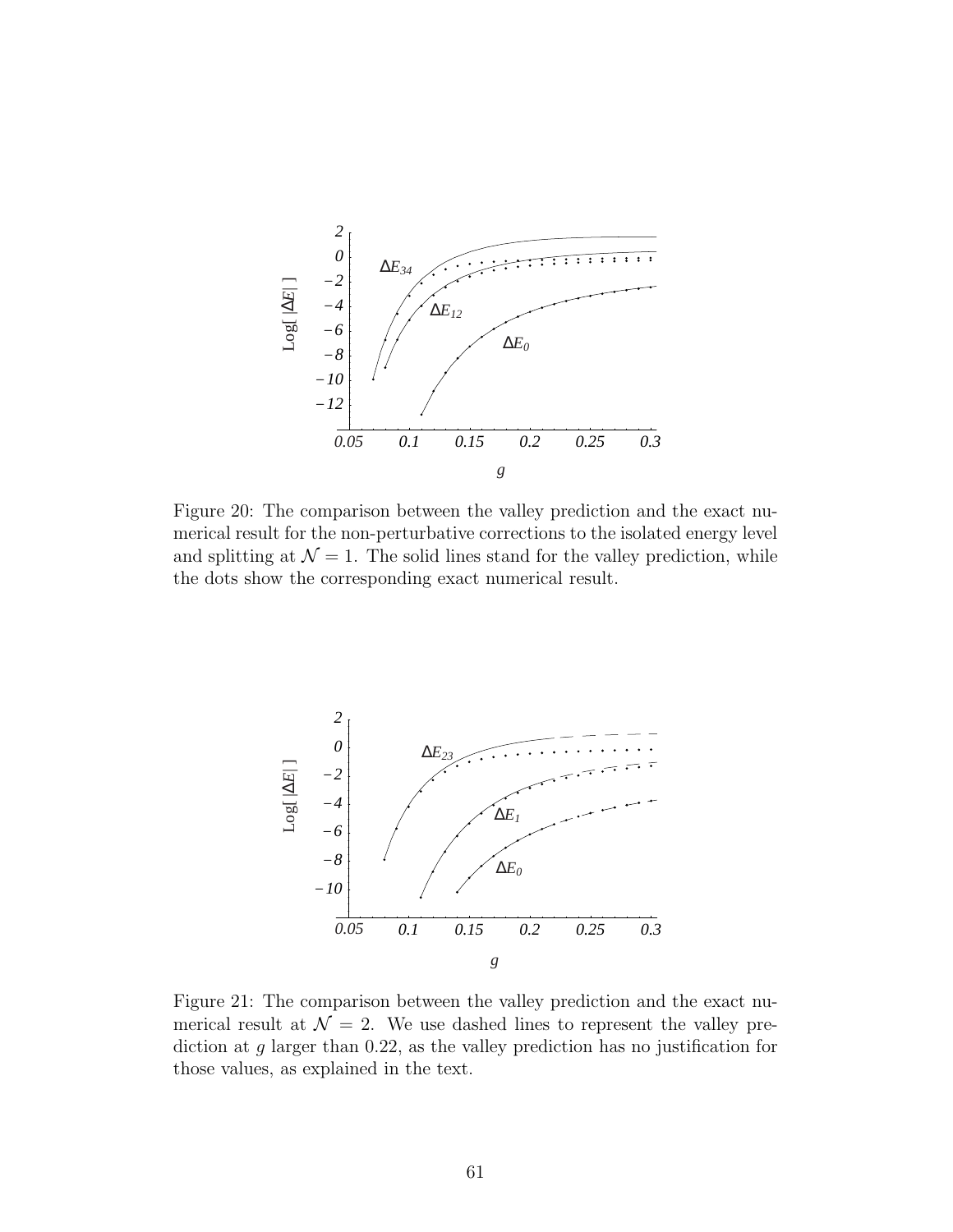<span id="page-62-0"></span>

Figure 22: The comparison between the valley prediction and the exact numerical result at  $\mathcal{N} = 3$ . We use dashed lines to represent the valley prediction at g larger than 0.18, as the valley prediction has no justification for those values, as explained in the text. The critical value of g for the equation ([7.1\)](#page-59-0) to cease to have real solutions is well beyond the scope of this figure.

Because of the accumulation of round-off error in the calculation of the energy, it is difficult to carry out the numerical calculation for smaller  $g$  than shown in the figures and tables. The discrepancy is not necessarily small, even at the lowest  $g$ . Nevertheless the discrepancy decreases as  $g$  decreases and the behavior of the decrease seems consistent with the expected dependence on  $g^2$ . The legitimacy of our valley prediction as the leading term of the non-perturbative contribution is solid.

The excellence of the agreement of the valley prediction and the exact result for the ground state energy in both  $\mathcal{N} = 1$  and 2 is very striking. This may indicate a new sort of non-renormalization theorem, even in the non-perturbative sector.

Finally, we note that these non-zero values of  $\Delta E$  are the quantitative measure of the dynamical breaking of the  $N$ -fold supersymmetry.

## 8 Discussions

- 1. First we would like to outline the results of this paper. We have examined the geometrical structure of the configuration space of the path integral, and shown that in one-dimensional quantum mechanics:
	- (a) There are valleys in the configuration space which connect the vacuum and the instanton-like configuration. (Section [2\)](#page-3-0)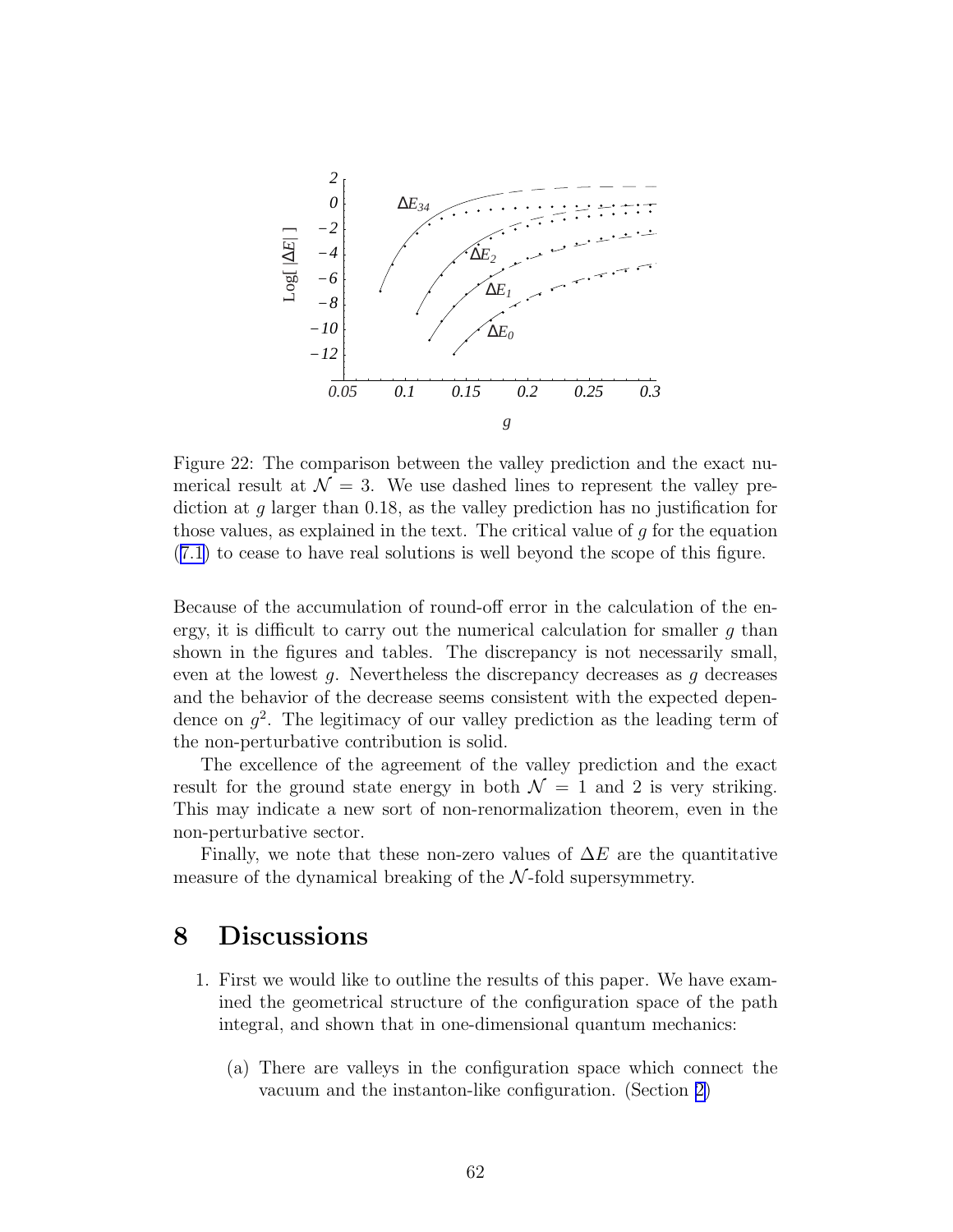<span id="page-63-0"></span>

| g             | $\Delta E_0$            | $\Delta E_0^{(V)}$                    | $\delta$ |
|---------------|-------------------------|---------------------------------------|----------|
| 0.12          | $1.389 \times 10^{-11}$ | $1.\overline{408\times10^{-11}}$      | 0.0137   |
| 0.14          | $6.431\times10^{-9}$    | $6.544\times10^{-9}$                  | 0.0176   |
| 0.16          | $3.442\times10^{-7}$    | $3.523\times10^{-7}$                  | 0.0236   |
| 0.18          | $5.255\times10^{-6}$    | $5.417\times10^{-6}$                  | 0.0309   |
| 0.20          | $3.680\times10^{-5}$    | $3.826 \times 10^{-5}$                | 0.0395   |
| 0.22          | $1.548\times10^{-4}$    | $1.624 \times 10^{-4}$                | 0.0495   |
| 0.24          | $4.604\times10^{-4}$    | $4.881\times10^{-4}$                  | 0.0603   |
| 0.26          | $1.073\times10^{-3}$    | $1.149\times10^{-3}$                  | 0.0710   |
| 0.28          | $2.098 \times 10^{-3}$  | $2.266 \times 10^{-3}$                | 0.0805   |
| 0.30          | $3.603\times10^{-3}$    | $3.920\times10^{-3}$                  | 0.0879   |
| g             | $\Delta E_{12}$         | $\Delta E_{12}^{\rm (V)}$             | $\delta$ |
| 0.08          | $1.103\times10^{-9}$    | $1.222 \times 10^{-9}$                | 0.108    |
| 0.10          | $7.801\times10^{-6}$    | $9.220 \times 10^{-6}$                | 0.182    |
| 0.12          | $8.066\times10^{-4}$    | $1.042\times10^{-3}$                  | 0.292    |
| 0.14          | $1.123{\times}10^{-2}$  | $1.651\times10^{-2}$                  | 0.470    |
| 0.16          | $5.175\times10^{-2}$    | $9.275 \times 10^{-2}$                | 0.792    |
| 0.18          | $1.238 \times 10^{-1}$  | $2.873 \times 10^{-1}$                | 1.32     |
| 0.20          | $2.070\times10^{-1}$    | $6.185\times10^{-1}$                  | 1.99     |
| 0.22          | $2.880\times10^{-1}$    | $1.053\,$                             | 2.66     |
| 0.24          | $3.627\times10^{-1}$    | 1.534                                 | 3.23     |
| 0.26          | $4.308\times10^{-1}$    | 2.006                                 | 3.66     |
| 0.28          | $4.930\times10^{-1}$    | 2.429                                 | 3.93     |
| 0.30          | $5.504\times10^{-1}$    | 2.783                                 | 4.06     |
| $\frac{g}{2}$ | $\Delta E_{34}$         | $\frac{\Delta E_{34}^{(\nabla)}}{25}$ | $\delta$ |
| 0.07          | $1.246\times10^{-10}$   | $1.589\times10^{-10}$                 | 0.275    |
| 0.09          | $2.550\times10^{-5}$    | $3.985 \times 10^{-5}$                | 0.563    |
| 0.11          | $7.517\times10^{-3}$    | $1.607\times10^{-2}$                  | 1.14     |
| 0.13          | $1.037{\times}10^{-1}$  | $4.118\times10^{-1}$                  | 2.97     |
| 0.15          | $2.814 \times 10^{-1}$  | 2.705                                 | 8.61     |
| 0.17          | $4.238\times10^{-1}$    | 8.455                                 | 18.9     |
| 0.19          | $5.241 \times 10^{-1}$  | 17.12                                 | 31.7     |
| 0.21          | $6.027\times10^{-1}$    | 26.50                                 | 43.0     |
| 0.23          | $6.709\times10^{-1}$    | 34.54                                 | 50.5     |
| 0.25          | $7.334\times10^{-1}$    | 40.14                                 | 53.7     |

Table 4: The values of non-perturbative part of the energy spectrum at  $\mathcal{N} =$ 1;  $\Delta E$  is from the exact numerical calculation,  $\Delta E^{(V)}$  the valley prediction, and  $\delta$  is their relative discrepancy  $\delta = |(\Delta E^{(V)} - \Delta E)/\Delta E|$ .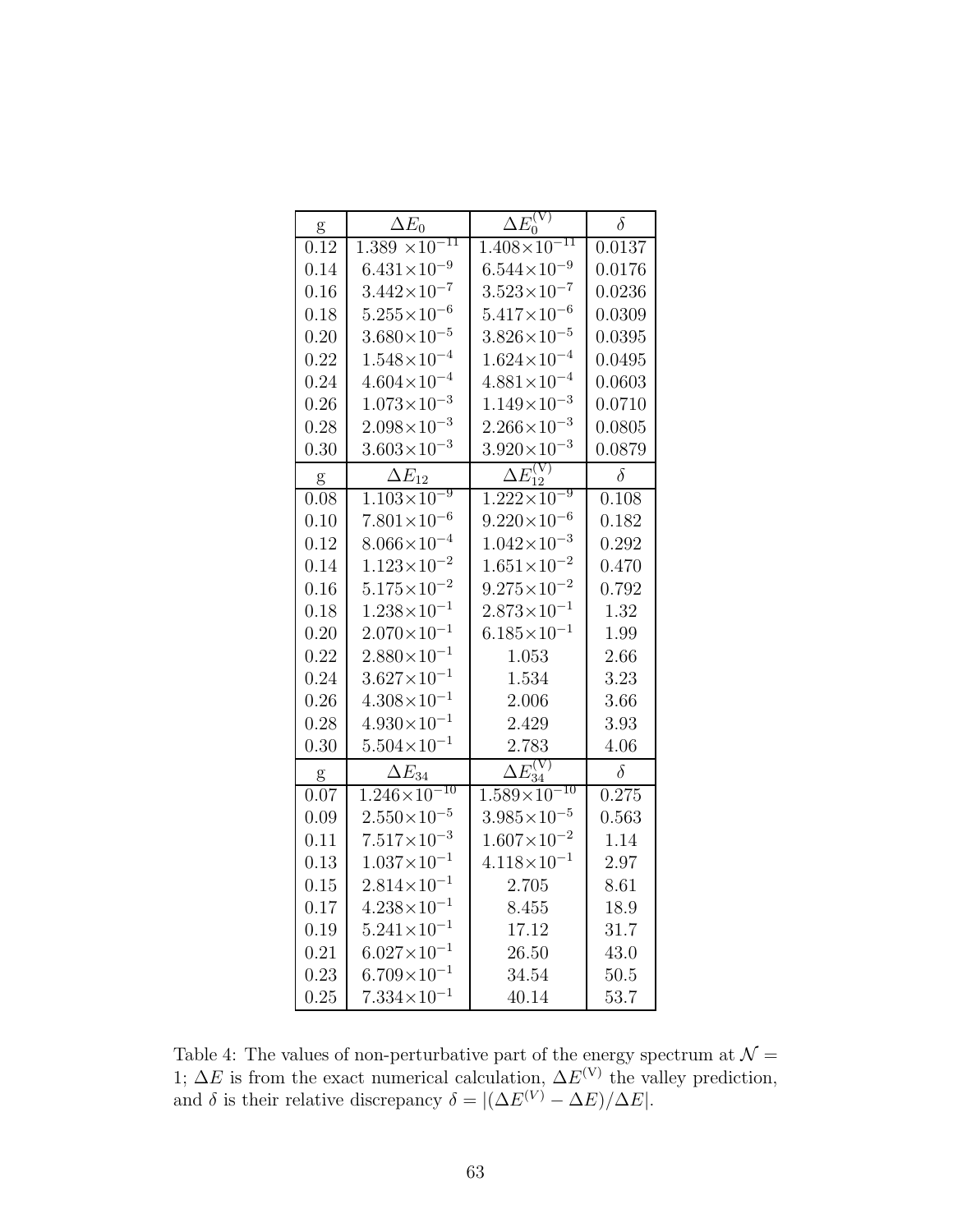| g    | $\Delta E_0$                      | $\Delta E_0^{(V)}$               | $\delta$ |
|------|-----------------------------------|----------------------------------|----------|
| 0.14 | $-6.438\times10^{-11}$            | $-6.413\times10^{-11}$           | 0.00387  |
| 0.16 | $-4.530\times10^{-9}$             | $-4.510\times10^{-9}$            | 0.00445  |
| 0.18 | $-8.825 \times 10^{-8}$           | $-8.776 \times 10^{-8}$          | 0.00569  |
| 0.20 | $-7.706 \times 10^{-7}$           | $-7.651\times10^{-7}$            | 0.00713  |
| 0.22 | $-3.967\times10^{-6}$             | $-3.932\times10^{-6}$            | 0.00877  |
| 0.24 | $-1.421 \times 10^{-5}$           | $-1.406 \times 10^{-5}$          | 0.0106   |
| 0.26 | $-3.933 \times 10^{-5}$           | $-3.884 \times 10^{-5}$          | 0.0126   |
| 0.28 | $-9.018 \times 10^{-5}$           | $-8.884 \times 10^{-5}$          | 0.0148   |
| 0.30 | $-1.795 \times 10^{-4}$           | $-1.764\times10^{-4}$            | 0.0170   |
| g    | $\Delta E_1$                      | $\Delta E_1^{(V)}$               | $\delta$ |
| 0.12 | $1.788 \times \overline{10^{-9}}$ | $1.956\times10^{-9}$             | 0.0942   |
| 0.14 | $5.883 \times 10^{-7}$            | $6.678\times10^{-7}$             | 0.135    |
| 0.16 | $2.317\times10^{-5}$              | $2.753 \times 10^{-5}$           | 0.188    |
| 0.18 | $2.659\times10^{-4}$              | $3.344 \times 10^{-4}$           | 0.258    |
| 0.20 | $1.423 \times 10^{-3}$            | $1.913\times10^{-3}$             | 0.344    |
| 0.22 | $4.658\times10^{-3}$              | $6.714\times10^{-3}$             | 0.441    |
| g    | $\Delta E_{23}$                   | $\Delta E_{23}^{(\overline{V})}$ | $\delta$ |
| 0.08 | $1.260\times10^{-8}$              | $1.527 \times 10^{-8}$           | 0.212    |
| 0.10 | $6.689\times10^{-5}$              | $9.220 \times 10^{-5}$           | 0.378    |
| 0.12 | $5.211 \times 10^{-3}$            | $8.687\times10^{-3}$             | 0.667    |
| 0.14 | $5.139\times10^{-2}$              | $1.179\times10^{-1}$             | 1.29     |
| 0.16 | $1.576 \times 10^{-1}$            | $5.797\times10^{-1}$             | 2.68     |
| 0.18 | $2.765\times10^{-1}$              | 1.596                            | 4.77     |
| 0.20 | $3.826 \times 10^{-1}$            | 3.093                            | 7.08     |

Table 5: The values of non-perturbative part of the energy spectrum at  $\mathcal{N} = 2$ . Since the numerical agreement of  $\Delta E_0^{(V)}$  with the exact value is excellent, we think it permissible to write them up to  $g = 0.3$ , although the valley-instanton ceases to be a solution of the valley equation at  $g \geq 0.2$ .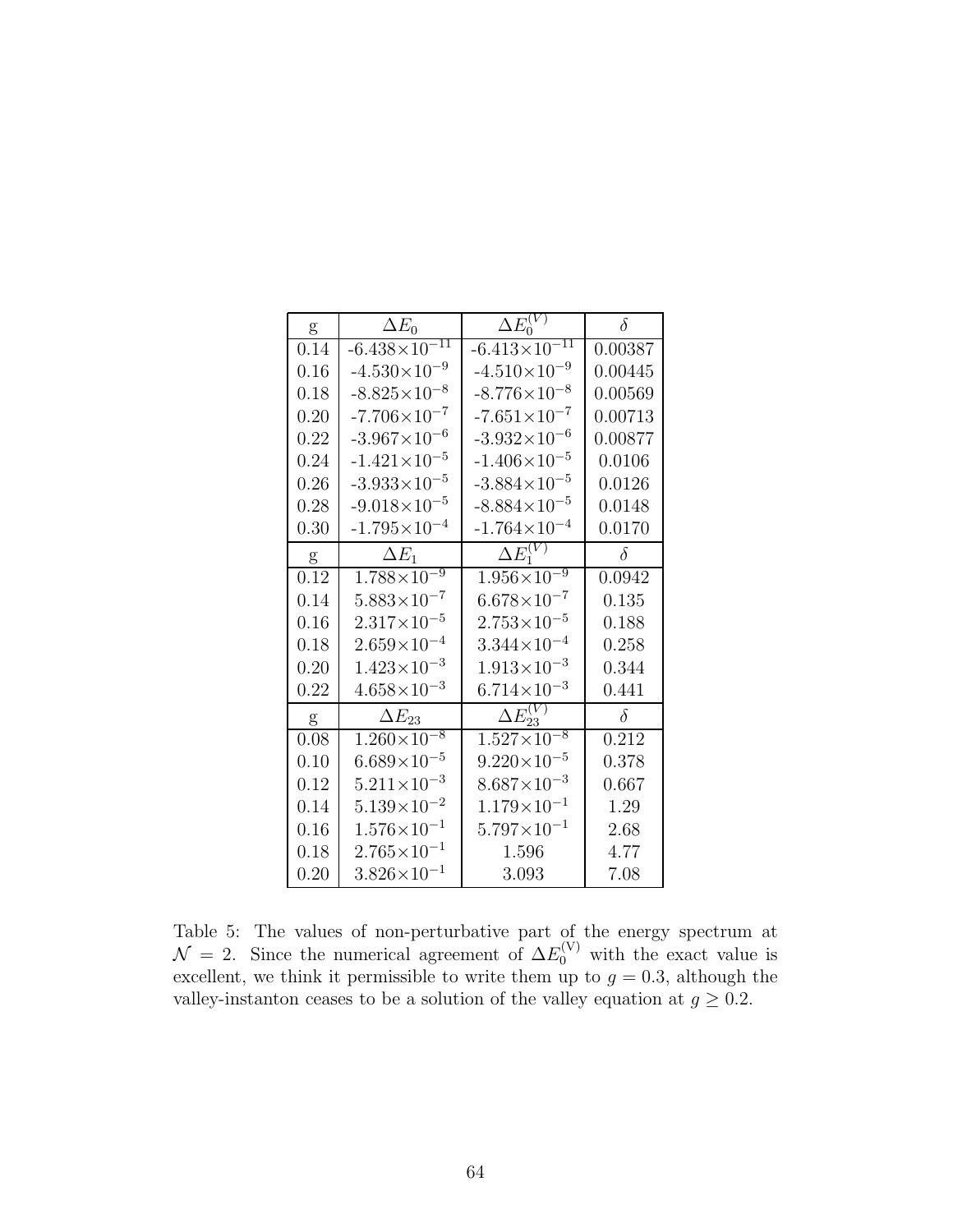<span id="page-65-0"></span>

| g                 | $\Delta E_0$                      | $\Delta E_0^{(V)}$                | $\delta$ |
|-------------------|-----------------------------------|-----------------------------------|----------|
| 0.15              | $1.305 \times 10^{-11}$           | $1.483\times10^{-11}$             | 0.137    |
| 0.16              | $1.002\times10^{-10}$             | $1.155\times10^{-10}$             | 0.152    |
| 0.17              | $5.553\times10^{-10}$             | $6.508\times10^{-10}$             | 0.172    |
| 0.18              | $2.383\times10^{-9}$              | $2.843 \times 10^{-9}$            | 0.193    |
| g                 | $\Delta E_1$                      | $\Delta E_1^{(V)}$                | $\delta$ |
| $\overline{0}.13$ | $-4.738 \times 10^{-10}$          | $-4.32\overline{4\times10^{-10}}$ | 0.0874   |
| 0.14              | $-7.289\times10^{-9}$             | $-6.544 \times 10^{-9}$           | 0.102    |
| 0.15              | $-6.639\times10^{-8}$             | $-5.859\times10^{-8}$             | 0.117    |
| 0.16              | $-4.068\times10^{-7}$             | $-3.523 \times 10^{-7}$           | 0.134    |
| 0.17              | $-1.836\times10^{-6}$             | $-1.558\times10^{-6}$             | 0.151    |
| 0.18              | $-6.527\times10^{-6}$             | $-5.417\times10^{-6}$             | 0.170    |
| g                 | $\Delta E_2$                      | $\Delta E_2^{(V)}$                | $\delta$ |
| $\overline{0.11}$ | $1.868 \times \overline{10^{-9}}$ | $2.362\times10^{-9}$              | 0.265    |
| 0.12              | $1.019\times10^{-7}$              | $1.358\times10^{-7}$              | 0.333    |
| 0.13              | $2.144 \times 10^{-6}$            | $3.028 \times 10^{-6}$            | 0.412    |
| 0.14              | $2.257\times10^{-5}$              | $3.407\times10^{-5}$              | 0.510    |
| 0.15              | $1.420\times10^{-4}$              | $2.315 \times 10^{-4}$            | 0.630    |
| 0.16              | $6.040\times10^{-4}$              | $1.075\times10^{-3}$              | 0.780    |
| 0.17              | $1.900\times10^{-3}$              | $3.731 \times 10^{-3}$            | 0.964    |
| 0.18              | $4.732 \times 10^{-3}$            | $1.032\times10^{-2}$              | 1.18     |
| g                 | $\Delta E_{34}$                   | $\Delta E^{(\bar{V})}_\circ$      | $\delta$ |
| 0.08              | $1.140\times10^{-7}$              | $1.559\times10^{-7}$              | 0.367    |
| 0.09              | $1.524 \times 10^{-5}$            | $2.301 \times 10^{-5}$            | 0.509    |
| 0.10              | $4.415\times10^{-4}$              | $7.528 \times 10^{-4}$            | 0.705    |
| 0.11              | $4.657\times10^{-3}$              | $9.275 \times 10^{-3}$            | 0.991    |
| 0.12              | $2.402\times10^{-2}$              | $5.910\times10^{-2}$              | 1.46     |
| 0.13              | $7.170\times10^{-2}$              | $2.378 \times 10^{-1}$            | 2.32     |
| 0.14              | $0.143\times10^{-1}$              | $6.878\times10^{-1}$              | 3.81     |

Table 6: The values of non-perturbative part of the energy spectrum at  $\mathcal{N}=3.$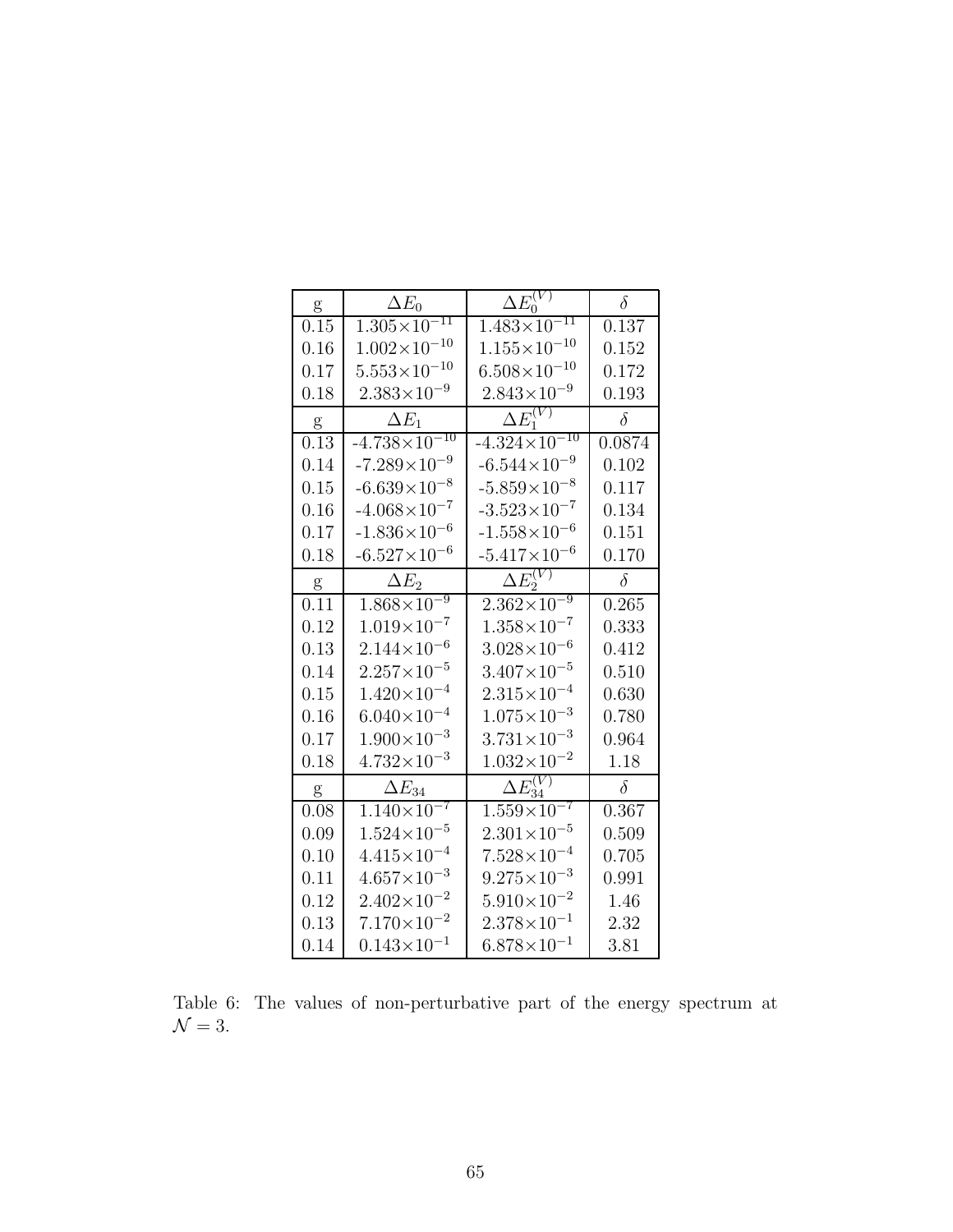- (b) The perturbative and non-perturbative contributions in the path integral can be separated in terms of the valley. (Section [3](#page-24-0))
- (c) In the separation, the imaginary part of the non-perturbative contribution and the Borel singularity of the perturbative contribution cancels trivially. (Section [3](#page-24-0))
- (d) Bogomolny's trick is proved to be sound, thus enabling us to go beyond the dilute-gas approximation. (Section [3.4](#page-33-0) and Section [4.1](#page-34-0))
- (e) Based on the above separation, the large order behavior of the perturbation series is predicted. The prediction reproduces the perturbation theory excellently. (Section [3.3](#page-31-0) and Section [5\)](#page-40-0)
- (f) A new type of supersymmetry in quantum mechanics is found. Non-renormalization theorems of the  $N$ -fold supersymmetry hold. (Section [6\)](#page-43-0)
- (g) The energy spectrum calculated by our valley calculus reproduces those derived directly from the Schrödinger equation. (Section [7](#page-58-0))
- 2. The asymmetric double-well potential was also treated by Balitsky and Yung [\[23\]](#page-77-0). Their calculation, however, utilized a complex solution, which requires the deformation of the path-integral in the infinite dimensional configuration space. This procedure is difficult to justify, and furthermore it obscures the analytic continuation in the complex  $g^2$ -plane. On the other hand, our analysis involves only the real configurations, and the analytic continuation is well-defined in the finite dimensional collective coordinate space.
- 3. To parameterize the valley, we have used  $R$ , which corresponds to the relative distance between  $I$  and  $I$ . But as was denoted in the footnote to Section [3,](#page-24-0) the definition of R is not simple. The simplest variable to parameterize the valley is the eigenvalue  $\lambda$  in the valley equation [\(2.5](#page-5-0)). In further research on valleys, one might use  $\lambda$  rather than R.
- 4. Our analyses have been done in the topologically trivial sector, but the extension to the topologically non-trivial sector is straightforward. For example, we can construct a valley in the one instanton sector which consists of the  $n+1$  instantons and the n anti-instantons. The valley equation is the same as in the topological trivial sector, and the only change is the boundary condition of q at  $\tau = \pm \infty$ .
- 5. In Section [3.3](#page-31-0), we have predicted the large order behavior of the perturbative series for the square of the absolute value of the normalized wave function at  $q = q_{\pm}$  (see Eq.[\(3.38](#page-33-0))). We have not tested this prediction, but we note that the prediction is consistent with the result in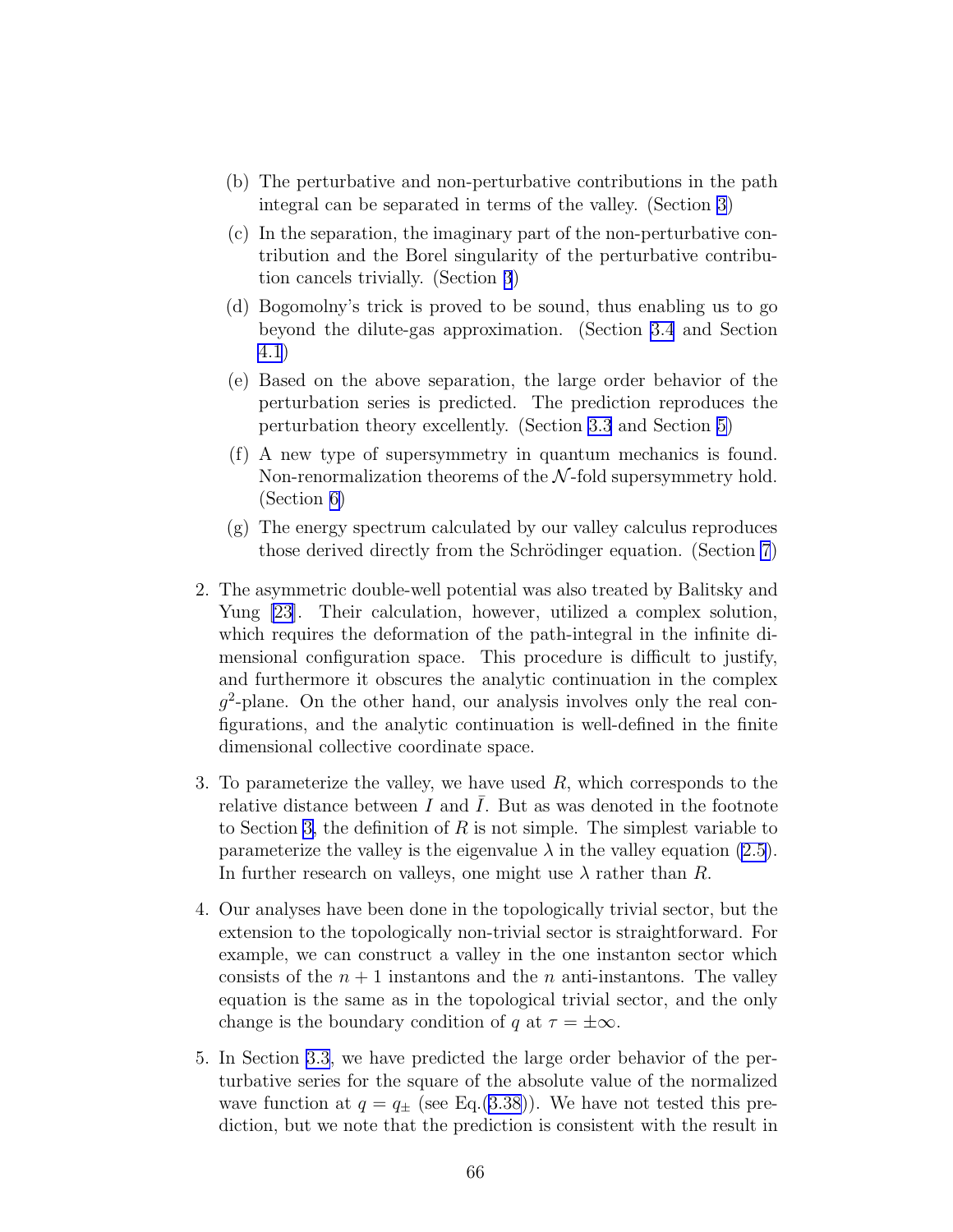Section [6](#page-43-0). In Section 6, we have shown that if  $\epsilon = \mathcal{N}$  the perturbative ground state (or more generally first  $\mathcal N$  perturbative excited states) at  $q = q_-\,$  can be constructed exactly. The state is normalizable at any finite order of the perturbation of  $g$ , but if we sum up the contributions at all orders, the state becomes unnormalizable. This unnormalizability indicates the non-Borel-summability of the the perturbative series for the square of the absolute value of the normalized wave function at  $q = q_-.$ 

- 6. In Section [7](#page-58-0), we have found in Figs.[20-](#page-61-0)[22](#page-62-0) that for the first  $(N-1)$ -th energy levels our valley calculus agrees excellently with the numerical calculation. In spite of the fact that we have only taken into account the lowest order corrections in the background of the valley, and neglected the higher order corrections, the agreement is better than expected. This may suggest another non-renormalization theorem for the higher order corrections on the valley calculus. Indeed, for the instanton calculus in the supersymmetric QCD, similar types of the non-renormalization theorem are known to hold[[24\]](#page-77-0).
- 7. The techniques of this paper may be applied to the model in quantum field theory. In quantum field theory, there are three types of singularities in the Borel plane, which are known as the IR renormalon, UV renormalon, and the instanton singularities[[4, 15\]](#page-76-0). The former two singularities are outside the scope of this paper, but the instanton singularity is manageable by a straightforward extension of our method. A promising application of our method is to processes with huge numbers of particles. The number of Feynman diagrams of these processes is large and the instanton type singularity is closely related with this fact[[25,](#page-77-0) [15\]](#page-76-0).
- 8. One of the interesting processes with high multiplicities is the electroweak baryon and lepton number violating process at high energy scattering [\[26, 27\]](#page-77-0). The process is the tunneling effect, and the height of the tunneling barrier is  $O(10)$  TeV. The amplitude of the process at that energy is naively expected to be enhanced, and the process inevitably contains a huge number of particles (massive gauge and Higgs bosons)[[28](#page-77-0), [29](#page-77-0), [30](#page-77-0)]. A plausible calculation does not yet exist.

Based on the optical theorem, Porrati and later Khoze and Ringwald proposed a method to treat a huge number of particles [\[31, 32](#page-77-0)]. The problem with their method is that the optical theorem itself does not distinguish the baryon number violating process (tunneling effect) and the baryon number preserving one (the perturbative effect). The extension of our method to the electroweak theory might make it possible to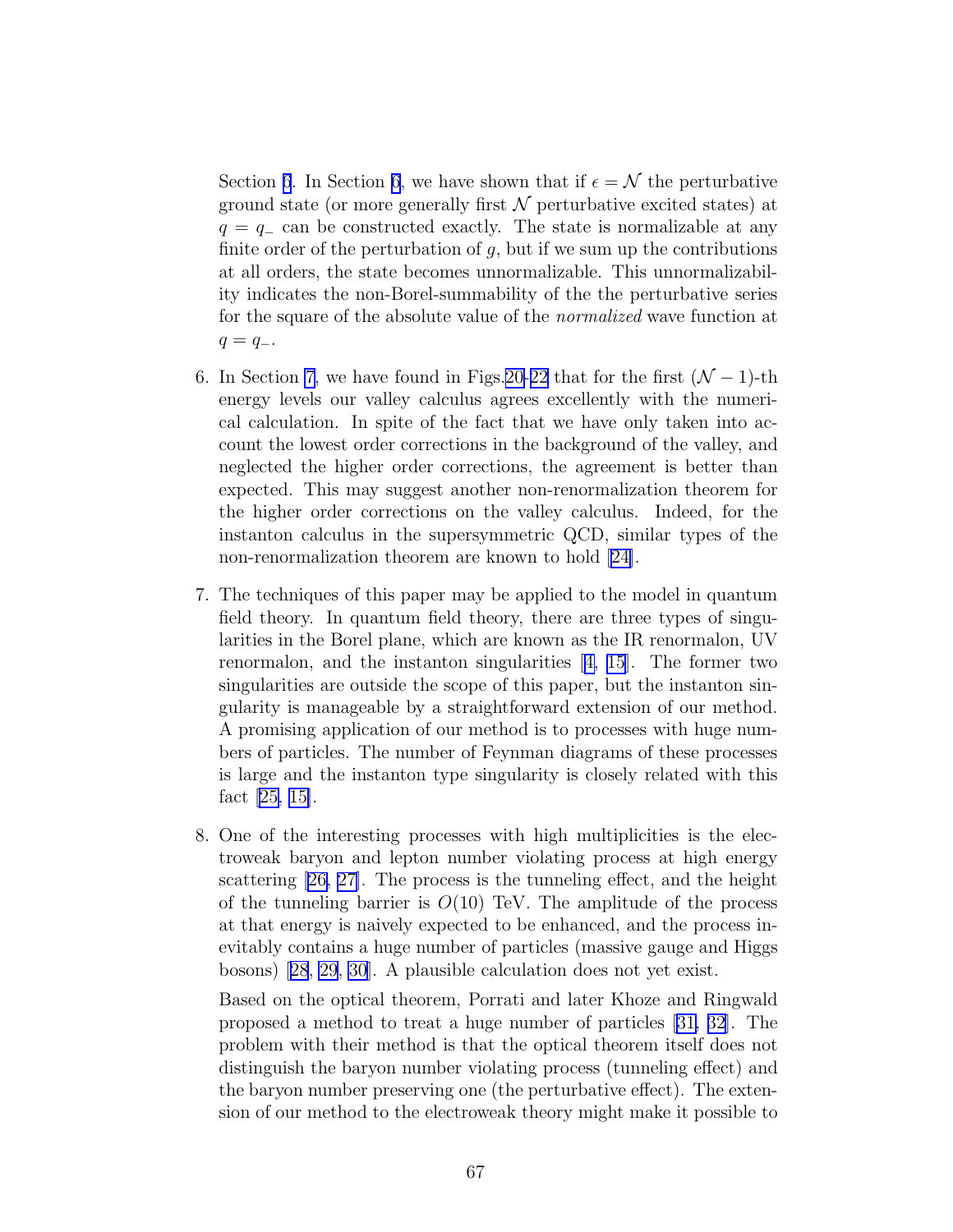separate them, although the detailed analysis of the geometrical structure of the theory is needed. The valley instanton in the electroweak theory has already been constructed in Ref.[[33\]](#page-77-0).

More detailed arguments about this subject are given in Ref.[[34](#page-77-0)].

9. The extension of our method to string theory is an interesting possibility. Unfortunately, it is difficult at present because of the lack of a satisfactory non-perturbative formulation of string theory (e.g. string field theory). But the consideration of the large order behavior of string theory[[35\]](#page-77-0) and the existence of the solitonic object[[36](#page-77-0)] suggests that a geometrical structure similar to that of our model exists in the configuration space of the non-perturbative formulation of the string theory.

### Acknowledgment

M. Sato wishes to acknowledge suggestions by T. Eguchi and thank K. Fujikawa, M. Kato and H. Kawamura for discussions. H. Aoyama's work was supported in part by the Grant-in-Aid for Scientific Research 10120218 and 10640259. H. Kikuchi's work was supported in part by the Grant-in-Aid for Scientific Research 09226232. M. Sato and S. Wada were supported in part by Grants-in-Aid for JSPS fellows. Numerical computation in this work was in part supported by the computing facility at the Yukawa Institute for Theoretical Physics, Kyoto University. We would like to thank J. Constable, Faculty of Integrated Human Studies, Kyoto University, for careful reading of the manuscript.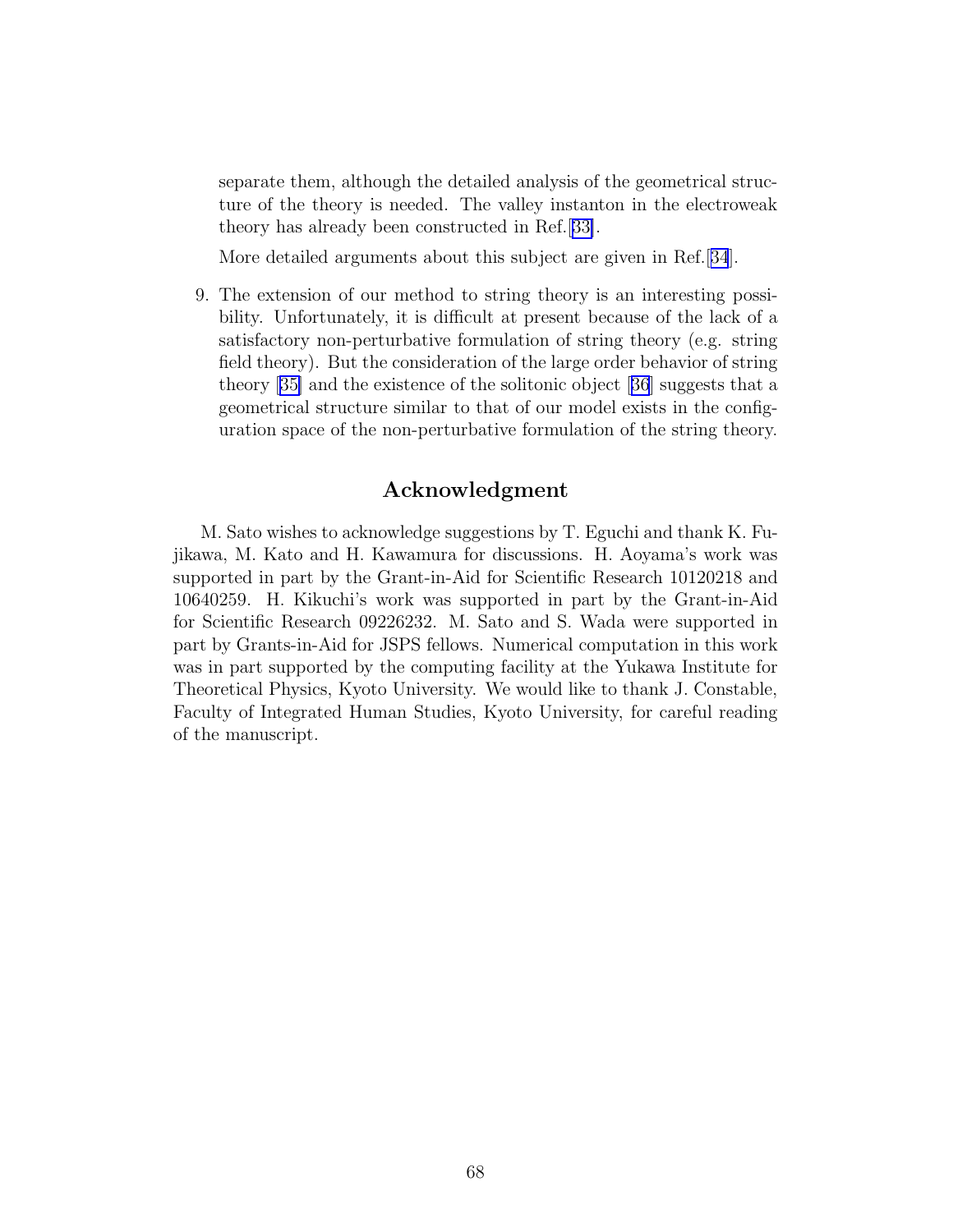### A Some notes on the valley method

In this appendix we will note some of the important properties of the valley method, which have not been explicitly described in previous references.

Firstly, we note its relation to the ordinary collective coordinate method. In our context, this corresponds to the cases when there are non-trivial solutions of equations of motion. That is, cases where  $F(\tau) \equiv 0$ . These cases can be treated by a limiting procedure and the valley method reduces to the usual collective coordinate method. This is done in the following manner: When  $F(\tau) = 0$ , both the numerator and the denominator of the Jacobian  $\Delta[\varphi_{\alpha}]$  of Eq.[\(2.12](#page-7-0)) are zero. This quantity can be obtained by introducing a small perturbation to the action that renders  $F(\tau) \neq 0$  and making the perturbation vanish at the end. Let us take  $S[q] \rightarrow S[q] + \rho W[q]$ . Since the eigenvalue  $\lambda$  is zero  $\rho \neq 0$ ,  $\lambda$  is of order  $\rho$  and the valley solutions are expanded as  $q = q_0 + \rho q_1 + \cdots$ ,  $F = \rho F_1 + \cdots$ . The  $\rho$ -expansion of Eq.[\(2.17](#page-8-0)) and Eq.([2.18\)](#page-8-0) yields the following:

$$
\frac{\delta S[q_0]}{\delta q_0(\tau)} = 0, \tag{A.1}
$$

$$
\int d\tau' \frac{\delta^2 S[q_0]}{\delta q_0(\tau)\delta q_0(\tau')} F_1(\tau') = 0.
$$
\n(A.2)

The first equation is the original equation of motion. The second gives  $F_1 \propto \dot{q}_0$ , which proportional constant is to be determined at the higher-order equations. The gradient vector  $G(\tau)$  is independent from this proportional constant:

$$
G(\tau) = \frac{F_1(\tau)}{\sqrt{\int F_1^2 d\tau'}} = \frac{\dot{q}_0(\tau)}{\sqrt{\int \dot{q}_0^2 d\tau'}},
$$
(A.3)

By choosing the valley parameter  $\alpha$  as the translation coordinate of  $q_0(\tau)$ , the Jacobian is found to be the following:

$$
\Delta[q_{\alpha}] = \int \dot{q}_0(\tau) G(\tau) d\tau = \sqrt{\int \dot{q}_0^2 d\tau'}.
$$
\n(A.4)

This is the Jacobian of the ordinary collective coordinate method[[12](#page-76-0)].

The second is the extension to the multi-dimensional valley, which will be needed when there are multiple dangerous eigenvalues. The definition of the D-dimensional valley is as follows:

$$
\frac{\delta S[q]}{\delta q(\tau)} = \sum_{i=1}^{D} F_i(\tau), \tag{A.5}
$$

$$
\int d\tau' \frac{\delta^2 S[q]}{\delta q(\tau) \delta q(\tau')} F_i(\tau') = \lambda_i F_i(\tau) \quad (i = 1, \cdots, D), \tag{A.6}
$$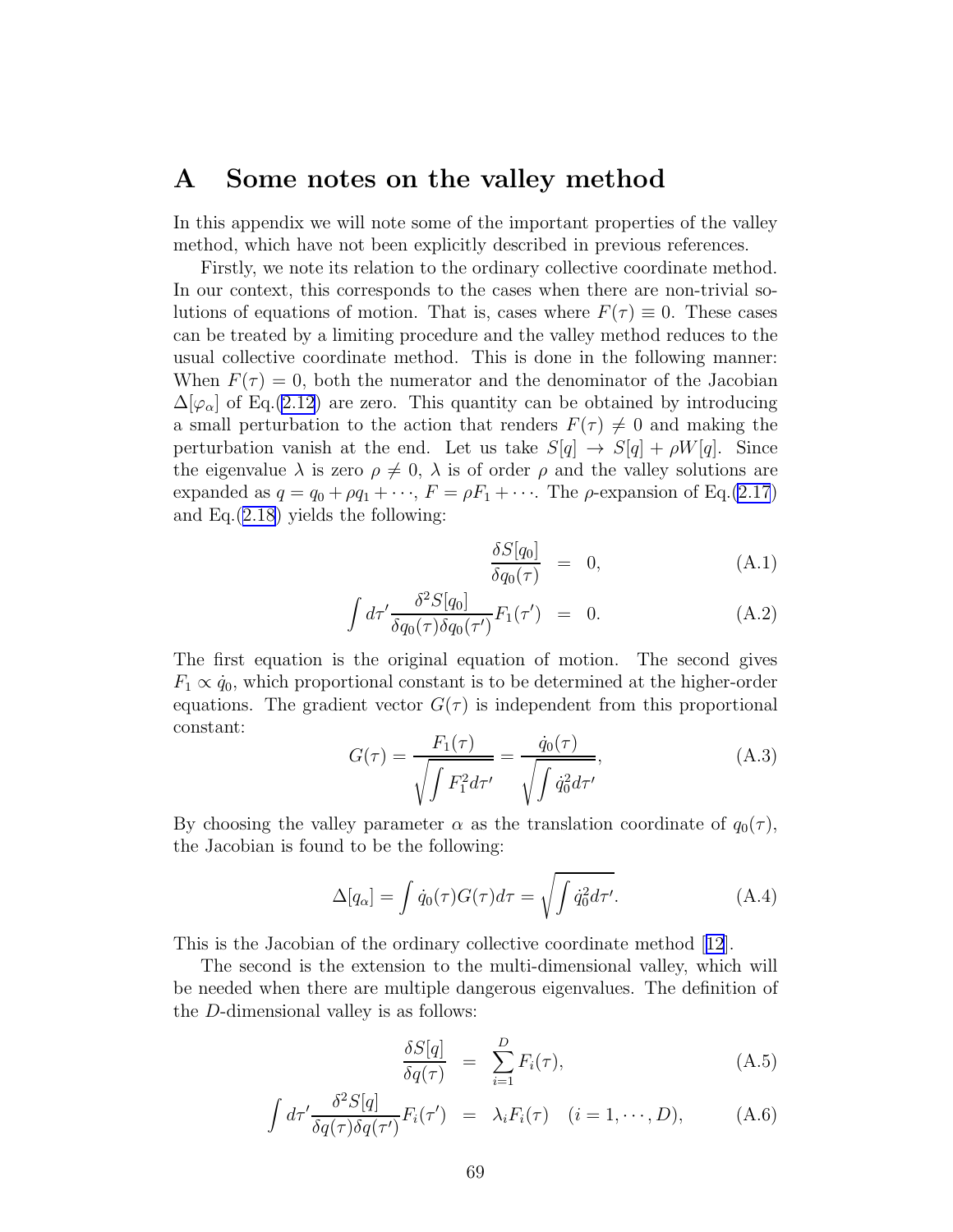<span id="page-70-0"></span>The Gaussian integration is performed in the subspace defined by  $\int \phi(\tau)G_i(\tau)d\tau = 0$  for  $i = 1, \dots, D$  [\[7](#page-76-0)], where  $G_j$  is the normalized function of  $F_i$ . The Jacobian of the collective coordinate volume element  $\prod_i da_i$ is given by the determinant of

$$
C_{ij} \equiv \int d\tau' \frac{\partial q(\tau')}{\partial \alpha_i} G_j(\tau'), \tag{A.7}
$$

where the valley is parametrized by the  $D$  collective coordinates  $\alpha_i$ .

## B The determinant of the valley-instanton

In this appendix we will calculate the determinant for a valley-instanton, utilizing the fact that it has a zero eigenvalue, as is proven in Section 2.2. We will consider the valley-instanton located at  $\tau = \tau_I$  in the region  $\tau \in$  $[-T/2, T/2]$ , and calculate the normalized determinant, using the following formula[[12](#page-76-0)] for  $\omega_{\pm}(T/2 \pm \tau_I) \gg 1$ .

$$
\frac{\det'(-\partial_{\tau}^{2} + V'')}{\det(-\partial_{\tau}^{2} + \omega_{+}^{2})} = \frac{\psi(T/2)}{\lambda \psi_{0}(T/2)},
$$
\n(B.1)

where the eigenvalues are determined with the use of the Dirichlet boundary conditions at  $\pm T/2$ . The eigenvalue  $\lambda$  is the one that appears in the valley equations and goes to zero in the limit  $T \to \infty$ . The functions  $\psi(\tau)$ ,  $\psi_0(\tau)$ are the solutions of following differential equations:

$$
(-\partial_{\tau}^{2} + V''(q))\psi(\tau) = 0, \qquad (B.2)
$$

$$
(-\partial_{\tau}^{2} + \omega_{+}^{2})\psi_{0}(\tau) = 0, \qquad (B.3)
$$

with boundary conditions,  $\psi(-T/2) = \psi_0(-T/2) = 0$  and  $\psi(-T/2) =$  $\dot{\psi}_0(-T/2) = 1.$ 

The function  $\psi$  is given by the following:

$$
\psi_0(\tau) = \frac{1}{2\omega_+} \left( e^{\omega_+(\tau + T/2)} - e^{-\omega_+(\tau + T/2)} \right), \tag{B.4}
$$

which yields  $\psi_0(T/2) \sim e^{\omega_+ T}/(2\omega_+).$ 

For the construction of the function  $\psi(\tau)$ , we can utilize the auxiliary coordinate  $F(\tau)$ , which is the eigenfunction with zero eigenvalue,

$$
\left(-\partial_{\tau}^{2} + V''(q)\right)F = 0.
$$
\n(B.5)

with converging boundary conditions at  $\tau = \pm \infty$ . It has the following asymptotic behavior:

$$
F(\tau) \sim F_{\mp} e^{\mp \omega_{\mp} (\tau - \tau_I)}, \tag{B.6}
$$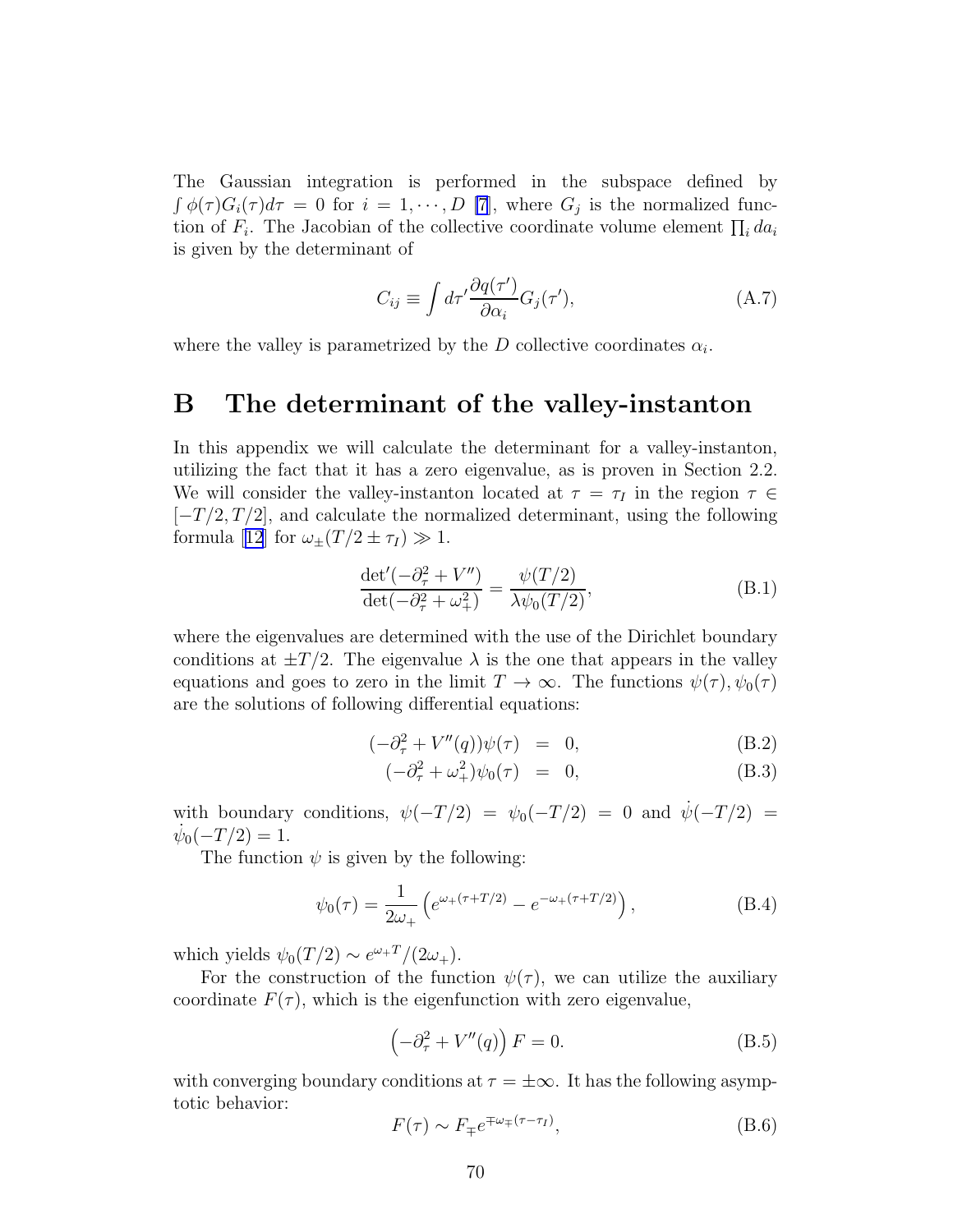for  $\tau \to \pm T/2$  as was shown in Section 2.2. We denote the other indepen-dent solution of Eq,[\(B.5\)](#page-70-0) by  $\bar{F}(\tau)$ , in which we choose to have the following Wronskian:

$$
W = F(\tau)\dot{F}(\tau) - \dot{F}(\tau)\bar{F}(\tau) = 2\omega_{+}\omega_{-}.
$$
 (B.7)

This implies that the asymptotic behavior of  $\bar{F}(\tau)$  for  $\tau \to \pm T/2$  is the following:

$$
\bar{F}(\tau) \sim \bar{F}_{\mp} e^{\pm \omega_{\mp} (\tau - \tau_I)},\tag{B.8}
$$

with  $\bar{F}_{\pm} = \pm \omega_{\mp}/F_{\pm}$ . Using these solutions, the function  $\psi(\tau)$  is given as follows,

$$
\psi(\tau) = \frac{1}{2\omega_+} \left( \frac{F(\tau)}{F(-T/2)} - \frac{\bar{F}(\tau)}{\bar{F}(-T/2)} \right). \tag{B.9}
$$

which satisfies the required boundary conditions at  $\tau = -T/2$ .

Next we will evaluate the lowest eigenvalue  $\lambda$ ,

$$
\left(-\partial_{\tau}^{2} + V''(q)\right)\bar{\psi}(\tau) = \lambda\bar{\psi}(\tau),\tag{B.10}
$$

with  $\bar{\psi}(\pm T/2) = 0$ . We can construct the eigenfunction  $\bar{\psi}(\tau)$  as a perturbation series in  $\lambda$  as follows,

$$
\bar{\psi}(\tau) = \psi(\tau) + \lambda \int_{-T/2}^{+T/2} d\tau' G(\tau, \tau') \bar{\psi}(\tau')
$$
\n
$$
= \psi(\tau) + \lambda \int_{-T/2}^{+T/2} d\tau' G(\tau, \tau') \psi(\tau') + O(\lambda^2), \quad (B.11)
$$

where the function  $\psi(\tau)$  given by Eq.(B.9) is used so that the boundary condition  $\bar{\psi}(-T/2) = 0$  is satisfied. The Green function  $G(\tau, \tau')$  is defined by,

$$
G(\tau, \tau') = \frac{1}{W}(F(\tau)\bar{F}(\tau') - F(\tau')\bar{F}(\tau))\theta(\tau - \tau').
$$
 (B.12)

and satisfies the following,

$$
\left(-\partial_{\tau}^{2} + V''(q)\right)G(\tau,\tau') = \delta(\tau-\tau').
$$
\n(B.13)

The boundary condition  $\bar{\psi}(T/2) = 0$  determines the eigenvalue  $\lambda$ . Straightforward calculation shows that the product of the second term of the Green function (B.12) and the  $F(\tau')$  term in  $\psi(\tau')$  makes the dominant contribution to  $\bar{\psi}(T/2)$ . Therefore we find that

$$
\psi\left(\frac{T}{2}\right) \simeq \frac{\lambda}{W} \frac{\bar{F}(T/2)}{2\omega_{+}F(-T/2)} \int_{-T/2}^{T/2} d\tau' F^{2}(\tau'). \tag{B.14}
$$

Combining the results obtained so far, we find that

$$
\frac{\det'(-\partial_{\tau}^2 + V'')}{\det(-\partial_{\tau}^2 + \omega_+^2)} \simeq \frac{e^{(\omega_- - \omega_+)(T/2 - \tau_I)}}{2\omega_- F_+ F_-} \int_{-\infty}^{\infty} d\tau F^2(\tau). \tag{B.15}
$$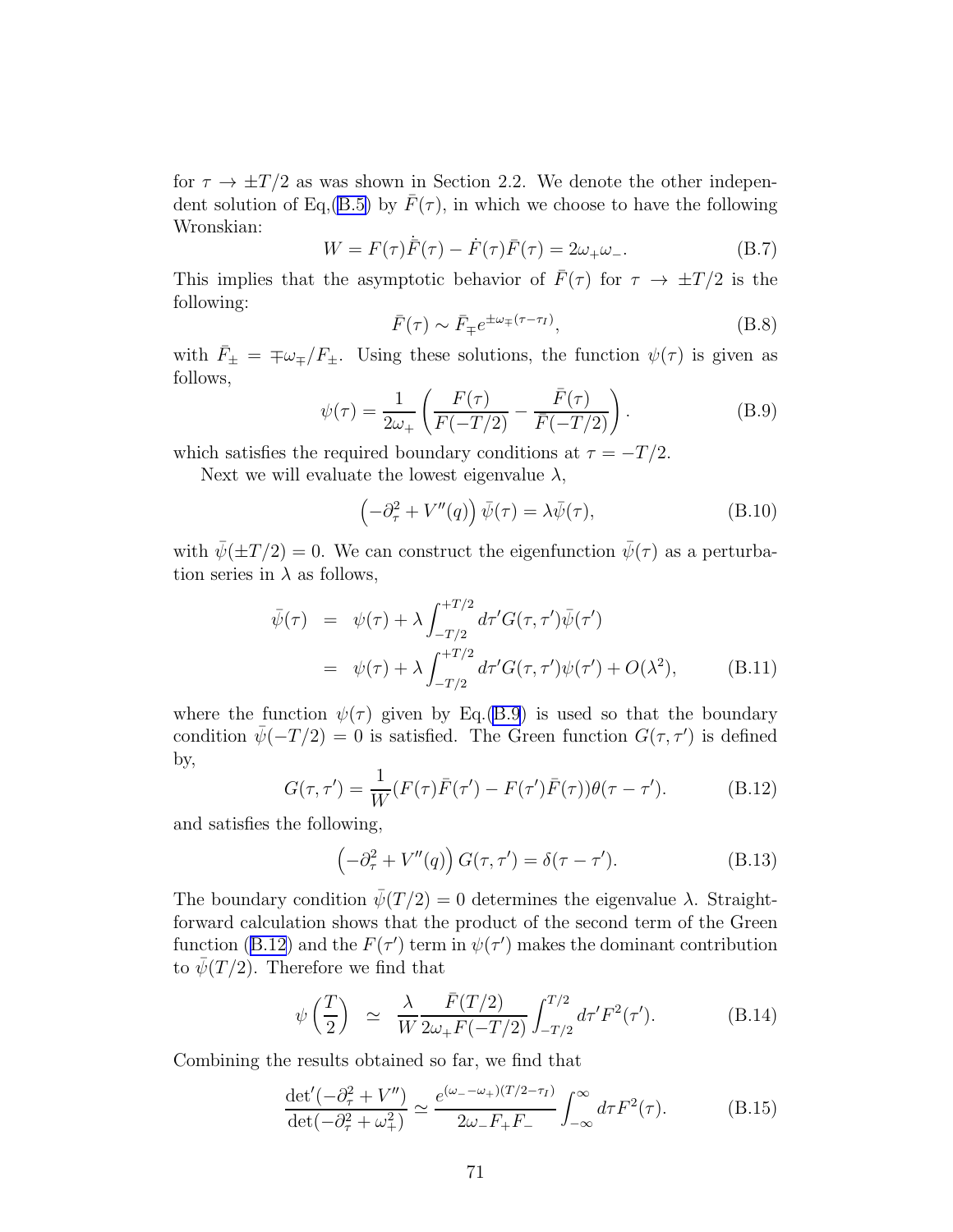## <span id="page-72-0"></span>C The relation between the valley parameter and the separation of valley-instantons

As has been shown by the explicit numerical integration of the valley equations carried out in Section 2, the solution approaches to the well-separated pair of the (anti-)valley-instantons as the parameter  $\lambda$  in the equation approaches zero from below. In this appendix we will clarify the relation between  $\lambda$  and the separation R. For the sake of simplicity we will confine ourselves to the case of the  $I\bar{I}$  valley. Obtaining a similar result for the  $\bar{I}I$ valley is a simple matter.

Assuming that  $\lambda$  is small enough that the solution consists of a wellseparated pair of valley-instanton and anti-valley-instanton, we can locate the valley-instanton at  $\tau = 0$  and the anti-valley-instanton at  $\tau = R$ . At the symmetric point  $\tau_0(= R/2)$ , the time derivatives of the configuration vanish simultaneously;  $F(\tau_0) = \dot{q}(\tau_0) = 0$ . In the asymptotic region to the far left of the valley-instanton,  $\tau < 0$  and  $|\tau| \gg 1/\omega_{+}$ , the solution is well described by linearizing the valley equations  $(2.31)-(2.32)$  $(2.31)-(2.32)$  $(2.31)-(2.32)$ . By requiring that it becomes a vacuum at  $q_+$  as  $\tau \to -\infty$ , the solution is described by two parameters  $F_+$ and  $Q_-,$ 

$$
F \simeq F_{+}e^{\kappa_{+}\tau} \tag{C.1}
$$

$$
q - q_+ \simeq \left( Q_+ - \frac{F_+}{\lambda} \right) e^{\omega_+ \tau} + \frac{F_+}{\lambda} e^{\kappa_+ \tau}, \tag{C.2}
$$

where  $\kappa_{\pm} \equiv \sqrt{\omega_{\pm} - \lambda}$ . Of two degrees of freedom in  $F_+$  and  $Q_+$ , one is related to the overall translation and the other should be fixed so that  $\dot{q}$  and  $F$  are zero at  $\tau_0$ . We already know the asymptotic form of the valley-instanton as Eqs.([2.59\)](#page-17-0)-([2.60\)](#page-17-0). Thus

$$
Q_{+} \rightarrow \frac{1}{g}, \qquad F_{+} \rightarrow -6\epsilon g \tag{C.3}
$$

at the limit of  $\lambda \to 0$ .

Similarly the solution is well described by linearized equations around  $\tau_0$ , for the configuration is almost a vacuum at  $q_$ . Since  $F(\tau_0) = \dot{q}(\tau_0) = 0$ , we can conclude the  $I\bar{I}$  valley behaves as

$$
F \simeq F_{-}e^{-\kappa_{-}\tau} + F_{-}e^{\kappa_{-}(\tau - 2\tau_{0})}
$$
\n(C.4)

$$
q - q_- \simeq \left( Q_- - \frac{F_-}{\lambda} \right) e^{-\omega_- \tau} + \frac{F_-}{\lambda} e^{-\kappa_- \tau} + \left( Q_- - \frac{F_-}{\lambda} \right) e^{\omega_- (\tau - 2\tau_0)} + \frac{F_-}{\lambda} e^{\kappa_- (\tau - 2\tau_0)}.
$$
 (C.5)

When  $\lambda \to -0$ ,  $\tau_0$  goes to the positive infinity and

$$
Q_{-} \to -\frac{1}{g} \qquad F_{-} \to -6\epsilon g, \tag{C.6}
$$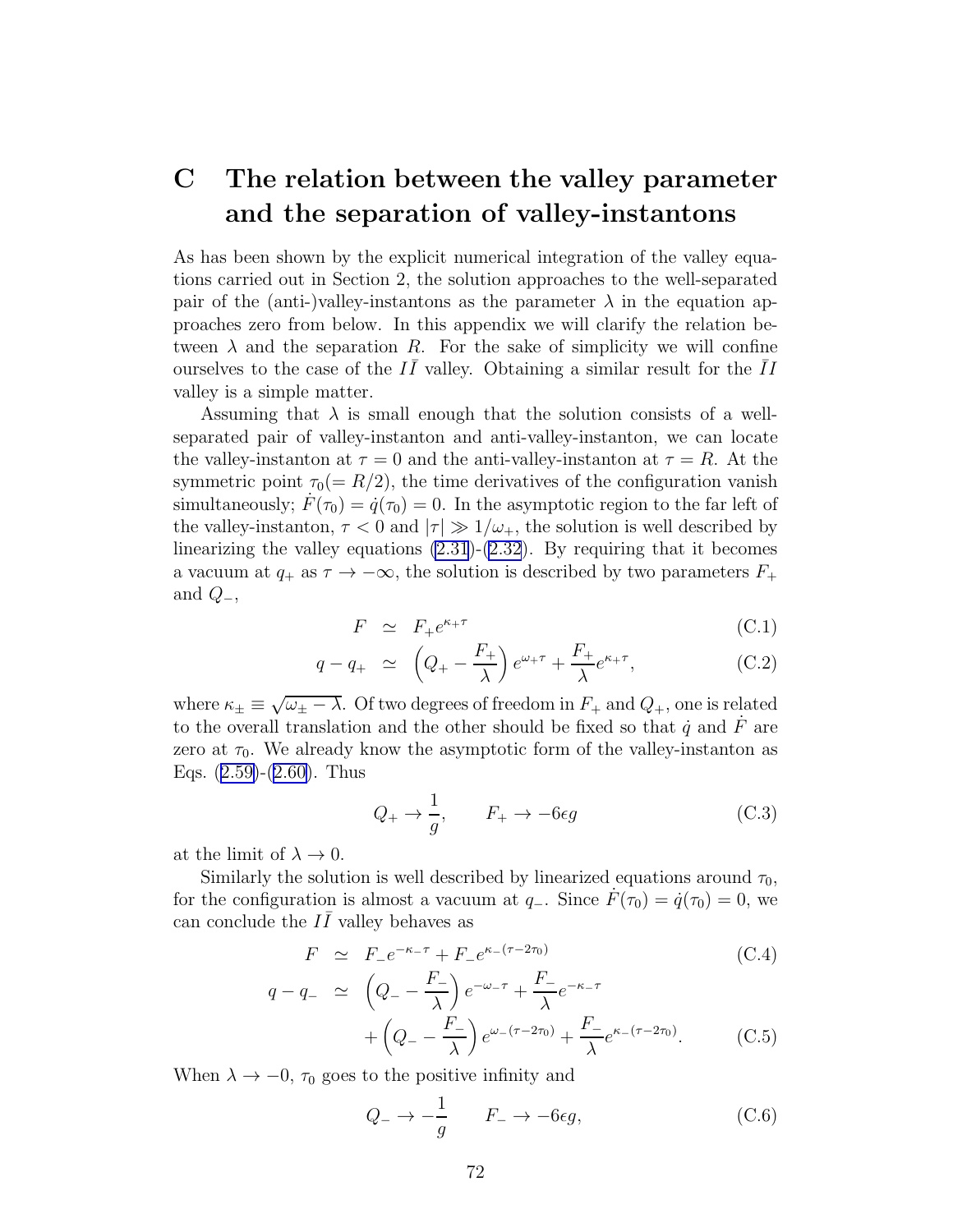<span id="page-73-0"></span>obtained again by comparing [\(C.4\)](#page-72-0) and [\(C.5\)](#page-72-0) with the asymptotic forms for positive $\tau$  in [\(2.59](#page-17-0)) and ([2.60\)](#page-17-0).

We use the conservation of  $H_V$  ([2.35\)](#page-10-0) to relate  $\lambda$  to  $\tau_0$ . At  $\tau = -\infty$   $H_V$ is equal to  $-V(q_{+})$ , while at  $\tau_0$ 

$$
H_V \simeq -V(q_{-}) - \frac{1}{2}\omega_{-}^{2} [q(\tau_0) - q_{-}]^{2} + \frac{1}{\lambda}\omega_{-}^{2} F(\tau_0) [q(\tau_0) - q_{-}] - \frac{1}{2\lambda} F(\tau_0)^{2}.
$$
\n(C.7)

Equating the two expressions for  $H_V$  and using [\(C.4\)](#page-72-0) and [\(C.5\)](#page-72-0) to relate  $F(\tau_0)$  and  $q(\tau_0)$  to  $F_-, Q_-,$  and  $\tau_0$ , we obtain

$$
\lambda = -\frac{2}{V(q_+) - V(q_-)} \left[ 2\omega_-^2 F_- Q_- + F_-^2 (\omega_- \tau_0 - 1) \right] e^{-2\omega_- \tau_0}.
$$
 (C.8)

Although  $F_-\$  and  $Q_-\$  may have an  $O(\lambda)$  correction, they are exponentially smallcompared to the values in  $(C.6)$  $(C.6)$  $(C.6)$  and are negligible. Thus we obtain

$$
\lambda = -\left[24\omega_-^2 + 36\epsilon g^2(\omega_- R - 2)\right]e^{-\omega_- R}.\tag{C.9}
$$

The valley parameter  $\lambda$  decreases simply as  $e^{-\omega_-R}$  at  $\epsilon = 0$ , while it has an exotic dependence  $ω<sub>-</sub>Re<sup>−ω<sub>-</sub>R</sup>$  at non-zero  $ε$ .

## D WKB evaluation

In this appendix, we will re-derive the result([4.15](#page-37-0)) by the WKB approximation. The system we will consider obeys the Schrödinger equation

$$
\left[-\frac{1}{2}\frac{d^2}{dq^2} + V(q)\right]\Phi(q) = E\Phi(q). \tag{D.1}
$$

Around the upper minimum  $q_+$  of the potential, this becomes

$$
\left[ -\frac{1}{2}\frac{d^2}{dq^2} + \frac{1}{2}q^2 \right] \Phi(q) = E\Phi(q),\tag{D.2}
$$

and a solution which vanishes at  $q \to -\infty$  is

$$
\Phi(q) = AD_{\nu}(-\sqrt{2}q),\tag{D.3}
$$

where  $E = \nu + \frac{1}{2}$  $\frac{1}{2}$  and A is a constant. The function  $D_{\nu}$  is the parabolic cylinderfunction [[37](#page-77-0)]. And around the lower minimum  $q_-\$  of the potential, the Schrödinger equation becomes

$$
\left[ -\frac{1}{2}\frac{d^2}{dq^2} + \frac{1}{2}\left(q - \frac{1}{g}\right)^2 - \epsilon \right] \Phi(q) = E\Phi(q),
$$
 (D.4)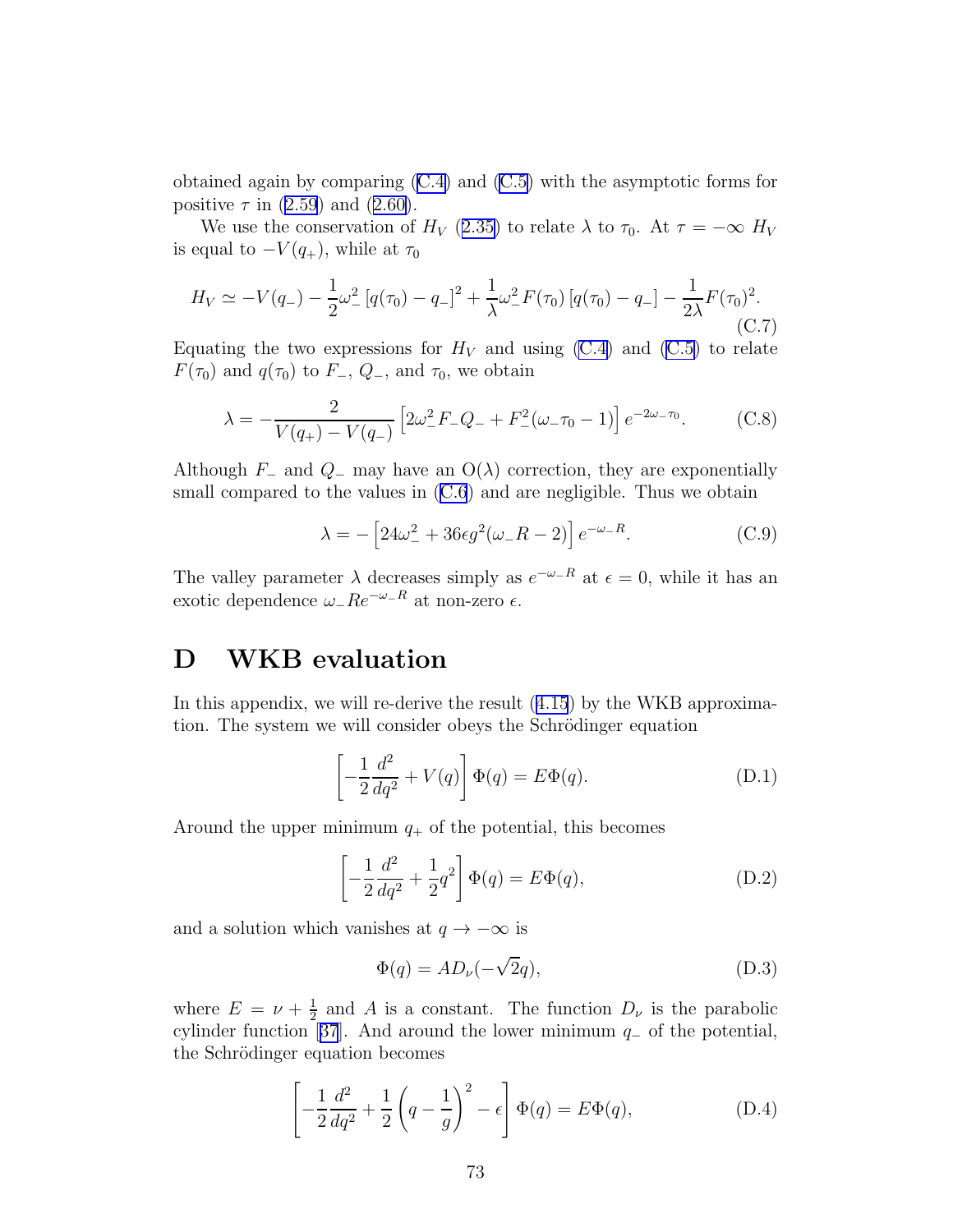<span id="page-74-0"></span>and a solution which vanishes at  $q\to\infty$  is

$$
\Phi(q) = \tilde{A} D_{\nu+\epsilon} (\sqrt{2}(q-1/g)), \tag{D.5}
$$

where  $\tilde{A}$  is a constant. We must now connect these solutions with that in the forbidden region.

In the forbidden region, the usual semi-classical expression for the wave function is available:

$$
\Phi(q) = \frac{C_1}{k(q)^{1/2}} \exp\left[-\int_{q_1}^q k(x)dx\right] + \frac{C_2}{k(q)^{1/2}} \exp\left[\int_{q_1}^q k(x)dx\right],\tag{D.6}
$$

where

$$
k(q) = \sqrt{q^2(1 - gq)^2 - 2\epsilon gq - 2E}.
$$
 (D.7)

and  $q_i$   $(i = 1, 2)$  are the tunneling points  $V(q_i) = E$ .  $C_i$   $(i = 1, 2)$  are constant. When  $\epsilon g^2 \ll 1$ , these are given by

$$
g q_1 = \epsilon g^2 + \sqrt{2Eg^2 + (\epsilon g^2)^2}, \tag{D.8}
$$

$$
gq_2 = 1 + \epsilon g^2 - \sqrt{2(E + \epsilon)g^2 + (\epsilon g^2)^2}.
$$
 (D.9)

The integral in the wave function can be evaluated by expanding about  $g^2$ :

$$
\int_{q_1}^{q} k(x)dx = \frac{1}{g^2} \int_{gq_1}^{gq} [w^2(1-w)^2 - 2\epsilon g^2 w - 2g^2 E]^{1/2} dw
$$
  
\n
$$
= \frac{1}{g^2} \int_{gq_1}^{gq} w(1-w)dw - \int_{z_1}^{z} \frac{\epsilon w + E}{w(1-w)} dw + \cdots
$$
(D.10)  
\n
$$
= \frac{1}{g^2} \left[ \frac{1}{2} w^2 - \frac{1}{3} w^3 - g^2 E \ln \left( \frac{w}{1-w} \right) + g^2 \epsilon \ln(1-w) \right]_{gq_1}^{gq} + \cdots
$$

In the region near the upper minimum, it becomes

$$
\int_{q_1}^{q} k(x)dx = \left[\frac{1}{2}q^2 - \frac{1}{3}gq^3 - E\ln\left(\frac{gq}{1 - gq}\right) + \epsilon\ln(1 - gq)\right] \n- \left[\frac{1}{2}\left(\epsilon g + \sqrt{2E + \epsilon^2 g^3}\right)^2 - \frac{1}{3}g\left(\epsilon g + \sqrt{2E + \epsilon^2 g^3}\right)^3\right] \n- E\ln\left(\frac{\epsilon g^2 + \sqrt{2Eg^2 + (\epsilon g^2)^2}}{1 - (\epsilon g^2 + \sqrt{2Eg^2 + (\epsilon g^2)^2})}\right) \n+ \epsilon\ln\left(1 - \left(\epsilon g^2 + \sqrt{2Eg^2 + (\epsilon g^2)^2}\right)\right) \n= \left[\frac{1}{2}x^2 - E\ln(gq) - E - E\ln(\sqrt{2E}g)\right] + \cdots
$$
\n(D.11)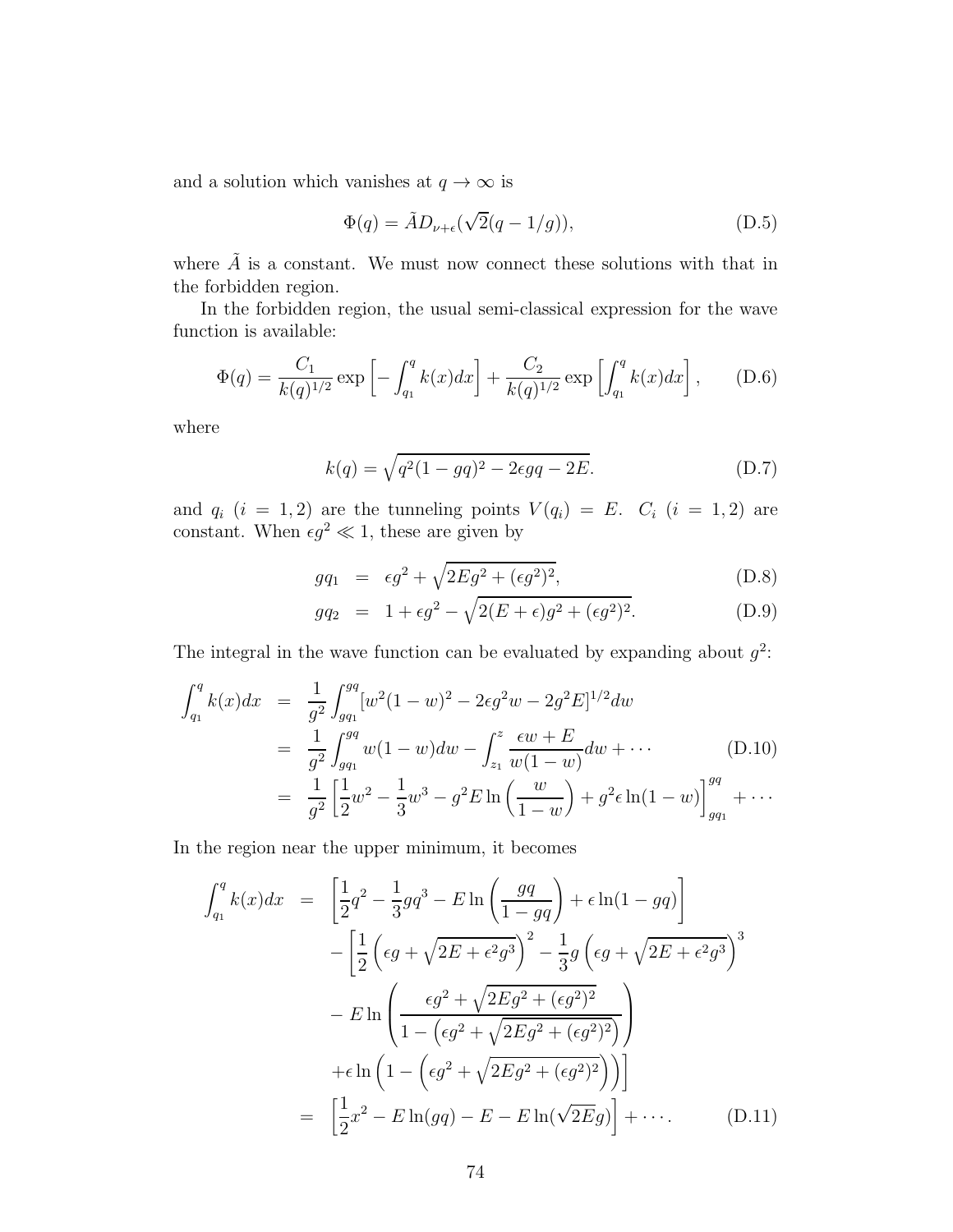In the final expression, we have neglected the terms which vanish as  $g \to 0$ , so the wave function becomes

$$
\Phi(q) = C_1 q^{-1/2} \exp\left(-\frac{1}{2}q^2 + E \ln\left(\frac{q}{\sqrt{2E}}\right) + E\right) \n+ C_2 q^{-1/2} \exp\left(\frac{1}{2}q^2 - E \ln\left(\frac{q}{\sqrt{2E}}\right) - E\right) + \cdots \n= C_1 e^{-q^2/2 + E} (2E)^{-E/2} q^{\nu} + C_2 e^{q^2/2 - E} (2E)^{E/2} q^{-\nu} + \cdots
$$
\n(D.12)

We are here using  $k(q) = q + \cdots$ . This wave function must be connected with the one given by Eq. $(D.3)$  $(D.3)$ . As the wave function  $(D.3)$  has the following asymptotic form for  $q \gg 1$ :

$$
\Phi(q) = A \left[ e^{-q^2/2} (-\sqrt{2}q)^{\nu} - \frac{\sqrt{2\pi}}{\Gamma(-\nu)} e^{\pm \nu \pi i} e^{-q^2/2} (-\sqrt{2}q)^{-\nu - 1} + \cdots \right], \text{(D.13)}
$$

so we obtain the following matching condition

$$
\frac{\sqrt{2\pi}}{\Gamma(-\nu)}e^{\pm\nu\pi i}2^{-\nu-1/2} = \frac{C_2}{C_1}e^{-(2\nu+1)}(2\nu+1)^{-(\nu+1/2)}.
$$
 (D.14)

Ina similar way, by connecting the wave function  $(D.6)$  $(D.6)$  with the one given by [\(D.5](#page-74-0)) near the lower minimum of the potential, we obtain another matching condition:

$$
\frac{\sqrt{2\pi}}{\Gamma(-\nu - \epsilon)} e^{\pm(\nu + \epsilon)\pi i} 2^{-(\nu + 1/2 + \epsilon)} = \frac{C_1}{C_2} e^{-1/3g^2} (2\nu + 1)^{-(\nu + 1/2)} g^{-(4\nu + 2 + 2\epsilon)}.
$$
\n(D.15)

Finally, if we eliminate the undetermined ration of the coefficients  $C_1/C_2$  in the matching conditions, the master equation([4.15](#page-37-0)) for the non-perturbative corrections of the energies is reproduced:

$$
\alpha^2 \Gamma \left( -E + \frac{1}{2} \right) \Gamma \left( -E + \frac{1}{2} - \epsilon \right) \left( -\frac{2}{g^2} \right)^{2E + \epsilon} = 1, \tag{D.16}
$$

where

$$
\alpha = \frac{e^{-1/6g^2}}{g\pi^{1/2}}.\tag{D.17}
$$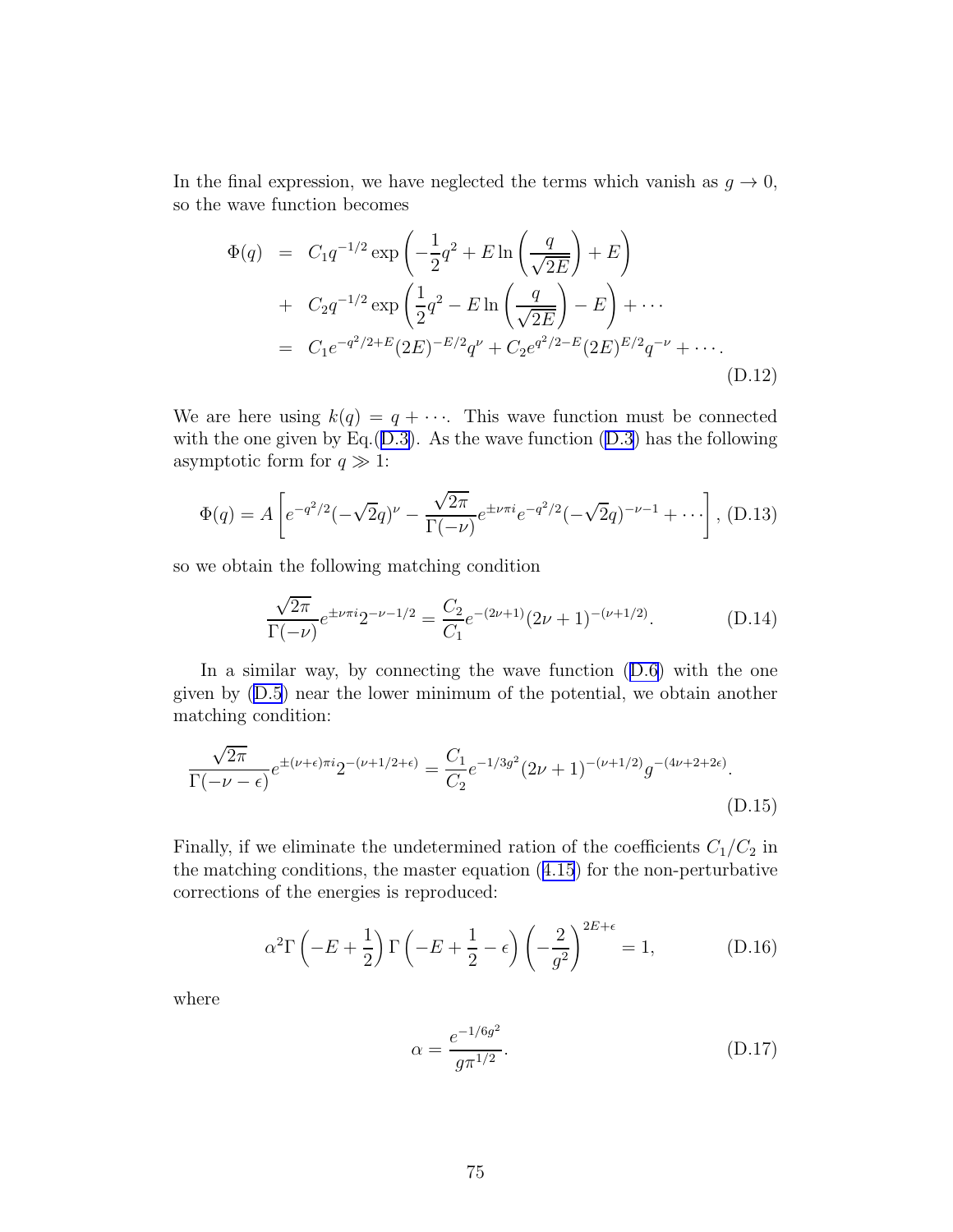## References

- [1] C. Callan, R. Dashen, and D. Gross, Phys. Rev. D17 (1978) 2717.
- [2] E. Brézin, J. C. Le Guillou, and J. Zinn-Justin, *Phys. Rev.* **D15** (1977) 1558.
- [3] E. Brézin, G. Parisi, and J. Zinn-Justin, *Phys. Rev.* **D16** (1977) 408.
- [4] For a review, see "Large-Order Behaviour of Perturbation Theory", ed. by J. C. Le Guillou and J. Zinn-Justin, (North-Holland, 1990), and references cited therein.
- [5] E. B. Bogomolny, Phys. Lett. B91 (1980) 431.
- [6] I. I. Balitsky and A.V. Yung, Phys. Lett. B168 (1986) 13.
- [7] H. Aoyama and H. Kikuchi, Nucl. Phys. B369 (1992) 219.
- [8] T. Harano and M. Sato, [hep-ph/9703457](http://arxiv.org/abs/hep-ph/9703457).
- [9] H. Aoyama, H. Kikuchi, T. Harano, M. Sato, and S. Wada, Phys. Rev. Lett. 79 (1997) 4052.
- [10] H. Aoyama, H. Kikuchi, T. Harano, I. Okouchi, M. Sato, S. Wada, Prog. Theor. Phys. Supplement 127 (1997) 1.
- [11] H. Aoyama, H. Kikuchi, I. Okouchi, M. Sato, and S. Wada, Phys. Lett. B424 (1998) 93.
- [12] S. Coleman, in "The Whys of Subnuclear Physics", (Plenum Publishing Co., New York, 1979).
- [13] A. Hosoya and K. Kikkawa, Nucl. Phys. B101 (1975) 271.
- [14] J. Zinn-Justin, Nucl. Phys. B192 (1981) 125; Nucl. Phys. B218 (1983) 333.
- [15] G. 't Hooft, in "The Whys of Subnuclear Physics", (Plenum Publishing Co., New York, 1979).
- [16] H. Kikuchi, Phys. Rev. D45 (1991) 1240.
- [17] S. V. Faleev and P. G. Silvestrov, Phys. Lett. A197 (1995) 372.
- [18] J. I. Verbaarschot, P. West, and Tai Tsun Wu, Phys. Rev. D42 (1990) 1276.
- [19] J. I. Verbaarschot and P. West, Phys. Rev. D43 (1991) 2718.